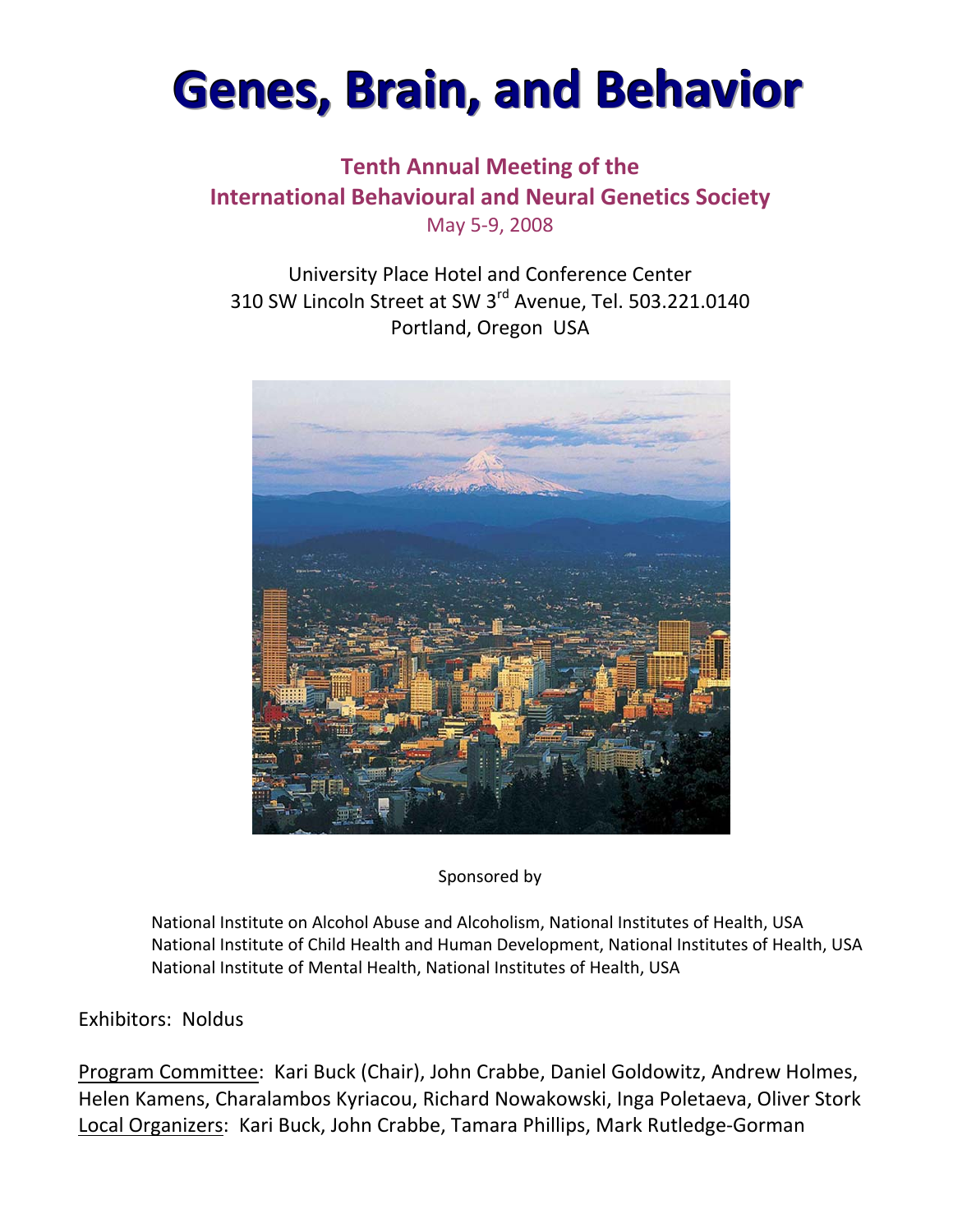## Genes, Brain, and Behavior

May 5‐9, 2008

## Table of Contents

|                                                                                                                                                                                                                                                                                                                                                                                                                                                                                                                                                                                      | Page      |
|--------------------------------------------------------------------------------------------------------------------------------------------------------------------------------------------------------------------------------------------------------------------------------------------------------------------------------------------------------------------------------------------------------------------------------------------------------------------------------------------------------------------------------------------------------------------------------------|-----------|
| <b>Conference Program Schedule at-a-Glance</b>                                                                                                                                                                                                                                                                                                                                                                                                                                                                                                                                       | 3         |
| Hotel Map of Conference Meeting and Event Locations                                                                                                                                                                                                                                                                                                                                                                                                                                                                                                                                  | 3         |
| Portland Downtown Map                                                                                                                                                                                                                                                                                                                                                                                                                                                                                                                                                                | 4         |
| <b>General Information</b><br><b>Accommodation and Emergency Contact</b><br>Banking and Currency Exchange<br><b>Cultural, Recreation and Athletic Activities</b><br><b>E-mail and Internet Access</b><br><b>Emergency Telephone Numbers</b><br><b>Medical and Dental Treatment</b><br>Name Badge<br>Parking<br>Posters<br>Responsibility<br>Smoking<br><b>Taxes</b><br>Transportation in the Portland Area<br>From Portland International Airport (PDX) to University Place Hotel<br>Transportation: Streetcars, Buses, Taxis<br>Tram (Aerial) to Oregon Health & Science University | $5-6$     |
| <b>IBANGS Award Winners</b>                                                                                                                                                                                                                                                                                                                                                                                                                                                                                                                                                          | 7         |
| <b>Conference Program Schedule - Detailed</b>                                                                                                                                                                                                                                                                                                                                                                                                                                                                                                                                        | $8 - 14$  |
| Wineries Tour - organized conference social event, Thursday Afternoon, May 8 <sup>th</sup><br>*Please pre-pay by Tuesday morning, May 6 <sup>th</sup> , at the meeting registration table for this optional event                                                                                                                                                                                                                                                                                                                                                                    | 15        |
| Local Cultural, Recreational and Other Opportunities                                                                                                                                                                                                                                                                                                                                                                                                                                                                                                                                 | $15 - 17$ |
| Restaurants                                                                                                                                                                                                                                                                                                                                                                                                                                                                                                                                                                          | 18-23     |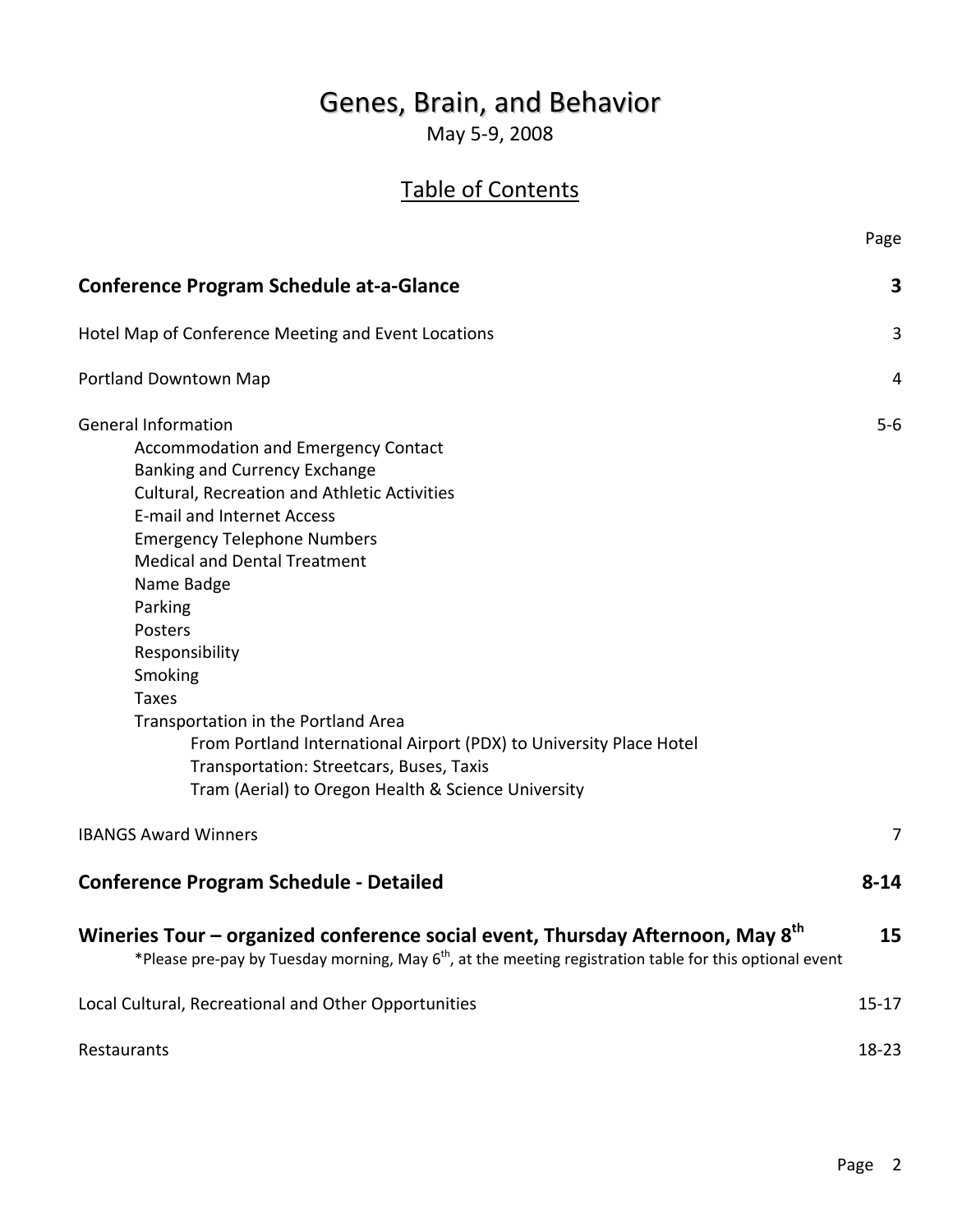## **Conference Program Schedule at‐a‐Glance**



## Conference Meeting and Event Hotel Locations

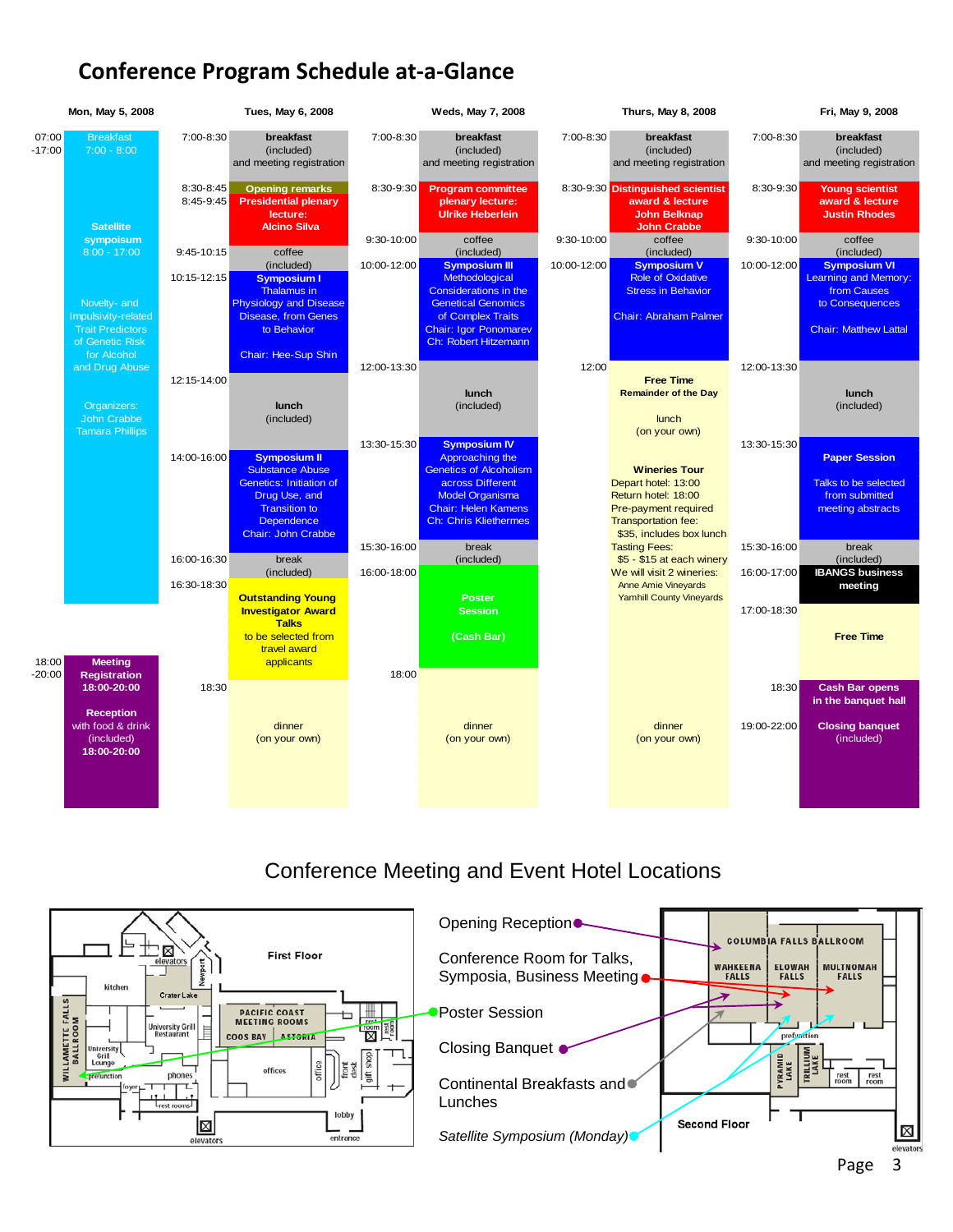## **Portland, Oregon, downtown map**



Oregon Health & Science University and VA Medical Center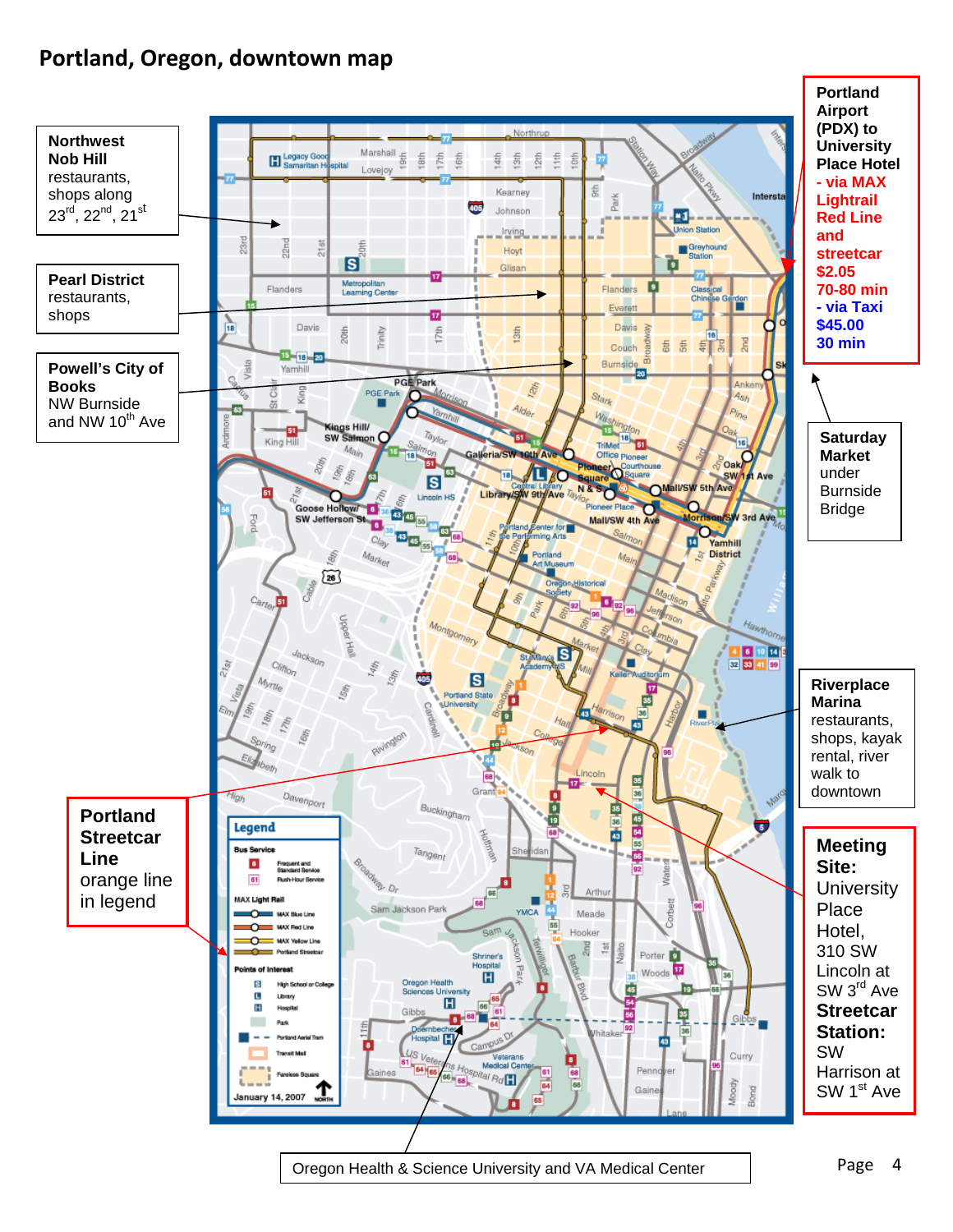## General Information

#### **Accommodation and Emergency Contact**

For assistance 24 hours a day contact the University Place Hotel Front Desk at 503.221.0140

#### **Banking and Currency Exchange**

A 24‐hour automated teller machine (ATM) is available in the main hotel lobby (withdrawal only)

We recommend that any currency exchange is done at the Portland International Airport upon your arrival. *Travelex*, located in the airport ticket lobby near the United Airlines counter, offers currency exchange daily 5:30 – 16:30 (4:30 p.m.); its phone number is 503.281.3045.

Bank of America is located at 1001 SW 5TH Avenue at SW Salmon Street, telephone 503.279.3445, open Monday‐ Friday 9:00 – 17:00 (5:00PM), and closed Saturday and Sunday. This bank usually offers a less advantageous exchange rate than currency brokers plus a 3% surcharge on the amount exchanged. Other banks downtown will do currency exchanges, often at higher cost. Please inquire for rates and fees, and if you need to be a customer of the bank.

#### **Cultural, Recreation and Athletic Activities**

Please consult the hotel front desk for the most current information

#### **E‐mail and internet access**

Guest rooms have complimentary wired high-speed internet access. Look for an ethernet cable near the guest room's desk. The main meeting room will have wireless internet service.

#### **Emergency Telephone Numbers**

Police 911 Ambulance 911 Fire 911

#### **Medical and Dental Treatment**

*Non‐emergency medical treatment* is available at Oregon Health & Science University. Please call the 24‐hour appointment line at 503.418.3748 and request an appointment with South Waterfront Family Medicine Clinic, 3303 SW Bond Ave at SW Gibbs Street. The clinic is a short 10‐minute ride by streetcar from the hotel, and is at the same location as the aerial tram to the OHSU main hospital. See directions to *Tram* below. *Dental treatment* is available at Emergency Dental: Telephone 503.234.9911

Medical insurance, and any other insurance, are the responsibility of each individual attending the meeting. The United States does not have a public health plan that covers visitors.

#### **Name Badge**

Admission to all conference activities is by name badge, so please be sure to wear your badge at all times.

#### **Parking**

| Parking is available at University Place Hotel at the rate of: | $\sim$ 2.00 / hour                     |
|----------------------------------------------------------------|----------------------------------------|
|                                                                | \$9.00/day                             |
|                                                                | \$12.00 / day and overnight for guests |

#### **Posters**

There is one poster session, scheduled on Wednesday, May 7th, 16:00 - 18:00, in the Willamette Falls Room, 1st floor of the hotel. Poster size may be a maximum of 120cm tall and 120cm wide (48"x48"). Posters may be put up on Wednesday during the lunch break and must be removed by 12:00 noon Friday, May 9th.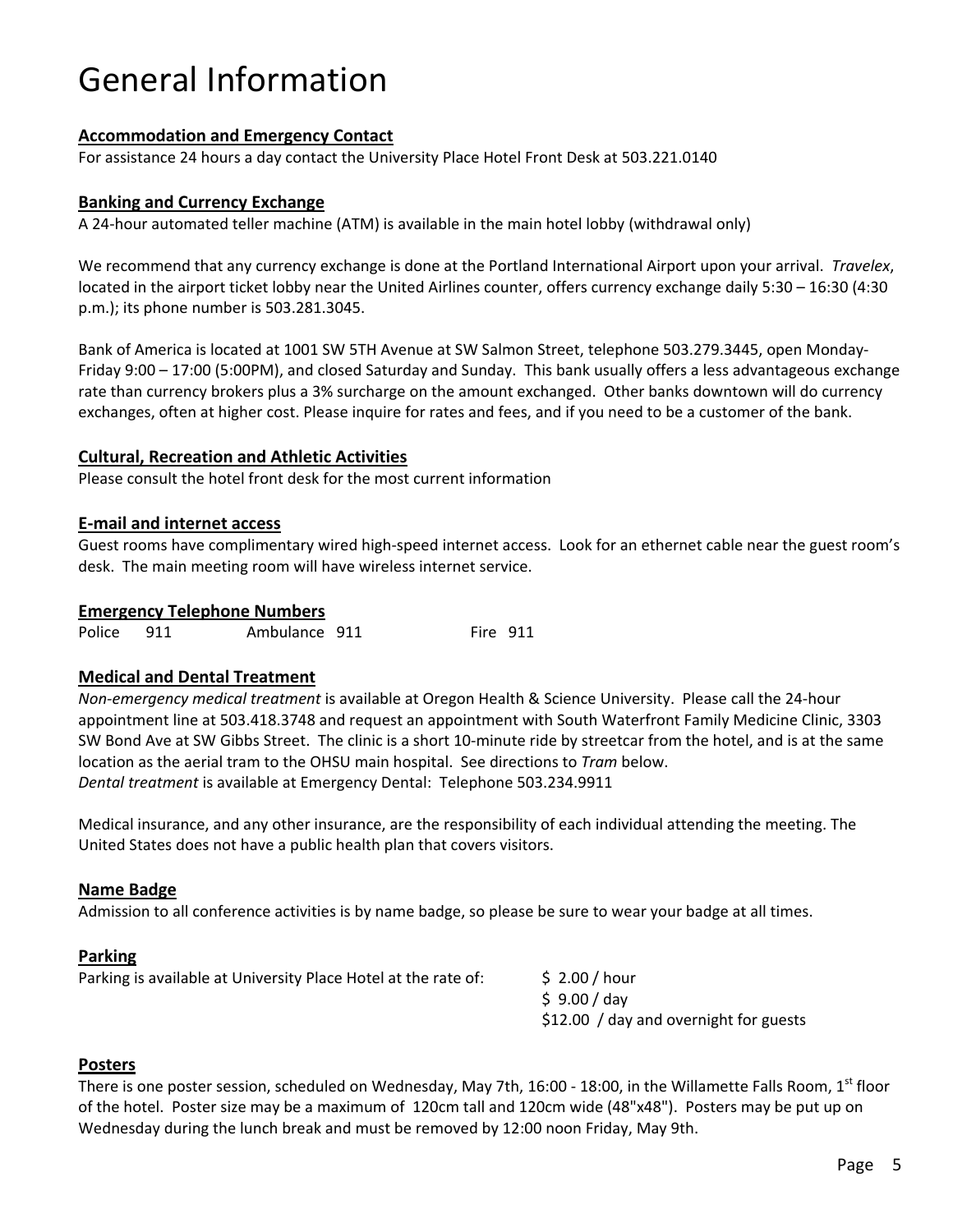#### **Responsibility**

The Organizing Committee and the International Behavioural and Neural Genetics Society assume no responsibility for accident, losses, damage, delays, or any modifications to the program arising from unforeseeable circumstances. They accept no responsibility for travel or accommodation arrangements. Participants acknowledge that they have no right to lodge damage claims against the Organizing Committee or the International Behavioural and Neural Genetics Society should the conference proceedings be hindered or prevented by unexpected political or economic events or generally by acts of weather, or should the non‐appearance of speakers or other reasons necessitate program changes.

#### **Smoking**

All buildings and indoor spaces at the University Place Hotel are designated non‐smoking. Smoking is permitted outdoors at least 10 meters (30 feet) away from entrances.

#### **Taxes**

There is no sales tax in the State of Oregon. Lodging tax in Portland is 12.5%.

#### **Transportation in the Portland Area**

#### From Portland International Airport (PDX) to University Place Hotel

Taxi 30‐40 minutes \$45.00 USD

MAX Lightrail, transfer to streetcar  $-70-80$  minutes  $\phantom{00}$  \$ 2.05 USD

- 1. At the PDX Airport, Board Lightrail MAX Red Line to City Center & Beaverton Transit Center (Terminal Map: http://www.flypdx.com/PDX\_Terminal\_Map.aspx)
- 2. Get off at the Galleria SW 10th Avenue/SW Morrison stop in downtown Portland (see Downtown Portland Map on page 4 above)
- 3. Walk one block west along SW Morrison to SW  $11<sup>th</sup>$  Ave, turn right and walk one block north to the SW 11th & SW Alder streetcar stop
- 4. Board the streetcar to South Waterfront
- 5. Get off at SW Harrison & SW  $1<sup>st</sup>$  Ave
- 6. Turn right on  $1<sup>st</sup>$  Ave and walk south one block; turn right on SW Lincoln Street and walk one block, University Place is on your left‐hand side

MAX Lightrail trains run about every 15 minutes, 4:30‐midnight, everyday Streetcars run about every 15 minutes, 5:30‐midnight M‐F and 7:30‐midnight Sat‐Sun

#### Transportation: Streetcars, Buses, Taxis

Please ask the knowledgeable front desk staff, or visit the full Tri-Met display in the main lobby. Additional public transportation information is available at http://www.trimet.org/

#### Tram (Aerial) to Oregon Health & Science University

- 1. From the hotel front door, turn right and walk one block to SW  $1<sup>st</sup>$  Ave
- 2. Turn left and walk one block to SW Harrison
- 3. Board the streetcar to South Waterfront (buy ticket before boarding, fare \$2.05)
- 4. Get off at SW Gibbs Street stop
- 5. Aerial tram is across the street (Roundtrip is \$4.00 . Your tram ticket is also good for your return streetcar fare.)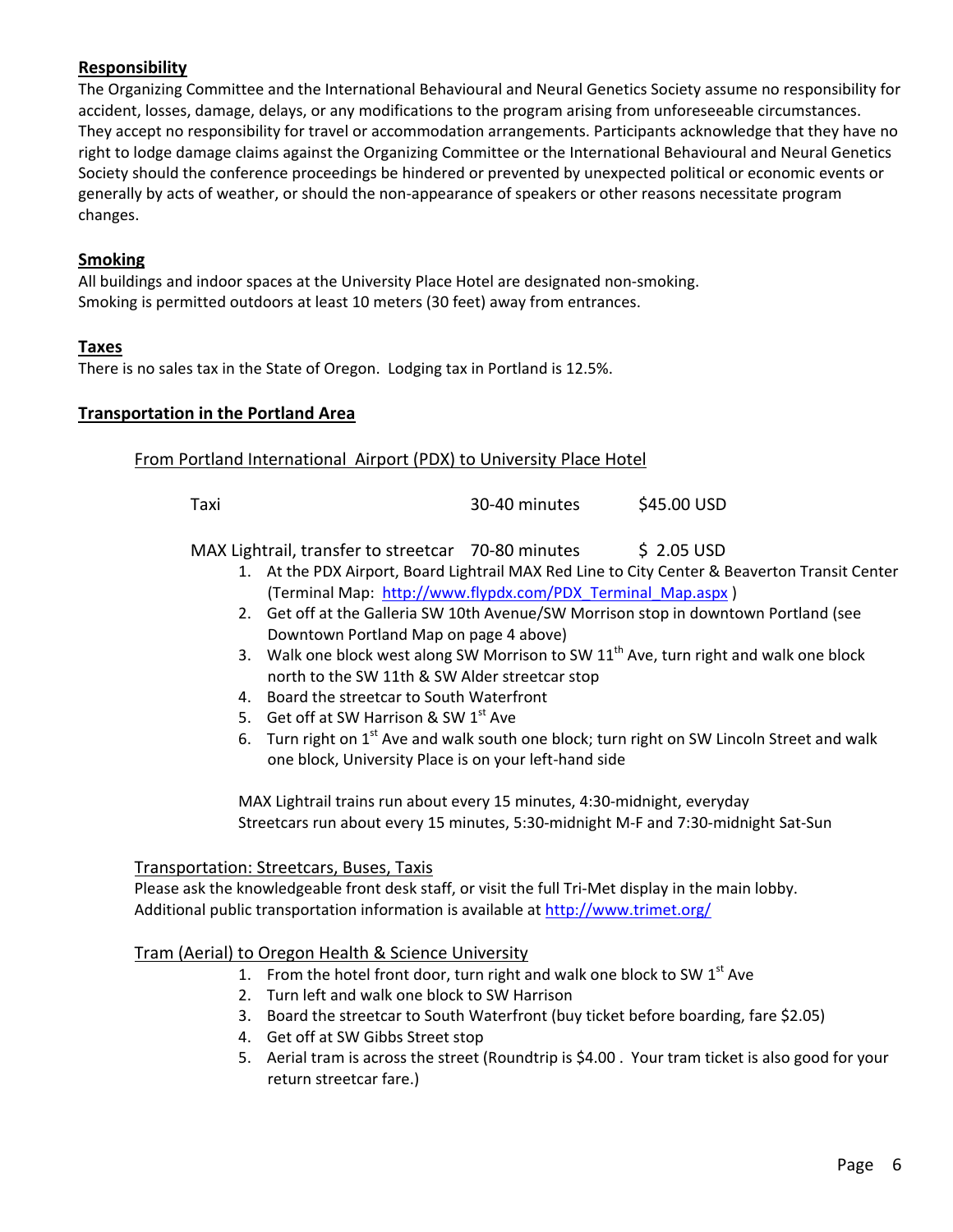## **IBANGS 2008 Award Winners**

**Distinguished Scientist Award 2008** DR. JOHN BELKNAP and DR. JOHN CRABBE

Thursday, May 8<sup>th</sup>, 8:30-9:30, Award Presentation and Lecture

## **Young Scientist Award 2008** DR. JUSTIN RHODES

Friday, May  $9^{th}$ , 8:30-9:30, Award Presentation and Lecture

## **Travel Award Recipients 2008:**

Tuesday, May  $6^{th}$ , 16:30-18:30 **\***Talks presented by **outstanding young investigator travel award winners**

| <b>Affiliation</b>       |                                        | Country    |
|--------------------------|----------------------------------------|------------|
| <b>Graduate Students</b> |                                        |            |
| Rose Auerbach            | State University of New York at Albany | <b>USA</b> |
| Zoe Brett                | University of Sydney                   | Australia  |
| Deaunne Denmark          | Oregon Health & Science University     | <b>USA</b> |
| * Roman Gersner          | Weizmann Institute of Science          | Israel     |
| Sarah Holstein           | Oregon Health & Science University     | <b>USA</b> |
| Conny Lin                | University of British Columbia         | Canada     |
| * Lauren Milner          | Oregon Health & Science University     | <b>USA</b> |
| Angela Ozburn            | University of Texas at Austin          | <b>USA</b> |
| Clarissa Parker          | University of Colorado at Boulder      | <b>USA</b> |
| Angela Scibelli          | Oregon Health & Science University     | <b>USA</b> |
| Aimee Wong               | <b>Dalhousie University</b>            | Canada     |
|                          |                                        |            |
| <b>Postdocs</b>          |                                        |            |
| * Camron Bryant          | University of Chicago                  | <b>USA</b> |
| Gang Chen                | Oregon Health & Science University     | <b>USA</b> |
| <b>David Evans</b>       | University of South Florida, Tampa     | <b>USA</b> |
| <b>Helen Kamens</b>      | <b>Yale University</b>                 | <b>USA</b> |
| <b>Chris Kliethermes</b> | Ernest Gallo Clinic & Res Ctr          | <b>USA</b> |
| <b>Brooke Miller</b>     | The Scripps Research Institute Florida | <b>USA</b> |
| Megan Mulligan           | University of Texas at Austin          | <b>USA</b> |
| <b>Scott Philibin</b>    | Oregon Health & Science University     | <b>USA</b> |
| Eric Vallender           | <b>Harvard University</b>              | <b>USA</b> |
| Jeanna Wheeler           | Oregon Health & Science University     | <b>USA</b> |
| <b>Junior Faculty</b>    |                                        |            |
| Cathy Fernandes          | King's College, London                 | <b>UK</b>  |
| liris Hovatta            | University of Helsinki                 | Finland    |
| Raúl Pastor              | Universitat Jaume I in Castellón       | Spain      |
| * Andrzej Pietrzykowski  | University of Massachusetts            | <b>USA</b> |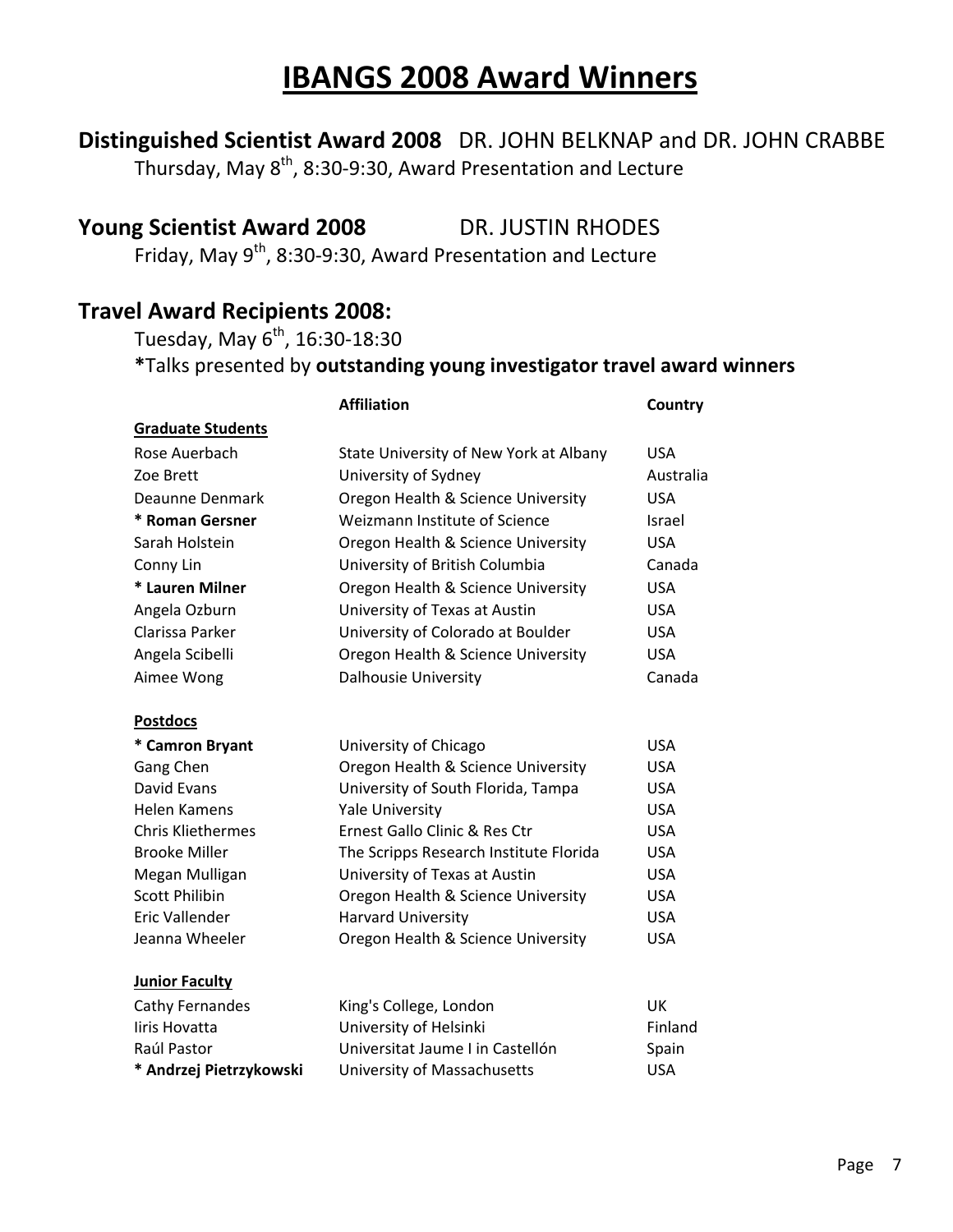## **Genes, Brain, and Behavior**

## *Conference Program*

## **Tenth Annual Meeting of the International Behavioural and Neural Genetics Society** May 5‐9, 2008 Portland, Oregon USA

## **Monday, May 5th**

| 18:00-20:00 Registration                            | Wahkeena Falls $-2^{nd}$ floor |
|-----------------------------------------------------|--------------------------------|
| 18:00-20:00 Reception – hors d'oeuvres and cash bar | Wahkeena Falls $-2^{nd}$ floor |

## **Tuesday, May 6th**

| $7:00-8:15$ | Tuesday Speakers' Presentation Preparation<br>(please bring your PPT presentation to be loaded on the meeting computer)       | Elowah / Multnomah Falls - $2^{nd}$ floor |
|-------------|-------------------------------------------------------------------------------------------------------------------------------|-------------------------------------------|
| 7:00-8:30   | <b>Continental Breakfast</b><br>Meeting Registration available at this time                                                   | Wahkeena Falls $-2^{nd}$ floor            |
| 8:30-8:45   | <b>Opening Remarks</b>                                                                                                        | Elowah / Multnomah Falls - $2^{nd}$ floor |
| 8:45-9:45   | <b>Presidential Plenary Address</b><br>Introduced by Daniel Goldowitz, President, IBANGS                                      | Elowah / Multnomah Falls - $2^{nd}$ floor |
|             | Molecular and cellular cognition: from memory mechanisms to treatments<br>Alcino Silva                                        |                                           |
|             | Departments of Neurobiology and Psychology, and the Brain Research Institute,<br>University of California at Los Angeles, USA |                                           |
| 9:45-10:15  | Coffee Break                                                                                                                  | Wahkeena Falls $-2^{nd}$ floor            |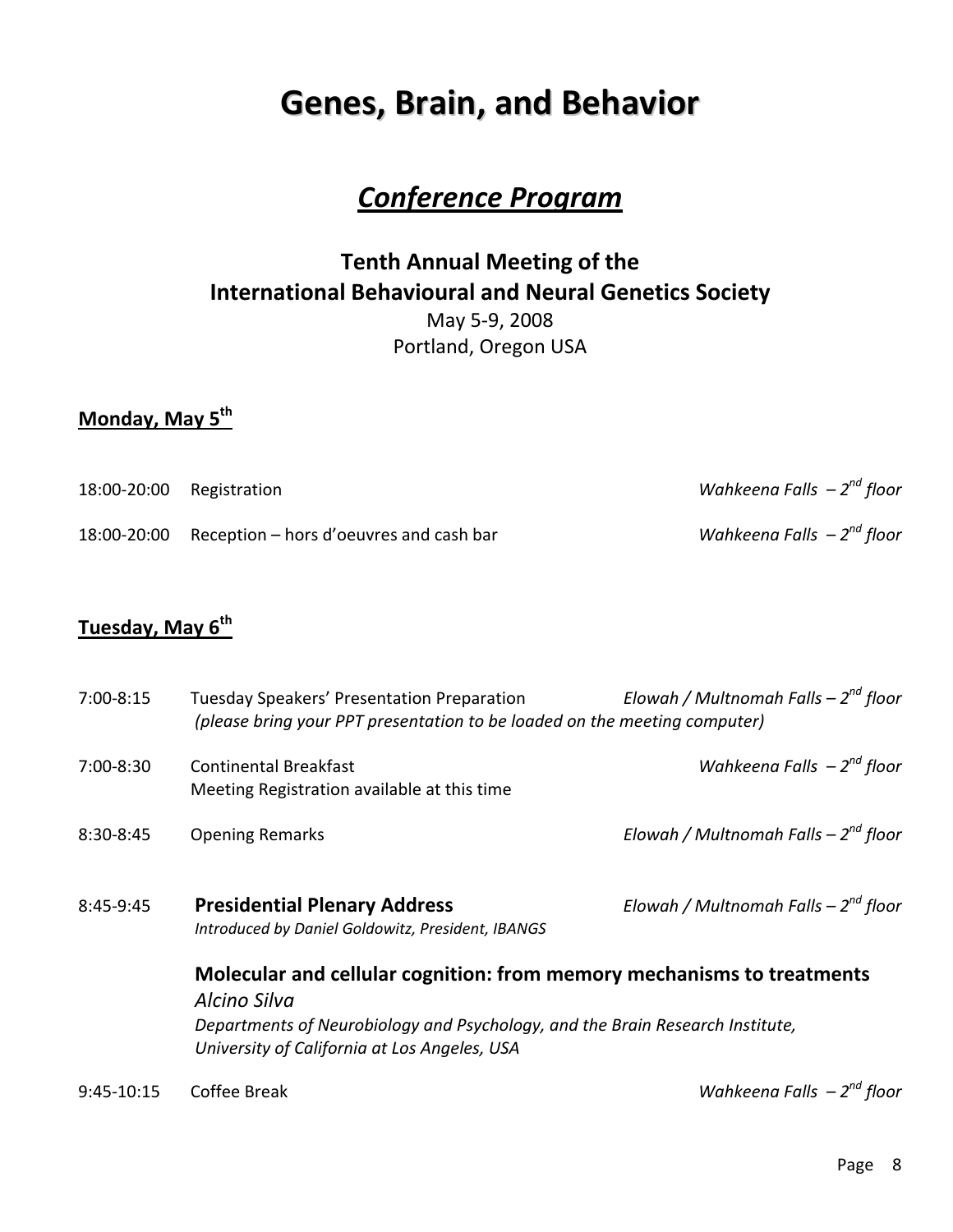## 10:15‐12:15 **Symposium Session I** *Elowah / Multnomah Falls – 2nd floor* **Thalamus in physiology and diseases, from genes to behavior**

 *Hee‐Sup Shin, Chair*

**Sensory signal integration mediated by netrin‐G/NGL signaling** *Shigeyoshi Itohara, Brain Science Institute, RIKEN, Japan*

## **Tuning thalamic firing modes via simultaneous modulation of T‐ and L‐type Ca2+ channels controls sensory gating**

*Eunji Cheong, Center for Neural Science, Korea Institute of Science & Technology, Korea*

**Thalamic gating mechanism in the generalization of focal seizures is modulated by T‐type calcium channels**

*Daesoo Kim, Dept of Biological Sciences, KAIST, Korea*

**T‐type calcium channels in the mediodorsal thalamus and fear extinction** *Hee‐Sup Shin, Center for Neural Science, Korea Institute of Science & Technology, Korea*

12:15 ‐14:00 Lunch *Wahkeena Falls – 2nd floor*

## 14:00‐16:00 **Symposium Session II** *Elowah / Multnomah Falls – 2nd floor* **Substance abuse genetics: initiation of drug use, and transition to dependence**

*John Crabbe, Chair*

**Drinking: what's impulsivity got to do with it?** *Suzanne Mitchell, Dept of Behavioral Neuroscience, Oregon Health & Science University, USA*

**Novelty preference predicts amphetamine use in rats** *Michael Bardo, Dept of Psychology, University of Kentucky, USA*

#### **A mouse line selectively bred for High Drinking in the Dark (HDID) ‐ when does drinking escape their control?**

*John Crabbe, Dept of Behavioral Neuroscience, Oregon Health & Science University, and Portland VA Medical Center, USA*

#### **Impulsivity, conduct problems, and early age of onset of drug use: a genome scan and candidate gene study**

*Cindy Ehlers, Dept of Molecular and Integrative Neurosciences, The Scripps Research Institute, USA*

16:00‐16:30 Coffee Break *Wahkeena Falls – 2nd floor*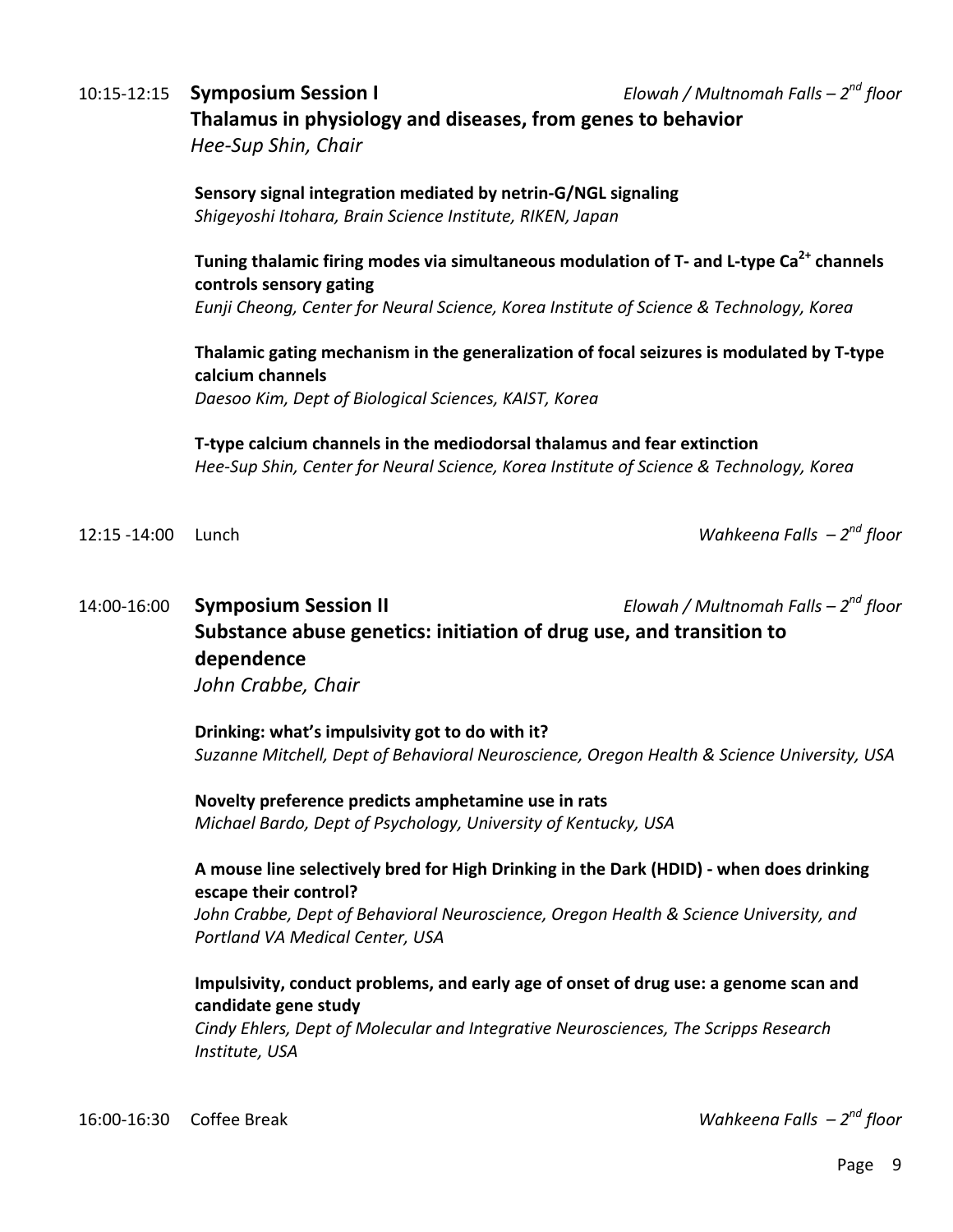## 16:30‐18:30 **Invited Talks** *Elowah / Multnomah Falls – 2nd floor* **Outstanding Young Investigator Travel Awardees**

*Tamara Phillips, Chair*

**A novel model for depressive and motivated behavior based on selective breeding** *Roman Gersner, Dept of Neurobiology, Weizmann Institute of Science, Rehovot, Israel*

### **Kir3.3 (GIRK3) null mutation attenuates alcohol and pentobarbital withdrawal convulsion severity in mice**

*Lauren Milner, Dept of Behavioral Neuroscience, Oregon Health & Science University, and Portland VA Medical Center, USA*

### **Confirmation of quantitative trait loci influencing methamphetamine‐ and opioid‐induced locomotor stimulation using B6.D2 congenic strains**

*Camron Bryant, Dept of Human Genetics, University of Chicago, USA*

**miRNA regulation of gene expression underlies tolerance to alcohol** *Andrzej Pietrzykowski, Dept of Psychiatry, University of Massachusetts, USA*

 $\overline{\phantom{a}}$  , and the contract of the contract of the contract of the contract of the contract of the contract of the contract of the contract of the contract of the contract of the contract of the contract of the contrac

18:30‐ Tuesday evening dinner is on your own

 $\overline{\phantom{a}}$  , and the contract of the contract of the contract of the contract of the contract of the contract of the contract of the contract of the contract of the contract of the contract of the contract of the contrac

## **Wednesday, May 7th**

| 7:00-8:15 | Wednesday Speakers' Presentation Preparation<br>(please bring your PPT presentation to be loaded on the meeting computer)                                                                                                             | Elowah / Multnomah Falls - $2^{nd}$ floor |
|-----------|---------------------------------------------------------------------------------------------------------------------------------------------------------------------------------------------------------------------------------------|-------------------------------------------|
| 7:00-8:30 | <b>Continental Breakfast</b><br>Meeting Registration available at this time                                                                                                                                                           | Wahkeena Falls $-2^{nd}$ floor            |
| 8:30-9:30 | <b>Program Committee Plenary Address</b><br>Introduced by Kari Buck, Chair, Program Committee                                                                                                                                         | Elowah / Multnomah Falls - $2^{nd}$ floor |
|           | Of flies and mice: what have flies taught us about drug addiction?<br>Ulrike Heberlein<br>Ernest Gallo Clinic and Research Center, Program in Neuroscience, & Department of Anatomy<br>University of California at San Francisco, USA |                                           |
|           |                                                                                                                                                                                                                                       |                                           |

9:30‐10:00 Coffee Break *Wahkeena Falls – 2nd floor*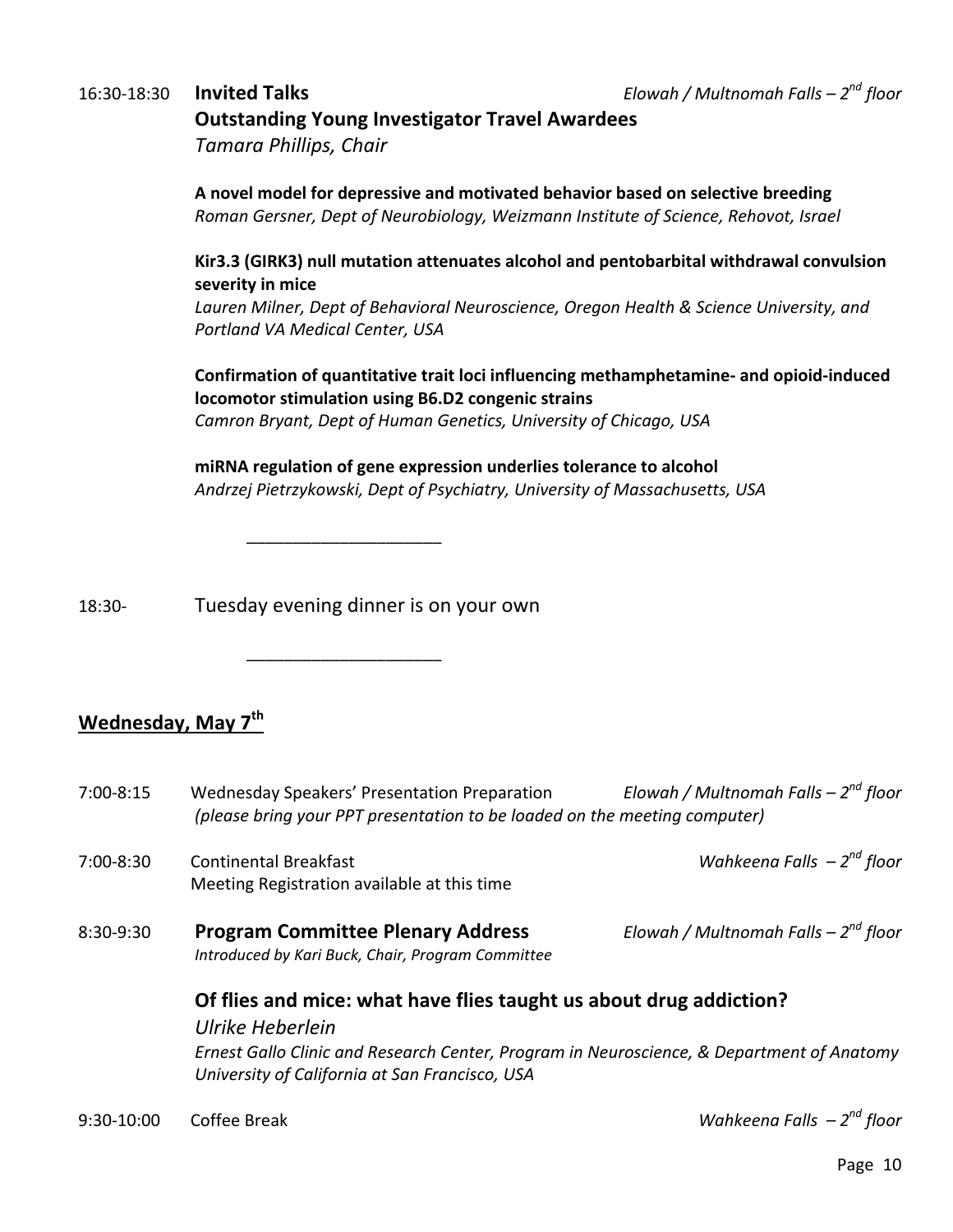## 10:00‐12:00 **Symposium Session III** *Elowah / Multnomah Falls – 2nd floor* **Methodological considerations in the genetical genomics of complex traits**

*Igor Ponomarev and Robert Hitzemann, Chairs*

### **Genetic dissection of genetic control of brain gene expression on a genome‐wide scale: QTL analysis of mouse microarray data in two BXDF2 populations.**

*John Belknap, Dept of Behavioral Neuroscience, Oregon Health & Science University, and Portland VA Medical Center, USA*

#### **Mouse brain gene expression analysis: cross platform comparisons**

*Robert Hitzemann, Dept of Behavioral Neuroscience, Oregon Health & Science University, and Portland VA Medical Center, USA*

### **Integrative genetic and genomic strategies to study mechanisms of excessive ethanol consumption in mice**

*Igor Ponomarev, Waggoner Center for Alcohol and Addiction Research, The University of Texas at Austin, USA*

### **ARIdb ‐ Alcohol Research Integrator Database: genetical genomic dissection of alcohol drinking**

*Susan Bergeson, Dept of Pharmacology and Neuroscience, Texas Tech University, USA*

12:00 ‐13:30 Lunch *Wahkeena Falls – 2nd floor*

*\*\*Please arrange your posters on the boards provided in the Willamette Falls Room, 1st floor, in preparation for the Poster Session this afternoon*

## 13:30‐15:30 **Symposium Session IV** *Elowah / Multnomah Falls – 2nd floor*

**Approaching the genetics of alcoholism across different model organisms** *Helen Kamens and Chris Kliethermes, Chairs*

## **A genetic analysis of ethanol sensitivity and tolerance in** *C. elegans* Steve McIntire, Ernest Gallo Clinic & Research Center, University of California at San Francisco, USA

## **Definition of a dopaminergic neural circuit that controls behavioral responses to drugs of abuse in** *Drosophila*

Fred Wolf, Ernest Gallo Clinic & Research Center, University of California at San Francisco, USA

## **The chromosome 9 quantitative trait locus for ethanol consumption: evidence for polygenic influence within this region**

*Helen Kamens, Dept of Psychiatry, Yale University, USA*

## **Human studies of neuronal nicotinic receptor genes and their role in the co‐morbidity of alcohol and nicotine dependence**

*Marissa Ehringer, Dept of Integrative Physiology, University of Colorado at Boulder, USA*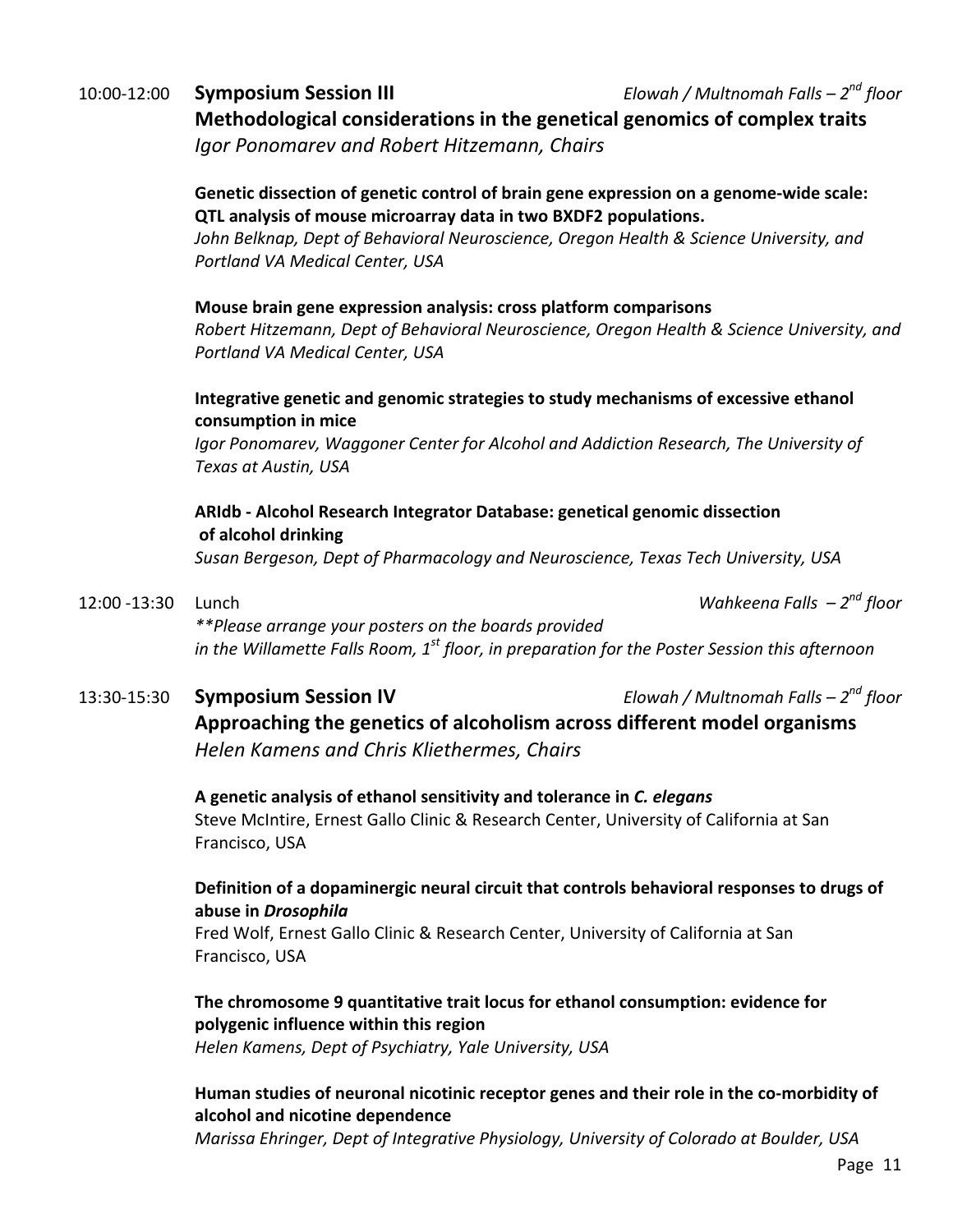15:30 ‐16:00 Break before poster session

16:00‐18:00 Poster Session – cash bar *Willamette Falls – 1st floor*

 $\overline{\phantom{a}}$  ,  $\overline{\phantom{a}}$  ,  $\overline{\phantom{a}}$  ,  $\overline{\phantom{a}}$  ,  $\overline{\phantom{a}}$  ,  $\overline{\phantom{a}}$  ,  $\overline{\phantom{a}}$  ,  $\overline{\phantom{a}}$  ,  $\overline{\phantom{a}}$  ,  $\overline{\phantom{a}}$  ,  $\overline{\phantom{a}}$  ,  $\overline{\phantom{a}}$  ,  $\overline{\phantom{a}}$  ,  $\overline{\phantom{a}}$  ,  $\overline{\phantom{a}}$  ,  $\overline{\phantom{a}}$ 

 $\overline{\phantom{a}}$  ,  $\overline{\phantom{a}}$  ,  $\overline{\phantom{a}}$  ,  $\overline{\phantom{a}}$  ,  $\overline{\phantom{a}}$  ,  $\overline{\phantom{a}}$  ,  $\overline{\phantom{a}}$  ,  $\overline{\phantom{a}}$  ,  $\overline{\phantom{a}}$  ,  $\overline{\phantom{a}}$  ,  $\overline{\phantom{a}}$  ,  $\overline{\phantom{a}}$  ,  $\overline{\phantom{a}}$  ,  $\overline{\phantom{a}}$  ,  $\overline{\phantom{a}}$  ,  $\overline{\phantom{a}}$ 

18:00‐ Wednesday evening dinner is on your own

## **Thursday, May 8th**

7:00‐8:15 Thursday Speakers' Presentation Preparation *Elowah / Multnomah Falls – 2nd floor (please bring your PPT presentation to be loaded on the meeting computer)*

7:00‐8:30 Continental Breakfast *Wahkeena Falls – 2nd floor*

8:30‐9:30 **Distinguished Scientist Award and Lecture** *Elowah / Multnomah Falls – 2nd floor Introduced by Douglas Wahlsten*

> *John Belknap (co‐recipient) Dept of Behavioral Neuroscience, Oregon Health & Science University, and Portland VA Medical Center, USA*

> *John Crabbe (co‐recipient) Dept of Behavioral Neuroscience, Oregon Health & Science University, and Portland VA Medical Center, USA*

- 9:30‐10:00 Coffee Break *Wahkeena Falls – 2nd floor*
- 10:00‐12:00 **Symposium Session V** *Elowah / Multnomah Falls – 2nd floor* **Role of oxidative stress in behavior** *Abraham Palmer, Chair*

**Expression differences in Glo1 among mice are due to a common copy number polymorphism** *Abraham Palmer, Dept of Human Genetics and Psychiatry, University of Chicago, USA*

**Studies of glyoxalase 1 and glutathione reductase 1 in mice and humans** *Iiris Hovatta, Research Program of Molecular Neurology, Biomedicum, Finland*

**Identification of promising candidate genes for ethanol dependence and associated withdrawal: a potential role for mitochondira and oxidative stress** Deaunne Denmark, Dept Behavioral Neuroscience, Oregon Health & Science University, USA

**Glyoxalase 1 in HAB/LAB mice: from genetic polymorphisms to anxiety‐related behavior** *Rainer Landgraf, Max Planck Institute of Psychiatry, Germany*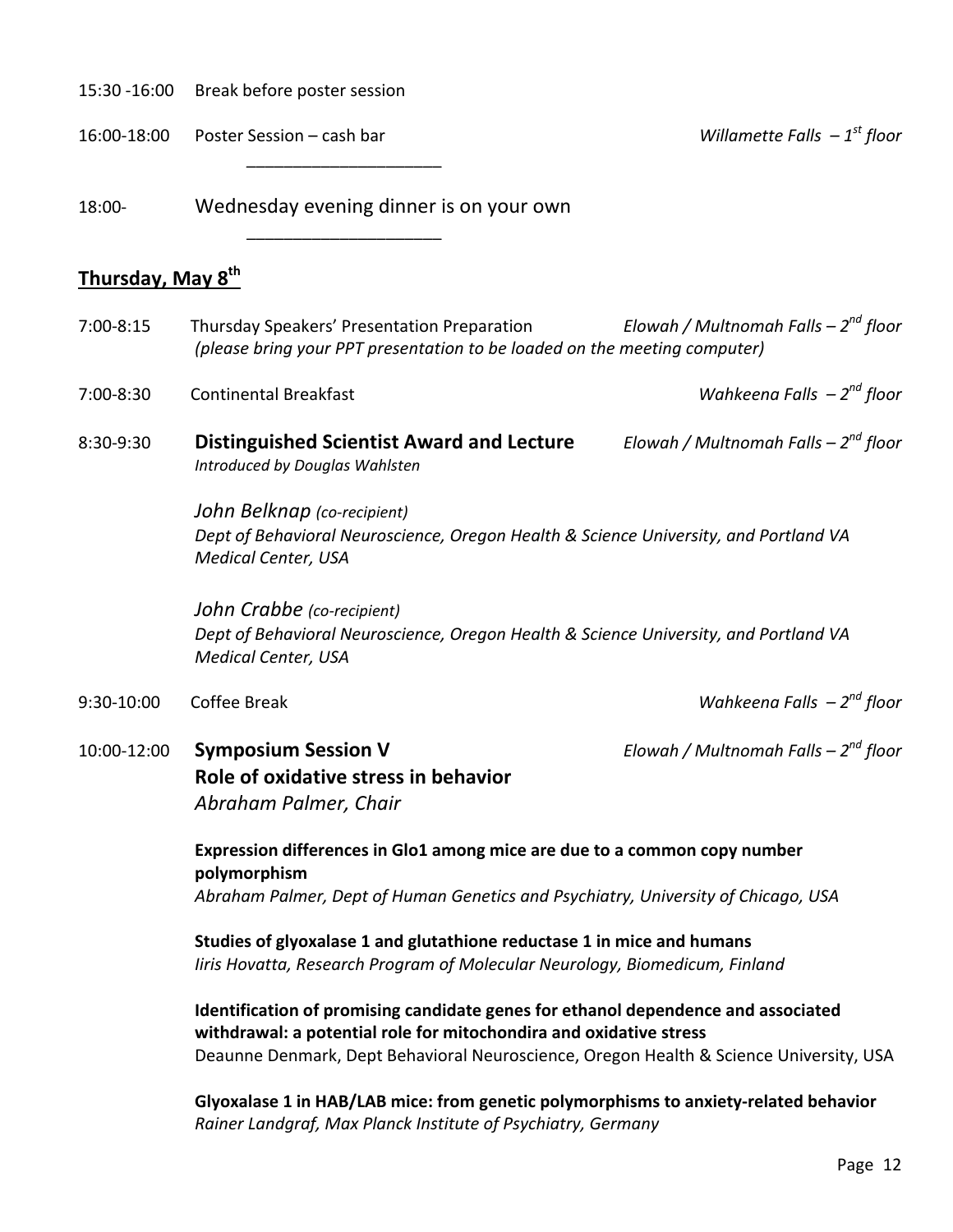Beginning at 12:00, Thursday, May  $8^{th}$ , free time for the remainder of the day

\_\_\_\_\_\_\_\_\_\_\_\_\_\_\_\_\_\_\_\_\_\_\_\_\_\_\_\_\_\_\_\_\_\_\_\_\_\_\_\_\_\_\_\_\_\_\_\_\_\_\_\_\_\_\_\_\_\_\_\_\_\_\_\_\_\_\_\_\_\_\_\_\_\_\_\_\_\_\_\_\_\_\_\_

## **Lunch and dinner are on your own**

Please see the list beginning on page 15 of this Conference Program schedule for local cultural, recreational and other opportunities

\_\_\_\_\_\_\_\_\_\_\_\_\_\_\_\_\_\_\_\_\_\_\_\_\_\_\_\_\_\_\_\_\_\_\_\_\_\_\_\_\_\_\_\_\_\_\_\_\_\_\_\_\_\_\_\_\_\_\_\_\_\_\_\_\_\_\_\_\_\_\_\_\_\_\_\_\_\_\_\_\_\_\_\_

## **Friday, May 8th**

| 7:00-8:15   | Friday Speakers' Presentation Preparation<br>(please bring your PPT presentation to be loaded on the meeting computer)                                                                                     | Elowah / Multnomah Falls - $2^{nd}$ floor |
|-------------|------------------------------------------------------------------------------------------------------------------------------------------------------------------------------------------------------------|-------------------------------------------|
| 7:00-8:30   | <b>Continental Breakfast</b>                                                                                                                                                                               | Wahkeena Falls $-2^{nd}$ floor            |
| 8:30-9:30   | <b>Young Scientist Award and Lecture</b><br>Introduced by John Crabbe                                                                                                                                      | Elowah / Multnomah Falls - $2^{nd}$ floor |
|             | Mouse genetic differences in exercise-induced adult hippocampal<br>neurogenesis & learning<br><b>Justin Rhodes</b><br>Dept of Psychology, Beckman Institute, University of Illinois, Urbana, Illinois, USA |                                           |
| 9:30-10:00  | <b>Coffee Break</b><br>**Please take down your posters from the boards<br>in the Willamette Falls Room, $1st$ floor                                                                                        | Wahkeena Falls $-2^{nd}$ floor            |
| 10:00-12:00 | <b>Symposium Session VI</b><br>Learning and memory: from causes to consequences<br>K. Matthew Lattal, Chair                                                                                                | Elowah / Multnomah Falls - $2^{nd}$ floor |
|             | Predicting danger: the circumstances that produce fear learning<br>Gavin McNally, School of Psychology, University of New South Wales, Australia                                                           |                                           |
|             | The contribution of striatal subregions to stimulus-modulation of reward-seeking<br>behaviors<br>Laura Corbit, Ernest Gallo Clinic & Research Center, Univ of California at San Francisco, USA             |                                           |
|             | Ablation of adult hippocampal neurogenesis both impairs and enhances<br>hippocampusdependent behaviors<br>Michael Drew, Depts of Psychiatry and Neuroscience, Columbia University, USA                     |                                           |
|             | Memory expression, extinction, and the problem of mouse behavior<br>K. Matthew Lattal, Dept of Behavioral Neuroscience, Oregon Health & Science Univ, USA                                                  |                                           |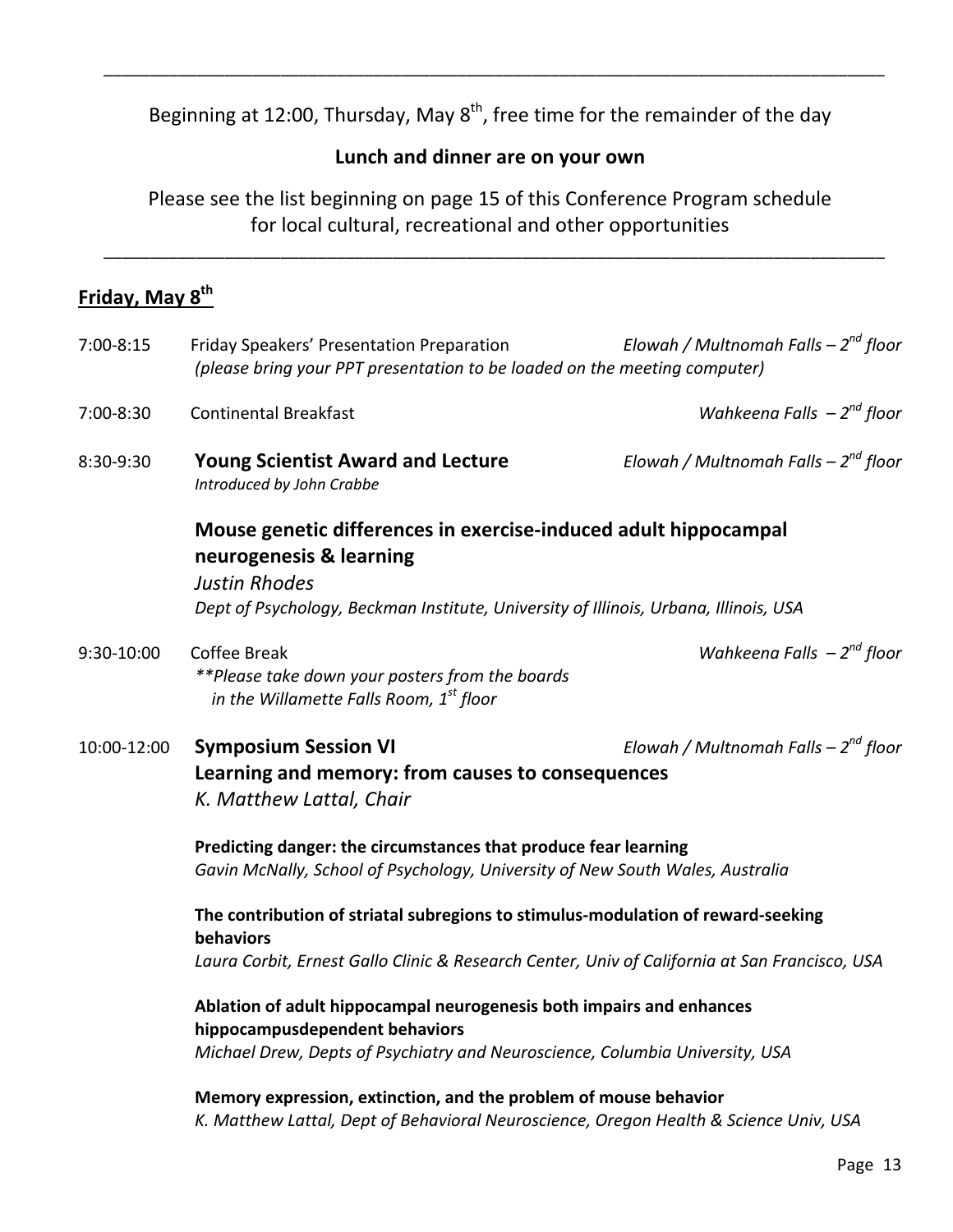## 13:30‐15:30 **Paper Session** *Elowah / Multnomah Falls – 2nd floor*

### **Invited Talks from selected meeting abstracts**

*Helen Kamens, Chair*

#### **Differential effects of voluntary alcohol drinking on brain endocannabinoid levels in female and male rats of the alcohol‐preferring AA line**

*Petri Hyytia, Dept of Mental Health and Alcohol Research, National Public Health Institute, Helsinki, Finland*

**An evolutionarily conserved sexual signature in the primate brain** *Elena Jazin, Dept of Development and Genetics, Uppsala University, Uppsala Sweden* 

#### **Characterisation of** *spiegel***, a novel aggressive zebrafish mutant**

*William Norton, Zebrafish Neurogenetics, IDG, HelmholtzZentrum muenchen, Neuherberg, Germany*

#### **Evaluating the role of GABAB receptors in ethanol sensitivity**

*Sarah Holstein, Dept of Behavioral Neuroscience, Portland Alcohol Research Center, Oregon Health & Science University, Department of Veterans Affairs Medical Center, Portland, Oregon USA*

#### **LMO4 in nucleus accumbens regulates cocaine‐induced behavioral plasticity**

*Amy Lasek, The Ernest Gallo Clinic and Research Center, University of California at San Francisco, Emeryville, California USA*

#### **Organismal and genetic networks in anxiety and depression**

*Lisa Tarantino, Genomics Institute of the Novartis Research Foundation, San Diego, California and University of North Carolina at Chapel Hill, Chapel Hill, North Carolina USA* 

| 15:30-16:00 | Coffee Break                       | Wahkeena Falls $-2^{nd}$ floor            |
|-------------|------------------------------------|-------------------------------------------|
| 16:00-17:00 | <b>IBANGS Business Meeting</b>     | Elowah / Multnomah Falls - $2^{nd}$ floor |
| 18:30       | Cash bar opens in the banquet hall | Wahkeena/ Elowah Falls $-2^{nd}$ floor    |
| 19:00-22:00 | <b>Closing Banquet</b>             | Wahkeena/ Elowah Falls $-2^{nd}$ floor    |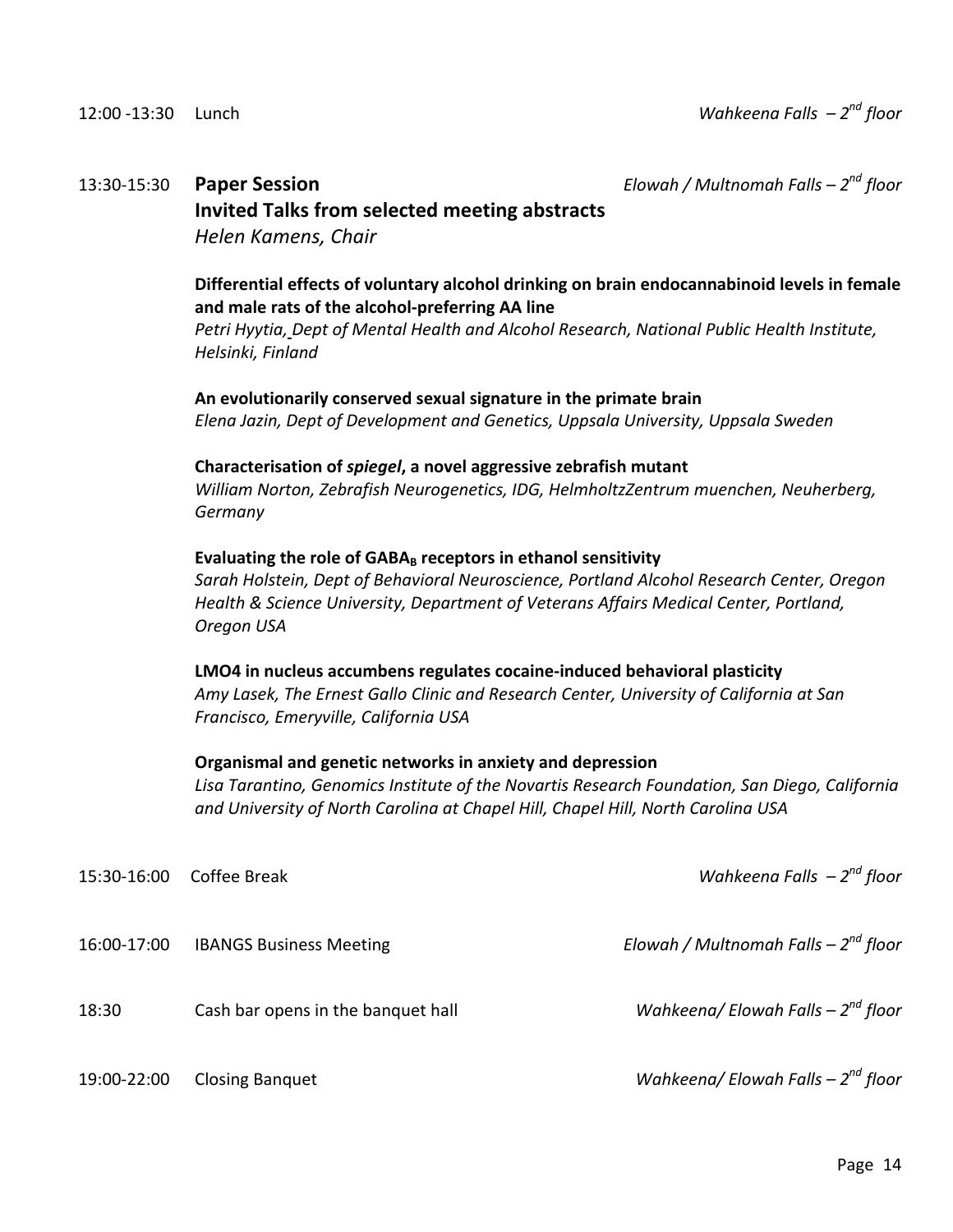## **Conference Social Event, Thursday afternoon, May 8th Wineries Tour – Yamhill County, Oregon**

\_\_\_\_\_\_\_\_\_\_\_\_\_\_\_\_\_\_\_\_\_\_\_\_\_\_\_\_\_\_\_\_\_\_\_\_\_\_\_\_\_\_\_\_\_\_\_\_\_\_\_\_\_\_\_\_\_\_\_\_\_\_\_\_\_\_\_\_\_\_\_\_\_\_\_\_\_\_\_\_\_\_\_\_\_\_\_\_

Meeting participants sign up at meeting registration table and pay transportation fee by Tuesday, May  $6<sup>th</sup>$ 

We will visit two wineries, about 50 minutes by motor coach from Portland, and have tastings:

Anne Amie Vineyards, located in Carlton, Oregon, is known especially for its Pinot Noir, Pinot Gris, and Pinot Blanc. To preview wines please go to www.anneamie.com and click on "Our Wines". To read reviews click on "Blog".

Yamhill Valley Vineyards, in McMinnville, Oregon, is also known for its Pinot Noir, Pinot Gris, and Pinot Blanc. To preview wines and read reviews, please go to www.yamhill.com and click on "Recent Events" and on "Our Wines"

Transportation fee: \$35.00 USD for transportation, includes box lunch and beverage Wineries tasting fees: \$5.00 - \$15.00 USD at each winery, depending on wines selected

Motor coach departs from the hotel main lobby entrance at 12:45 and returns to the hotel by 18:00 (6:00PM).

## **Local Cultural, Recreational and Other Opportunities**

\_\_\_\_\_\_\_\_\_\_\_\_\_\_\_\_\_\_\_\_\_\_\_\_\_\_\_\_\_\_\_\_\_\_\_\_\_\_\_\_\_\_\_\_\_\_\_\_\_\_\_\_\_\_\_\_\_\_\_\_\_\_\_\_\_\_\_\_\_\_\_\_\_\_\_\_\_\_\_\_\_\_\_\_\_\_\_\_

#### **Biking ‐ Waterfront Bicycle Company**

bicycle rentals, just south of the Burnside Bridge 10 SW Ash Street # 100 at SW Naito Parkway Portland, OR 97204 503.227.1719 Website: http://www.waterfrontbikes.net/

## **Brewery Guide to Portland and Beyond**

Website: http://www.oregonbeer.org/links.html

**Columbia River Gorge & Mount Hood** car rental required – complete scenic loop 169 miles/272 kilometers http://www.fs.fed.us/r6/columbia/forest/documents/GorgeVistas05low‐res.pdf http://www.fs.fed.us/r6/mthood/ http://www.timberlinelodge.com/index.php 6000' (1828m) - Check on road and ski conditions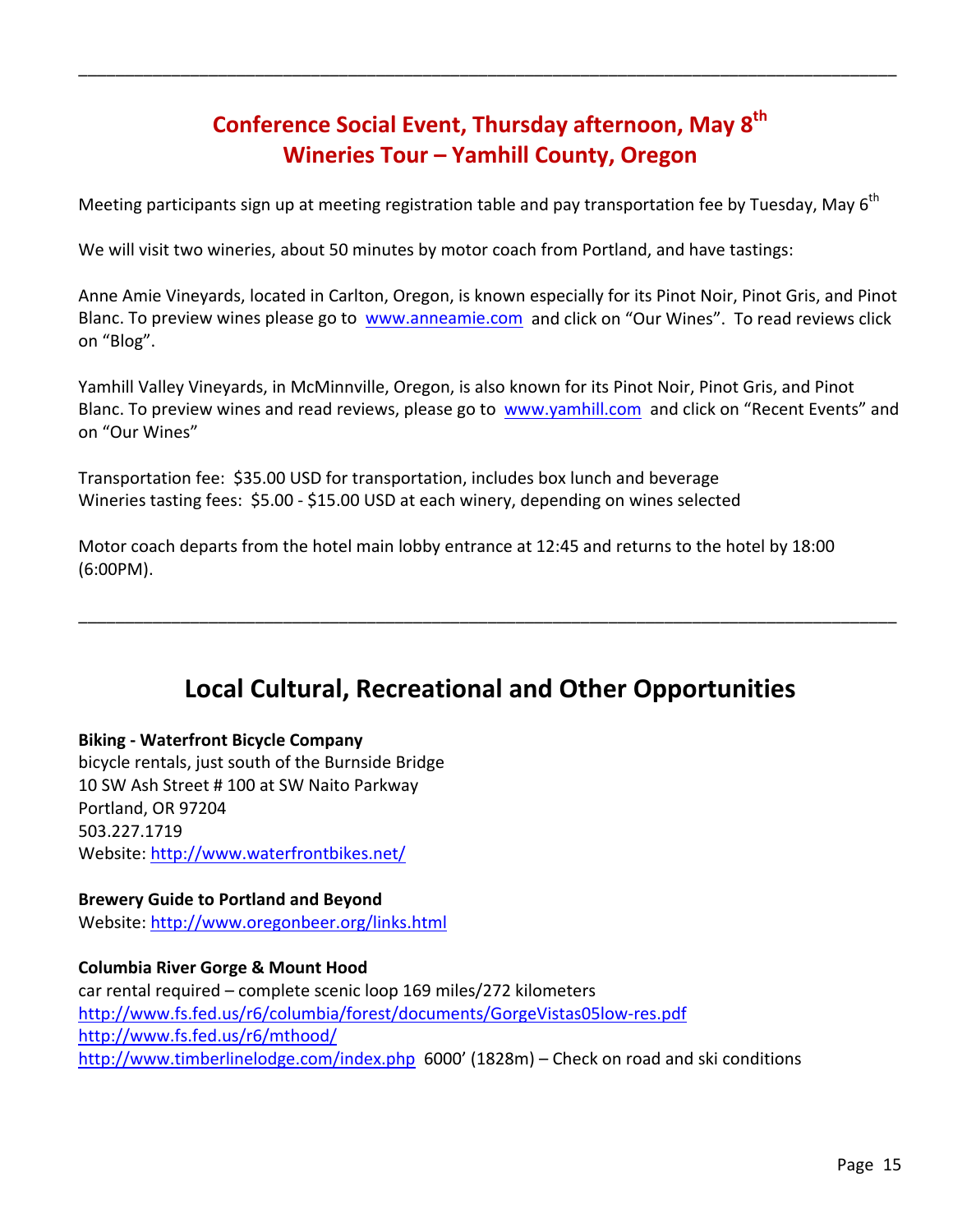### **Downtown Portland ‐ Self‐Guided Tours**

via walking and/or public transportation Websites:

http://www.travelportland.com/arts\_culture/cultural\_tours/culture\_district/culture\_dis\_tour.html http://www.powells.com/pdf/portland\_walking\_map.pdf (downtown walking map) http://www.portlandonline.com/TRANSPORTATION/index.cfm?c=39402

#### **Kayaking ‐ Portland River Company**

kayaking rentals on the Willamette River on the pedestrian way, RiverPlace Marina 503.459.4050 Website: http://www.portlandrivercompany.com/index.html

#### **Maps of the Portland area**

detailed for walking, biking, and public transportation Website: http://www.portlandonline.com/TRANSPORTATION/index.cfm?c=34783

#### **Mt St. Helens National Volcanic Monument**

car rental required – Roundtrip travel time only: 6 hours Coldwater Ridge Visitor Center, may open in May, check on road conditions Website: http://www.fs.fed.us/gpnf/mshnvm/

#### **Oregon Historical Society**

history of Oregon, Oregon Trail 1200 S.W. Park Ave. Portland, OR 97205 503.222.1741 Website: www.ohs.org

#### **Oregon Maritime Museum**

located on Sternwheeler on the Willamette River at the foot of SW Pine St. Portland, OR 97204 Phone: 503.224.7724 Website: www.oregonmaritimemuseum.org

#### **Portland Art Museum**

1219 SW Park Avenue Portland, OR 97205 503.226.2811 special exhibit: now through May  $11<sup>th</sup>$ The Dancer: Degas, Forain, and Toulouse‐Lautrec Website: http://www.portlandartmuseum.org/

#### **Portland Center for the Performing Arts**

twenty‐one resident companies including ballet, opera, symphony, theater check for current events and tickets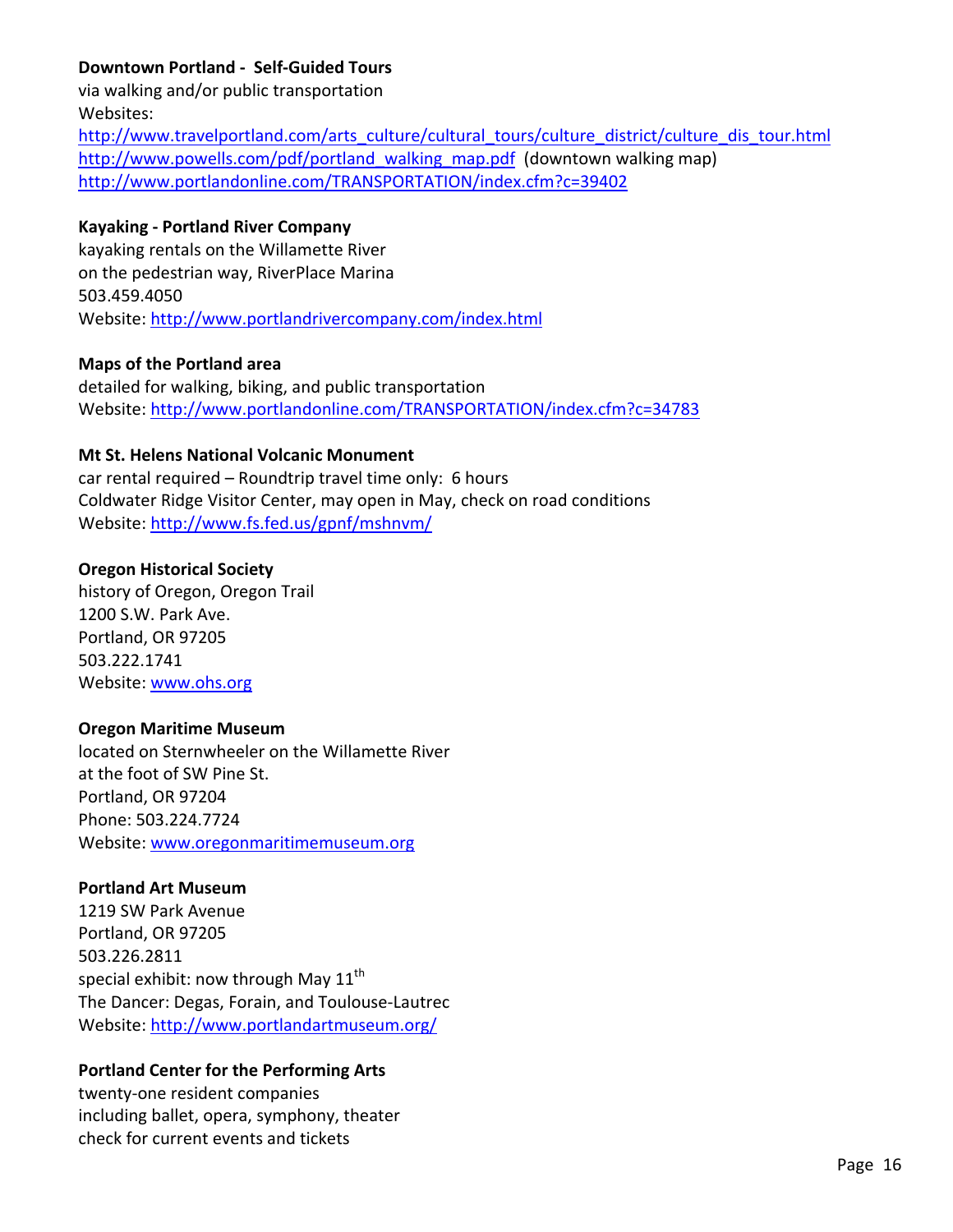#### Website: http://www.pcpa.com/index.php

#### **Portland Classical Chinese Garden**

located at NW 3rd Ave and NW Everett in Old Town/Chinatown Portland, OR 503.228.8131 Website: http://www.portlandchinesegarden.org/

#### **Portland Japanese Garden**

located in Washington Park 611 SW Kingston Avenue Portland, Oregon 97205 503.223.1321 Website: http://www.japanesegarden.com/visiting/

#### **Portland Saturday Marke**t

local artisans – open Sunday too located under the Burnside Bridge 108 W Burnside St Portland, OR 97209 503. 222.6072 Website: http://www.portlandsaturdaymarket.com/

#### **Powell's City of Books**

a Portland landmark 1005 W Burnside at NW  $10^{th}$  Ave Portland, OR 97209 503.28.4651 Website: http://www.powells.com/

#### **Wineries within about one hour drive time from Portland**

\_\_\_\_\_\_\_\_\_\_\_\_\_\_\_\_\_\_\_\_\_\_\_\_\_\_\_\_\_\_\_\_\_\_\_\_\_\_\_\_\_\_\_\_\_\_\_\_\_\_\_\_\_\_\_\_\_\_\_\_\_\_\_\_\_\_\_\_\_\_\_\_\_\_\_\_\_\_\_\_\_\_\_\_\_\_\_\_

Website: http://www.winesnw.com/nwillmap.html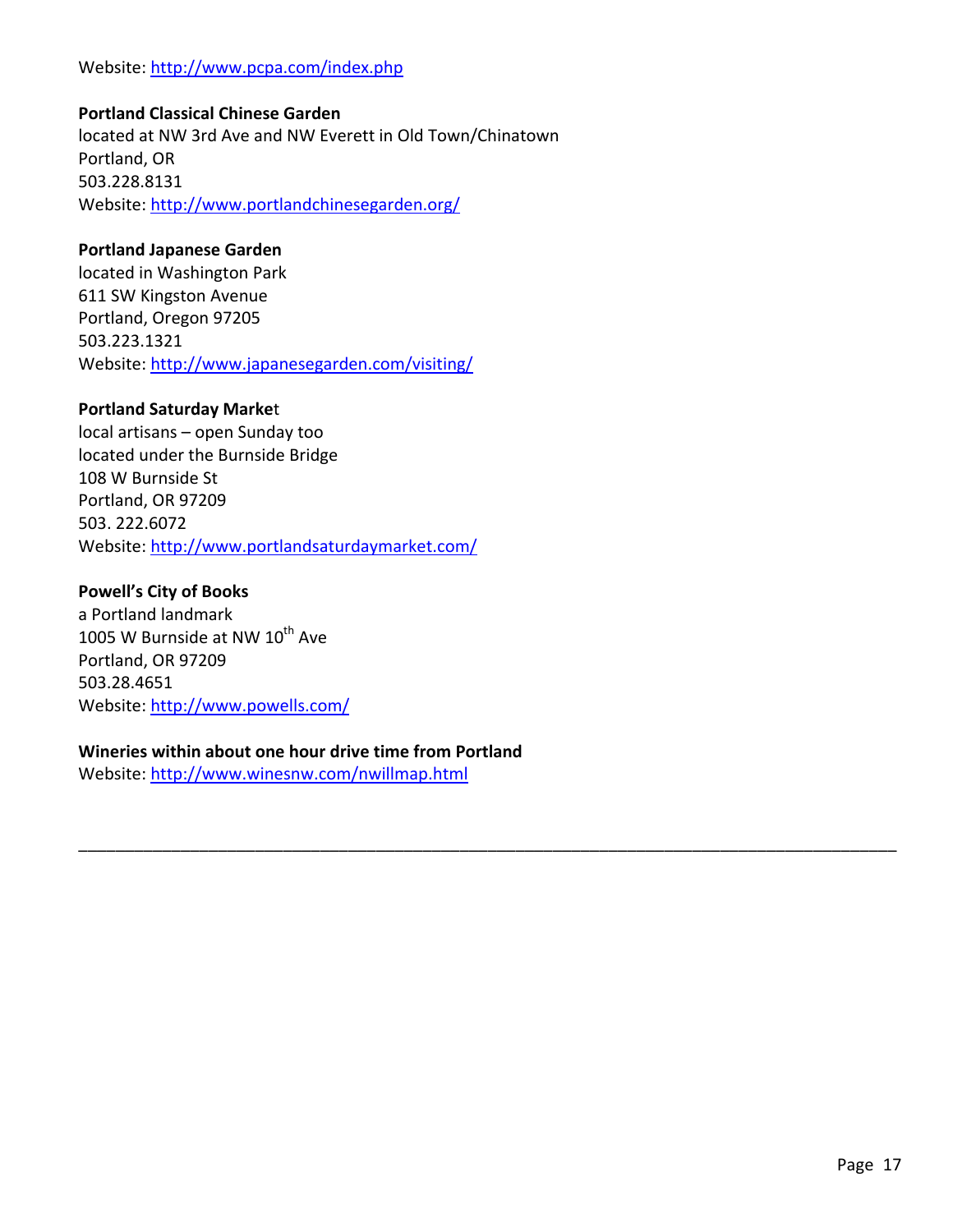## **Restaurants**

## **Downtown: by walking, streetcar, or bus**

| Abou Karim                              | <b>Good Lebanese</b>                                                     | Moderate    | 221 SW Pine St       | 503-223-5058 |
|-----------------------------------------|--------------------------------------------------------------------------|-------------|----------------------|--------------|
|                                         |                                                                          |             |                      |              |
| Al-Amir                                 | Good Middle Eastern<br>(Bishop's House)                                  | Moderate    | 223 SW Stark St      | 503-274-0010 |
| Bijou Café                              | Great Breakfast & Lunch<br>(no dinner)                                   | Moderate    | 132 SW 3rd Ave       | 503-222-3187 |
| Cheerful Tortoise                       | <b>Student Pub</b><br>(near Portland State Univ<br>and Univ Place Hotel) | Inexpensive | 1939 SW6th           | 503-224-3377 |
| Dragonfish                              | Sushi, Fusion Japanese Bar<br>/ Restaurant                               | Mod-Expen   | 909 SW Park Avenue   | 503-243-5991 |
| <b>Full Sail Brewing</b>                | Pub/Brewery                                                              | Inexpensive | 307 SW Montgomery    | 503-220-1865 |
| Harborside Restaurant<br>& Pilsner Room | Restaurant: Good fish,<br>great view<br>Pilsner Rm: local<br>microbrews  | Moderate    | 0309 SW Montgomery   | 503-220-1865 |
| Heathman Hotel                          | Excellent Restaurant &<br>Wines                                          | Expensive   | SW Broadway & Salmon | 503-790-7752 |
| Higgins                                 | Northwest; one of the best<br>in Portland; also good<br>vegetarian menu  | Expensive   | 1239 SW Broadway     | 503-222-9070 |
| Huber's                                 | Old Northwest<br>Saloon, Dining Room                                     | Moderate    | 411 SW Third Ave     | 503-228-5686 |
| India House                             | Indian                                                                   | Inexpensive | 1038 SW Morrison St  | 503-274-1017 |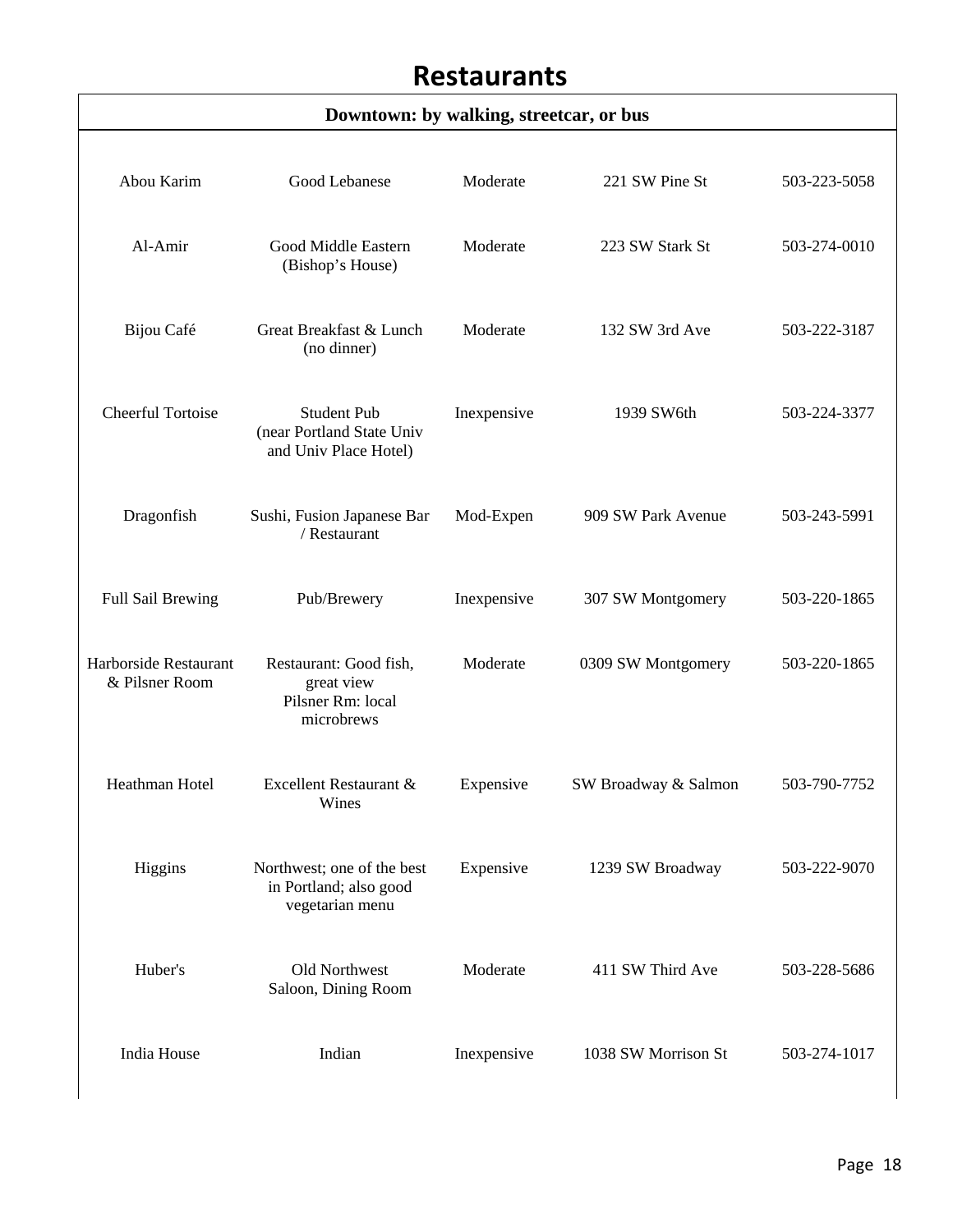| Downtown: by walking, streetcar, or bus |                                                                                |                           |                                                  |              |
|-----------------------------------------|--------------------------------------------------------------------------------|---------------------------|--------------------------------------------------|--------------|
| Jake's                                  | <b>Portland Classic</b><br>Outstanding Seafood;<br><b>Extensive Fresh List</b> | Expensive                 | 401 SW $12^{th}$ Ave                             | 503-226-1419 |
| Jake's Grill                            | <b>Portland Classic</b><br>Open Late                                           | Moderate -<br>Expensive   | 611 SW 10th Ave                                  | 503-220-1850 |
| Kell's                                  | Good Irish Pub and<br>Restaurant                                               | Inexpensive -<br>Moderate | 112 SW $2nd$ Ave                                 | 503-227-4057 |
| London Grill                            | International; steaks; fine<br>wine cellar                                     | Expensive                 | 309 SW Broadway Ave<br>(Benson Hotel)            | 503-295-4110 |
| Lotus Card Room &<br>Café               | American; smokey card<br>room; dance hall                                      | Inexpensive -<br>Moderate | 932 SW $3^{\text{rd}}$ & Salmon                  | 503-227-6185 |
| <b>Mandarin Cove</b>                    | Very good Chinese                                                              | Inexpensive -<br>Moderate | 111 SW Columbia                                  | 503-222-0006 |
| Maya's Taqueria                         | Very good traditional<br>Mexican fast food                                     | Inexpensive               | 1000 SW Morrison                                 | 503-226-1946 |
| McCormick &<br>Schmick's                | Same fish & owners as<br>Jake's; steaks; saloon;<br>single malts               | Moderate -<br>Expensive   | 235 SW $1st$ Ave                                 | 503-224-7522 |
| Mother's Bistro & Bar                   | Comfort, Northwest                                                             | Moderate                  | 409 SW 2nd Ave                                   | 503-464-1122 |
| La Terrazza                             | Very good pasta                                                                | Inexpensive               | 1022 SW Morrison                                 | 503-916-4388 |
| Pazzo's                                 | Excellent Italian; bread;<br>oil; reds                                         | Expensive                 | 422 SW Broadway                                  | 503-228-1515 |
| Pioneer Place<br>Food Court             | Many choices; good food;<br>central seating area                               | Inexpensive               | $700$ SW $5^{\text{th}}$<br>Bottom floor of mall | NA           |
| <b>Pizzicato Gourmet</b><br>Pizza       | Pizza                                                                          | Moderate                  | 705 SW Alder St                                  | 503-226-1007 |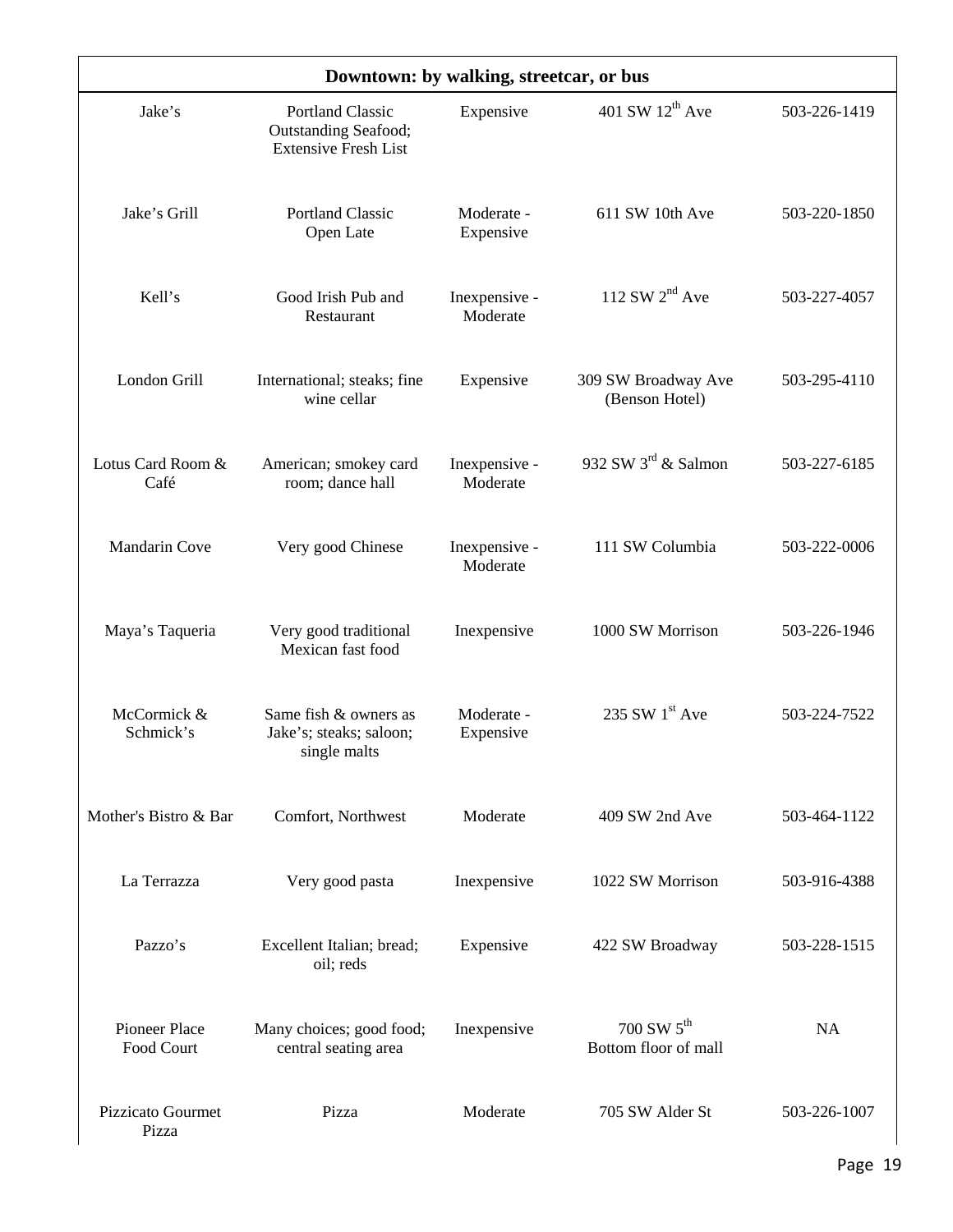| Downtown: by walking, streetcar, or bus            |                                                                                                                                                             |             |                                                                    |              |
|----------------------------------------------------|-------------------------------------------------------------------------------------------------------------------------------------------------------------|-------------|--------------------------------------------------------------------|--------------|
| Portland City Grill                                | Northwest; great view of<br>mountains & city; great<br>wine list, ok food                                                                                   | Expensive   | Unico US Bank Tower,<br>$30^{\text{th}}$ fl<br>111 SW $5^{th}$ Ave | 503-450-0030 |
| Red Star Tavern &<br><b>Roast House</b>            | American, Steakhouse                                                                                                                                        | Moderate    | 503 SW Alder St                                                    | 503-222-0005 |
| <b>Rock Bottom</b><br><b>Brewery</b>               | Chain Brewpub<br>(non-local)                                                                                                                                | Moderate    | 210 SW Morrison                                                    | 503-796-2739 |
| Sungari                                            | Fancy Szechuan; excellent                                                                                                                                   | Moderate    | 735 SW $1st$ Ave                                                   | 503-224-0800 |
| Saucebox                                           | Trendy Bar with Fusion                                                                                                                                      | Moderate    | 214 SW Broadway                                                    | 503-241-3393 |
| Southpark                                          | Extensive fresh fish list;<br>great wine list                                                                                                               | Expensive   | 901 SW Salmon                                                      | 503-326-1300 |
| Todai Restaurant                                   | Japanese, Sushi, Seafood                                                                                                                                    | Moderate    | 340 SW Morrison St<br>(Pioneer Place)                              | 503-294-0007 |
| Typhoon!                                           | Thai                                                                                                                                                        | Moderate    | 410 SW Broadway                                                    | 503.224-8285 |
| Veritable Quandary                                 | Northwest<br>(near DoubleTree Hotel)                                                                                                                        | Moderate    | 1220 SW 1st Ave                                                    | 503-227-7342 |
| Voodoo Doughnut<br>Mon-Sat 10pm-10 am<br>Cash only | Walk-up take-out window,<br>hole in the wall. Doubles<br>as Wedding Chapel - a<br>legal commitment is \$175<br>and includes coffee and<br>doughnuts for 10. | Inexpensive | 22 SW Third Ave<br>(Near Berbati's Pan)                            | no phone     |

| NW 23 <sup>rd</sup> Avenue District: by streetcar or bus |                      |           |                 |              |
|----------------------------------------------------------|----------------------|-----------|-----------------|--------------|
| Bamboo                                                   | <b>Fancy Chinese</b> | Expensive | 103 NW 21st Ave | 503-241-8122 |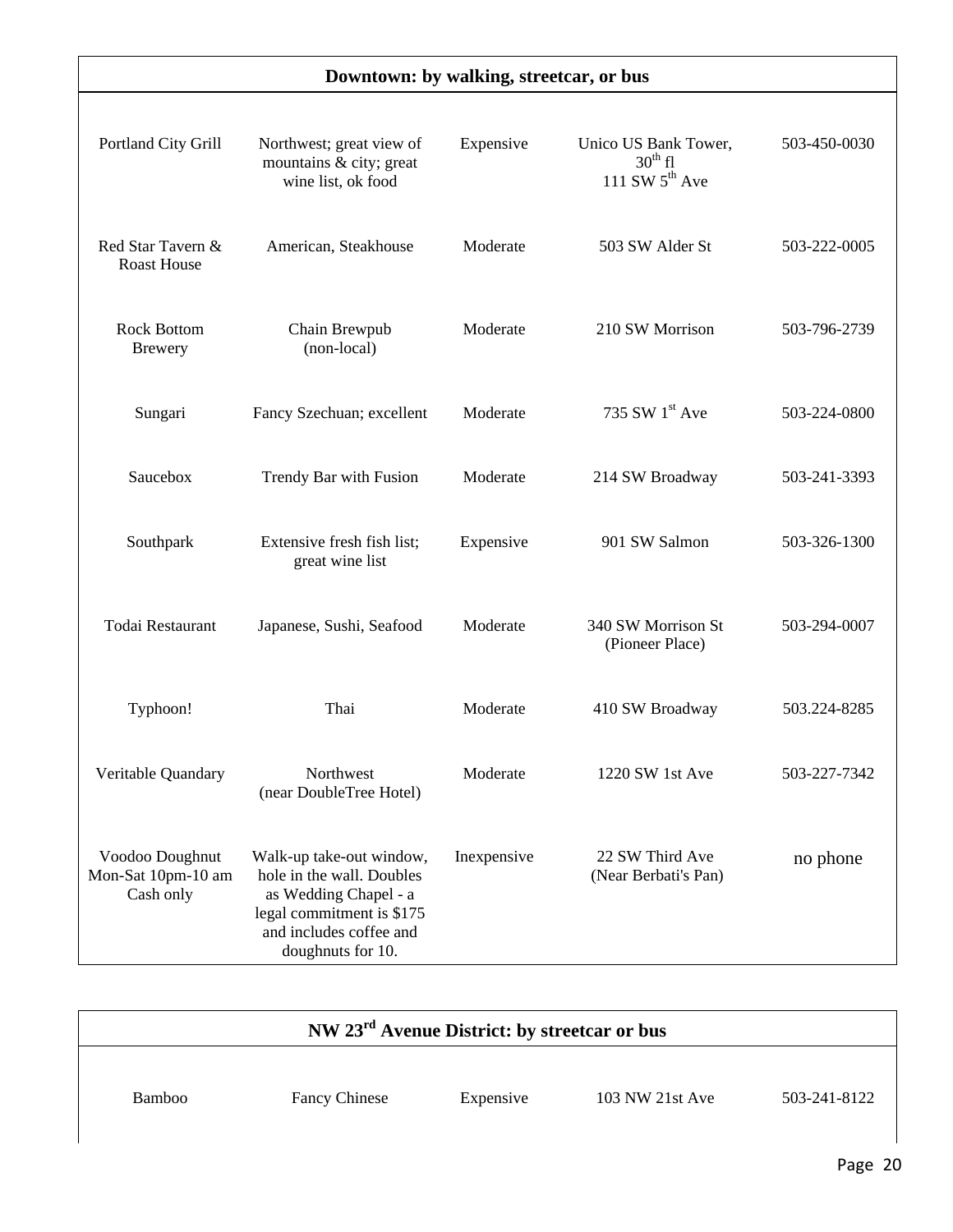| NW 23 <sup>rd</sup> Avenue District: by streetcar or bus |                                                         |                           |                             |              |  |  |  |
|----------------------------------------------------------|---------------------------------------------------------|---------------------------|-----------------------------|--------------|--|--|--|
| Basta's Trattoria                                        | Very good pasta                                         | Moderate                  | 410 NW 21st Ave             | 503-274-1572 |  |  |  |
| Beau Thai                                                | Thai/Vietnamese                                         | Expensive                 | 730 NW 21st Ave             | 503-223-2182 |  |  |  |
| <b>Blue Moon Tavern</b>                                  | Pub; local beer                                         | Inexpensive               | 432 NW 21st Ave             | 503-223-3184 |  |  |  |
| The Bull Ring                                            | Very good Mexican;<br>longer bus ride                   | Inexpensive               | 1900 NW $27th$ & Vaughn     | 503-274-4096 |  |  |  |
| Caffe Mingo                                              | Italian bistro                                          | Expensive                 | 807 NW 21st Ave             | 503-226-4646 |  |  |  |
| Kornblatt's                                              | Jewish Deli                                             | Inexpensive -<br>Moderate | $628$ NW $23rd$ Ave         | 503-242-0055 |  |  |  |
| Lucy's Table                                             | Northwest, excellent                                    | Moderate -<br>Expensive   | 706 NW $21st$ Ave           | 503-226-6126 |  |  |  |
| Marrakesh                                                | Authentic Moroccan                                      | Moderate -<br>Expensive   | 1201 NW $21st$ Ave          | 503-248-9442 |  |  |  |
| Paley's Place                                            | Northwest; one of<br>Portland's best; great<br>desserts | Expensive                 | 1204 NW $21st$ Ave          | 503-243-2403 |  |  |  |
| Papa Hayden                                              | Bistro; great deserts                                   | Moderate -<br>Expensive   | 701 NW 23 <sup>rd</sup> Ave | 503-228-7317 |  |  |  |
| The Ring Side                                            | <b>Classic and excellent Steak</b><br>& Onions baby     | Moderate -<br>Expensive   | 2165 W Burnside St          | 503-223-1513 |  |  |  |
| Swagat                                                   | Very good Indian cuisine                                | Moderate                  | 2074 NW Lovejoy Street      | 503-227-4300 |  |  |  |
| Tara Thai                                                | Very good Thai                                          | Moderate -<br>Expensive   | 1310 NW $23rd$ Ave          | 503-222-7840 |  |  |  |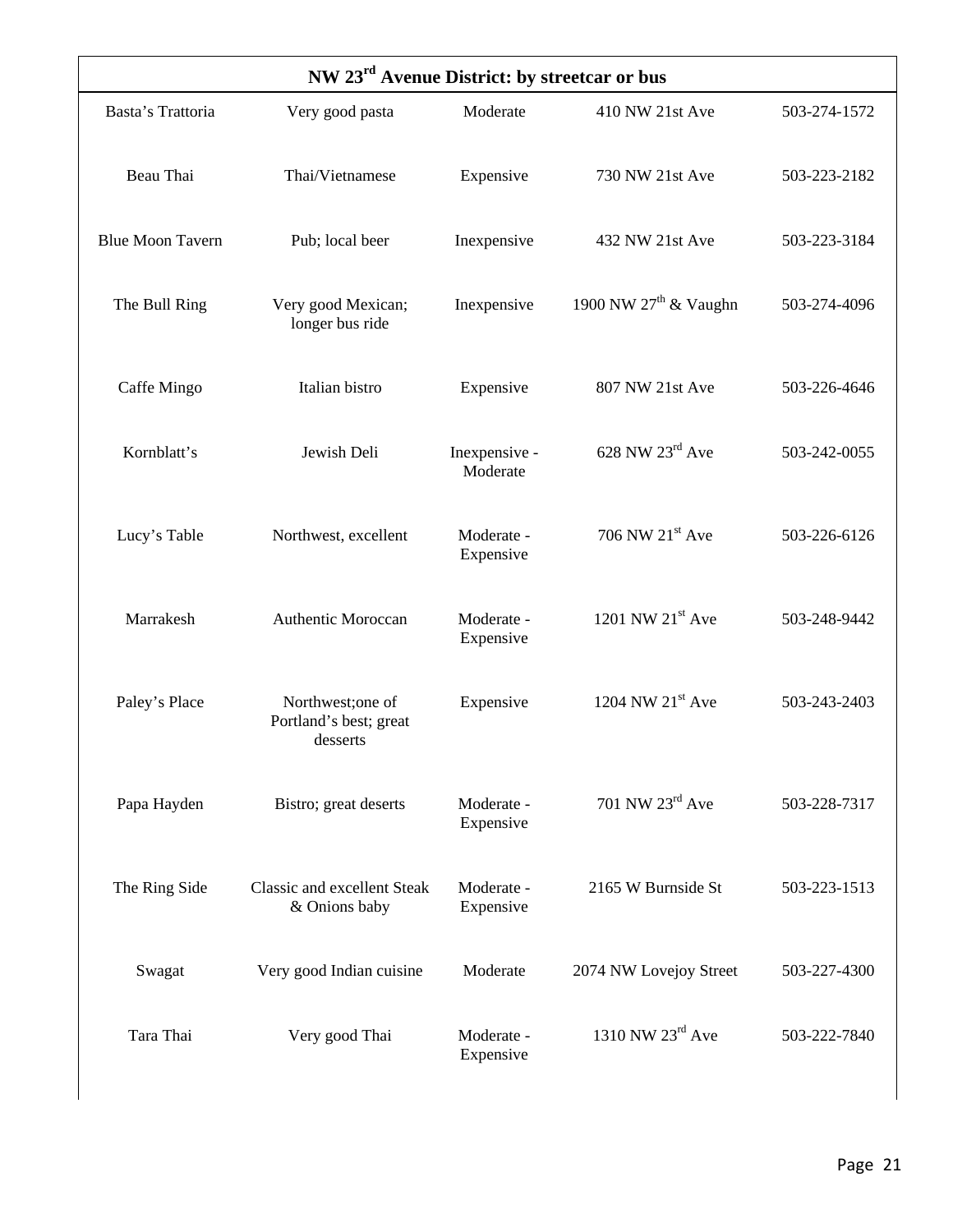## **NW 23rd Avenue District: by streetcar or bus**

Wildwood Northwest; one of the best in Portland; wood oven grill Expensive 1221 NW 21st Avenue 503-248-9663

| The Pearl District: by streetcar or bus |                                                         |                         |                     |              |  |  |  |
|-----------------------------------------|---------------------------------------------------------|-------------------------|---------------------|--------------|--|--|--|
| <b>Alexis Greek</b>                     | <b>Best Greek</b>                                       | Moderate                | 215 W. Burnside St. | 503-24-8577  |  |  |  |
| Bluehour                                | Excellent, trendy                                       | Expensive               | 250 NW 13th Ave     | 503-226-3394 |  |  |  |
| <b>Bridgeport Brew Pub</b>              | Local Pub                                               | Moderate                | 1313 NW Marshall    | 503-241-3612 |  |  |  |
| Crystal Ballroom                        | Bars/Pubs; restored dance<br>hall with adjustable floor | Moderate                | 1332 W Burnside St  | 503-225-0047 |  |  |  |
| Fratelli's                              | Excellent Italian, great<br>atmosphere                  | Moderate -<br>Expensive | 1230 NW Hoyt        | 503-241-8800 |  |  |  |
| Giorgio's                               | <b>Excellent</b> formal Italian                         | Expensive               | 1131 NW Hoyt St     | 503-221-1888 |  |  |  |
| Le Bouchon                              | French Bistro                                           | Expensive               | 517 NW 14th Ave     | 503-248-2193 |  |  |  |
| Oba!                                    | Latin, trendy                                           | Moderate -<br>Expensive | 555 NW 12th         | 503-228-6161 |  |  |  |
| Obi                                     | Japanese Sushi Bar                                      | Inexpensive             | 101 NW 2nd Ave      | 503-226-3826 |  |  |  |
| Park Kitchen                            | Northwest cuisine                                       | Expensive               | 422 NW 8th Ave      | 503-223-7275 |  |  |  |
| Pearl Bakery                            | Breakfast/Lunch<br>(Espresso),<br>Cafes/Bagels          | Moderate                | 102 NW Ninth Ave    | 503-827-0910 |  |  |  |
| Sungari Pearl                           | Interesting building;<br>excellent Chinese              | Mod-Expen               | 1105 NW Lovejoy     | 971-222-7327 |  |  |  |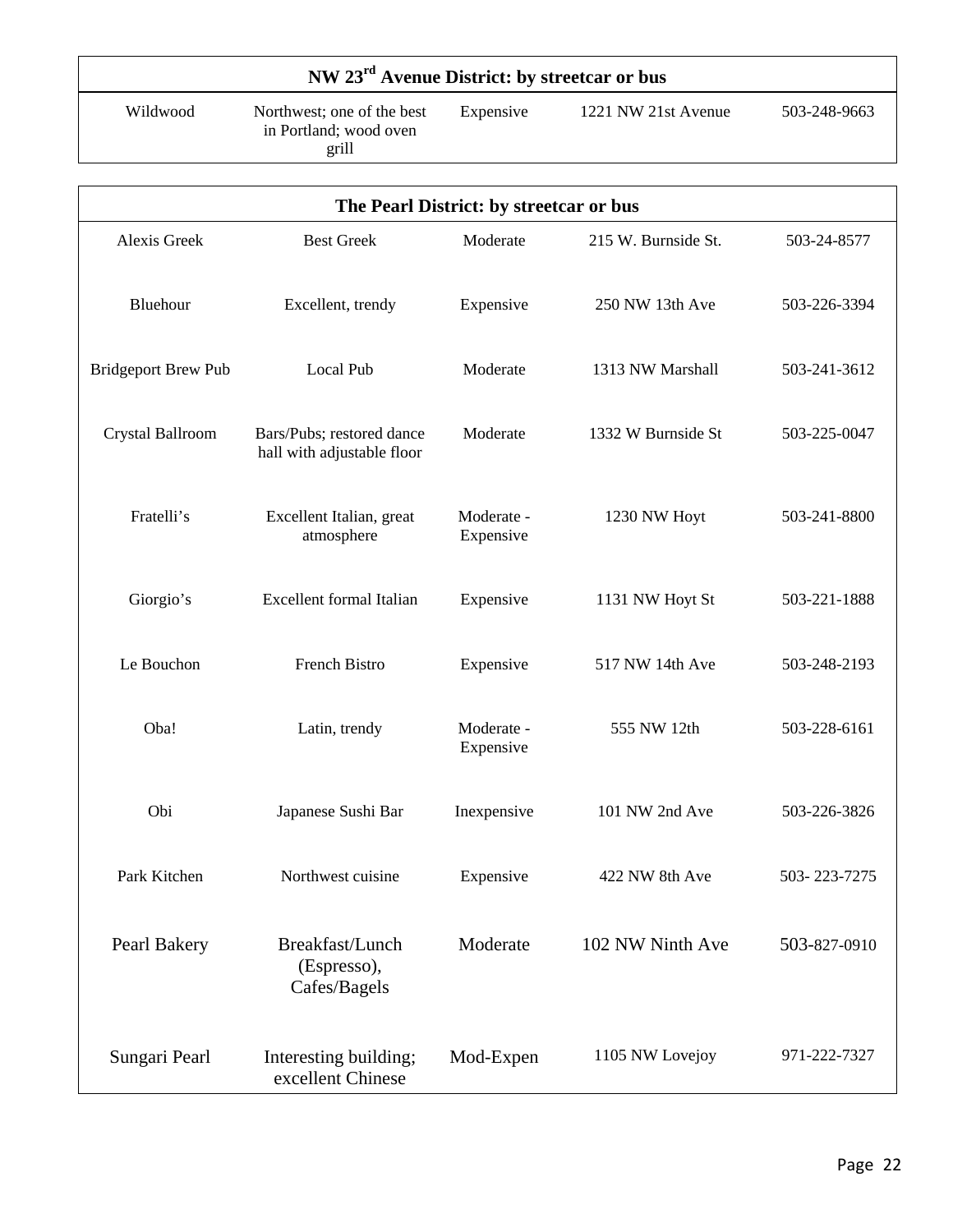| <b>Additional Restaurants of Note</b> |                                                                    |                         |                                        |              |  |  |  |
|---------------------------------------|--------------------------------------------------------------------|-------------------------|----------------------------------------|--------------|--|--|--|
| Café Castagna                         | Italian - very creative                                            | Expensive               | 1758 SE Hawthorne Blyd<br>(cab ride)   | 503-231-9959 |  |  |  |
| <b>Chart House</b>                    | Northwest Cuisine; great<br>view of Mt. Hood; food is<br>okay      | Expensive               | 5700 SW Terwilliger Blvd<br>(cab ride) | 503-246-6963 |  |  |  |
| Genoa                                 | Italian 7-course pris fixe;<br>One of the US's best<br>restaurants | Expensive               | 2832 SE Belmont<br>(cab ride)          | 503-238-1464 |  |  |  |
| Lauro Kitchen                         | Mediterranean<br>neighborhood restaurant                           | Moderate                | 3377 SE Division St<br>(cab ride)      | 503-239-7000 |  |  |  |
| Wild Abandon                          | Eclectic northwest<br>neighborhood restaurant                      | Moderate -<br>Expensive | 2411 Se Belmont St<br>(cab ride)       | 503-232-4458 |  |  |  |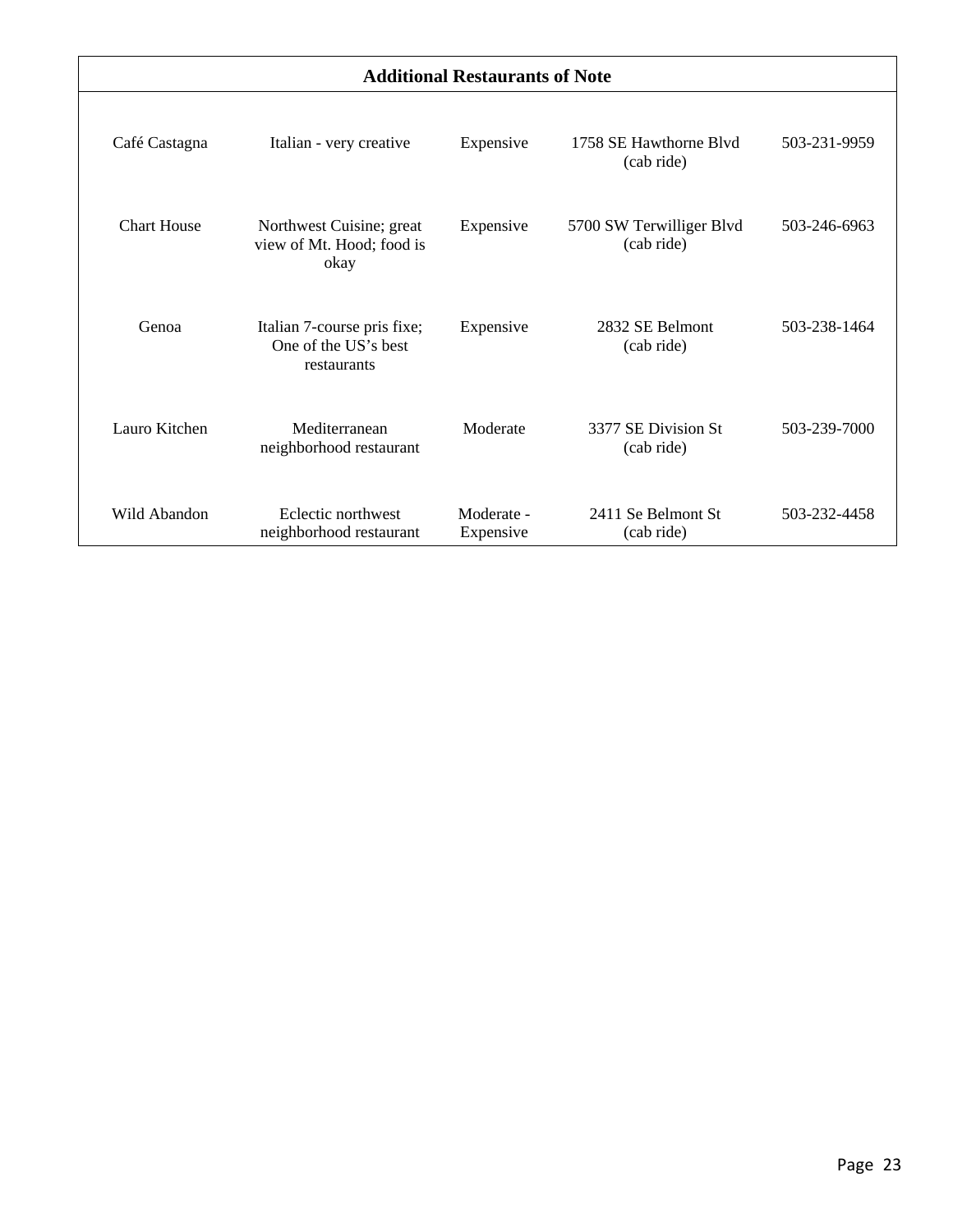## **Genes, Brain, and Behavior**

## *Conference Abstracts*

## **Tenth Annual Meeting of the International Behavioural and Neural Genetics Society** May 5‐9, 2008 Portland, Oregon USA

### **Tuesday, May 6th**

## 8:45‐9:45 **Presidential Plenary Address Molecular and cellular cognition: from memory mechanisms to treatments**

#### *Alcino Silva*

*Departments of Neurobiology and Psychology, and the Brain Research Institute, University of California at Los Angeles, USA*

Our laboratory is studying molecular and cellular mechanisms of learning and memory, including those associated with learning disabilities. This poorly understood class of disorders affects more than one in 20 people world wide, but unfortunately there are no treatments. Because of the difficulties of unraveling the causes for these disorders in humans, we have used mouse models. For example, mutations in the Neurofibromatosis Type 1 (NF1) gene, encoding Neurofibromin, a p21Ras GTPase Activating Protein (GAP), cause learning disabilities and attention deficits. Our studies have shown that the learning and memory deficits of a mouse model of NF1 (*nf1+/‐* ) are caused by excessive p21Ras/MAPK signaling leading to hyperphosphorylation of synapsin I, and subsequent enhanced GABA release, which in turn result in impairments in long-term potentiation (LTP), a cellular mechanism of learning and memory. Consistent with increased GABA‐mediated inhibition, we (collaboration with Katie Karlsgodt and Ty Cannon) found evidence for brain hypoactivation in fMRI studies of NF1 patients. Recently, we discovered that statins, at concentrations ineffective in controls, can reverse the enhanced p21Ras activity in the brain of *nf1+/‐* mice, rescue their LTP deficits, and reverse their spatial learning and attention impairments. Strikingly, recently completed pilot clinical trials (collaboration with Elgersma *et al*, U. Roterdam) demonstrated that statins can also reverse cognitive deficits in children with NF1. Similarly, we have also been studied another complex disorder that affects a molecular pathway related to p21Ras/MAPK signaling: tuberous sclerosis. This is a single‐gene disorder caused by heterozygous mutations in either the *TSC1 o*r *TSC2* gene, and is frequently associated with learning disabilities, mental retardation, and other neurological symptoms. Even TSC patients with a normal IQ (approximately 50%) are commonly affected with specific neuropsychological problems, including long‐term and working memory deficits. We found that mice with a heterozygous, inactivating mutation in the *Tsc2* gene (*Tsc2+/‐* mice) show deficits in learning and memory. Cognitive deficits in *Tsc2+/‐* mice emerge in the absence of neuropathology and seizures, demonstrating that other disease mechanims are involved. We show that hyperactive hippocampal mTOR signaling (downstream of p21Ras/MAPK signaling) leads to abnormal hippocampal CA1 LTP and consequently to deficits in hippocampal‐dependent learning. These deficits include impairments in spatial learning, and in contextual discrimination. Remarkably, we demonstrate that a brief treatment with the mTOR inhibitor rapamycin in adult mice can rescue not only the synaptic plasticity, but also the behavioral deficits in this animal model of TSC. These results reveal a biological basis for some of the cognitive deficits associated with TSC and they show that treatment with mTOR antagonists may ameliorate cognitive dysfunction in a mouse model of this disorder. Current studies are testing this hypothesis in clinical trials. Altogether the results described above outline a research program designed to unravel mechanisms of learning disorders in mice and bridge these findings with related human studies. This effort not only will elucidate mechanisms and cures for cognitive disorders, such as learning disabilities, it will narrow the current divide between behavioral and cognitive neuroscience.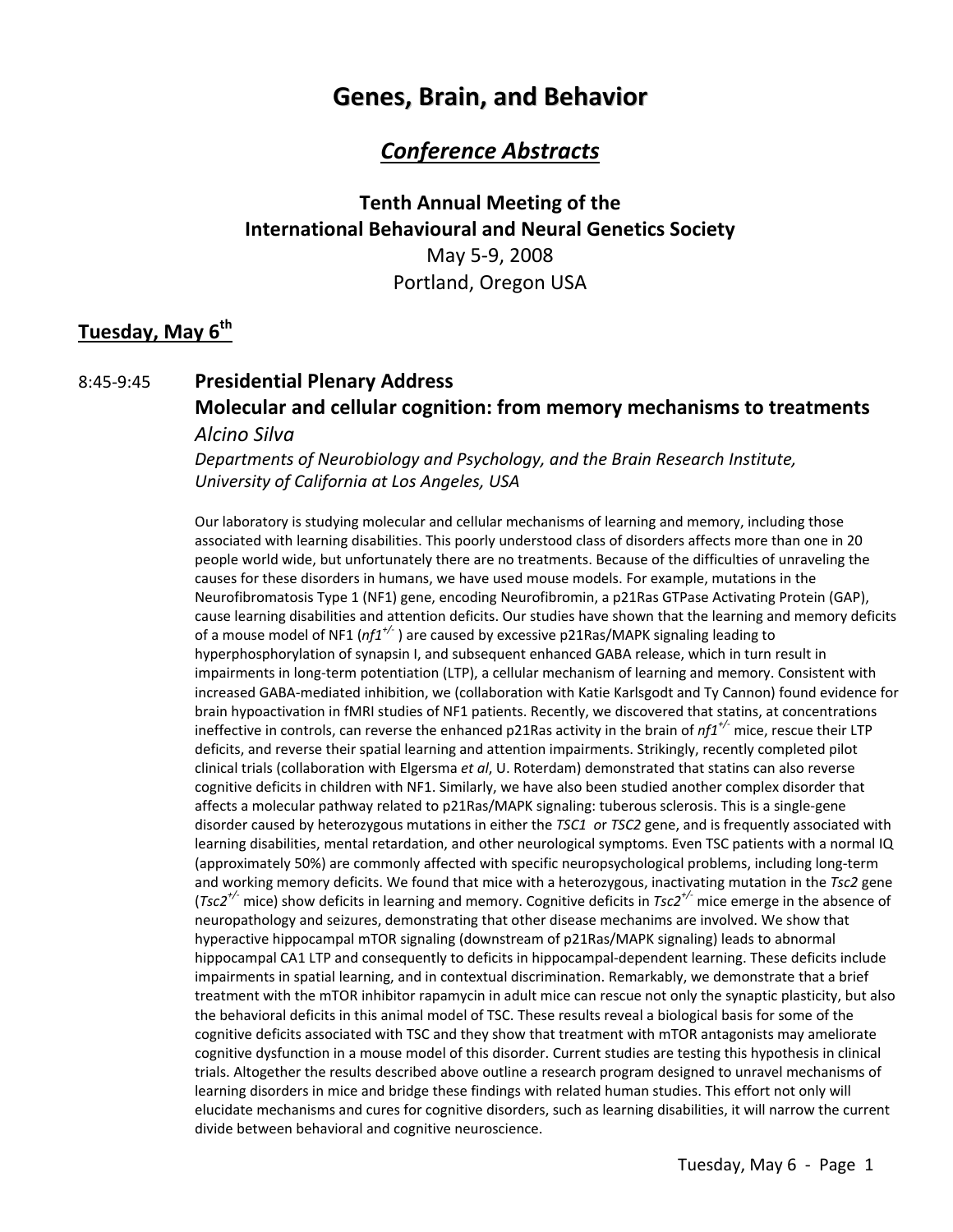### **Tuesday, May 6th**

## 10:15‐12:15 **Symposium Session I Thalamus in physiology and diseases, from genes to behavior**  *Hee‐Sup Shin, Chair*

## **Genetic dissection of somatosensory circuit maturation in mice**

#### *S Itohara, T Iwasato*

*Lab. Behavioral Genetics, RIKEN Brain Science Institute, Wako, Saitama, Japan* Barrel pattern formation in the somatosensory cortex in rodents provides an excellent model system for studying activity‐dependent maturation of neuronal circuits. To unravel the molecular and cellular mechanisms underlying circuit maturation in the somatosensory cortex, we previously developed a cortex‐specific conditional mutagenesis system in mice, and revealed essential roles of cortical NMDA receptors (NMDAR) in the patterning and dendritic maturation of layer IV cells and in the development of the full complementation of thalamocortical (TC) patterns. Here, we extended our analyses to type 1 adenylate cyclase (AC1) as a candidate downstream molecule of NMDAR signaling. AC1, which catalyzes the formation of cAMP, is stimulated by increases in intracellular Ca<sup>2+</sup> levels in an activity-dependent manner. It is well established that the AC1 mutant mouse *barrelless* (*brl*) lacks the typical barrel cytoarchitecture and displays pre‐ and postsynaptic functional defects at TC synapses. Because AC1 is expressed throughout the trigeminal pathway, however, the barrel cortex phenotype of *brl* mice may be a consequence of AC1 disruption in cortical or subcortical regions. To examine the role of cortical AC1 in the development of anatomic barrels and TC synapses, we generated cortex‐ specific AC1 knockout (CxAC1KO) mice. Neurons in layer IV formed grossly normal barrels and TC axons filled barrel hollows in CxAC1KO mice. Further, whisker lesion-induced critical period plasticity was not impaired in these mice. There were, however, quantitative reductions in the quality of the cortical barrel cytoarchitecture and in the dendritic asymmetry of layer IV barrel neurons in CxAC1KO mice. Electrophysiologically, CxAC1KO mice have deficits in postsynaptic, but not presynaptic, maturation of TC synapses. These results suggest that activity-dependent postsynaptic AC1-cAMP signaling is required for the functional maturation of TC synapses and the development of normal barrel cortex cytoarchitecture. These findings also suggest that formation of the gross morphologic features of barrels is independent of postnatal AC1 in the barrel cortex.

### **Tuning thalamic firing modes via simultaneous modulation of T‐ and L‐type Ca2+ channels controls sensory gating**

#### *E Cheong, S Lee, BJ Choi, M Sun, CJ Lee, H‐S Shin*

#### *Center for Neural Science, Korea Institute of Science & Technology, Korea*

The firing modes of thalamocortical (TC) neurons are thought to reflect the status of signal transmission from thalamus to cortex. However, the behavioral consequences of changes in the thalamic firing have not been well demonstrated. Moreover, although the firing modes of TC neurons are known to be affected by corticothalamic inputs via the mGluR1 pathway, its molecular mechanisms have not been well elucidated. We addressed these questions using phospholipaseCb4 (PLCb4)‐deficient mice, which show decreased visceral pain responses. We demonstrate that burst and tonic firing of TC neurons are concomitantly regulated by metabotropic glutamate receptor1 (mGluR1)‐PLCb4 pathway. Blocking of this pathway by the mutation simultaneously increases bursting and decreases tonic firing of TC neurons through concurrent up-regulation of T- and L-type calcium currents. The mice with increased bursting and decreased tonic firing of TC neurons showed reduced visceral pain responses. Furthermore, we show that modulation of the calcium channels or protein kinase C (PKC), a downstream molecule of PLCb4, altered the firing modes of TC neurons and pain responses in the predicted ways. Our data demonstrate the molecular mechanism and behavioral consequences of altered firing modes of TC neurons in relaying the visceral pain signals. Our study also highlights the thalamic mGluR1‐PLCb4‐PKC pathway as a "molecular switch" for the firing modes of TC neurons, and thus for pain sensory gating.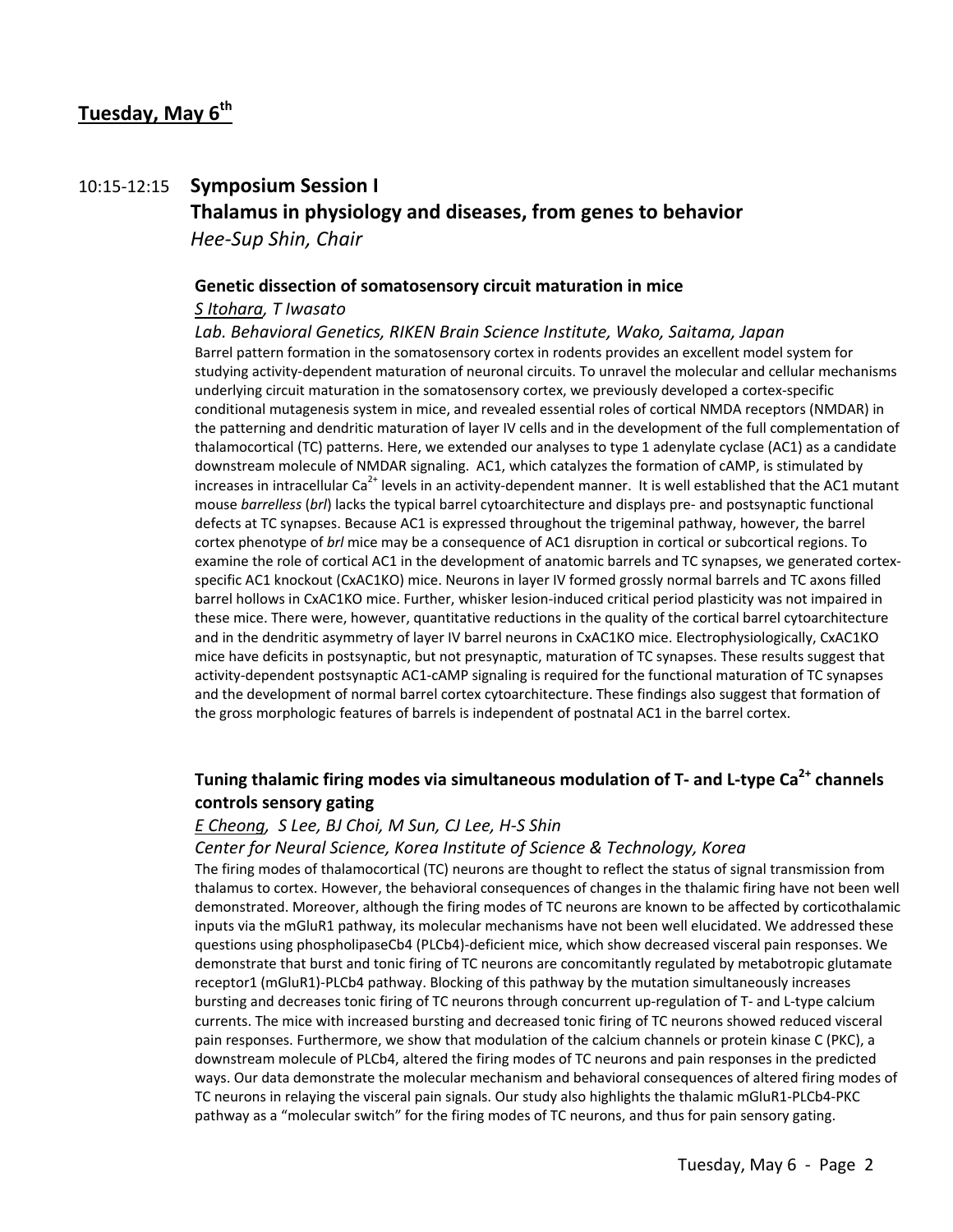#### **Cortico‐thalamo‐cortical relay of information modulated by thalamic T‐type calcium channels**

*D Kim*

#### *Dept of Biological Sciences, KAIST, Daejeon, Korea*

The cortico-thalamo-cortical pathway, a connection between two different cortical regions via the thalamus, has been implicated in higher cognitive functions and in the pathological mechanism of epilepsy in the brain. Here, we established a focal seizure model in mice where focal seizure activities induced by cobalt wire in the frontal cortex were eventually propagated to other cortical regions. Multi‐electrode recordings showed that as the focal seizure activities were emerging in the frontal cortex after cobalt‐wire implantation the mediodorsal (MD) thalamus showed coherent bursting activities. Ipsilateral ablation of the MD region by electrolytic lesion significantly decreased the incidence of focal seizure in the frontal cortex while contralateral lesion of MD caused no effects. To address the role of burst firing of MD, we tried to examine the effect of cobalt‐wire in mice lacking a1G T‐type calcium channels which are known to lack burst firings in the thalamus. The cobalt‐wire implanted a1G‐/‐ mice showed significantly reduced focal seizure activities induced by cobalt‐wire when compared with wildtype mice. Unexpectedly, however, behavioral convulsions were highly increased in the cobalt-wire implanted a1G-/- mice. EEG analysis showed that a1G-/- mice were prone to secondary generalization of seizure activities from the cobalt‐wire implanted frontal cortex to other cortical regions. The present results suggest that thalamic T-type calcium channels (a1G) contribute to increase thalamocortical resonance and play an inhibitory role in the cortico‐thalamo‐cortical relay of information by increasing burst spikes.

#### **Role of the mediodorsal thalamus in fear extinction.**

### *H‐S Shin<sup>1</sup> , I Hong<sup>2</sup> , H Kim1 , S Choi,<sup>2</sup> S Lee<sup>1</sup>*

*1 Center for Neural Science, Korea Institute of Science and Technology, Seoul, and <sup>2</sup> School of Biological Sciences, College of Natural Sciences, Seoul National University, Seoul, Korea* The Mediodorsal thalamus (MD) is a part of the limbic system and connects reciprocally with the prefrontal cortex, the amygdala and the hippocampus, which comprise a network of structures involved in emotion. However, the contribution of the MD to behavior is poorly understood. Phospholipase C (PLC) β4 is expressed intensely in the MD but very lightly in the prefrontal cortex and the amygdala, the two key regions known to regulate fear extinction. Hear we examined a role of the MD using the PLC $\beta$ 4<sup>-/−</sup> mice in the formation and extinction of auditory-conditioned fear. The PLCβ4<sup>-/-</sup> mice showed normal acquisition and comparable longterm memory of auditory-conditioned fear. However, the mutant was severely impaired in the fear extinction. An injection of U73122 (a PLC blocker) into the MD of the wild type mice produced suppression of extinction, mimicking the phenotype of the mutant. An infusion of mibefradil (a T‐type blocker) into the MD ameliorated the impaired extinction phenotype in PLCβ4<sup>-/-</sup>, and facilitated the extinction in wild type mice. These results suggest that the mediodorsal thalamus is involved in the control of fear extinction and T-type Ca<sup>2+</sup> channels may play a role in this control.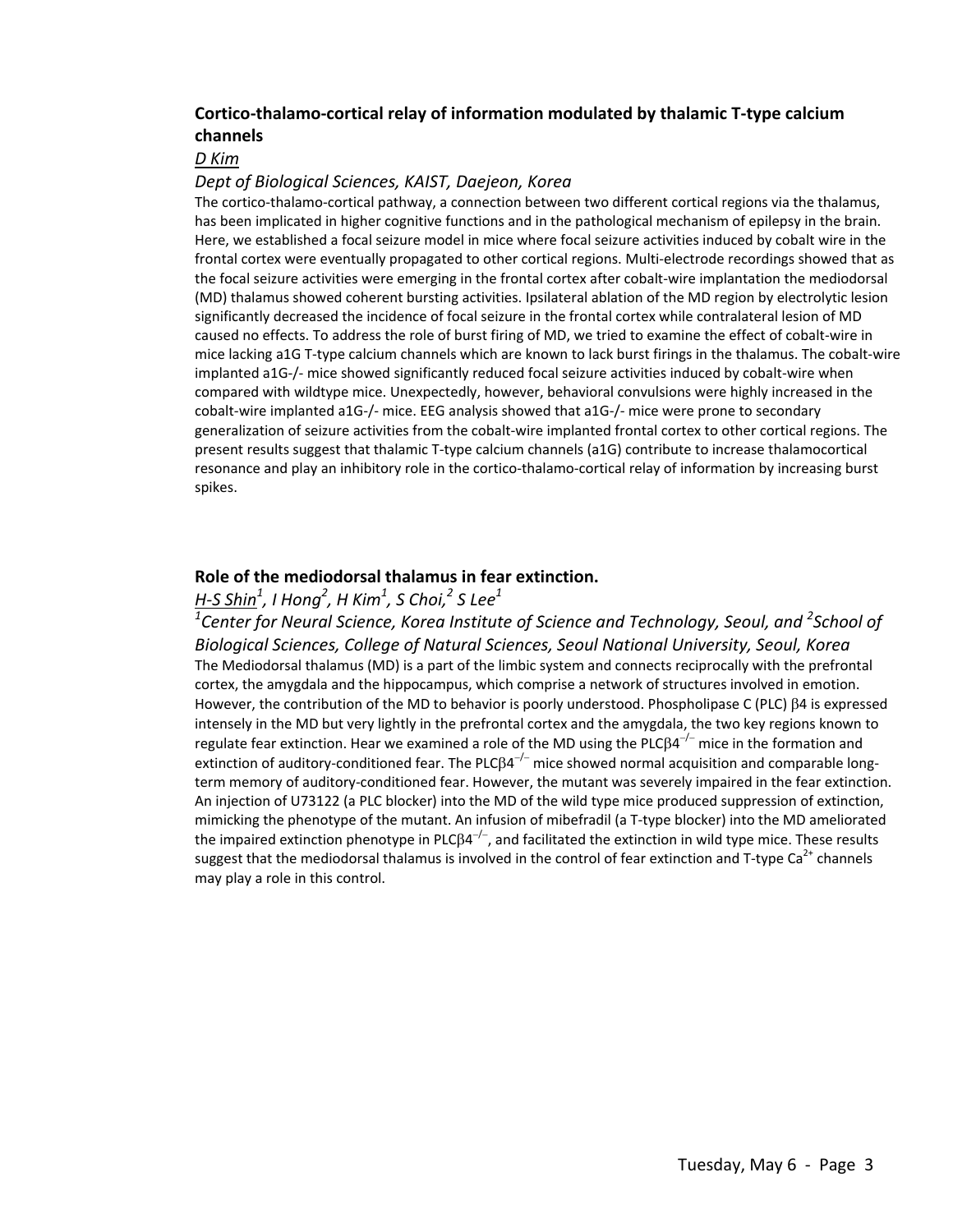## **Tuesday, May 6th**

## 14:00‐16:00 **Symposium Session II Substance abuse genetics: initiation of drug use, and transition to dependence** *John Crabbe, Chair*

**Drinking: what's impulsivity got to do with it?**

#### *S Mitchell*

*Dept of Behavioral Neuroscience, Oregon Health & Science University, Portland, Oregon USA* Impulsivity can be measured by examining response inhibition and delay aversion. We have used both techniques to examine the relationship between impulsivity and alcohol consumption using rodent models. Two studies will be described in which we have examined the heritability of both measures in 15 standard inbred strains of mice, as well as the strain correlations between impulsivity measures and other measures associated with alcohol consumption (alcohol preference, behavioral sensitization to ethanol). Positive relationships suggest that there are some common genetic substrates between impulsivity and alcohol consumption. However, a study examining impulsivity in strains of mice selected for high or low levels of alcohol consumption found differences between the strains, indicating that the genetic link between impulsivity and alcohol drinking is not straightforward.

#### **Novelty preference predicts amphetamine use in rats**

#### *M Bardo*

*Dept of Psychology, University of Kentucky, USA. Supported by USPHS grant DA 05312* Individual differences in response to novelty are known to predict vulnerability to stimulant self‐administration in rodent models. Among outbred rats, activity in an inescapable novel environment and preference for novel stimuli have been used as predictor variables for amphetamine reward using either conditioned place preference or intravenous self‐administration. Both of these predictor variables have been found to be associated with amphetamine reward and these differences are related to differential activity of the dopamine transporter (DAT) in the prefrontal cortex. To assess the influence of genetics, we have also examined response to novelty and acquisition of amphetamine self‐administration in 12 inbred strains of rats: ACI; BDIX (BD9); Brown Norway (BN); Buffalo (Buf); Dahl salt sensitive (DSS); Fawn Hooded (FH); Fischer (F344); Lewis (LEW); Spontaneous hypertensive rat (SHR); Wistar Albino Glaxo (WAG); Wistar Furth (WF); and Wistar Kyoto (WKY). Significant differences in activity in an inescapable novel environment, preference for novel stimuli and acquisition of amphetamine self‐administration were obtained across strains, indicating a genetic influence for each of these behaviors. Strain-dependent differences in the dose effect function for amphetamine selfadministration were also obtained. More important, among inbred strains, there was a relation between novelty preference and amphetamine self‐administration, suggesting a genetic link between novelty seeking and stimulant abuse vulnerability.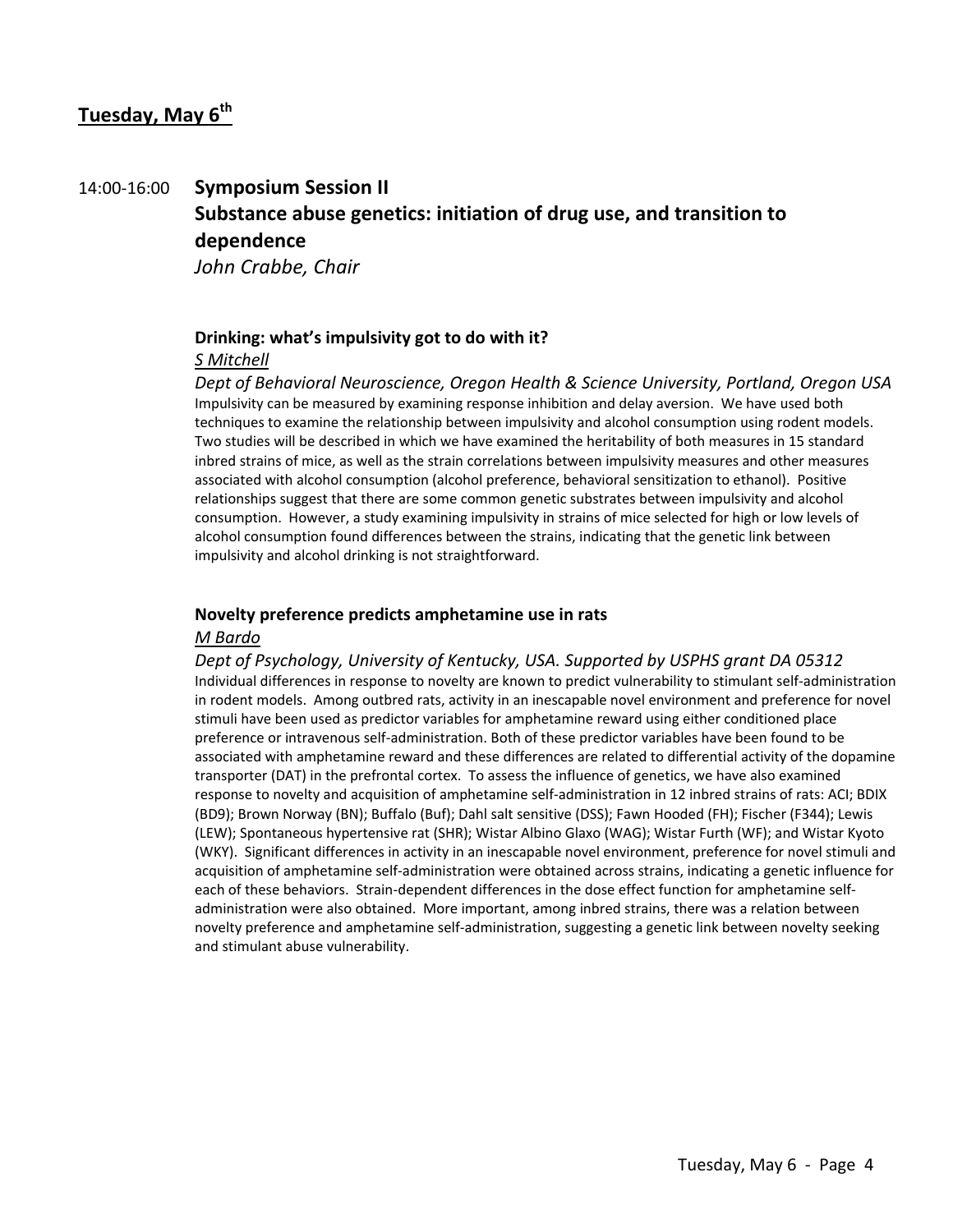#### **A mouse line selectively bred for High Drinking in the Dark (HDID) ‐ when does drinking escape their control?**

#### *JC Crabbe*

*Portland Alcohol Research Center, Dept of Behavioral Neuroscience, Oregon Health & Science University, and Portland VA Medical Center, Portland, Oregon USA, Supported by the Integrative Neuroscience Initiative on Alcoholism (AA13519), the NIAAA (AA010760), and the Department of Veterans Affairs*

Many animal models have targeted alcohol abuse and dependence, often by studying voluntary alcohol drinking. While some behavioral or genetic manipulations will induce mice or rats to self‐administer alcohol to intoxication, these typically require significant food or water restriction and/or a long time to develop. Susceptible (i.e., relatively high‐intake) genotypes do not appear to be preferentially susceptible to these effective behavioral manipulations. Some human alcoholics repeatedly drink to intoxication, even in the face of substantial physical and social feedback opposing this behavior. It would be useful to have a mouse genetic animal model that self-administers sufficient alcohol to become intoxicated. This talk will review progress toward that goal. We are selectively breeding High Drinking in the Dark mice to ingest 20% alcohol until they reach blood alcohol levels (BALs) exceeding 100 mg%. After 10 generations of selection, more than 40% of the population exceeds these BALs. These mice should be useful for neurobiological and genetic studies, and for pharmacological experiments designed to limit alcohol self‐administration.

#### **Impulsivity, conduct problems, and early age of onset of drug use: a genome scan and candidate gene study**

### *1 CL Ehlers, <sup>1</sup> DA Gilder, <sup>2</sup> W Slutske, <sup>3</sup> P Lind, <sup>4</sup> K Wilhelmsen*

*1 Depts of Molecular and Experimental Medicine and Molecular and Integrative Neurosciences, The Scripps Research Institute, La Jolla, California USA; <sup>2</sup> Dept of Psychological Sciences, University of Missouri, Columbia, Missouri USA; <sup>3</sup> Genetic Epidemiology Laboratory, Queensland Institute of Medical Research, Brisbane Australia; <sup>4</sup> Depts of Genetics and Neurology, The Carolina Center for Genome Sciences and the Bowles Center for Alcohol Studies, University of North Carolina.*

Native Americans have the highest alcohol‐related death rates of all ethnic groups. Explanations for increased drinking in some Native American communities have often focused on the hypothesis that disruption of their traditional cultures was associated with psychological states of anomie and depression which in turn led to increased use of alcohol, a theory that has found little empirical support. In Mission Indians, early age of onset of first intoxication was found to be significantly associated with alcohol dependence. Additionally, a high conditional probability of the development of dependence, given use, an earlier age of onset of dependence and a significant association of alcohol dependence with externalizing disorders were all found in this group of Indians. Analyses of the heritability of externalizing phenotypes, a genome scan and evaluation of candidate genes were accomplished in this population. Antisocial personality disorder (ASPD) and the combined phenotype of participants with ASPD or conduct disorder (CD) were both found to have significant heritability, whereas no significant evidence was found for CD alone. Genotypes were determined for a panel of 791 microsatellite polymorphisms in 251 of the participants. Analyses of multipoint variance component LOD scores, for the heritable phenotypes of ASPD and ASPD/CD, revealed six locations that had a LOD score of 2.0 or above: on chromosome 13 for ASPD and on chromosomes 1,3,4,14,17 and 20 for ASPD/CD. Since impulsivity is one aspect of externalizing disorder that may be an important intermediate phenotypes we determined if a significant association could be detected between the (AAT)n triplet repeat polymorphism as well as 5 single nucleotide polymorphisms (SNPs) in or near in the *CNR1* receptor gene and impulsivity in this population. Impulsivity was assessed using a scale derived from the Maudsley personality inventory. The estimated heritability for the impulsivity phenotype was 0.20+ 0.12 (p<0.004). Impulsivity was significantly associated with the 6‐repeat allele of the triplet repeat polymorphism as well as four SNPs in or near the *CNR1* receptor gene. Taken together, these results corroborate the importance of several chromosomal regions highlighted in prior segregation studies and identify new regions of the genome for externalizing diagnoses, and additionally provide data to suggest that the *CNR1* receptor gene may be significantly associated with impulsivity in Mission Indians.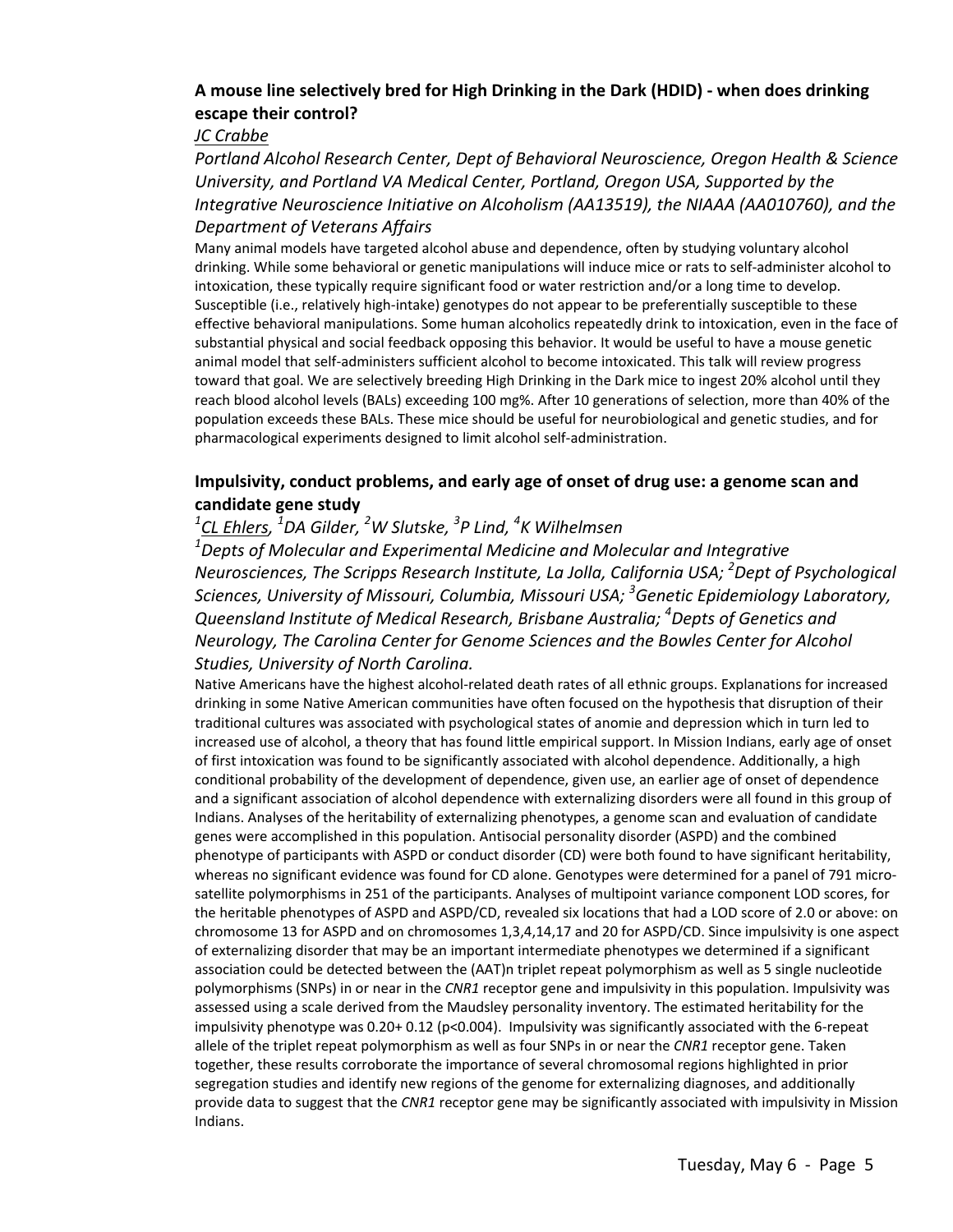### 16:30‐18:30 **Invited Talks – Outstanding Young Investigator Travel Awardees**

#### **A novel model for depressive and motivated behavior based on selective breeding** *R Gersner, A Zangen*

#### *Dept of Neurobiology, Weizmann Institute of Science, Rehovot, Israel*

Depression is a multifactorial illness that is caused by interactions between genetic predisposition and environmental factors. Despite the extensive biomedical research conducted in the field for more than half a century, we still lack basic information about the etiology and pathophysiology of depression. The diagnostic criteria for depression include several symptoms and it has also become clear that the risk for depression is partially genetic. We were therefore encouraged to investigate genetic factors of depressive behavior by establishing a novel animal model for depression based on selective breeding for a depressive phenotype. The selective breeding is based on tests that cover the core symptoms: loss of interest (using an exploration test in automatic locomotion boxes), lack of motivation (using a modified swimming test), anhedonia (using the sucrose preference test) and reduced energy/fatigue by chronically screening locomotor activity (using home‐ cage‐based locomotion system). We are currently testing the tenth generation of our genetic model of depressive and motivated behavior. So far we found significant differences between the rat lines in swimming test, sucrose preference test, in the basal locomotor activity at young ages and in some aspects of exploration. In addition, we found significant difference in BDNF expression in reward-related brain areas between the depressive, normal and motivated rat lines. Electroconvulsive therapy, but not desipramine treatment, was shown to recover some of the behavioral and molecular changes in depressive rats. Therefore some of the features related to depressive or motivated behavior are hereditary in our model, which resembles drugresistant depression and seems likely to have a genetic basis that we continue to explore.

#### **Kir3.3 (GIRK3) null mutation attenuates alcohol and pentobarbital withdrawal convulsion severity in mice**

### *LC Milner<sup>1</sup> , LB Kozell<sup>1</sup> , K Wickman<sup>2</sup> , KJ Buck<sup>1</sup>*

*1 Department of Behavioral Neuroscience & Portland Alcohol Research Center, VA Medical Center and Oregon Health & Science University, Portland, Oregon USA, and <sup>2</sup> Department of Pharmacology, University of Minnesota, Minneapolis, Minnesota USA. Supported by AA10760, DA05228, AA011114 and a VA Merit grant*

Severity of withdrawal from sedative‐hypnotic drugs, including barbiturates and alcohol (ethanol), is a hallmark of drug physiological dependence and may influence drug seeking and relapse behavior in dependent individuals. Although no animal model can exactly duplicate drug dependence, models for specific traits, such as the withdrawal syndrome, are useful for identifying genetic determinants of liability in humans. Previously, we identified quantitative trait loci (QTLs) on chromosome 1 that influence predisposition to barbiturate (pentobarbital) and ethanol withdrawal in mice. We recently narrowed the barbiturate withdrawal QTL to a 0.4 Mb interval containing 11 genes with validated transcript expression and/or non-synonymous coding sequence variation that may underlie the QTL's influence on sedative-hypnotic withdrawal. Here, we report the development of a null mutant for one of these genes, *Kcnj9,* which encodes a G‐protein coupled inwardly rectifying potassium channel subunit (Kir3.3/GIRK3). Kir3.3 null mutants showed less severe pentobarbital  $(H<sub>(2,280)</sub> = 14.5, p < 0.001)$  and ethanol  $(F<sub>(1,80)</sub> = 13.5, p < 0.001)$  withdrawal convulsions than wildtype littermates (DBA/2J background). This work represents a substantial advancement toward identification of gene(s) underlying the phenotypic effects of this QTL, and identifies a role for *Kcnj9* in barbiturate and ethanol dependence and associated withdrawal.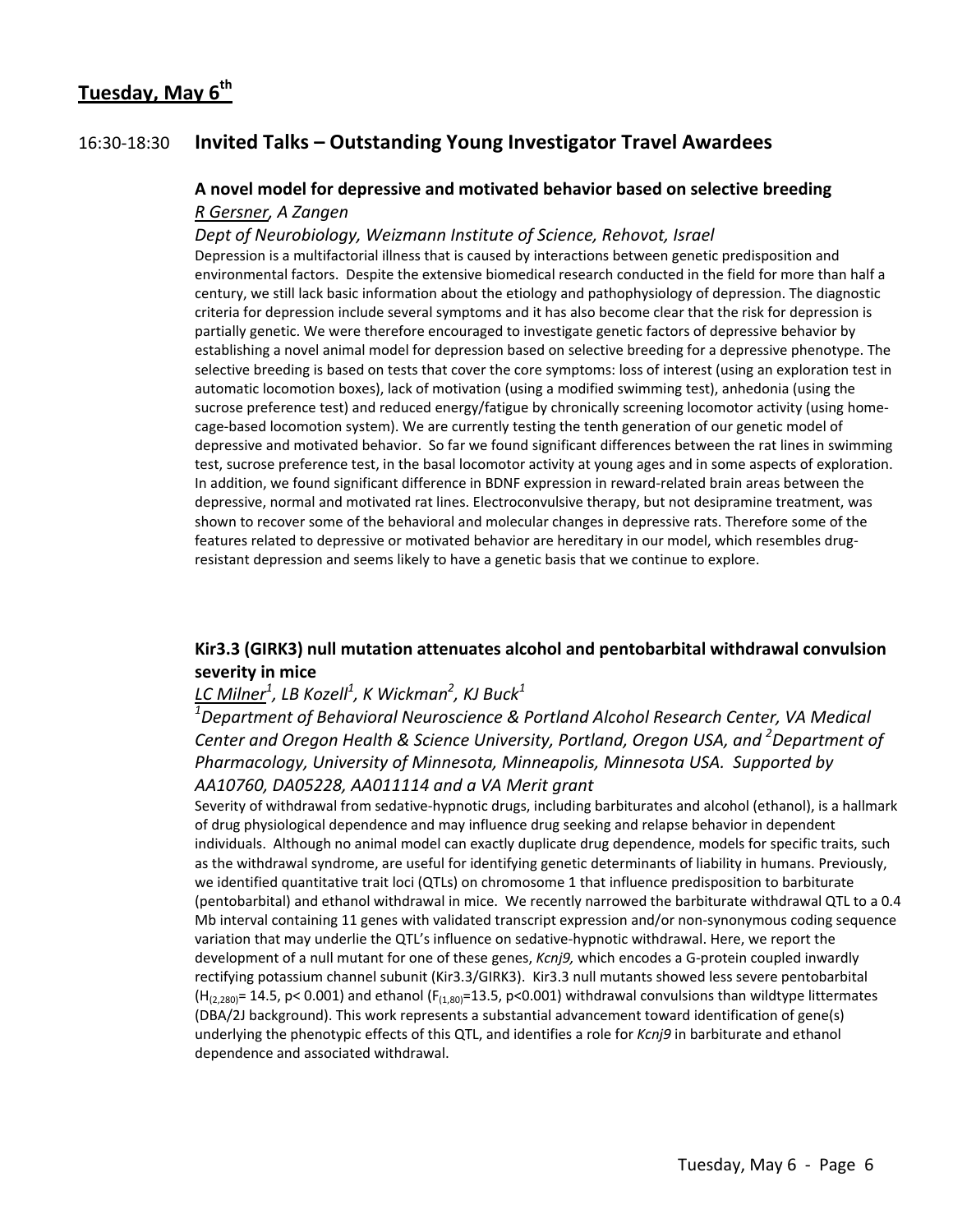#### **Confirmation of quantitative trait loci influencing methamphetamine‐ and opioid‐induced locomotor stimulation using B6.D2 congenic strains**

#### *CD Bryant, G Sokoloff, AA Palmer*

#### *Department of Human Genetics, The University of Chicago, Illinois USA. Funding support: 5R01DA021336, 2T32DA007255*

We have previously identified quantitative trait loci (QTL) contributing to methamphetamine-induced locomotor stimulation on chromosomes 5, 9, 11, 12, and 15. Accordingly, we selected mice from a set of genome-wide congenic strains with C57BL/6J ("B6") as the recipient strain and DBA/2J ("D2") as the donor strain and confirmed QTLs on 11, 12 and 15. B6.D2 mice that were congenic for either the proximal or distal portion of chromosome 11 each contained QTLs for methamphetamine- and fentanyl-induced locomotor stimulation. We also surveyed a panel of B6.AJ chromosome substitution strains ("CSS") for methamphetamine sensitivity. QTLs were again identified on chromosomes 11 and 12, providing converging evidence for possibly the same loci as those confirmed with B6.D2 mice. The use of CSS mice also revealed novel QTLs on chromosomes 16 and 17 and sex‐interacting QTLs on chromosomes 5 and 8. F2 crosses between B6.D2 congenic and B6.AJ CSS mice are currently being generated to narrow the QTLs. The identification of novel genes that contribute to sensitivity to drugs of abuse will be followed up by translational studies in humans in collaboration with Dr. Harriet de Wit's laboratory.

#### **miRNA regulation of gene expression underlies tolerance to alcohol**

*AZ Pietrzykowski, RM Friesen, C Nowak, GE Martin, SI Puig, PM Wynne, SN Treistman Brudnick Neuropsychiatric Research Institute, Department of Psychiatry, University of Massachusetts Medical School, Worcester, Massachusetts USA. Funding support: ABMRF to AZP, NIAAA to SNT*

Susceptibility to alcoholism is influenced by multiple genes. Identification of these genes and mechanisms regulating their expression is a great challenge. Members of the recently discovered group of endogenous RNA species (microRNA) function as powerful "master‐switches" of gene expression, with each microRNA modulating expression of multiple genes. Therefore, microRNAs are perfectly suited to work as central integrators of alcohol actions. We present the first example of the regulatory role of microRNA (miR‐9) in the development of alcohol tolerance in neurons. Alcohol rapidly increased miR‐9 expression in neurons and concomitantly changed expression of several, alcohol‐relevant, CNS‐specific, miR‐9 target genes (BK, DRD2, GABRB2, CACNB1, HDAC5, SYNJ1, PPARA, CLOCK). Using BK channel we have determined a detailed molecular mechanism of that novel regulation. Upregulation of miR‐9 causes a subtractive destruction of pre‐existing BK mRNA variants, shifting BK mRNA profile towards mRNAs encoding alcohol‐insensitive BK channels, via miR‐9's binding to selected 3'UTRs associated with alcohol‐sensitive channels. Remarkably, two out of three miR‐9 genes are located in the chromosomal susceptibility loci for alcohol dependence. These results create a new level of understanding of alcohol actions in the CNS, can help to establish early diagnostics of alcohol susceptibility, and indicate novel therapeutic targets in alcoholism.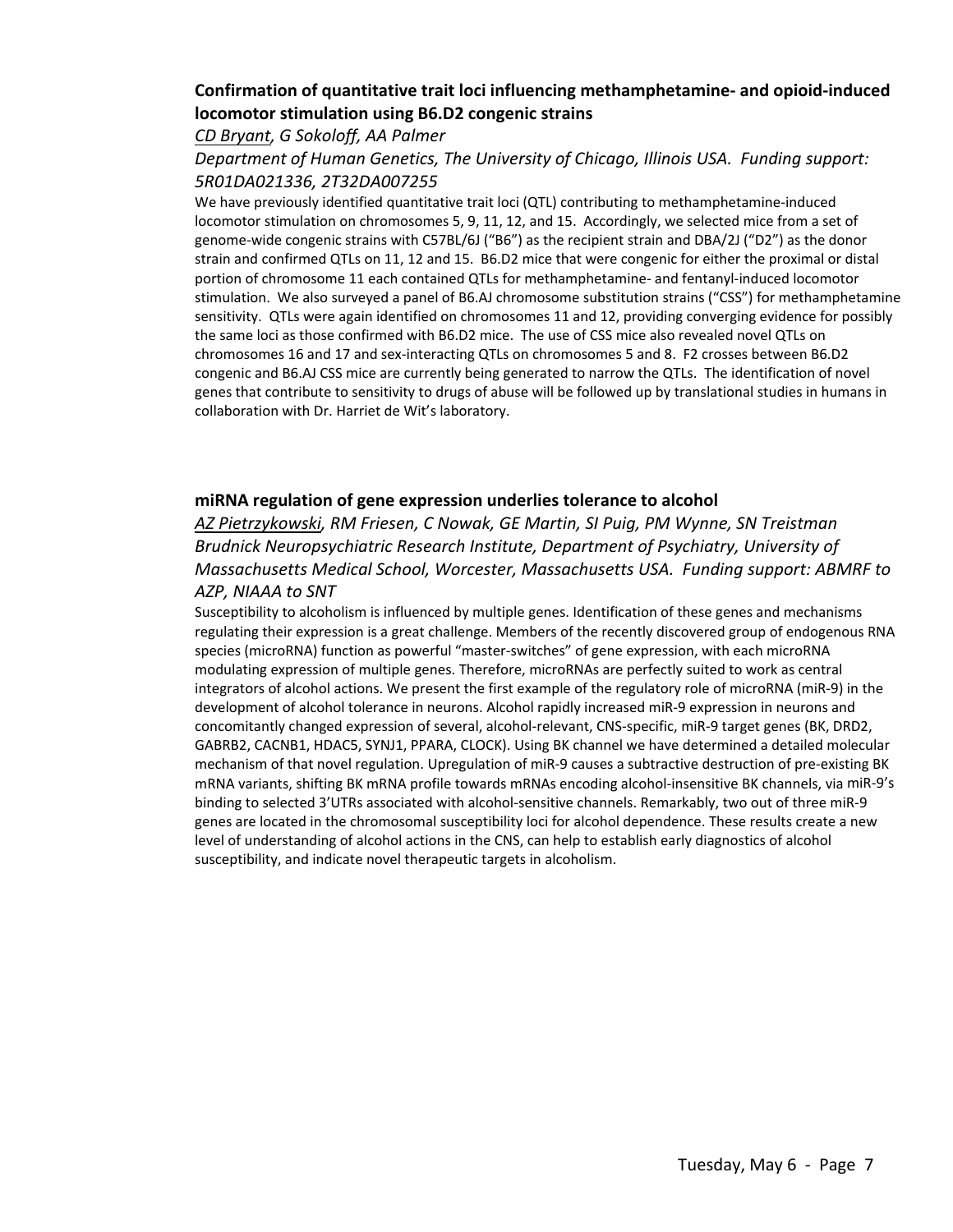## 8:30‐9:30 **Program Committee Plenary Address Of flies and mice: what have flies taught us about drug addiction?** *Ulrike Heberlein*

## *Ernest Gallo Clinic and Research Center, Program in Neuroscience, & Department of Anatomy University of California at San Francisco, USA*

To expand our knowledge of the genetic components underlying the behavioral effects of ethanol, we conducted a genetic screen in Drosophila and identified a mutant, *happyhour* (*hppy*), due to its resistance to the sedative effects of ethanol. Reduced hppy function resulted in resistance to ethanol‐induced sedation, while neuronal overexpression of *hppy* caused increased sensitivity. Although *hppy* shows strong homology to mammalian Ste20 family kinases involved in JNK signaling, we found that neither activation nor inhibition of the JNK pathway affected ethanol sedation. However, perturbations of the EGF receptor (EGFR)/ERK pathway in specific neuronal subsets in the fly brain strongly affected sensitivity to ethanol-induced sedation. Genetic interaction experiments between *hppy* and components of the EGFR/ERK pathway suggest a role for *hppy* as an inhibitor of the pathway, functioning downstream of the EGFR but upstream of ERK. Finally, acute pharmacological inhibition of the EGFR in adult animals resulted in altered ethanol behaviors in both flies and rats. Our data thus identifies *hppy* as a novel modulator of EGFR/ERK signaling and uncovers a previously uncharacterized role for this pathway in mediating the behavioral response to ethanol in both Drosophila and mammals.

## 10:00‐12:00 **Symposium Session III**

## **Methodological considerations in the genetical genomics of complex traits**

## *Igor Ponomarev and Robert Hitzemann, Chairs*

### **Genetic dissection of genetic control of brain gene expression on a genome‐wide scale: QTL analysis of mouse microarray data in two BXDF2 populations**

*1,3JK Belknap, 1,3P Darakjian, 1,3NAR Walter, 1,3KJ Buck, 1,2SK McWeeney, 1,3ML Helms, 1,3LA O'Toole, 1,3B Malmanger, <sup>4</sup> L Lu, <sup>4</sup> RW Williams, 1,3RJ Hitzemann*

*1 Dept of Behavioral Neuroscience and <sup>2</sup> Preventative Medicine and Epidemiology, Oregon Health & Science University, <sup>3</sup> Portland VA Medical Center, Portland, Oregon, and <sup>4</sup> University of Tennessee, Memphis, Tennessee USA. Supported by AA06243, AA010760 and three VA Merit Review Awards* Two F<sub>2</sub> populations were subjected to Affymetrix MOE430 microarray analysis based on either whole brain (WB, *N*=56) or corpus striatum (STR, *N*=58) samples using one array per mouse. For WB, about 3,000 significant eQTLs (LOD >4.0) emerged from QTL analysis using *R/qtl*. Based on directional LOD scores, Spearman's rho correlation coefficient was 0.86 between the WB and STR data sets, showing very good agreement. For WB, about 1,600 of the eQTLs showed apparent cis regulation, where the eQTL mapped to the gene location, and about 1,200 showed trans regulation, where the eQTL mapped elsewhere in the genome from the gene whose expression it modulates. The apparent cis eQTLs showed mostly additive inheritance; on average, the magnitude of *d*, the dominance effect, was one-fourth the magnitude of *a*, the additive effect (avg effect of an allele substitution), resulting in a mean *d/a* ratio of 0.26. In marked contrast, the typical trans eQTL showed marked overdominance. The mean *d/a* ratio was 1.8, indicating that the heterozygotes scored well outside the range of the two homozygote classes for most trans eQTLs, and that *d* contributed much more to the genetic variance than did *a*. Overdominance, when compared to mostly additive inheritance, is predominantly associated with traits related to fitness. A genetic correlation matrix was subjected to K‐Means cluster analysis followed by vetting of the more weakly correlated cluster members. Most clusters were either predominantly (>70%) cis eQTLs, or predominantly (>70%) trans eQTLs, with fewer clusters comprised of both in intermediate numbers. Most eQTLs within a cluster mapped to the same chromosomal region, showing a strong effect of linkage on clustering, but this effect was much strong for cis‐dominated clusters compared to trans‐dominated ones. The cluster members of predominantly trans eQTL clusters, but not cis eQTL clusters, showed strikingly similar degrees and direction of *d/a* ratios for eQTLs within a cluster, but very different values between clusters. This suggests that a single (or few) trans eQTL within a cluster drives many of the other trans cluster members; therefore, the number of distinct trans eQTLs is likely much smaller than the number of trans eQTL cluster members.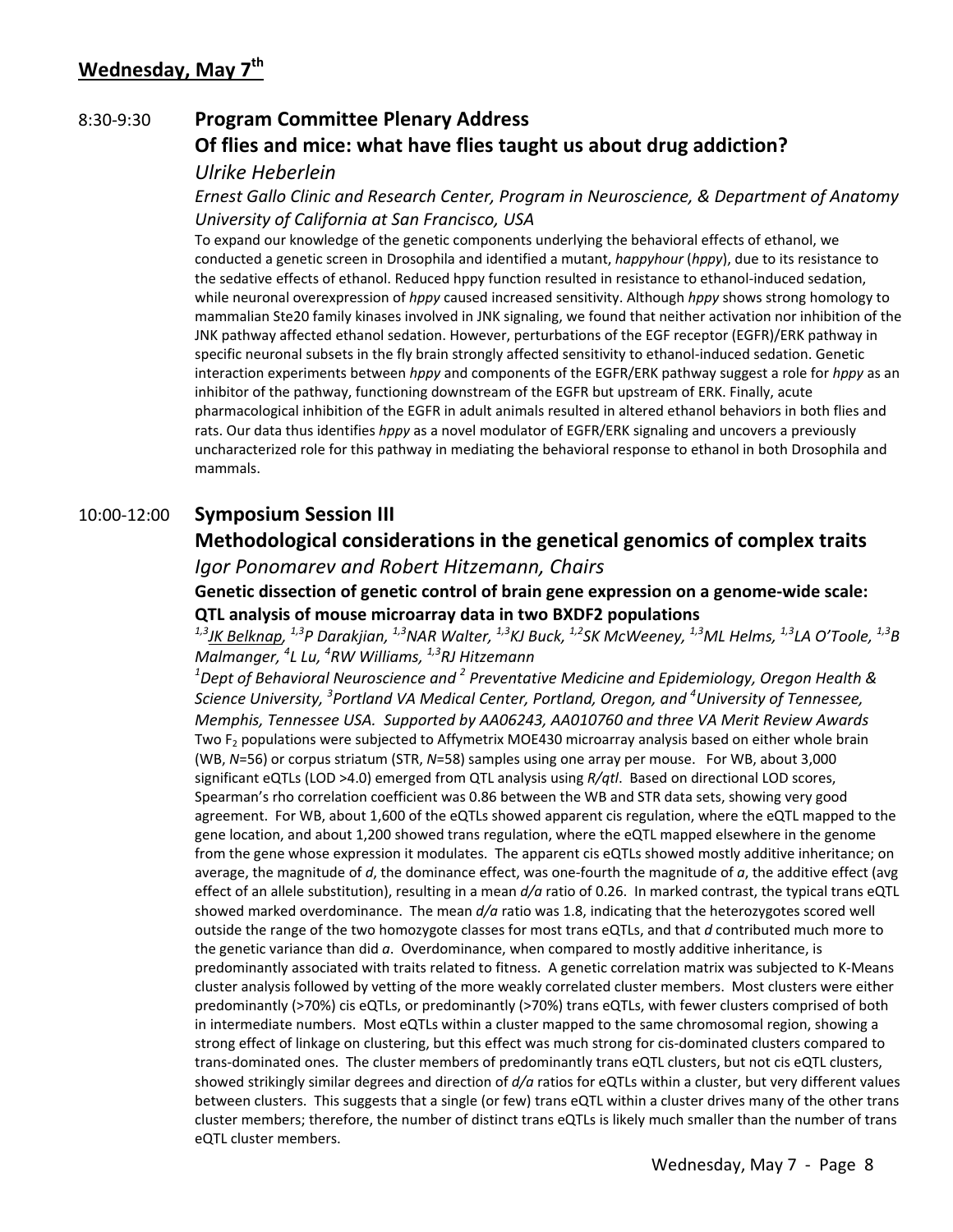#### **Mouse brain gene expression analysis: cross platform comparisons**

*1,4RJ Hitzemann, 1,2SK McWeeney, 1,4NAR Walter, 1,2T Laderas, 1,4P Darakjian, 1,4KJ Buck, 1,3C Harrington, 1,4JK Belknap* 

*1 Dept of Behavioral Neuroscience, <sup>2</sup> Preventative Medicine and Epidemiology,<sup>3</sup> Medical Informatics, Oregon Health & Science University, <sup>4</sup> Portland VA Medical Center, Portland, Oregon USA. Supported in part by AA 11034, AA13484, AA010760, MH 51372 and three VA Merit Review Awards*

The past decade has witnessed some remarkable advances in mouse microarray‐based gene expression analysis. These improvements resulted in part from completion of the mouse genome, the development of multi-strain SNP maps, new microarray technologies, and advances in data analysis (both low and high level). Data to be presented will examine the performance of three array platforms (Illumina Mouse 6.1, Affymetrix 430 2.0 and the Affymetrix Exon array) a) to detect differences in gene expression between the C57BL/6J(B6) and DBA/2J (D2) inbred strains, b) to detect cis and trans eQTLs in both a B6xD2 F<sub>2</sub> intercross and in heterogeneous stock (HS) animals and c) to detect gene networks. The latter will focus on the networks coexpressed with *Drd2* and *Calb2*. For all platforms, the data analysis will emphasize the role of SNPs in generating false positive differences in gene expression. Overall, the results illustrate that there are some marked differences among platforms in the detection of strain specific differences. In contrast, gene network integrity remains largely intact.

#### **Integrative genetic and genomic strategies to study mechanisms of excessive ethanol consumption in mice**

#### *I Ponomarev*

#### *Waggoner Center for Alcohol and Addiction Research, The University of Texas at Austin, Austin, Texas, USA*

#### *Funding Support: NIAAA INIA grant (AA013517 Pilot Project component)*

A growing number of microarray studies have used genetic rodent models to identify gene expression differences related to ethanol drinking. Because individual studies lack statistical power to identify candidate genes with small or moderate effect sizes, strategies that combine results from several studies and also integrate genomic and behavioral data with genetic mapping can be used to approach candidate gene selection with a greater confidence. Microarray data from 6 studies that used mouse genetic models of ethanol consumption (3 pairs of selected lines and 3 sets of inbred strains) were, first, combined into a meta-analysis. This analysis identified a subset of genes that consistently differentiated high‐drinking from low‐drinking genotypes (251 genes at FDR=5% and 4,124 genes at FDR=30%). Genetic mapping of transcript abundance for these genes using a set of BXD (C57BL/6J X DBA/2J) recombinant inbred strains revealed statistically overrepresented clusters of cis‐regulated expression QTLs (eQTLs) that overlapped with 4 major behavioral QTLs (bQTLs) for ethanol consumption (see Belknap and Atkins, 2001 for bQTL info). Many genes regulated by cis‐eQTLs were located within the same 1‐3 Mb chromosomal intervals, suggesting the presence of "master" eQTLs that regulate the expression of several closely localized genes. Potential mechanisms for a "master" eQTL include SNPs in regulatory regions (such as enhancers and genomic insulators) that influence expression of multiple genes. In a separate analysis, genes with mis‐sense mutations within bQTL confidence intervals were identified. Comparing genes with at least one mis-sense mutation and those regulated by cis-eQTLs identified a subset of overlapping genes. The number of these genes within a bQTL on chromosome 4 was significantly greater than expected by chance, suggesting that the two primary mechanisms for a bQTL have some common regulatory elements. Thus, cis-regulated genes with functional polymorphisms, which are located within bQTL confidence intervals can be selected as primary candidates for regulation of ethanol consumption.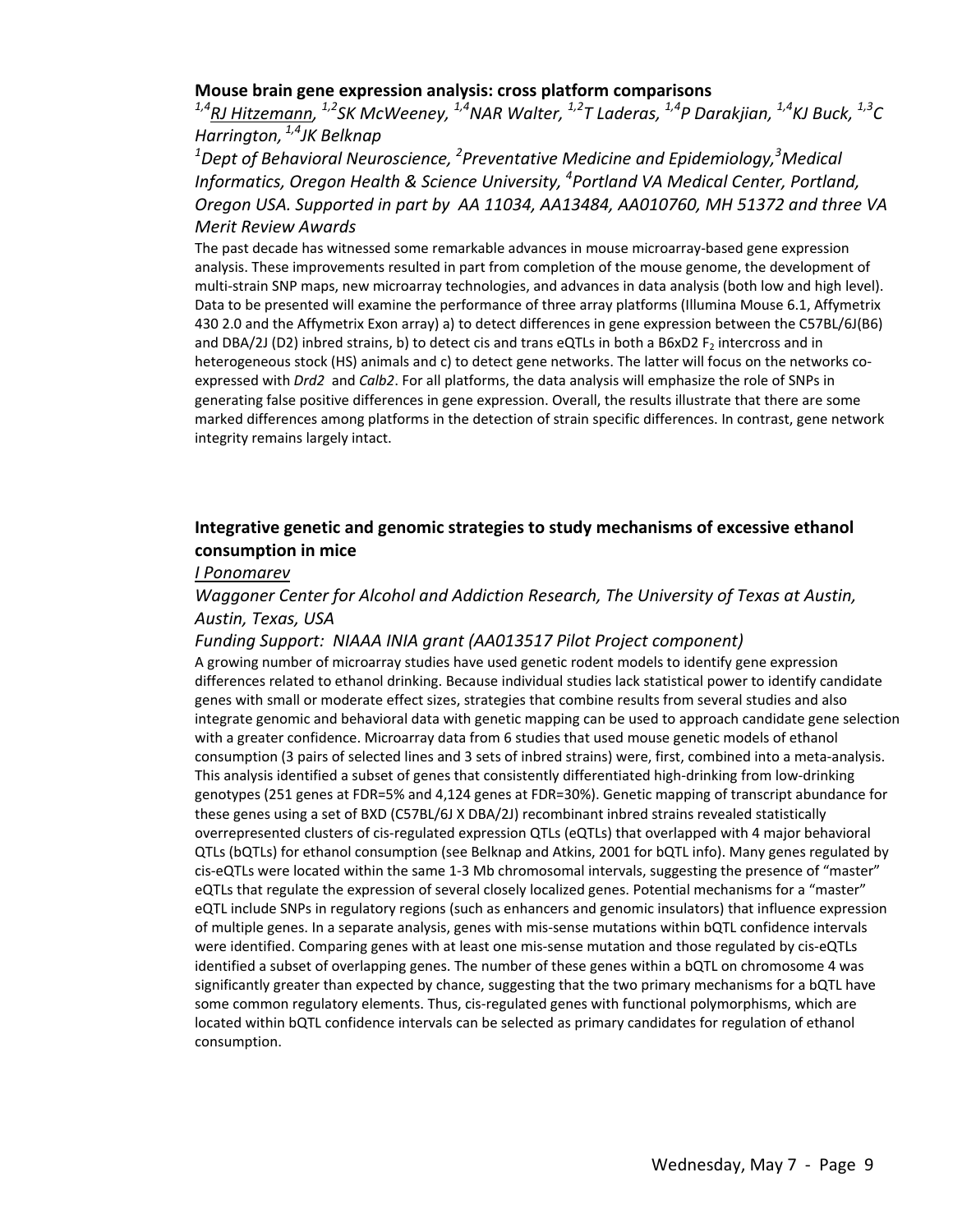#### **ARIdb ‐ Alcohol Research Integrator Database: genetical genomic dissection of alcohol drinking**

### *SE Bergeson, <sup>1</sup> AE Berman<sup>2</sup>*

*1 South Plains Alcohol and Addiction Research Consortia, Texas Tech University Health Science Center, Lubbock, Texas, USA, and <sup>2</sup> NCIRE Neurology Service, University of California at San Francisco, VA Medical Center, San Francisco, California, USA. Supported by NIAAA INIA grant U01AA013475.*

Alcohol consumption and alcoholism continue to be a considerable problem in the United States. Numerous studies over the last half century have cemented that alcoholism and many alcohol-related traits display heritability in the range of 40‐60 percent. Confounding the identification of the genes underlying the disease susceptibility and specific endophenotypes in particular is the magnitude of the polygenic contribution; numerous genes of small effect size are likely involved. Over the past five years, the Bergeson lab has completed cDNA microarray analyses of brain for several genetic mouse models commonly used in the alcohol field. An Alcohol Research Integrator database (ARIdb) was developed to publically distribute the results of large datasets in a searchable manner and comply with NIH resource sharing requirements. ARIdb has been licensed under the Gnu Public License (freely available from http://www.sourceforge.net) as an open source, MySQL‐based interactive database system that utilizes a web‐based Perl program capable of combining results that allows a researcher to ask detailed biological questions about the data it contains. Additionally, a suite of open source Perl command‐line driven microarray analysis tools that utilize the R statistical platform and assorted packages accompanies the ARIdb. ARIdb allows facile microarray normalization, standardization, statistical, and mathematical analyses and web end user search and download capabilities. Details of how to acquire the database for use and how to gain access to the alcohol‐related microarray data will be presented along with some genetical genomic results from the Bergeson lab studies.

## **Wednesday, May 7th**

## 13:30‐15:30 **Symposium Session IV Approaching the genetics of alcoholism across different model organisms** *Helen Kamens and Chris Kliethermes, Chairs*

#### **A genetic analysis of ethanol sensitivity and tolerance in** *C. elegans*

*AG Davies, JT Pierce‐Shimomura, JC Bettinger, H Kim, C Jee, J Lee, SL McIntire Ernest Gallo Clinic & Research Center, Program in Neuroscience, Dept. of Neurology University of California at San Francisco, USA*

We have pursued genetic studies in *C. elegans* to understand the molecular mechanisms of action of ethanol. Through forward genetic screens, we identified mutants exhibiting altered sensitivity to ethanol. Mapping and molecular characterization of the corresponding genes has revealed targets or biochemical pathways mediating behavioral responses to ethanol. To identify the mechanisms responsible for acute intoxication, we screened for mutants that exhibited resistance to the depressive effects of ethanol. We identified 28 mutants belonging to nine complementation groups. Numerous loss‐of‐function mutations in *slo‐1* emerged from two different resistance screens, suggesting that *slo‐1* has an important role in ethanol responses. *slo‐1* encodes a large conductance BK channel. *slo‐1* mutants show uniquely strong resistance to ethanol. Electrophysiological analysis demonstrated that ethanol activates the SLO-1 channel in vivo, which would inhibit the activity of wildtype neurons but not *slo‐1* mutant neurons. Ethanol similarly activates mammalian BK channels in vitro. In a second approach, we explored the genetic basis for natural variation in the behavioral responses to ethanol of different natural isolates of *C. elegans*. Prolonged administration of ethanol to *C. elegans* results in acute tolerance, resulting in adaptation or decreased intoxication over time. We observed that different wild isolates of *C. elegans* exhibit differences in their rate of adaptation to ethanol. We then mapped the difference in acute tolerance between two strains to a single gene, *npr‐1*. *npr‐1* encodes an NPY‐like receptor protein. The difference in the rate of tolerance is due to a single amino acid substitution in the *npr‐1* gene.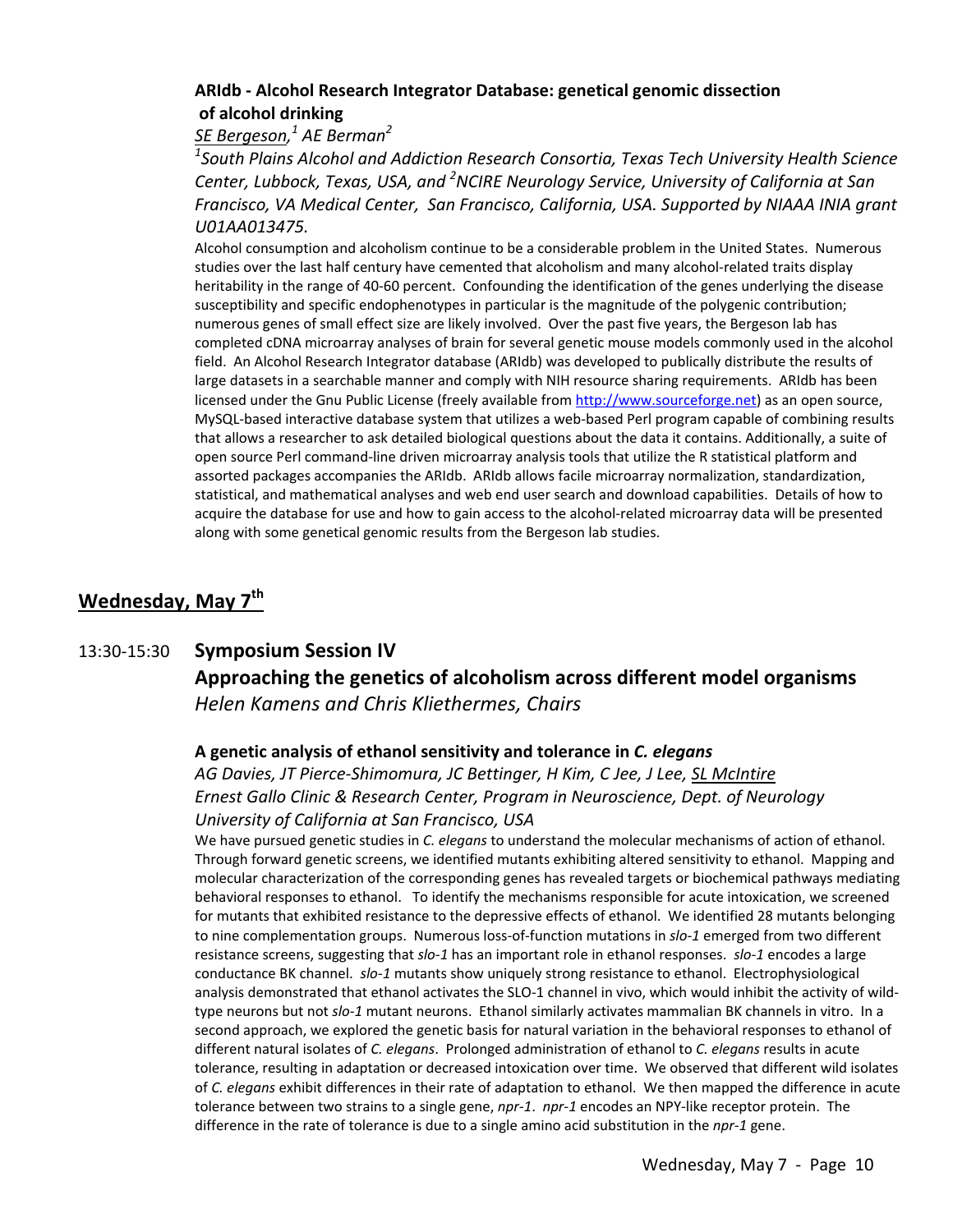#### **Definition of a dopaminergic neural circuit that controls behavioral responses to drugs of abuse in** *Drosophila*

<u>F Wolf</u> $^1$ , K Woo $^2$ , H Li $^4$ , E Kong $^1$ , N Mayer $^3$ , MR Andres $^2$ , R Bainton $^3$ , J Hirsh $^4$ , U Heberlein $^{1,2}$ *1 Ernest Gallo Clinic and Research Center, Emeryville, California; <sup>2</sup> Dept of Anatomy, <sup>3</sup> Dept of Anesthesiology, University of California at San Francisco, USA; <sup>4</sup> Dept of Biology, University of Virginia, USA*

Dopaminergic neurons and their synaptic targets in the mesolimbic region of the mammalian brain are centrally important mediators of the rewarding actions of drugs of abuse, including cocaine, ethanol, and other drugs. In Drosophila, behavioral responses to drug exposure are also regulated by dopamine. We found that evoked neurotransmission from a bilateral pair of dopaminergic neurons in the fly brain correlates with promotion of locomotor activity by ethanol exposure. These dopamine neurons send projections to brain regions that harbor the dendritic processes for the ellipsoid body of the central complex, whose function is required for ethanol‐ induced locomotor activity. The ellipsoid body expresses the D1‐like dopamine receptor DopR, and we found that DopR is required for behavioral responses to ethanol as well as to cocaine. Expression of DopR solely in the ellipsoid body is sufficient for promoting ethanol‐induced locomotor activity. DopR mutant flies also exhibit a spectrum of behavioral abnormalities that closely parallel those observed in D1 receptor knockout mice. These data establish a dopaminergic neural circuit in the fly brain that mediates the behavioral responses to drugs of abuse.

#### **The chromosome 9 quantitative trait locus for ethanol consumption: evidence for polygenic influence within this region**

*HM Kamens\*1,2, S Burkhart‐Kasch1,2, ML Helms1,2, JK Belknap1,2,3, TJ Phillips1,2,3 <sup>1</sup> Department of Behavioral Neuroscience, <sup>2</sup> Portland Alcohol Research Center, <sup>3</sup> Veterans Affairs Medical Center, Oregon Health & Science University, Portland, OR USA \* Current address: Department of Psychiatry, Yale University, CT, USA*

*Supported by the Department of Veterans Affairs, NIAAA P60 AA010760 and F31 AA015822* Many studies have revealed that voluntary ethanol consumption is a complex behavior that is influenced by multiple genes, but to date no quantitative trait genes for this trait have been identified. In the mouse, the quantitative trait locus (QTL) with the largest genetic effect size for this behavior resides on chromosome 9. Our laboratory has confirmed the presence of this locus using a congenic strain. In an attempt to more finely map the location of this gene, we created a panel of interval specific congenic strains (ISCS), but these strains provided no additional mapping resolution. In an additional attempt to resolve the location of this gene, we used selective breeding to create lines of mice that exhibited high and low ethanol consumption. These lines were derived from the F2 cross of the high ethanol consuming C57BL/6J strain with one of the chromosome 9 ISCS that captured the QTL. Data from this novel approach suggest that there are at least two genes within a 16.1 Mb region of proximal chromosome 9 that influence this trait. Furthermore, since other non‐overlapping ISCS also provide evidence of a QTL, there are likely multiple genes on chromosome 9 that influence this complex trait.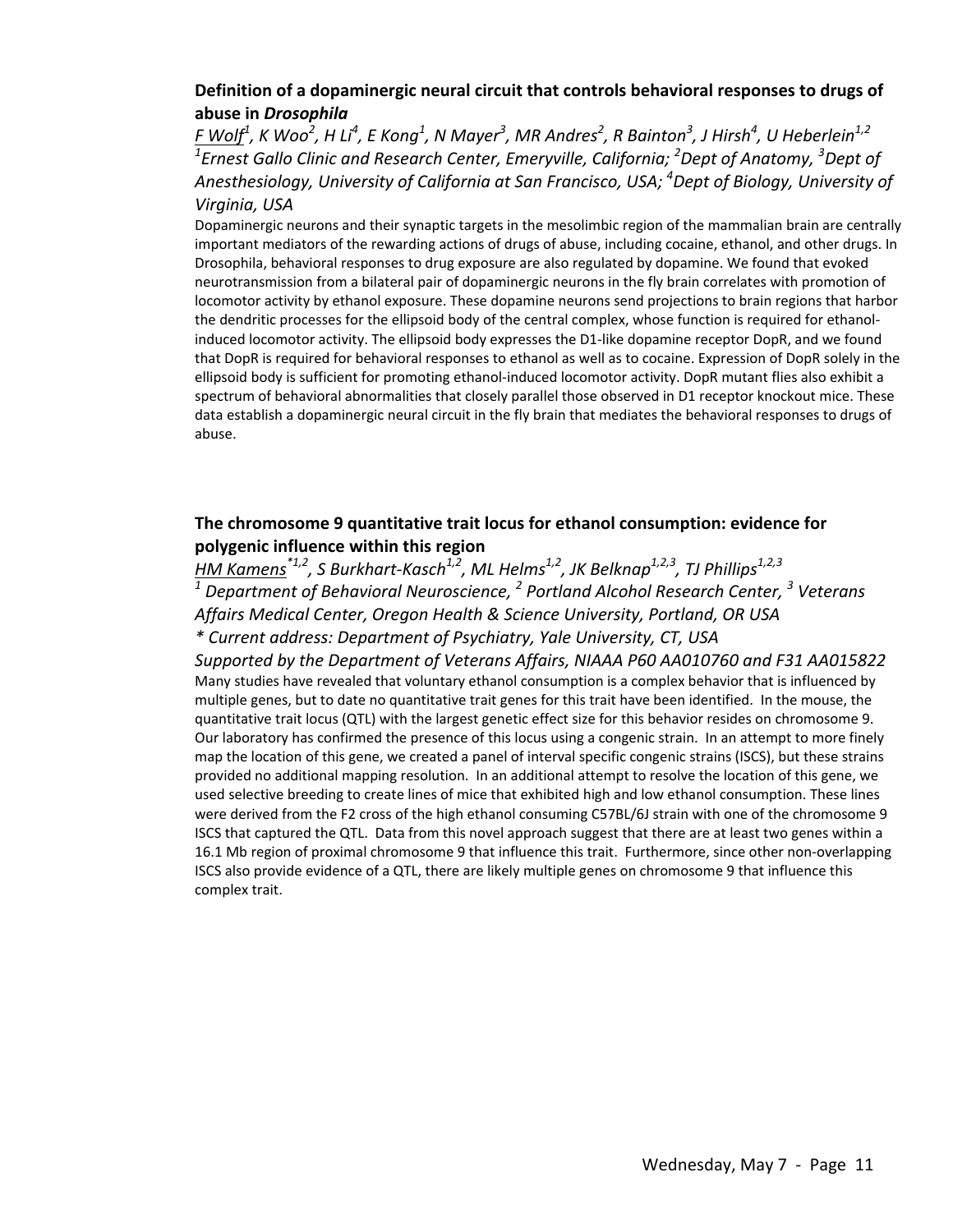#### **Human studies of neuronal nicotinic receptor genes and their role in the co‐morbidity of alcohol and nicotine dependence**

*MA Ehringer 1,2, NR Hoft<sup>1</sup> , IR Schlaepfer 1,2 1 Institute for Behavioral Genetics, <sup>2</sup> Department of Integrative Physiology, University of Colorado at Boulder, USA. Funding support: NIAA015336, NIAA007464, NIDA017637, NIDA011015, NICHD031921, NIAAA11949*

The co-addiction of alcohol and nicotine is well documented and there is strong evidence that shared genetic factors contribute to this co-morbidity. We hypothesize that the neuronal nicotinic receptors (nAChRs) are a likely common site of action for these two substances. The nAChRs are ligand‐gated ion channels that act as the primary targets for the endogenous agonist acetylcholine and for nicotine. Several lines of evidence from model systems suggest that alcohol may modulate the pharmacological properties of nicotine binding at nAChRs, usually by enhancing receptor function. Several groups have reported evidence for association between a number of polymorphisms (SNPs) in the nAChR subunit genes and alcohol and tobacco phenotypes in humans, including age-of-initiation, early subjective response, and dependence symptoms. Preliminary functional studies using luciferase reporter assays suggest that some of the associated SNPs may lead to differential levels of mRNA expression for different alleles. These studies will provide insight into the molecular mechanisms of human nAChR function, and how these genes may contribute to the co-morbidity of alcohol and nicotine addictions.

## **Wednesday, May 7th**

#### 16:00‐18:00 **Poster Session**

#### 1.

**"Halfgate" and "Den" artifices support the notion that one mechanism is the basis of potentiation, learning and seizure**

#### S Adkins

The neuron has elemental functionalities such as voltage‐gated pores and allosterically‐gated enzymes. Such functionalities are cascaded resulting in complex functionalities. Such a functionality is potentiation. Potentiation is characterized by an excitation frequency/ excitatory-postsynapticpotential slope relationship. The basis of potentiation is thought to be the same as that of brain seizure and learning. I have reduced these gated elemental functionalities to collections of "Halfgates". The "Den" which I use to simulate this putative potentiation functionality is composed of 17 Halfgates modeling 6 aqueous chambers interfaced via gated pores. The Den model exhibits frequency/ slope behavior like that seen experimentally. In learning simulations, employing a monolayer of Den-based neurons, challenge-induced misfiring was scored. Long-term memory was demonstrated: misfiring decreased regarding each successive session‐start. Short‐term memory was demonstrated: within a session misfiring was reduced. First session misfiring at start 50%, end <1%; second session start 3.2%, end <0.1%, third session start 1.8%, end <0.01%. Simulating recruitment in seizure initiation, specific high frequency patterns of excitation caused >0.1% of neurons to fire continuously. Models of experience‐modified potentiation, environmentally and electrically‐ modified seizure induction are detailed. Physical model animals, controlled by randomly interconnected Den‐based neurons (microcontrollers), spontaneously adapt demonstrating selective response, short-term and long-term memory.

25089 Larson Rd., Monroe, Oregon 97456 USA, 541.424.2423, steviema@gmail.com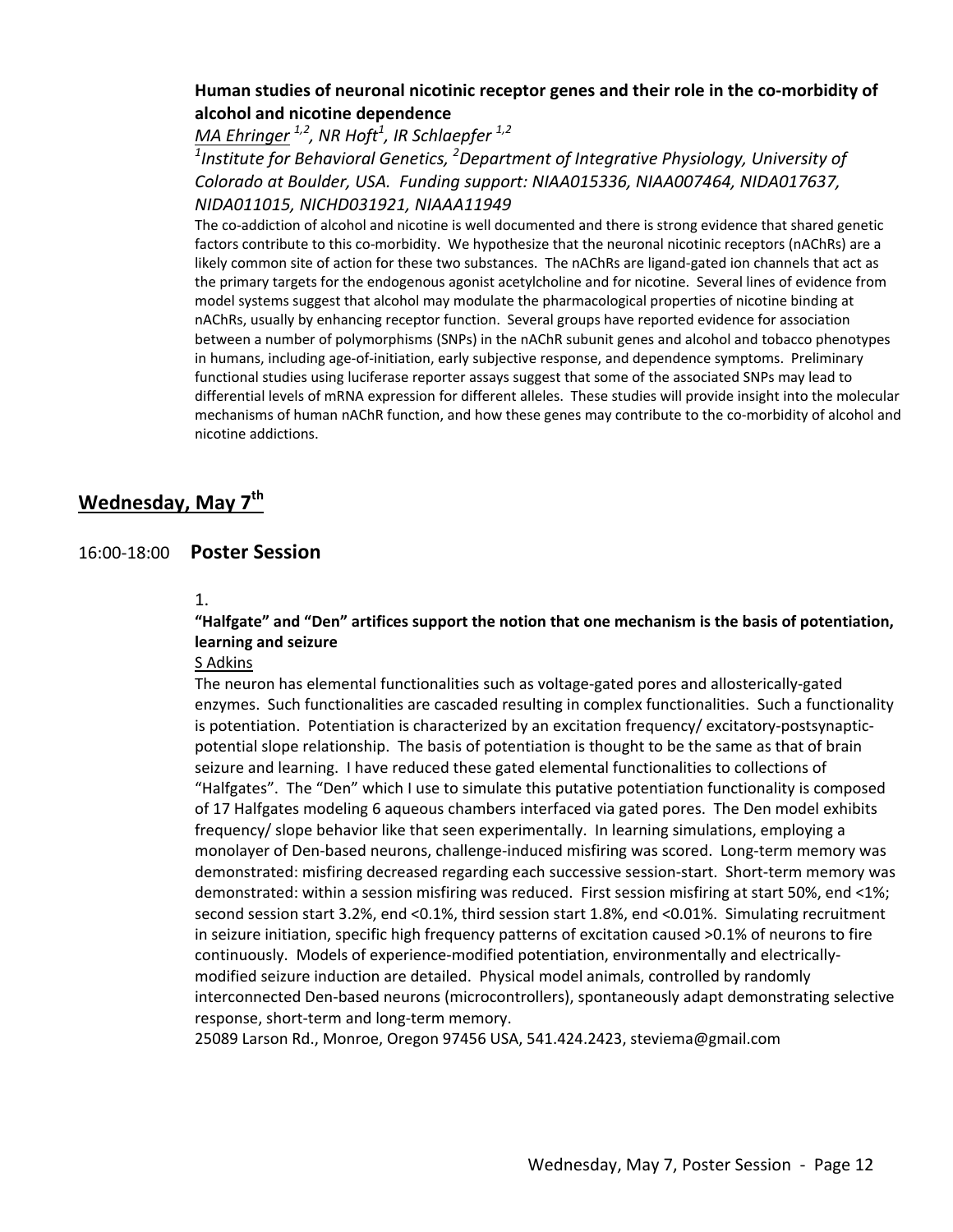#### **Role of the dual‐specificity tyrosine(Y)‐phosphorylation regulated kinase 1A (Dyrk1A) in neuromotor development: implications in Down syndrome**

#### G Arqué<sup>1,2</sup>, A Casanovas<sup>3</sup>, M Dierssen<sup>1,2</sup>

Individuals with Down syndrome (DS) present important motor deficits in the dynamic production of movement and in postural control, but it is not know to what extent these abnormalities arise from developmental delays. DYRK1A is a candidate gene for DS abnormalities that maps in DS critical region of human chromosome 21. In these work, we performed an exhaustive analysis of its expression pattern in motor nuclei in brainstem and spinal cord during the postnatal period. Dyrk1A was expressed in GABAergic populations of the reticular formation at postnatal day (PND) 7, whereas its expression in motoneurons (MNs) forming the facial motor nucleus at PND14 or the anterior spinal cord started only at PND10, before the appearance of the cholinergic phenotype took place. In transgenic mice overexpressing Dyrk1A (TgDyrk1A), this expression was delayed in facial MNs together with delayed expression of choline acetyltransferase (CHAT) and mild to severe motor dysfunction, at the same postnatal developmental stages. Moreover, morphometric analyses of the facial nucleus showed increased cellularity along with increased cell soma size in TgDyrk1A. The results reveal new regulatory roles for the protein and may have important consequences for the understanding of the neuropathological alteration underlying motor deficits in DS patients. <sup>1</sup>Genes and Disease Program, Center for Genomic Regulation-CRG, Universitat Pompeu Fabra, Barcelona, Spain. <sup>2</sup>CIBER on Rare Diseases (CIBERER), Valencia, Spain. <sup>3</sup>Unitat de Neurobiologia Cellular, Departament de Medicina Experimental, Universitat de Lleida and IRBLLEIDA, Lleida, Catalonia, Spain. Funding Support: Jerôme Lejeune Foundation and CIBER on Rare Disease (CIBERER)

#### 3.

#### **Relating social interaction to neuropathology in a mouse model of autism** RC Auerbach<sup>1,2</sup>, VJ Bolivar<sup>1,2</sup>

Autism spectrum disorders (ASD) vary in their presentation and severity of symptoms; however, they are all characterized by abnormal social interaction. Currently there is no defining neuropathology for these disorders, but studies have implicated the corpus callosum and cerebellum. Our laboratory studies the BTBR *T+ tf*/J (BTBR) mouse as a model of ASD. We measure the interactive behavior of mice through a social approach assay that confines the initiation of social interaction to one mouse of a pair, thereby determining the level of sociability in a single mouse. We generated mice that exhibited a range of social behavior by crossing the minimally social BTBR strain with the highly social FVB/NJ strain, and analyzed the F2 generation. Behavioral tests revealed that sociability levels of the F2 mice were grouped around the average score of the two parental strains. These results deviated from a Mendelian pattern, which suggests that the behavior is controlled by more than one gene. Additionally, midline area of the corpus callosum correlated with social interaction levels. Currently we are analyzing cerebellar and other brain abnormalities and their relationship to social interaction in BTBR mice.

<sup>1</sup>School of Public Health, Department of Biomedical Sciences, University at Albany, State University of New York, Albany, NY, USA, <sup>2</sup>Wadsworth Center, New York State Department of Health, Albany, NY USA. Funding Support: NIMH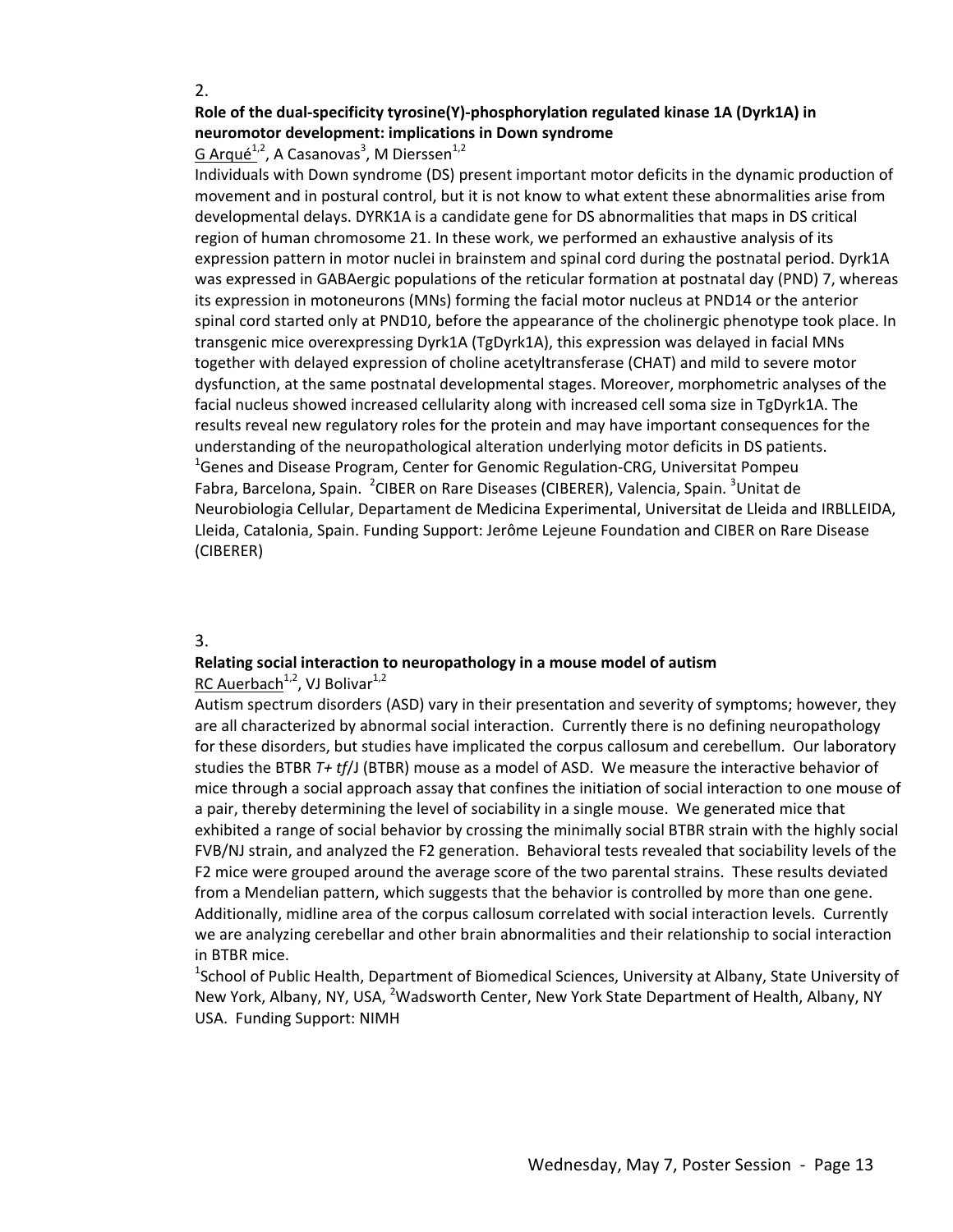#### **Reciprocal strain analysis of QTLs for ethanol sensitivity in Long‐ and Short‐Sleep mice**  $B$  Bennett<sup>1</sup>, P Carosone-Link<sup>1</sup>, TE Johnson<sup>1,2</sup>

Interval specific congenic strains (ISCS) allow fine‐mapping of a quantitative trait locus (QTL). In earlier work, we mapped four QTLs specifying differential ethanol sensitivity, assessed by Loss of Righting reflex due to Ethanol (Lore), in the Inbred Long Sleep (ILS) and Inbred Short Sleep (ISS) strains, accounting for approximately 50% of the genetic variance for this trait. Subsequently, we generated reciprocal congenic strains in which each full QTL interval from ILS was bred onto the ISS background and vice versa. An earlier paper reported construction and results of the ISCS on the ISS background; here we describe this process and report results on the ILS background. We developed multiple ISCS for each Lore QTL, in which the QTL interval was broken into a number of smaller intervals. For each of four QTL regions (chr 1,2,11,15), at least one strain with a reduced interval and phenotype supporting the introgressed QTL region, was identified. For each QTL on the ILS background these positive strains were overlapped to generate a single, reduced interval. Subsequently, this reduced region was overlaid on previous reductions from the ISS background congenics, resulting in substantial reductions in all QTL regions, by approximately 75% from the initial mapping study. Genes with sequence or expression polymorphisms in the reduced intervals are potential candidates; evidence for these is presented. Genetic background effects can be important in detection of single QTLs; we discuss this problem and how to turn it into an advantage. Institute for Behavioral Genetics<sup>1</sup>, and Department of Integrative Physiology<sup>2</sup>, University of Colorado, Boulder, Colorado USA

#### 5.

#### **Using chromosome substitution strains to examine the role of genetics in behavioral and neuroanatomical traits**

#### <mark>VJ Bolivar<sup>1,2</sup>, JP Phoenix,<sup>1</sup>, AF Dorman<sup>1,2</sup>, T Creten<sup>1,2</sup> , A Smith<sup>1</sup></mark>

Identifying genes that are involved in complex behaviors in mice has proven to be difficult. Recently a new genetic tool has become available to aid in this process – a complete set of chromosome substitution strains developed by crossing C57BL/6J (B6) and A/J inbred strains. As B6 and A/J differ on a variety of behavioral and neuroanatomical characteristics, this set of chromosomes substitution strains can help us to dissect a number of complex traits. Chromosome substitution strains are useful for preliminary mapping studies of quantitative traits, since only 21 of them are necessary to map a trait to a particular chromosome. Gene identification beyond that point requires more traditional genetic procedures. In our laboratory, we have been using chromosome substitution strains to examine the genetics underlying spatial learning and memory, anxiety, motor coordination and mossy fiber structure. Our research indicates that a number of chromosomes (1, 6, 8,10, 15, 16) play roles in one or more of these traits. Our results confirm a number of quantitative trait loci reported in other studies, while other chromosome‐trait associations have not been reported before. Taken together, our results highlight the usefulness of these strains for detecting chromosomal contributions to behavioral and neuroanatomical traits.

<sup>1</sup>Wadsworth Center, New York State Department of Health, Albany, and <sup>2</sup>School of Public Health, Department of Biomedical Sciences, University at Albany, New York USA. Funding Source: NIMH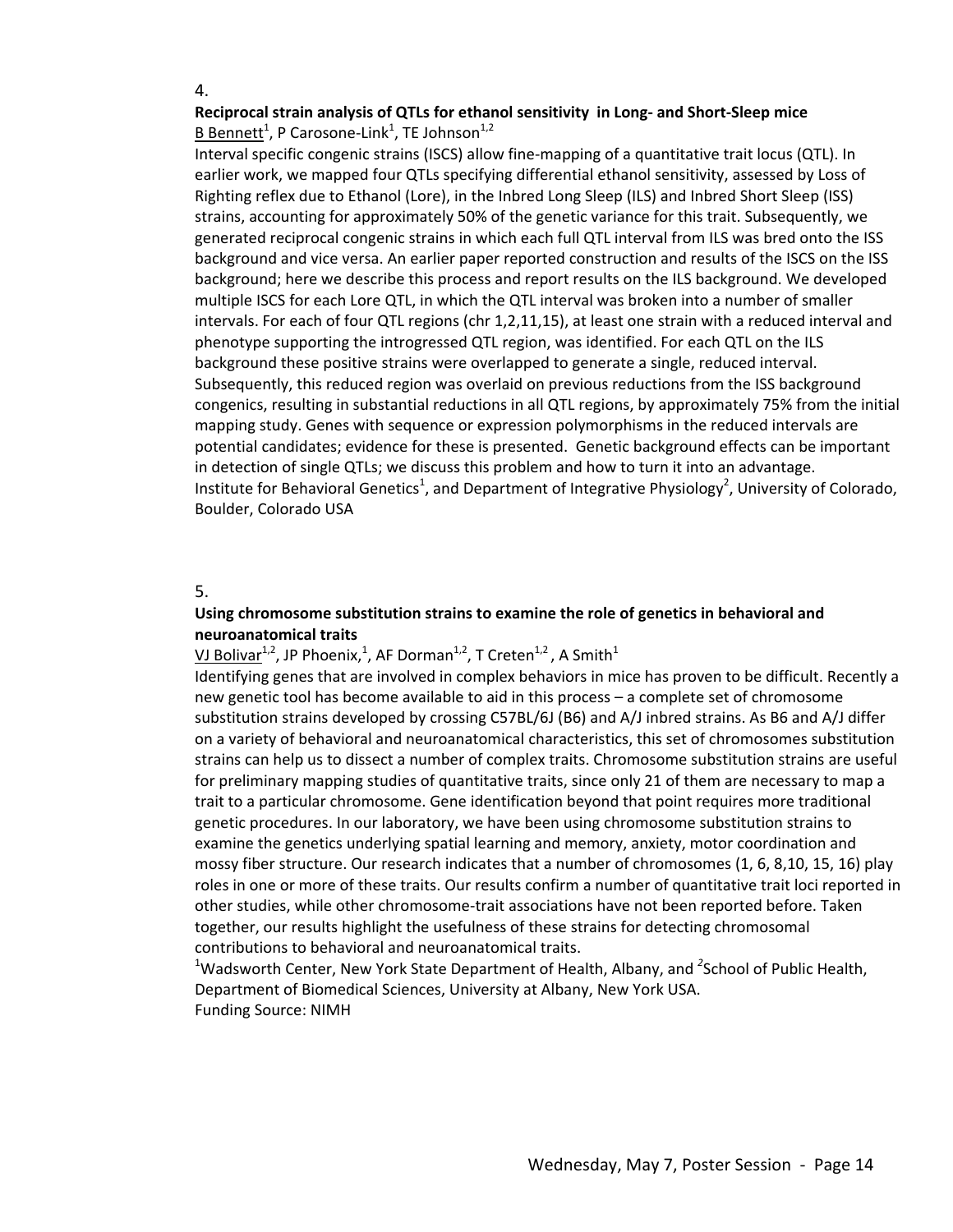#### **Genetic analysis of fluid licking in inbred and BXD recombinant inbred mice**

 $10$  Boughter Jr.<sup>1</sup>, T Bajpai<sup>1</sup>, SJ St. John<sup>2</sup>, RW Williams<sup>1</sup>, L Lu<sup>1</sup>, DH Heck<sup>1</sup>

Fluid licking in mice is thought to be under the control of one or more central pattern generators (CPGs) in the medulla. DBA/2J (D2) inbred mice lick water at a faster rate than C57BL/6J (B6) inbred mice (10.6 licks/s vs. 8.5 licks/s), based on the distribution of interlick intervals (ILI) during a 20 minute test. We measured licking in 15 inbred strains in 20 min tests with either water or sucrose following water deprivation to provide a broader characterization of phenotypic variation in lick rate. Lick rates (mean ILI from 50‐160 ms) varied among inbred strains in a continuous fashion, and mean strain values ranged from 94.2 ms to 124.2 ms. Mean strain values were unaffected by haplotype variation of the Tas1r3 sweet taste receptor gene. We also measured water and sucrose licking in 56 BXD recombinant inbred (RI) strains during a 20 minute test in order to map quantitative trait loci (QTLs) underlying the phenotypic difference between B6 and D2 mice. There was a continuous distribution of mean ILI scores among BXD strains, supportive of polygenic control of this trait. QTL analysis indicates loci on Chr 1 and 10 reaching genome‐wide significance and contributing to variation in lick rate.

<sup>1</sup>Department of Anatomy & Neurobiology, University of Tennessee Health Science Center, Memphis, Tennessee USA; <sup>2</sup>Department of Psychology, Rollins College, Winter Park, Florida USA. Funding Support: NINDS NS052366

#### 7.

#### **Specific gene expression in the rat periaqueductal grey predicts the animal's preference for proactive, reactive, or shifting coping styles**

#### Z Brett, G Ritchie, KA Keay

Chronic neuropathic pain is characterized by both sensory and affective changes. We have shown that following sciatic nerve constriction injury (CCI), 30% of rats develop a persistent change in their complex behaviors (social interaction, sleep‐wake cycle and motivated behaviors) identical to chronic neuropathic pain patients. We have also demonstrated that an animal's intrinsic coping style to physical and/or psychological stressors predicts the development of this pattern of disability following nerve injury. Rats, which fail to adopt a consistent coping style (i.e., either proactive or reactive) are most vulnerable to the development of disabilities after injury. The periaqueductal grey region (PAG) has been shown to be a brain region critical for the expression of emotional coping behaviors, in these experiments we aimed to determine whether rats with proactive, reactive or "shifting" coping styles were characterized also by specific patterns of gene expression in the PAG. Our genes of interest in the first instance were those known to be selectively regulated by CCI: BAX/Bcl2, CAMK2B, CB1, CCK, CD200, GFAP, SYNJ2 and Vimentin. Rats (N=32) were characterized as either, *proactive*, *reactive* or *shifting* using 25 behavioral criteria, in a well characterized behavioral test battery. RT‐PCR was used to determine gene expression levels in the PAG following behavioral testing, compared to an un‐tested "control" population of age/weight/strain/litter matched rats (N=64). Significantly higher levels of expression of CB1, CCK and GFAP characterized *proactive* rats, and significantly lower levels of BAX:Bcl2 CB1, CCK and Vimentin characterized *reactive* rats. Rats with a shifting coping style did not differ significantly from the control population. Taken together with the earlier observation that it is the "shifter" rats which show high vulnerability to developing disabilities, and which show select regulation of the genes of interest, the degree of gene regulation after CCI is more dramatic than first appreciated.

Anatomy & Histology, School of Biomedical Sciences, The University of Sydney, NSW Australia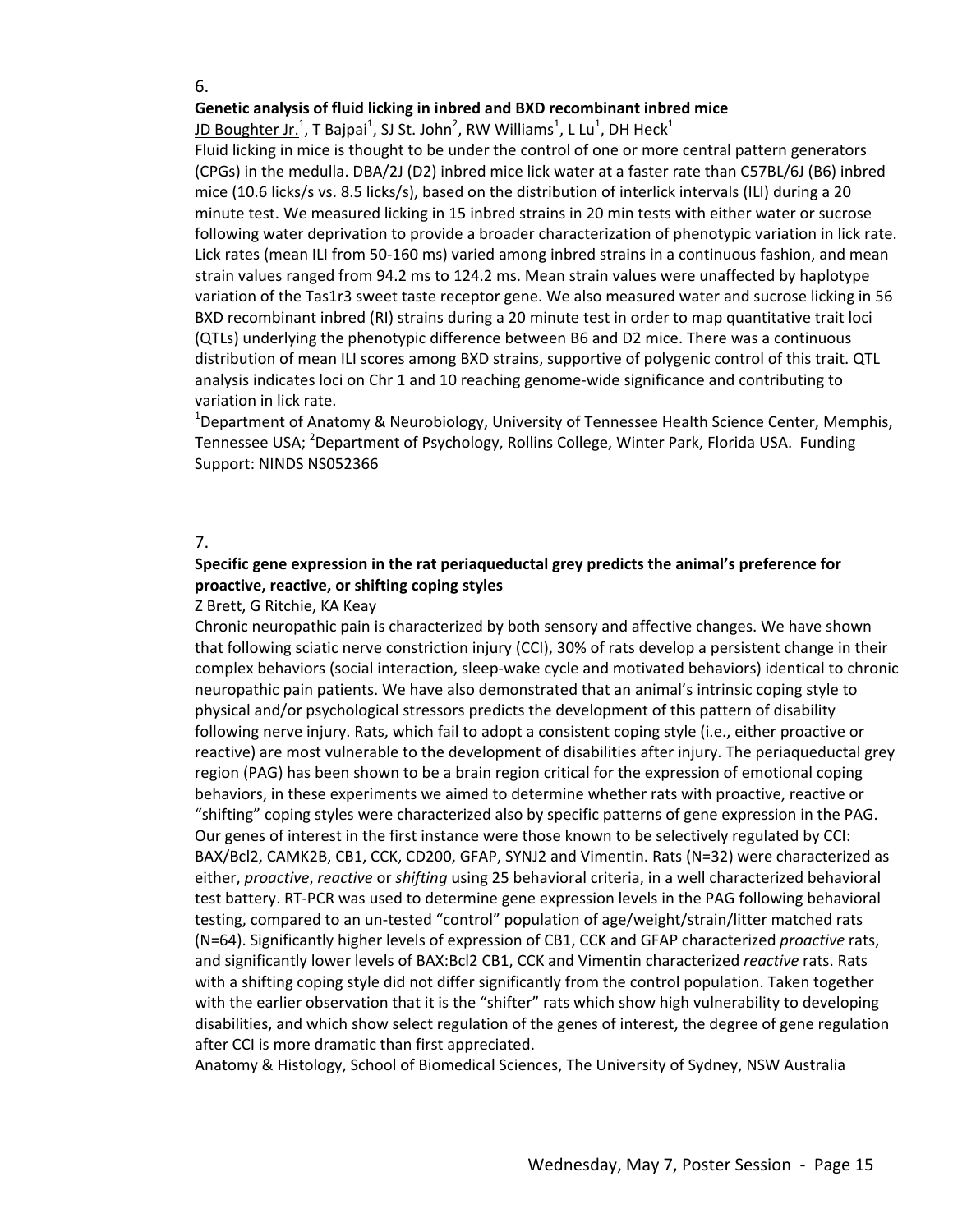#### **Sensory dysfunction versus neurodegeneration as a cause of age‐related cognitive impairment in mice**

#### RE Brown

When a mouse or human shows age-related cognitive decline in tests of learning and memory, we infer that this is due to neural degeneration of the brain. In a series of longitudinal studies in which mice were tested from 3 – 20 months of age, we have seen that some cases of cognitive dysfunction are due to sensory dysfunction while others appear to be due to neural degeneration. DBA/2J mice show age-related cognitive impairment in visuo-spatial but not non-visual learning and memory tasks. This is due to the development of blindness due to glaucoma and drugs that treat glaucoma prevent visuo‐spatial cognitive dysfunction. Alzheimer model mice develop age‐related visuo‐spatial cognitive dysfunction and this does not appear to be related to glaucoma. One must, therefore, be able to dissociate sensory from central neurodegeneration as a cause of age-related cognitive dysfunction in mouse models. This presentation examines how a battery of tests using multiple sensory stimuli can be used to dissociate sensory from neural degeneration as a cause of cognitive dysfunction.

Psychology Department & Neuroscience Institute, Dalhousie University, Halifax, Nova Scotia Canada

#### 9.

#### **Neuronal activation in the perirhinal cortex is influenced by a chromosome 1 QTL for acute ethanol withdrawal**

#### G Chen  $^{1,2}$ , L Kozell<sup>1,2</sup>, R Hitzemann<sup>1,2</sup>, KJ Buck<sup>1,2</sup>

Previously, we identified quantitative trait loci (QTLs) with large effects on predisposition to physical dependence and associated withdrawal following acute and chronic alcohol exposure on distal chromosome 1 in mice (*J Neurosci* 17:3946, 1997; *Psychopharmacology* 160:398, 2002). Because of the near elimination of genetic "noise" from loci elsewhere in the genome, comparisons of the congenic and appropriate background strain animals are invaluable to delineate neural circuitry affected by this chromosome 1 QTL (*Alcw1*). To date, we have assessed c‐Fos induction associated with alcohol withdrawal in more than 20 brain regions including limbic forebrain regions and the extended basal ganglia. We report that B6.D2*‐Alcw1* congenic mice demonstrate significantly more c‐Fos expression (neuronal activation) associated with alcohol withdrawal than C57BL/6J (B6) background strain mice in the perirhinal cortex; and that D2.B6‐*Alcw1* congenic mice show significantly less c‐Fos induction associated with alcohol withdrawal than DBA/2J (D2) background strain mice in the perirhinal cortex, substantia nigra, ventral pallidum, and lateral globus pallidus. These are the first analyses to implicate the perirhinal cortex in mediating *Alcw1*'s influence on alcohol withdrawal. Our results suggest that the perirhinal cortex may have a critical role in ethanol withdrawal convulsions.

 $^{1}$ Department of Behavioral Neuroscience and <sup>2</sup>Portland Alcohol Research Center, Veterans Affairs Medical Center and Oregon Health & Science University, Portland, Oregon USA.

Funding Support: Department of Veterans Affairs (USA), NIH AA011114, DA05228, and AA010760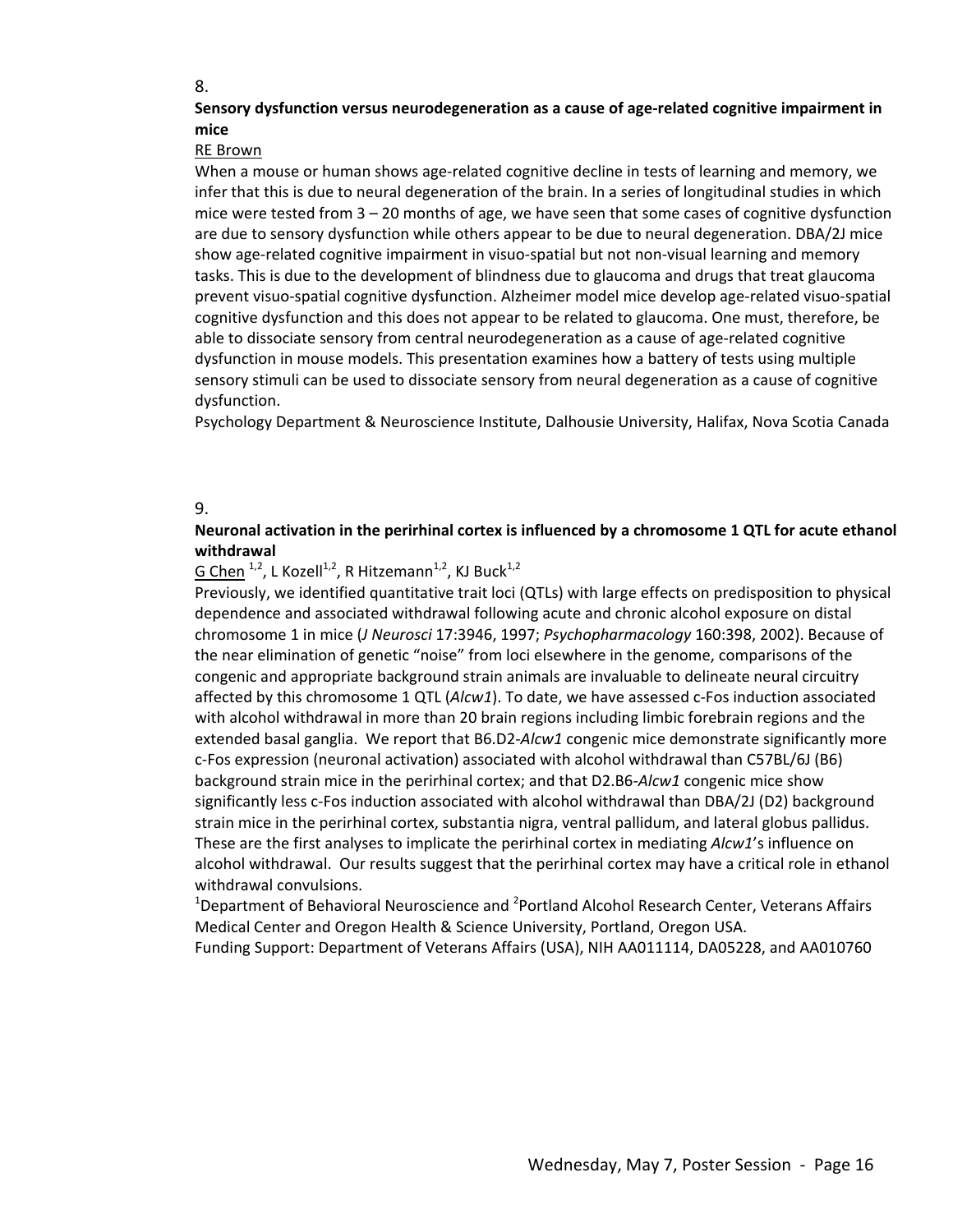#### **Different corticosterone response to fear‐related stimuli in mice selectively bred for high (HAP) and low (LAP) alcohol preference**

#### GD Barrenha, JA Chester

There is a high rate of co-morbidity between alcohol-related disorders and post-traumatic stress disorder (PTSD). Fear‐potentiated startle (FPS) is a procedure used to assess anticipatory fear/anxiety that may be a particularly relevant model for PTSD. We have previously demonstrated greater FPS in mouse lines selectively bred for high alcohol preference (HAP) than low alcohol preference (LAP). In the present study, we sought to determine whether line differences in FPS may be related to differences in corticosterone (CORT) response to fear-related stimuli, in light of many reports that both PTSD and alcohol‐related disorders may be associated with dysregulation of the stress axis. Alcohol‐naïve, male and female HAP2 and LAP2 mice were randomly assigned to a fear‐ conditioned or unpaired control group. Blood samples were taken at 0 (immediate), 1 hr, and 2 hr after the end of the FPS test. Both male and female HAP2 mice in the fear-conditioned groups showed greater FPS than LAP2 mice, as previously shown. Overall CORT levels were significantly higher in fear-conditioned LAP2 males compared to LAP2 controls, suggesting greater CORT response to fear-related stimuli. No conditioning group differences in CORT levels were seen in either HAP2 males or females or in LAP2 females. These data suggest that, at least in males, alterations in CORT response to fear‐related stimuli may be a biological mechanism related to line difference in FPS. The apparent blunted CORT response in HAP mice is consistent with findings in humans and rodents where lower stress hormone levels following anxiogenic or trauma-related stimuli have been linked with greater susceptibility to develop PTSD and PTSD-like behaviors.

Department of Psychological Sciences, Purdue University, West Lafayette, Indiana USA

#### 11.

## **Habituation to novelty and sensitization to cocaine in urocortin 1 knockout mice**

DM Cote, E Spangler, AE Ryabinin

Urocortin 1 (Ucn) is an endogenous peptide related to the corticotropin releasing factor. A growing number of studies show that the perioculomotor urocortin‐containing group of neurons (pIIIu) is very sensitive to alcohol and is involved in regulation alcohol intake. Recent studies show that pIIIu is also sensitive to cocaine. Therefore, the present study evaluated whether these neurons could contribute to behavioral actions of cocaine using urocortin 1 knockout (KO) mice. Male Ucn KO and wildtype (WT) littermate mice were habituated to 4 days of saline injections (i.p) followed by locomotor activity testing. The same procedure was performed for the next 6 days except the mice received injections of 10 mg/kg cocaine. On the last day, the mice were injected with saline to test conditioned locomotion. Analysis of locomotor activity revealed that Ucn KO mice habituated to novelty significantly faster than the WT mice. The acquisition of locomotor sensitization to cocaine was not different between Ucn KO and WT mice. However, the conditioned locomotion was significantly lower in Ucn KO versus WT mice. These studies suggest that Ucn is involved in learning and habituation to stress rather than in the actions of cocaine.

Department of Behavioral Neuroscience, Oregon Health & Science University, Portland, Oregon USA. Supported by NIAAA grants AA013738 and AA016647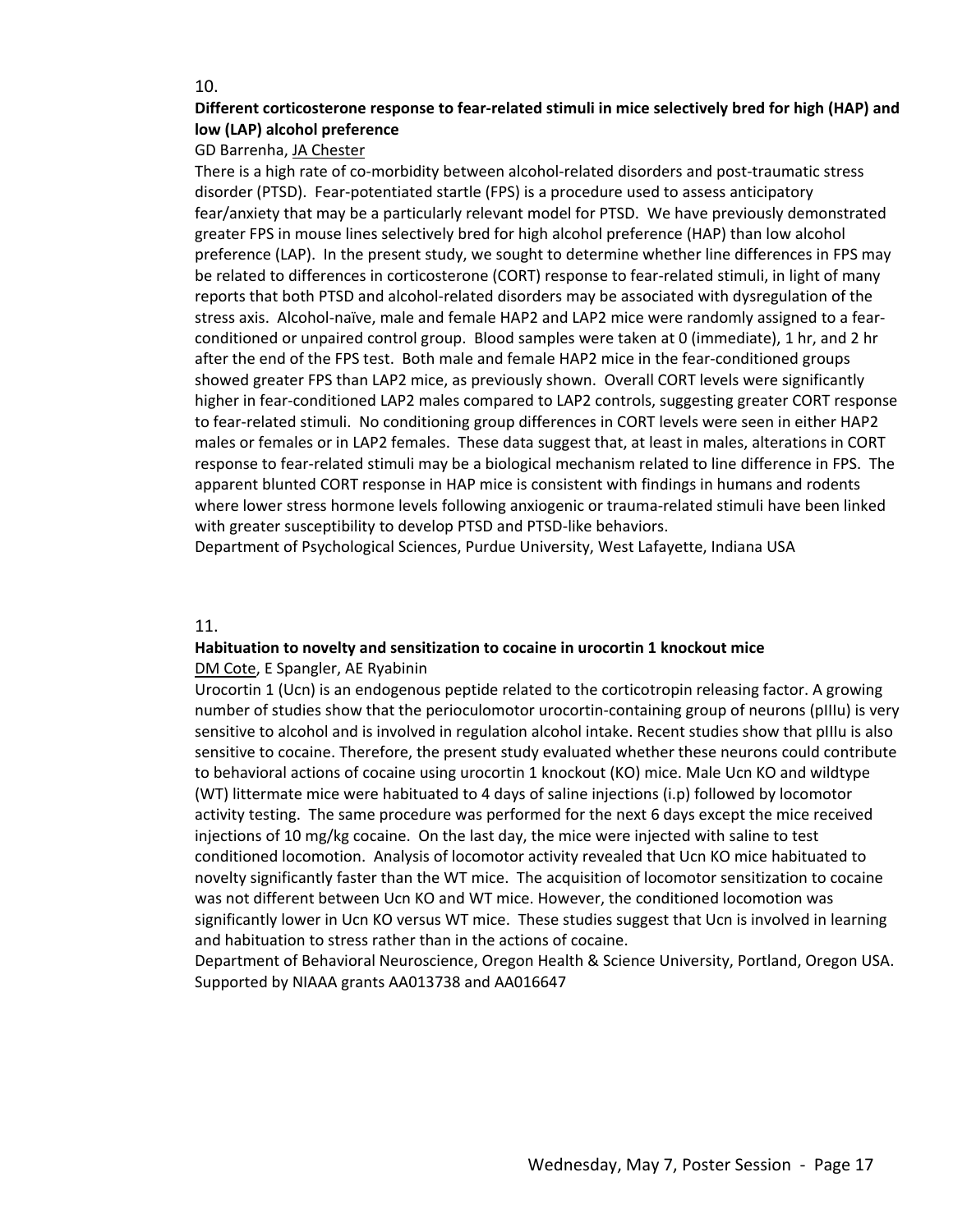#### **Attentional capture by smoking cues: neural and genetic correlates**

 $DE$  Evans<sup>1</sup>, MN Farag<sup>1,2</sup>, JY Park<sup>1,2</sup>, DJ Drobes<sup>1,2</sup>

Exposure to smoking-related pictures elicits craving to smoke. That is, smoking-related pictures are appetitive cues among smokers. Research has found that appetitive picture cues enhance N2 (i.e., a component of the event‐related brain potential waveform) amplitude. We were therefore interested in examining N2 amplitude as a brain marker of smoking cue reactivity. Studies have also found that possession of the long allele at the dopamine D4 receptor (*DRD4*) gene VNTR polymorphism is associated with greater attention to smoking cues, suggesting deficient dopamine function among smokers who exhibit greater cue reactions. We were interested in integrating these neural and genetic findings by examining this polymorphism as a moderator of N2 reactions to briefly presented smoking cues. We examined N2 amplitude responses to presentation of smoking and neutral pictures among 31 smokers and 22 nonsmokers. Results supported the role of the *DRD4* VNTR polymorphism as a moderator of N2 amplitude responses. Smokers carrying the long allele showed increased N2 amplitude to smoking cues at parietal scalp sites, indicating greater capture of attention among these individuals. Future research may examine these neural and genetic links with smoking cue attentional capture as correlates of abstinence, relapse, and other smoking behavior indices. <sup>1</sup>H. Lee Moffitt Cancer Center & Research Institute, <sup>2</sup>University of South Florida, Tampa, Florida USA. Funding Support: H. Lee Moffitt Cancer Center & Research Institute

#### 13.

#### **Modelling the environment: the effect of single housing on homecage activity and the stress response in two inbred strains of mouse**

C Fernandes<sup>1</sup>, F Everts<sup>2</sup>, H Oppelaar<sup>2</sup>, HA Spierenburg,<sup>2</sup> MJH Kas<sup>2</sup>

Stress is a key environmental factor that influences the development of depression and stressful life events have often been associated with the onset of depression (Nestler et al, 2002). In particular, stressful life events associated with absence or loss of social support have been associated with both the onset and relapse of depression (Paykel, 1994), whereas social support may have a protective effect (deVries et al, 2003). Although adverse life events and the development of behavioral disorders are clearly related, the behavioral and genetic mechanisms underlying this relationship are not fully understood. In this study we have used a mouse model of social support (Westenbroek et al, 2003) to study the effect of manipulating this life event in female mice from two different genetic backgrounds (A/J and C57BL/6J). Continuous telemetric monitoring was carried out in the mouse homecage to assess the effect of housing on locomotion and body temperature. In separate groups of mice, the effect of housing on the corticosterone response to a stressor (forced swim) was measured. A gene by environment interaction was observed for these physiological phenotypes and the results are promising for the mapping of genes underlying these phenotypes in the C57BL/6J‐Chr #A/NaJ chromosome substitution panel.

<sup>1</sup> Department of Psychological Medicine and Psychiatry, Institute of Psychiatry, King's College, London, UK; <sup>2</sup> Department of Pharmacology & Anatomy, Behavioural Genomics Section, Rudolf Magnus Institute of Neuroscience, University Medical Centre Utrecht, Utrecht, The Netherlands. This work was supported by a Marie Curie Intra European Fellowship to C Fernandes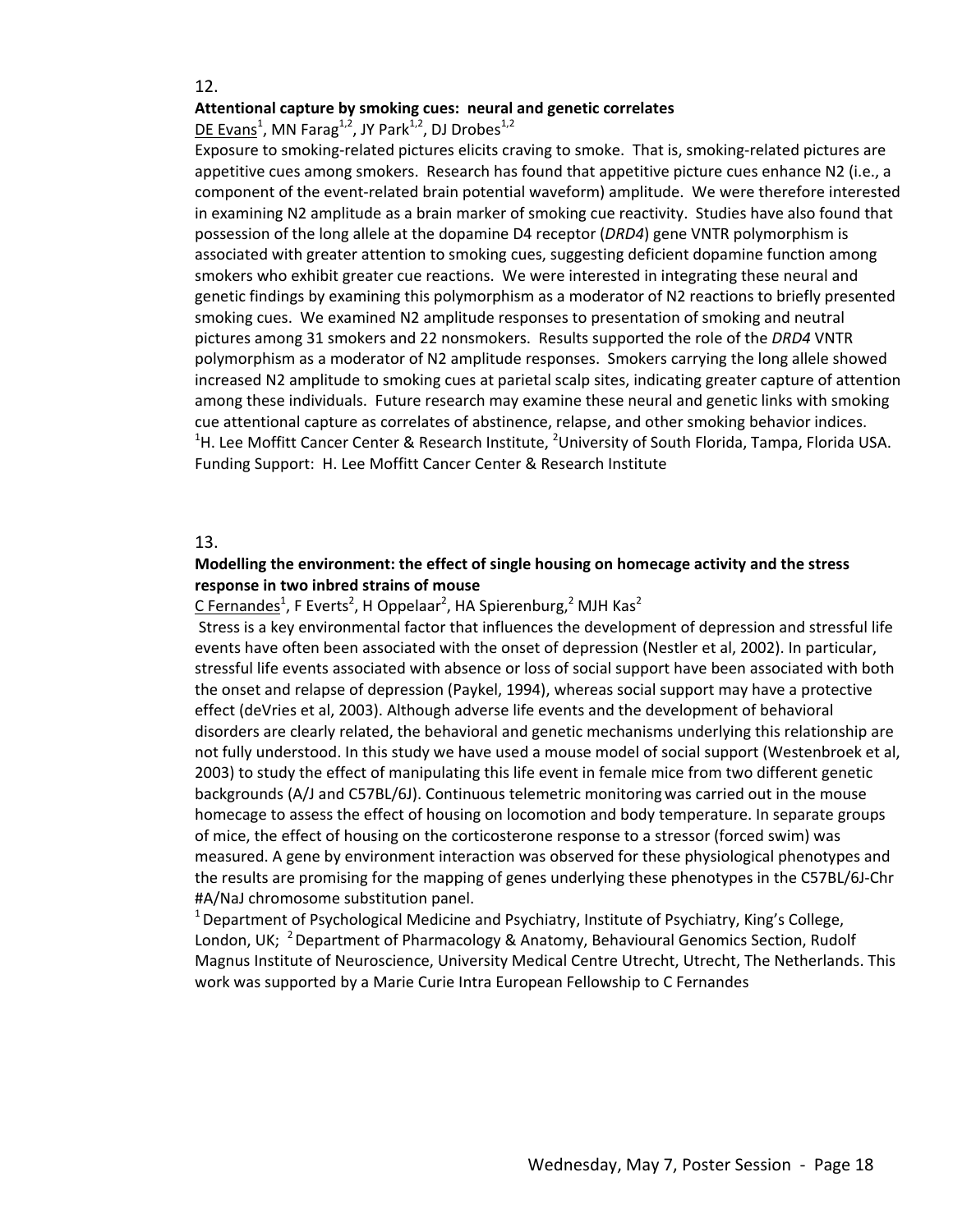#### **Effects of nitric oxide synthase inhibition on genomic and proteomic screening of the hippocampus of rats submitted to the forced swimming test**

 $FR Ferreira<sup>1</sup>, SR Joca<sup>2</sup>, AR Santos<sup>3</sup>, Jr WA Silva<sup>3</sup>, AM Catalán<sup>4</sup>, LJ Greene<sup>4</sup>, FS Guimarães<sup>1</sup>$ </u> Intra-hippocampal or systemic inhibition of neuronal nitric oxide (NO) decreases immobility time in rodents submitted to the forced swimming test (FST), an animal model predictive of antidepressant activity. The aim of this study was to investigate the effects of chronic treatment with 7‐nitroindazole (7NI), a neuronal NO synthase inhibitor, on the profile of protein and gene expression in the hippocampus of male Wistar rats submitted to the FST. The animals were treated daily with 7NI (60 mg/kg), imipramine (15mg/kg) or vehicle for 14 days. FST was performed 1h after the last injection and total hippocampal mRNA/protein was extracted 2h later for serial analysis of gene expression (SAGE) and proteomic analysis. Imipramine and 7NI reduced immobility time compared to vehicle (F2,18=15.83, *P*=0.0001). The sequencing of 25,144‐61,390 gene tags, and the screening of 45‐60 protein spots by 2D gel allows us to identify up to 276 gene differentially expressed in the 7NI‐ treated group. These genes belong to a variety of functional classes such as basic metabolism, transcription regulation and synaptic plasticity. These results indicate that chronic inhibition of NO formation changes gene expression in the hippocampus, which may be related to the antidepressant effect of this treatment.

<sup>1</sup>Dept. Pharmacology of Faculty of Medicine, <sup>2</sup>Faculty of Pharmaceutics Science, <sup>3</sup>Laboratory of Molecular Biology and <sup>2</sup>Center of Protein Chemistry of Ribeirão Preto, Ribeirão Preto, São Paulo Brazil. Financial support: FAPESP, CNPq

#### 15.

#### **Heritability of a Type II/B cluster construct for cannabis dependence in Southwest California Indians**

#### $\overline{\mathsf{DA}}$  Gilder<sup>1</sup>, K Wilhelmsen<sup>2</sup>, CL Ehlers<sup>1</sup>

Research has supported a dichotomous construct for cannabis dependence similar to Babor's Types A/B and Cloninger's Types I/ II for alcohol dependence. Little is known about whether subtypes of cannabis dependence are useful across ethnicities or are heritable. Information on demographics, cannabis use and dependence symptoms, and psychiatric symptoms was obtained using the Semi‐ Structured Assessment for the Genetics of Alcoholism (SSAGA) from a community sample of 202 Southwest California (SWC) Indians with DSM‐III‐R cannabis dependence. SPSS was used to generate hierarchical average linkage and K means cluster analysis from 2, 3, and 4 cluster solutions using 7 variables hypothesized a priori to differentiate a heritable form of cannabis dependence. The total additive genetic heritability (h<sup>2</sup>) and its standard error were estimated using SOLAR. The 3 cluster solution generated the best separation of variables. A Type B/II cluster (N=70, 35%) was characterized by an earlier age of onset of use (mean 11.5 years), higher antisocial behaviors, and more cannabis dependence and withdrawal symptoms. Heritability was only significant for the Type B/II cluster  $(h^2 = .58, S.E.=0.25, p < 0.03)$ . These results suggest that a subtype of cannabis dependence characterized by specific clinical variables may be useful for genotyping for genetic studies. <sup>1</sup>Department of Molecular and Integrative Neurosciences, The Scripps Research Institute, La Jolla, California USA; <sup>2</sup>The Departments of Genetics and Neurology, University of North Carolina, Chapel Hill, North Carolina USA.

Supported in part by the National Institute on Drug Abuse Grant: 1RO1 DA 019333‐01, National Institute on Alcohol Abuse and Alcoholism Grants: AA00269, AA010201, the Office of Minority Health/Health Disparities, and the Stein Endowment Fund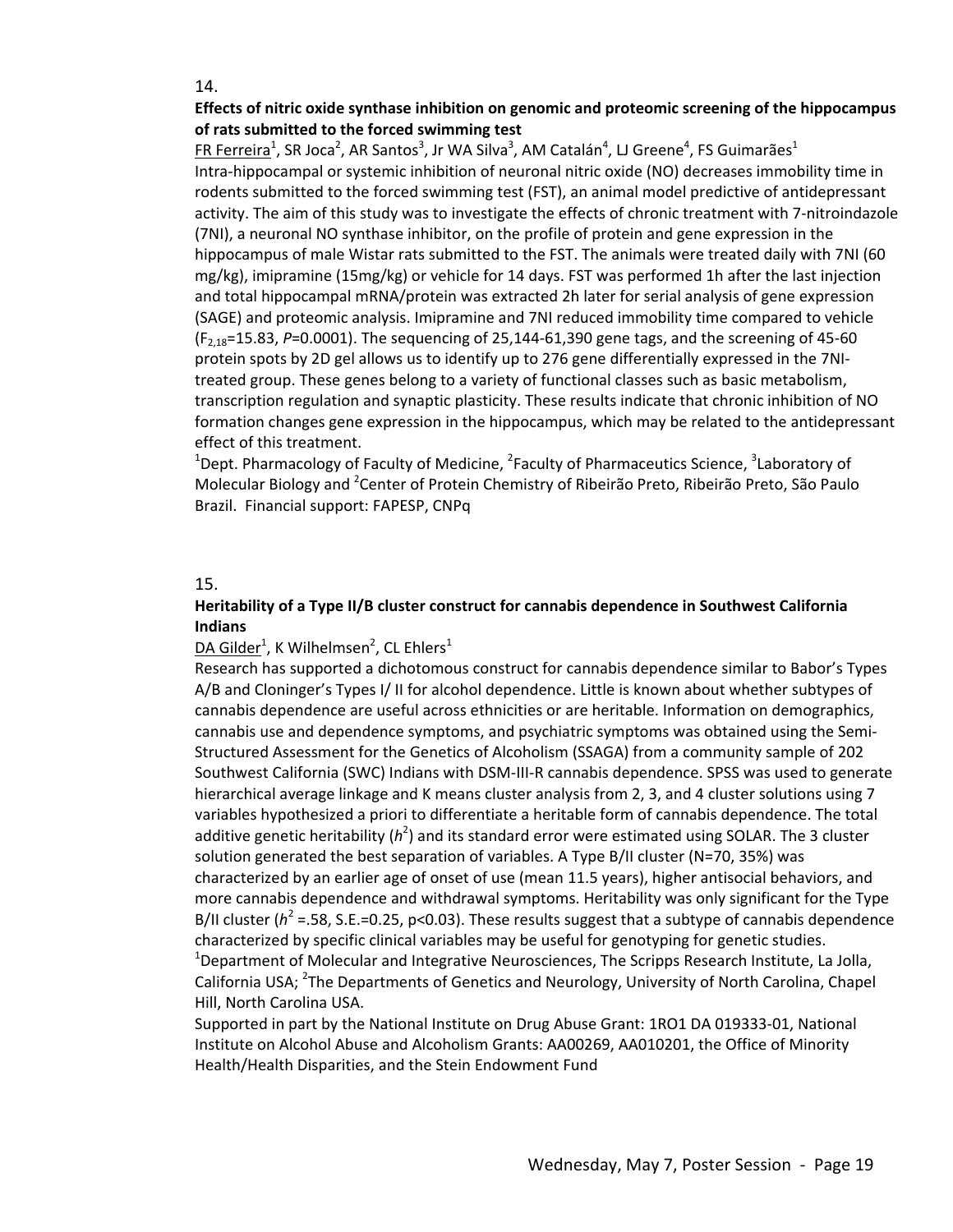#### **Novel anxiolytic effects of cocaine in dopamine transporter knockout mice**

 $FS$  Hall<sup>1</sup>, JD Jones<sup>2</sup>, I Sora<sup>3</sup>, M Caron<sup>4</sup>, DL Murphy<sup>5</sup>, KP Lesch<sup>6</sup>, AL Riley<sup>2</sup>, GR Uhl<sup>1</sup> Cocaine has both rewarding and aversive effects. Sensitivity to both of these properties may contribute to individual differences in addiction liability. To evaluate the aversive properties of cocaine the anxiogenic effects of cocaine were evaluated in an open field paradigm in mice with gene knockouts of the dopamine transporter (DAT), the serotonin transporter (SERT), and the norepinephrine transporter (NET). Wildtype (+/+) and knockout (‐/‐) mice were given cocaine (20 mg/kg s.c.) or saline prior to exposure to an open field for 20 minutes. In WT mice cocaine increased locomotor activity, and produced a pronounced anxiogenic effect (reduced center time). After saline administration both NET ‐/‐ and SERT ‐/‐ mice exhibited reduced center. Cocaine did not produce a further anxiogenic effect in these mice, but floor effects may have prevented the observation of any further reductions. Quite surprisingly, in DAT KO mice cocaine produced anxiolytic effects (increased center time). This occurred despite the fact that the locomotor stimulant effects of cocaine were completely eliminated in DAT ‐/‐ mice. These data are consistent with previous data indicative of substantial alterations in response to serotonergic agents in DAT KO mice and indicate that these changes also affect the anxiogenic effects of cocaine.

<sup>1</sup>Molecular Neurobiology, National Institute on Drug Abuse, NIH, Baltimore, Maryland USA <sup>2</sup>Department of Psychology, American University, Washington DC USA

<sup>3</sup>Department of Neuroscience, Tohoku University Graduate School of Medicine, Sendai, Japan 4 Departments of Cell Biology and Medicine, Duke University, Durham, North Carolina USA 5 Lab of Clinical Science, National Institute on Mental Health, NIH, Bethesda, Maryland USA 6 Department of Psychiatry, University of Wurzburg, Wurzburg, Germany Funding Support: Intramural Research Program, National Institute on Drug Abuse, NIH

#### 17.

#### **Amyloid‐**β **"star", mouse models of Alzheimer's disease, and dementia**

C Janus, P Allebon, A Hanna, P Das, T Golde

Alzheimer's disease (AD) is the most common cause of dementia at present. The identification of bio-markers preceding the onset of AD pathogenesis is vital for the development of effective treatment. Recent work using transgenic (Tg) mouse models of AD has implicated extra‐cellular soluble oligomeric amyloid‐β (Aβ) assemblies, especially a 56 kDa fraction (denoted Aβ\*56), as causal factors of memory impairment, rather than amyloid plaques. We demonstrated age-progressing deficits in multiple memory systems in two Tg mouse models of AD. This memory decline is interpreted alongside the corresponding analysis of Aβ\*56 levels as a potential bio‐marker of the disease. Our findings showed that: (1) levels of oligomeric  $\mathsf{AB}^*$ 56 species increased with age which contradicts previous findings of consistent  $AB^*56$  levels throughout pathology. (2) The memory decline was significantly associated with total soluble fractions of Aβ, but not with amyloid plaques, thus supporting the hypothesis the soluble  $\Delta\beta$  is neurotoxic. (3) Less-cognitively demanding but procedurally similar tasks were not related to A $\beta$  levels, stressing the selective effect of oligomeric A $\beta$ on mnemonic functions. Also, using novel BRI-A $\beta$  mice we also demonstrated that deposited A $\beta$ plaques were not associated with cognitive performance. In conclusion, results obtained in mouse models indicate that oligomeric soluble fractions of  $AB$  may provide a diagnostic tool only at the preclinical stage of the disease.

Mayo Clinic Jacksonville, Department of Neuroscience, Jacksonville, Florida USA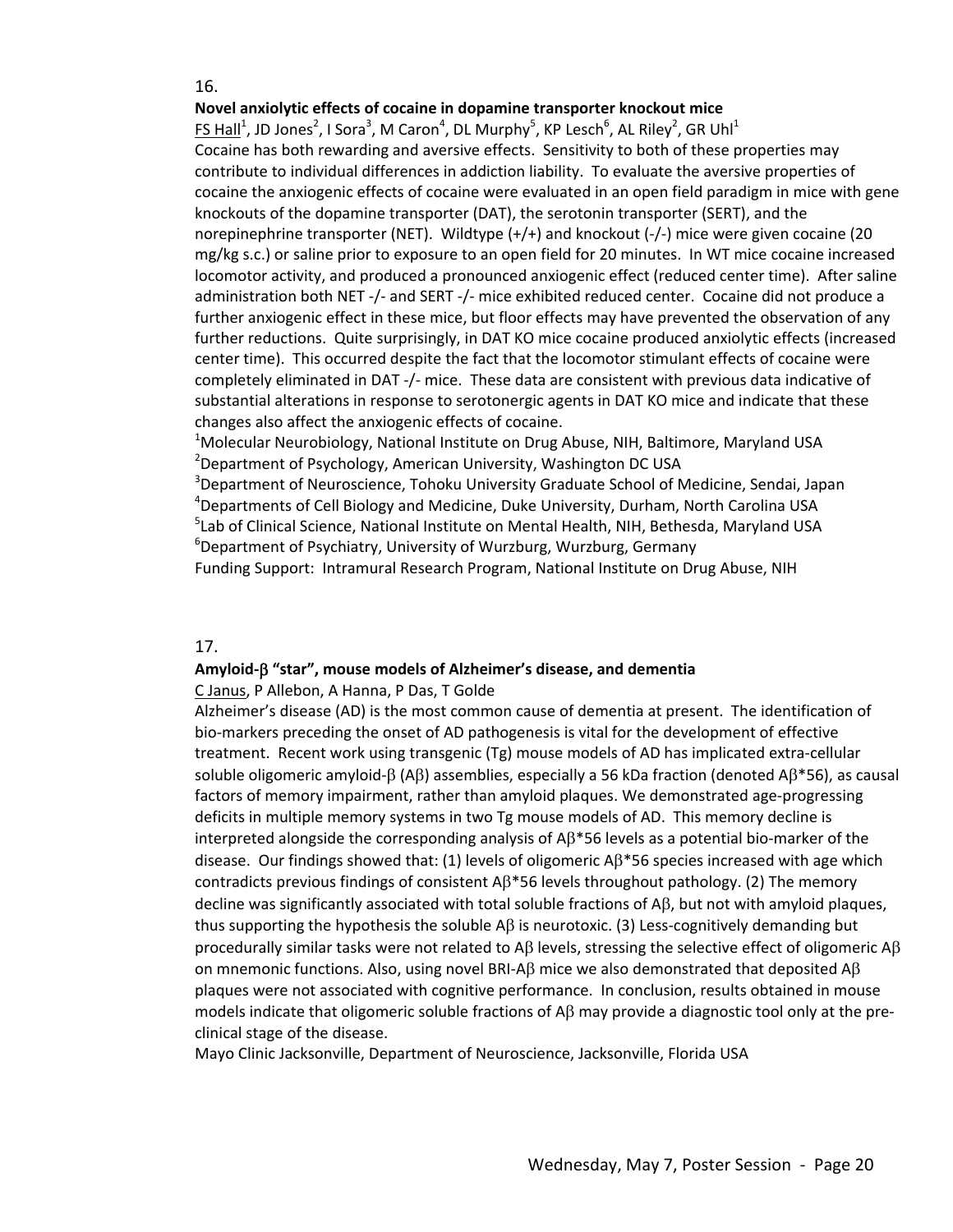#### **Behavioural analysis of congenic mouse strains confirms stress‐responsive loci on Chr 1 and 12**  $M$  C Jawahar<sup>1</sup>, T C Brodnicki<sup>2</sup>, F Quirk<sup>2</sup>, Y M Wilson<sup>1</sup>,M Murphy<sup>1</sup>

Chronic stress is directly related to anxiety related disorders. To identify genetic factors that influence anxiety, we have studied the stress‐responsiveness of inbred mouse strains using a modified form of the open field activity test (OFA), the elevated (e) OFA. Two strains show high (DBA/2J) or low (C57BL/6J) stress-responsiveness in the eOFA. Genetic studies of an  $F<sub>2</sub>$  intercross between these two strains identified two regions, on chromosomes (Chr) 1 and 12, linked to anxiety‐related behaviour. To confirm these regions, we established separate congenic mouse strains containing the linked Chr1 and Chr12 regions from the DBA/2J strain interval on a C57BL/6J genetic background. Cohorts of parental and congenic mice were analysed for a series of stress-responsive phenotypes using the eOFA test. Both congenic strains had significantly different stress-responsive phenotypes compared to the low-stress C57BL/6J parental strain, but the DBA/2J-derived Chr12 interval had a greater genetic effect than the Chr1 interval for changing the behavioral phenotype of the parental C57BL/6J mouse strain. These results confirmed the presence of stress-responsive loci on Chr1 and Chr12. New stress‐related phenotypes were also identified, which aided in comparing and differentiating DBA/2J, C57BL/6J and congenic mice. Fine mapping these loci should help identify the stress‐ responsive genes.

<sup>1</sup>Department of Anatomy and Cell Biology, University of Melbourne, Parkville, Victoria Australia, <sup>2</sup>Molecular Medicine Division, The Walter and Eliza Hall Institute of Medical Research, Parkville, Victoria Australia

#### 19.

#### **Genetic analysis of the highly variable response to an iron deficient diet among the BXD/TyJ recombinant inbred strains**

#### LC Jones, BC Jones

Iron deficiency is highly prevalent worldwide and results in a number of negative effects in the central nervous system and periphery. Little is known about genetic differences in the ability to maintain iron homeostasis in conditions of low dietary iron. To investigate such differences, we used the BXD/TyJ panel of recombinant inbred strains. Mice from 22 strains were fed an iron deficient or control diet from weaning to 120 days, at which time iron was measured in brain tissue and hematological iron status was recorded. Results showed wide genetic‐based variability in the magnitude of iron loss in the brain as well as the change in hemoglobin. Moreover, the response to the diet in the brain was independent of that in the periphery. In this report we characterize the varying responses of these strains and report the results of QTL analyses of these data. This work contributes to our understanding of iron deficiency from a genetic perspective and may lead to new insights into iron deficiency treatment and iron deficiency-related syndromes, such as restless legs syndrome.

Neuroscience Graduate Program, The Pennsylvania State University, State College, Pennsylvania USA. This work was supported in part by USPHS grants NS 35088 and AG 21190. The work of LC Jones is supported by an NRSA predoctoral training award.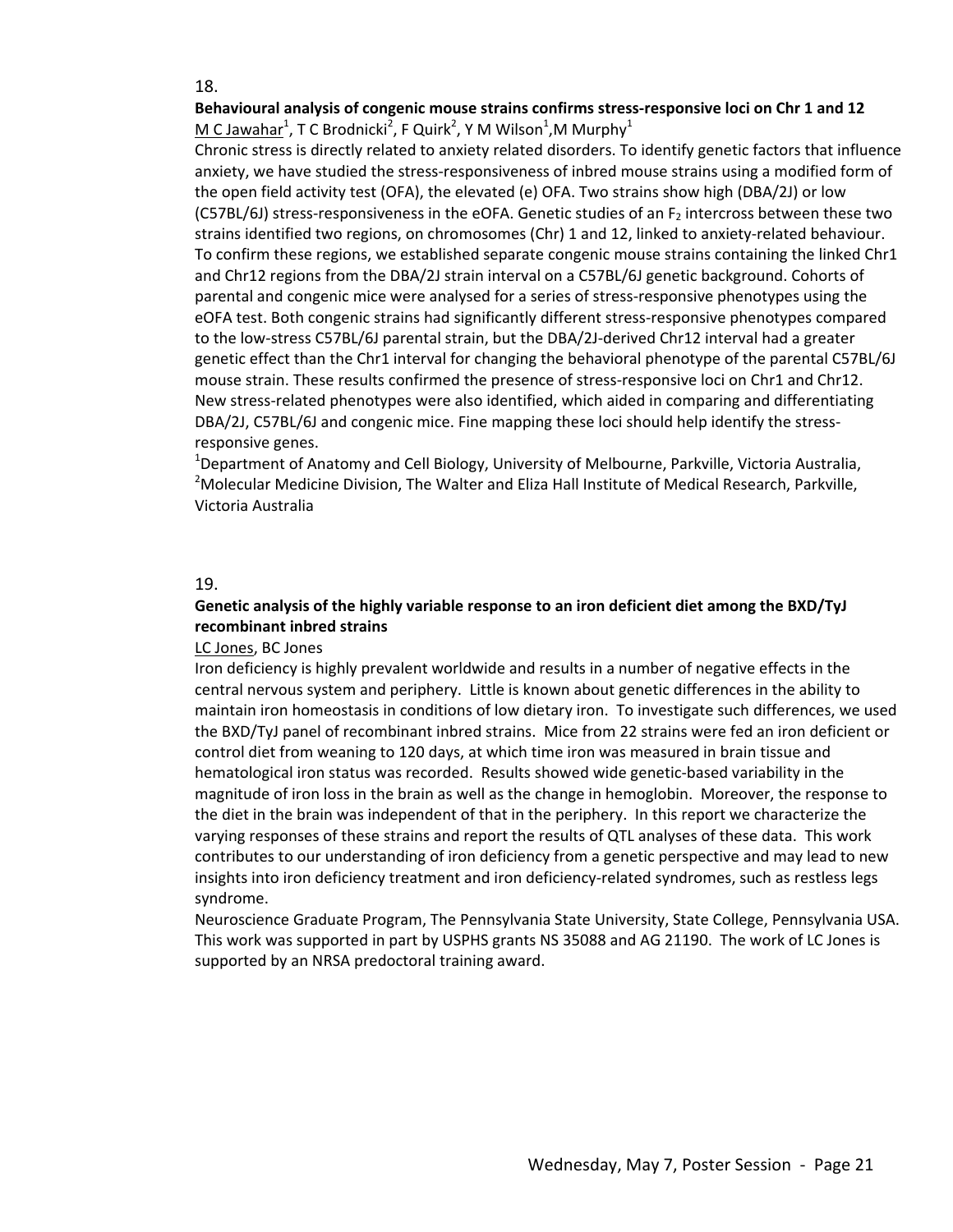#### **PP2A/GSK3**β **signaling regulates sensorimotor gating in mice**

D Kapfhamer<sup>1</sup>, K Berger<sup>1</sup>, U Heberlein<sup>1,2</sup>

Convergent evidence in multiple systems has implicated components of the WNT (wingless) signaling pathway in aspects of psychiatric disorders, most notably, schizophrenia and mood disorders. Many therapeutic agents act either directly or indirectly on this pathway, providing additional evidence for its role in the pathophysiology of these disorders. To determine if genetic manipulation of WNT signaling can model behavioral aspects of schizophrenia, we have generated mice with a targeted disruption of the *Ppp2r5*δ gene, which encodes a regulatory subunit of the protein phosphatase 2A holoenzyme (PP2A) and tested for sensorimotor gating. *Ppp2r5*δ*‐/‐* mice are embryonic lethal, whereas *Ppp2r5*δ*+/‐* mice are viable and normal in appearance. *Ppp2r5*δ*+/‐* mice show reduced prepulse inhibition of the acoustic startle response (PPI), a measure of sensorimotor gating. GSK3β, a downstream target of PP2A, is inhibited by phosphorylation of Ser9. We show that pSer9 levels are increased in brains from *Ppp2r5*δ*+/‐* mice, indicating that PPP2R5<sup>δ</sup> is a positive regulator of GSK3β activity. *Gsk3*β mice show impaired PPI, which we have pharmacologically phenocopied in wild‐type mice by acute treatment with the GSK3 inhibitor SB216763. These data suggest that PP2A/GSK3β signaling may modulate PPI by a developmentally independent mechanism.

<sup>1</sup>Ernest Gallo Clinic and Research Center and <sup>2</sup>Department of Anatomy, University of California, San Francisco, Emeryville, California USA

#### 21.

#### **Alcohol consumption in prairie voles**

#### $S$  Kaur<sup>1</sup>, J Loftis<sup>2</sup>, AE Ryabinin<sup>1</sup>

Alcohol abuse can often lead to social problems. It has been hypothesized that mechanisms regulating alcohol consumption and social behavior overlap. To investigate the correlation between social affiliation and alcohol consumption, we used a novel animal model in alcohol research, the prairie vole. Prairie voles are socially monogamous animals and are sensitive to social isolation. In pilot studies done in our laboratory, prairie voles show a preference for alcohol. In this study, male and female prairie voles were removed from their home cages and divided into three groups: single‐ housed, single-housed in cages with wire mesh dividers (dividing the cage into two compartments), pair‐housed with a sibling in the wire mesh cages. Preliminary data showed that the voles were able to interact through the wire mesh. The voles were each given access to 3% ethanol for the first four days and 6% ethanol thereafter in addition to water. Fluid consumption and preference was measured daily. No significant difference in alcohol consumption or preference was observed between the three groups suggesting lack of overlap between biological mechanisms regulating social behaviors and alcohol intake. Studies in adolescent prairie voles, which might be more sensitive to social manipulations, are planned in the near future.

<sup>1</sup>Dept of Behavioral Neuroscience, <sup>2</sup>Dept of Psychiatry, Oregon Health & Science University, Portland, Oregon USA. Funding Support: NIAAA AA 016886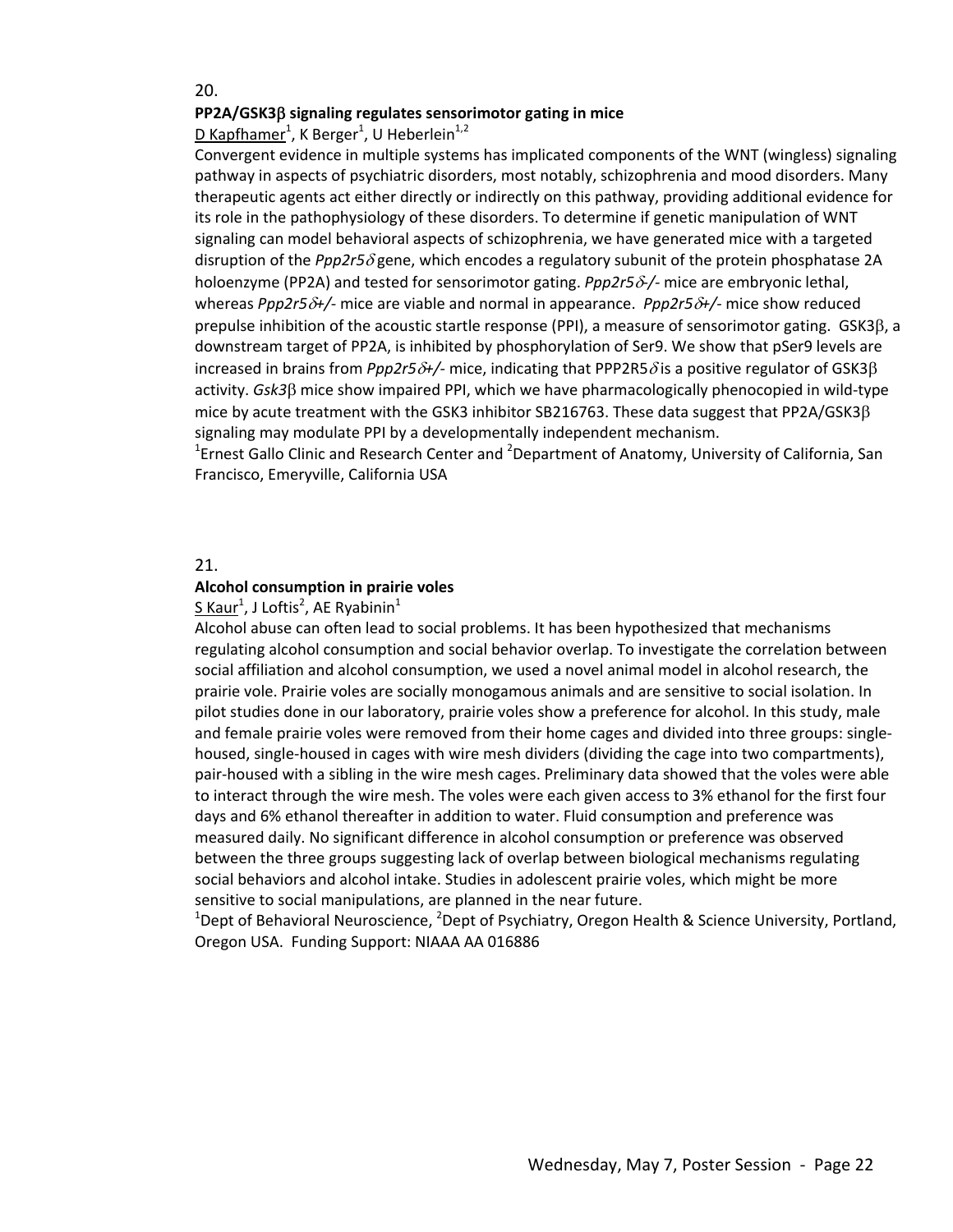#### **The effects of over‐expressing insulin‐degrading enzyme on ethanol‐related behaviors in mice**  CL Kliethermes, U Heberlein

Dysregulation of the insulin signaling pathway is the principal feature of diabetes, and aberrant functioning of this pathway has also been implicated in the development of other diseases, including Alzheimer's. Insulin degrading enzyme (IDE) is responsible for the initial degradation of insulin, and appears to be the primary means of regulating insulin levels in the brain. Using WebQTL, we found that hippocampal levels of IDE showed a strong negative genetic correlation with ethanol consumption in mice, suggesting that IDE might be involved in behavioral responses to ethanol. We obtained transgenic mice that over‐express IDE in the brain and compared them to the B6D2F1/J background strain on several tests of acute and chronic responses to ethanol. Relative to wild types, IDE transgenic mice showed a slightly reduced latency to initially lose the righting reflex, but the genotypes did not differ for the total sleep time or for ethanol-induced ataxia measured on the accelerating rotarod. No overall genotypic differences were found using the two‐bottle ethanol preference assay, although transgenic mice tended to consume more 10% and 20% ethanol. Finally, transgenics and wild types did not differ in the degree of conditioned place preference for ethanol. These results suggest that IDE in the brain might be involved in some behavioral responses to ethanol, but the mechanism for this effect is not known. We are currently producing homozygous IDE transgenic mice to further increase brain levels of IDE and will examine additional ethanol‐ and drug‐related behaviors in these mice.

Ernest Gallo Clinic & Research Center, University of California at San Francisco, USA. Supported by funds provided by the State of California for medical research on alcohol and substance abuse through the University of California at San Francisco and NIH grant AA16876

#### 23.

#### **Fine genetic mapping of emotionality‐related traits on distal end of mouse chromosome 17** A Takahashi<sup>1,3</sup>, T Shiroishi<sup>2,3</sup>, T Koide<sup>1,3</sup>

Much of the genetic variation that underlies most behavioral traits is complex and is regulated by loci that have a quantitative effect on the phenotype. We aimed to reveal the genetic architecture underlying individual differences in behavior by using consomic strains of mice in which MSM/Ms (*Mus musculus molossinus*) chromosomes have been backcrossed onto a C57BL/6J (*M. m. domesticus*) background. We previously showed that almost all chromosomes were involved in emotionality-related behaviors. To dissect complex traits into fine genetic elements, we focused on chromosome (Chr) 17. B6‐17MSM, which carries Chr 17 from MSM/Ms, showed increased risk‐ assessment in the novel situation, increased fear response in the fear‐conditioning paradigm, but no differences in their home-cage activity compared to C57BL/6J. Thus, it is expected that there is a genetic locus or loci associated with emotionality on Chr 17. We then established and analyzed a series of sub-consomic strains of Chr 17 to identify genetic factors related to increased emotionality, and successfully mapped a genetic locus in around a 7Mb segment at the distal end of Chr 17, where about 50 genes are located. Currently, we are trying to characterize both sequence polymorphisms and expression patterns of these genes.

<sup>1</sup>Mouse Genomics Resource Laboratory, <sup>2</sup>Mammalian Genetics Laboratory, National Institute of Genetics, Mishima, Shizuoka; <sup>3</sup>Dept of Genetics, The Graduate University for Advanced Studies (SOKENDAI), Hayama, Kanagawa, Japan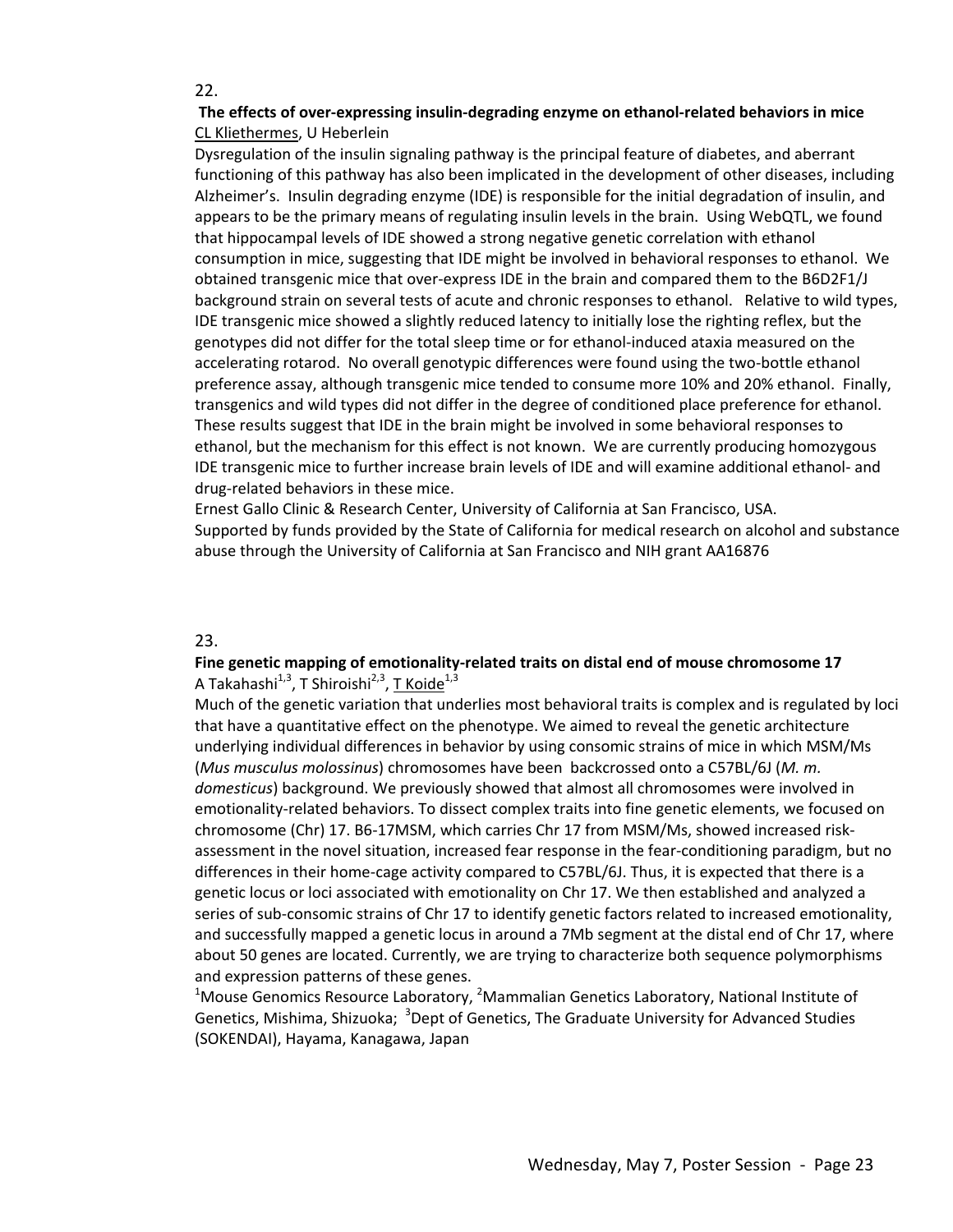#### **Genes influencing ethanol metabolism are associated with alcohol use disorders in a Tibetan population**

 $\rm \overline{I~Li}^{1,2,3,4}$ , W Guo $^{1,2}$ , G Lanzi $^5$ , O Luobu $^5$ , X Ma $^{1,2}$ , Y Wang $^{1,2}$ , P Zhen $^5$ , G Wei $^6$ , Y Ji $^7$ , Z Wang $^{1,7}$ , C Yan $^{1,2}$ , B Zhuoma $^5$ , X Shi $^5$ , X Liu $^1$ , DA Collier $^{3,4}$ , D Ball $^3$ 

Family, twin and adoption studies have shown that genetic factors are implicated in the etiology of alcohol use disorders. In the present study, we used a sample collected during an epidemiological study of alcohol use disorders in a Tibetan population in China, to perform a case-control study investigating the relationship between the functional polymorphisms of  $ALDH2*1/*2$ ,  $ADH2*1/*2$ and CYP2E1 $*c1/c2*$  and alcohol use disorders, and the potential influence of ALDH2 $*1/*2$ , ADH2\*1/\*2 and CYP2E1\*c1/\*c2 polymorphisms on the severity and dimensions of alcohol use disorders in this population. 383 individuals (220 males and 163 females) with an AUDIT score ≥10 (the cut‐off point for diagnosing alcohol use disorders in our study) and 350 (194 males and 156 females) control subjects with the AUDIT score ≤5 were invited to participate in the genetic study. We confirmed that both ALHD2\*2 allele and ADH2\*2 are protective alleles for alcohol use disorders in both males and females; while CYP2E1\*c2 is a risky allele for alcohol use disorders, especially in males. However, no significant gene‐gene interaction was found. We also performed a cumulative association analysis and identified that significant dosage effect of ADH2\*2, ALDH2\*2 and CYP2E1\*c2 allele for protecting individuals from alcohol use disorders. Further studies in independent samples are warranted to replicate our findings.

<sup>1</sup>Psychiatric Laboratory and Department of Psychiatry, West China Hospital, Sichuan University, Chengdu, PR China

<sup>2</sup>State Key Laboratory of Biotherapy, West China Hospital, Sichuan University, Chengdu, PR China <sup>3</sup>Division of Psychological Medicine, Institute of Psychiatry, King's College, London, UK

4 SGDP Centre, Institute of Psychiatry, King's College, London, UK

5 Medical School, University of Tibet, Lasha, Tibet, PR China

6 Department of Mental Health, Lasha People's hospital, Lasha, PR China

<sup>7</sup>Department of Science and Technology, West China Hospital, Sichuan University, Chengdu, PR China Funding Support: The Department of Science and Technology, Sichuan, China

#### 25.

#### **An epigenetic effect of embryonic ethanol exposure in** *C. elegans*

Y Li<sup>1,2</sup>, CH Lin<sup>1,3</sup>, CH Rankin<sup>1,2,3</sup>

Although there are many studies that investigate the effects of embryonic exposure to ethanol, there are very few that examine later generations to determine whether the initial exposure produces any epigenetic effects that continue to affect these later generations. In this set of experiments we examine the offspring of *C. elegans* who were exposed to ethanol during embryonic development. The original exposure occurred in one of four ways, either 1 hour of exposure at 2 hours or 5 hours or 8 hours after the eggs were laid, or repeated exposure where eggs were exposed for 20 minutes at 2, 5 and 8 hours after they were laid. The results showed that the offspring of exposed worms had altered hatch rates, altered onset of egg laying, and altered longevity compared to controls. These data support the hypothesis that ethanol exposure during development produces epigenetic changes that affect at least the next generation.

<sup>1</sup>Brain Research Centre, <sup>2</sup>Dept of Psychology, <sup>3</sup>Graduate Program in Neuroscience, University of British Columbia, Vancouver, British Columbia Canada. Funding Support: Province of British Columbia, Ministry of Children and Family Health: Human Early Learning Partnership (Canada)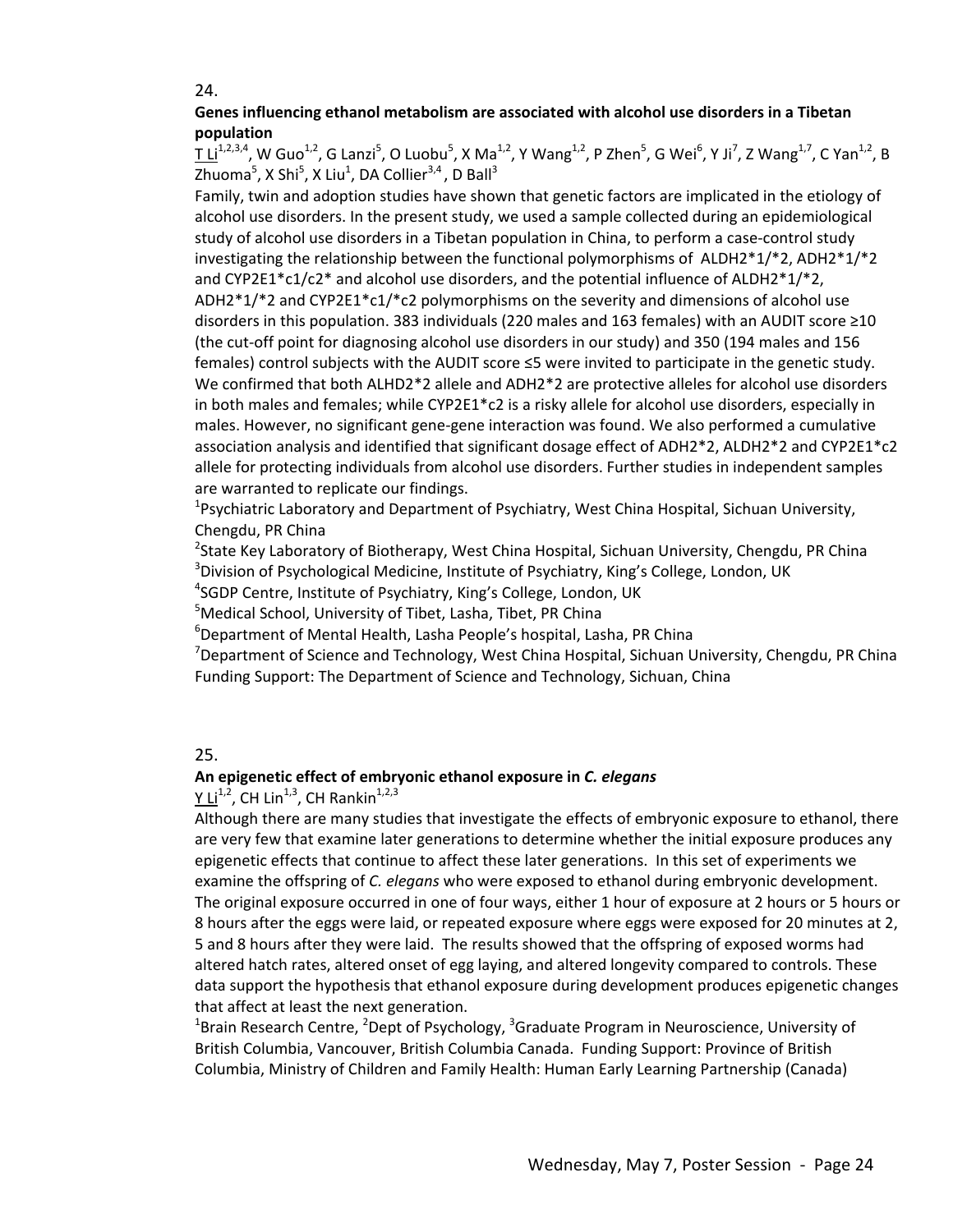## *C. elegans***: A potential high‐throughput FASD model for genetic screening and expression profiling for the effect of alcohol at specific stages of development and behaviour**

CH Lin<sup>1,3</sup>, Y Li<sup>1,2</sup>, CH Rankin<sup>1,2,3</sup>

Fetal alcohol spectrum disorder (FASD) is the leading cause of mental retardation, and affects 1% of live birth in North America. A major challenge for FASD research is that the effect of ethanol during development is age‐, dose‐, and site, and duration‐dependent. To tackle this problem, we are developing an FASD model in *C. elegans* in which the onset, duration and concentration of ethanol exposure can be easily manipulated. *C. elegans* is a powerful genetic model, with a completely mapped nervous system of only 302 neurons. We report differential effects of 1 hour ethanol exposure during gastrulation, elongation, or synaptogenesis on survival rate, reproduction, animal size, and learning in habituation. Decreased survival rate in all groups suggested brief ethanol exposure during embryogenesis affects the general health of the animals. Animals exposed during gastrulation showed opposite effect on reproduction than animals exposed during elongation and synaptogenesis, suggesting that ethanol acts on different underlying mechanisms or influences the same target differently during different stages of development. Analysis for developmental delays (animal size and reproductive onset) showed differential pattern in groups exposed at different times. We are currently investigating expression profile of glutamate receptors involved in our learning circuit, and other behavioural deficits.

<sup>1</sup>Brain Research Centre, <sup>2</sup>Dept of Psychology, <sup>3</sup>Graduate Program in Neuroscience, University of British Columbia, Vancouver, British Columbia Canada. Funding Support: Province of British Columbia, Ministry of Children and Family Health: Human Early Learning Partnership (Canada)

#### 27.

#### **Strain‐specific effects of dopaminergic modulation of varieties of impulsivity in mice**  $M$  Loos $^1$ , J Staal $^1$ , AB Smit $^1$ , S Spijker $^1$ , T Pattij $^2$

The brain dopamine system plays a critical role in varieties of impulsivity relevant to human disorders. Mice of the C57BL6/J and DBA/2J inbred strains are known for profound differences in their dopamine system. We aimed at measuring impulsivity in these strains and investigated whether this was sensitive to dopamine‐related drugs. Mice were trained to perform two tasks taxing impulsivity. In the Go‐NoGo task, impulsivity was defined as inability to withhold responding during NoGo trials. A second group was trained in the 5‐choice serial reaction time task (5‐CSRTT), in which impulsivity was defined as anticipatory responses before the onset of a stimulus light. C57BL6/J and DBA/2J did not differ in impulsive responses in the Go-NoGo task, whereas DBA/2J were significantly more impulsive in the 5-CSRTT. Amphetamine did not affect impulsivity in the Go-NoGo task, but dose-dependently increased impulsivity in the 5-CSRTT, to a greater extend in C57BL6/J mice, correlating with their reduced dopamine transmission. This effect was mimicked by the dopamine transporter inhibitor GBR12909. Clearly, the 5‐CSRTT detects strain differences in impulsivity and is sensitive to dopamine-enhancing drugs. We conclude that the C57BL6/J and DBA/2J strains may prove useful in the hunt for genes underlying varieties of impulsivity.

 $^{1}$ Depts of Molecular and Cellular Neurobiology,  $^{2}$ Anatomy and Neurosciences, Center for Neurogenomics and Cognitive Research, Vrije Universiteit, Amsterdam, The Netherlands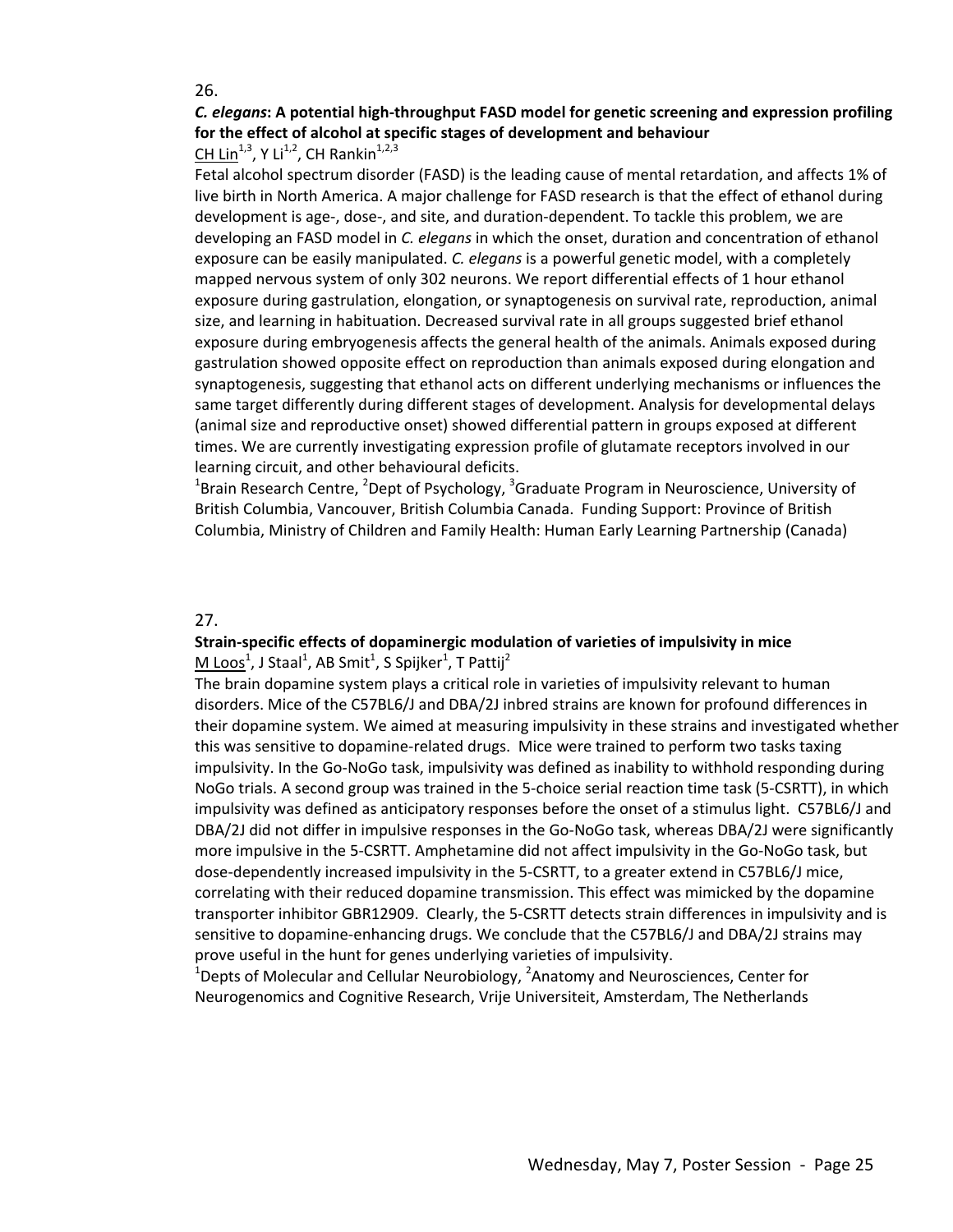#### **Alcohol relapse induced by the cannabinoid receptor agonist WIN 55,212‐2: different regulation of CNR1 and NR1 transcripts in hypothalamus, striatum, cingulated anterior cortex, and amygdala in the rat**

F Alen<sup>1</sup>, A Santos<sup>2</sup>, G Moreno-Sanz<sup>1</sup>, G González-Cuevas<sup>1</sup>, <u>JA López-Moreno<sup>1</sup></u>

Treatment with cannabinoid agonists causes an increase in alcohol relapse. It has been shown that activation of CB1 receptors by cannabinoids can reduce glutamatergic transmission. The endocannabinoid system would serve as a feedback mechanism controlling excesses in glutamate liberation. Here, we investigated to what extent the cannabinoid‐induced increase in alcohol relapse is associated to CB1 and NR1 subunit receptor transcripts expression in different brain areas involved essentially in drug-addicted behaviors. We found that the cannabinoid receptor agonist WIN during periods of alcohol abstinence can long‐lastingly (up to 2 weeks) enhance subsequent alcohol consumption during alcohol relapse. We observed that in the hypothalamus and striatum, which are known to be implicated in individual homeostasis and habit formation respectively, exhibited great levels in CNR1 transcripts after WIN exposure. However, in the anterior cingulated cortex and amygdala, structures highly implicated in motivated and emotional behaviors was found reduced CNR1 transcripts in those subjects treated only with WIN. In conclusion, altered CNR1 transcripst could lead to an abnormal regulatory role of the endocannabinoid system, and in consequence to alter the glutamatergic system, being more likely to relapse in alcohol abuse.

<sup>1</sup> Departamento de Psicobiología, Facultad de Psicología, and <sup>2</sup> Departamento de Bioquímica y Biología Molecular, Facultad de Medicina, Universidad Complutense de Madrid, Spain. Funding Support: Fondo de Investigación Sanitaria (Red de Trastornos Adictivos, RD06/0001/0011), Ministerio de Sanidad y Consumo (Plan Nacional Sobre Drogas), Ministerio de Educación y Ciencia, Universidad Complutense y Comunidad de Madrid

#### 29.

#### **Mouse Phenome Database (MPD; www.jax.org/phenome )**

#### Maddatu TP, Grubb SC, Bult CJ, Bogue MA

Large-scale phenotyping projects have greatly increased the power of inbred strains for the study of human disease. The phenome approach captures complexities of entire biological pathways that are simply not accessible through conventional approaches. The Mouse Phenome Project, an international collaborative effort, was launched in 2000 to complement the mouse genome sequencing effort. The Project promotes and facilitates phenotyping projects in a strain survey format following a set of recommendations proposed by members of the research community in order to standardize testing across laboratories and over time, and ultimately to maximize data reproducibility and value. Phenotypic and genotypic data on the laboratory mouse collected and curated by the Project is made available through the Mouse Phenome Database (MPD; www.jax.org/phenome). MPD currently contains about 1000 phenotypic measurements contributed by research teams worldwide. These include measurements for phenotypes relevant to human diseases, including cancer susceptibility, aging, obesity, susceptibility to infectious diseases, cardiovascular diseases, and neurosensory disorders. Additionally, MPD provides analysis tools for comparing strains, correlating phenotypes, and linking phenotype and genotype. With electronic access to centralized strain data, investigators can choose appropriate strains for modeling human diseases and many systems‐based research applications. This functionality, in turn, accelerates research and leverages existing community resources. The Jackson Laboratory, Bar Harbor, Maine USA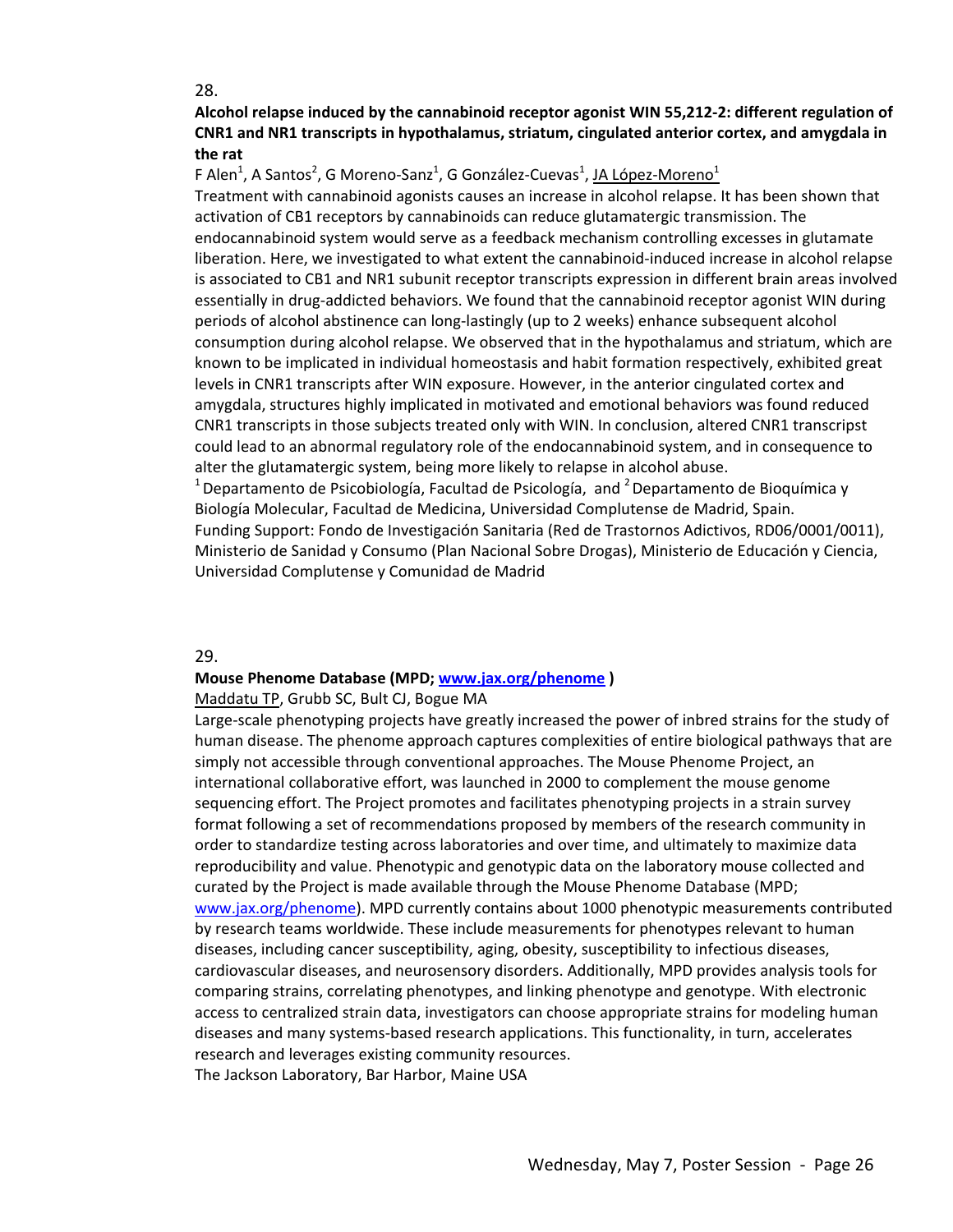#### **A common quantitative trait locus for sensitivity to the locomotor stimulant effects of drugs that have multiple initial mechanisms of action**

#### CS McKinnon<sup>1,2</sup>, HM Kamens<sup>\*1,2</sup>, TJ Phillips<sup>1,2,3</sup>

Quantitative trait locus (QTL) mapping previously identified a QTL on mouse chromosome 2 for sensitivity to the locomotor stimulant effects of ethanol and the neuroactive steroid, allopregnanolone. Evidence for the QTL came from several mapping populations including chromosome 2 congenic mice. Because these drugs share the ability to allosterically modulate gamma-aminobutyric acid (GABA)-A receptor function, we speculated that a gene on chromosome 2 has a pleiotropic influence on traits that share a GABA-A receptor mechanism of action. To test the alternative hypothesis that the gene influences sensitivity to all drugs with stimulant effects, we measured the locomotor response of chromosome 2 congenic mice to two drugs that do not have actions at the GABA‐A receptor: an *N*‐methyl‐D‐aspartate (NMDA)‐receptor antagonist, ketamine, and a dopamine releaser, methamphetamine. For both drugs, congenic mice possessing a DBA/2J chromosome 2 segment exhibited a larger stimulant response compared to the C57BL/6J background strain; the same direction of effect found for the GABA‐A‐acting compounds. A single gene on mouse chromosome 2 may pleiotropically influence the stimulant response to drugs with multiple initial mechanisms of action. These drugs share the ability to increase mesolimbic dopamine; thus, the QTL may be relevant to this mechanism.

 $1$  Dept of Behavioral Neuroscience,  $2$  Portland Alcohol Research Center,  $3$  Veterans Affairs Medical Center, Oregon Health & Science University, Portland, OR USA. \* Current address: Dept of Psychiatry, Yale University, CT, USA. Supported by the Department of Veterans Affairs, NIAAA P60 AA010760 and F31 AA015822

#### 31.

#### **The genetic basis of behavioral despair in inbred strains of mice**

BH Miller, LA Schultz, BC Long, MT Pletcher

Inbred mouse strains exhibit strain‐dependent phenotypic differences that mirror the phenotypic range in human populations. Performance in mouse models of behavioral despair such as the Tail Suspension Test (TST) is affected by genes linked to the occurrence of depression in humans, suggesting that identification of regulators of behavioral despair in mice may aid the investigation of depression in humans. We phenotyped 33 inbred strains for TST behavior and used inter‐strain phenotypic variation as a quantitative trait for haplotype association mapping (HAM). Six QTL ranging from 3 ‐ 12 kb in size were identified. To provide secondary confirmation of HAM‐generated associations, the QTLs were assayed for significance in two separate F2 populations. The F2 results confirmed loci on MMU9, MMU10, and MMU19, each of which contains a small number of genes that are expressed in the brain and are likely to play a role in the propensity for despair. The potential role for two of these genes, *Rab6b* and *Socs2*, is supported by hippocampal gene expression data or SNP variations. These results indicate that HAM can be successfully used to identify narrow genomic loci that regulate the expression of complex behaviors, and identify new candidate genes in the study of depression.

Dept of Molecular Therapeutics, Scripps Florida, Jupiter, Florida USA. Funding support: State of Florida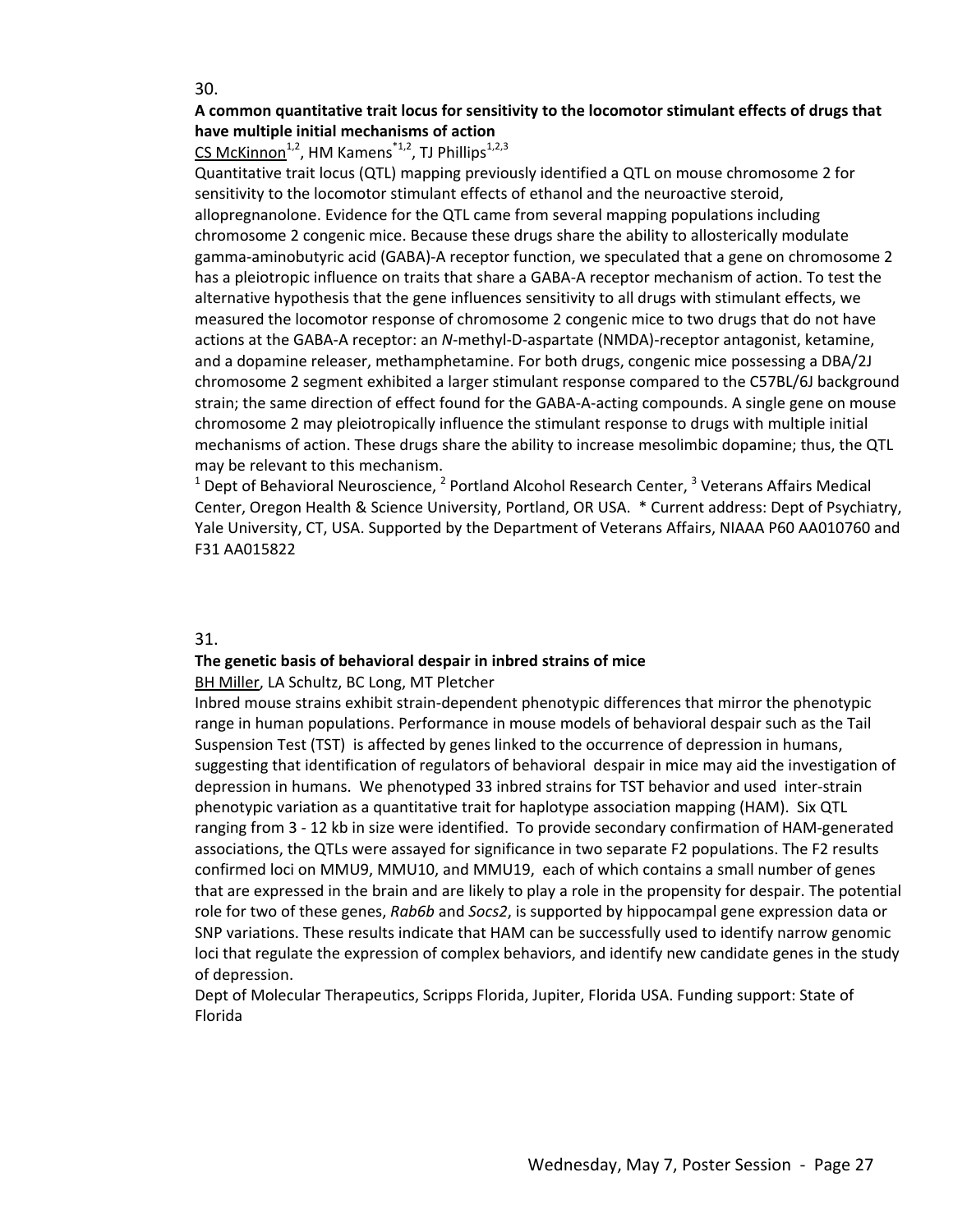#### **Binge alcohol consumption differentially remodels the brain transcriptome in juvenile and adult FVB.B6 hybrid mice**

 $\underline{\mathsf{MK}\text{ \: Mulligan}^1}$ , JA Owen<sup>2</sup>, O Velasquez<sup>1</sup>, PS Levin<sup>1</sup>, Y Wang<sup>1</sup>, H Krishnan<sup>1</sup>, NS Atkinson<sup>1</sup>, SE Bergeson<sup>2</sup> The adolescent brain is especially susceptible to alcohol abuse and the subsequent increased risk of alcoholism in adulthood. Isogenic FVB.B6 (F1) hybrid mice display increased rates of voluntary consumption of high concentrations of alcohol and represent an ideal genetic model for studying the effects of alcohol on brain gene expression. A drinking in the dark (DID) paradigm that promotes high alcohol consumption over a short time period (binge‐like) was used to explore the effects of alcohol and age on brain gene expression in male F1 hybrid mice. Juvenile F1 mice consumed more alcohol than adult mice and consumption was correlated with blood alcohol concentration (BAC) with juvenile animals achieving an average BAC of 1.2 mg/ml. Whole brain gene expression analysis revealed significant differences in gene regulation dependent on age and suggested perturbation of different molecular pathways. Epigenetic consequences were also uncovered. Chromatin immunoprecipitation (ChIP) analysis revealed that the expression of *Scn4b*, a sodium channel beta subunit responsible for modulating channel firing kinetics previously associated with high alcohol consumption, was regulated by alcohol exposure through acetylation of histone H4. These findings indicate a clear age‐related difference in brain transcriptome plasticity following binge alcohol consumption.

<sup>1</sup>Waggoner Center for Alcohol and Addiction Research, University of Texas, Austin, Texas, USA and <sup>2</sup>South Plains Alcohol and Addiction Research Consortium, Texas Tech University Health Science Center, Lubbock, Texas, USA.

Funding Support: The Waggoner Center for Alcohol and Addiction Research Fred Murphy Jones Fellowship, NIAAA INIA grants AA13475, and NIAAA training grant AA07471

#### 33.

#### **Chronic voluntary self‐administration of ethanol results in tolerance to sedative effects of ethanol in C57Bl/6J x FVB/NJ F1 hybrid mice**

#### AR Ozburn, RA Harris, YA Blednov

C57Bl/6JxFVB/NJ and FVB/NJxC57Bl/6J F1 hybrid mice display a higher intake and preference for ethanol than either parental strain. In order to test the validity of this genetic model of high alcohol consumption, we evaluated the sedative, acute withdrawal and hypothermic response to ethanol after chronic self-administration using a continuous access two-bottle choice paradigm. Ethanol experienced mice stably consumed 16‐18 g/kg/day ethanol. After 59 days of drinking, acute withdrawal severity was assessed by scoring handling-induced convulsions after ethanol (3.8 g/kg, i.p.). Withdrawal severity was minimal and did not differ between groups. After 71 days, the rate of ethanol metabolism (4 g/kg, i.p.) was greater for ethanol experienced mice (p<0.01). After 78 days, ethanol-induced (3.6 g/kg i.p.) loss of righting reflex (LORR) was tested daily for 5 days. Blood alcohol concentrations (BAC) were measured at gain of righting reflex (GORR) on the 1st and 5th day. Ethanol naïve mice exhibited a steeper rate of tolerance (decrease in sleeptime/days of experiment) than ethanol experienced mice. Though the BAC@GORR was greater on day 5 than on day 1, there was no difference between groups. It is important to note that at GORR, there was no difference between groups for BAC at the corresponding time points from the metabolism experiment. Ethanol experienced mice developed tolerance to ethanol‐induced hypothermia when measured after 98 days of drinking. Chronic voluntary ethanol consumption resulted in tolerance to sedative, metabolic, and hypothermic responses to ethanol.

Waggoner Center for Alcohol and Addiction Research, University of Texas, Austin, Texas USA. Funding Support: NIAAA (UO1 AA13520‐INIA Consortium, RO1 AA06399‐S, F31 AA16424)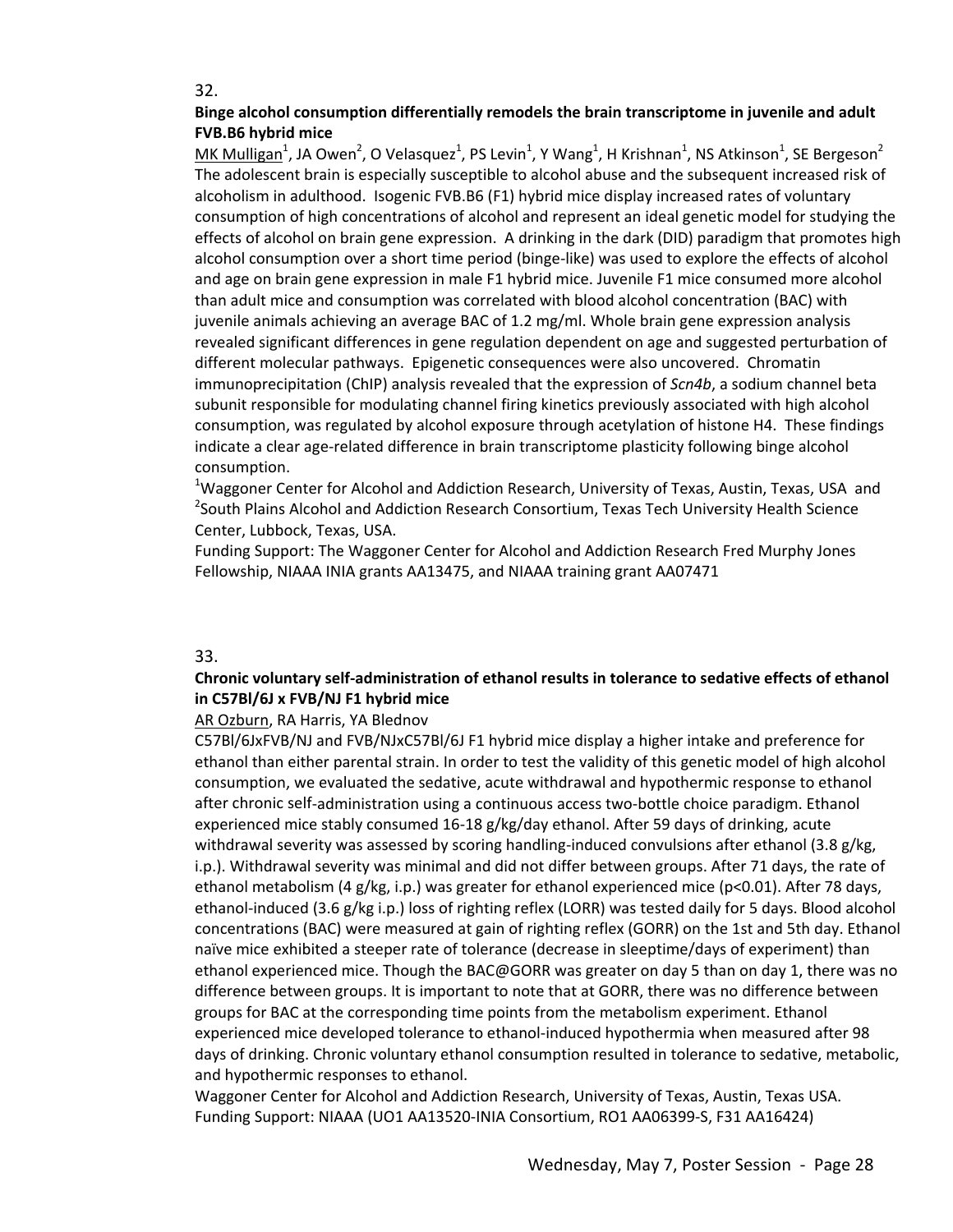#### **Methamphetamine‐induced behavioral activation in Chromosome 11 and Chromosome 15 congenic mice**

#### CC Parker<sup>1, 2</sup>, AA Palmer<sup>3</sup>, B Bennett<sup>2</sup>

Quantitative trait loci (QTL) for METH stimulant response on Chromosomes 11 & 15 have been reported in short term selected lines derived from a B6 x D2  $F<sub>2</sub>$  population. We expand on these findings using congenic strains based on the ILS and ISS. Male and female ISS.ILS-Lore4<sup>L</sup> ("4LA", introgressed region from 54.65 Mb to 96.1 Mb), ISS.ILS‐*Lore5<sup>L</sup>* ("5LA", introgressed region from 61.66 Mb to 98.07 Mb), and ILS.ISS‐*Lore5<sup>s</sup>* ("5SA", introgressed region from 30.94 Mb to 95.04 Mb) mice were given 2 mg/kg METH. Locomotor behavior was measured for 60 minutes on 4 days (day 1 and 2 saline, day 3 AND 4 methamphetamine or saline (counterbalanced). A two-way ANOVA found main effects for strain (F<sub>1, 101</sub> = 30.8; p < 0.0001), but not sex on distance traveled following METH with 4LA mice traveling the farthest (mean distance = 28520.1 cm), followed by 5SA (mean distance = 24643.1 cm) and 5LA (mean distance = 10679.5 cm). Additionally, a two-way ANOVA found main effects for strain (F<sub>1, 101</sub> = 44.7; p <0.0001), but not sex on stereotypic behaviors following METH with 4LA showing the highest amount of stereotypy (mean stereotypy = 11240.4), followed by 5SA (mean stereotypy = 4456.6) and 5LA (mean stereotypy = 4046.4). These findings support previously identified QTLs for METH‐induced locomotor response and suggest the same alleles may segregate in crosses of both B6 x D2 and ILS x ISS, which will aid in our efforts to identify the causative alleles. <sup>1</sup>Center for Neuroscience, University of Colorado, Boulder, Colorado; <sup>2</sup>Institute for Behavioral Genetics, University of Colorado, Boulder, Colorado; <sup>3</sup>Department of Human Genetics, University of Chicago, Chicago, Illinois USA. Funding Support: F31AA016261, U01 AA 014425

#### 35.

#### **Stress induces a difference in ethanol consumption between mice deficient in corticotropin‐ releasing factor (CRF) receptors and their wildtype controls**

R Pastor<sup>1,3,5</sup>, C Reed<sup>1,3</sup>, S Burkhart-Kasch<sup>1,3</sup>, N Li, AL Sharpe<sup>1,3</sup>, SC Coste<sup>2</sup>, MP Stenzel-Poore<sup>2</sup>, TJ Phillips $1,3,4$ 

Stressful events have been shown to promote excessive ethanol consumption and enhance drug craving during abstinence, which facilitates relapse. However, initial levels of ethanol consumption can influence the effect on subsequent drinking. Corticotropin releasing factor (CRF) systems are critical in behavioral stress responses. The present experiments investigated the involvement of CRF receptors in stress‐induced changes in ethanol consumption. Genetically engineered mice lacking CRF type‐1 (CRF‐r1), CRF type‐2 (CRF‐r2) and double knockout (KO) animals for both CRF receptors were tested for ethanol consumption before and after acute or repeated (three consecutive sessions, one per day) swim‐stress exposures. Spontaneous ethanol intake was not affected by single or double CRF receptor deletion. Swim‐stress produced acute reductions in ethanol consumption that recovered to higher levels of consumption in wild-type (WT) mice than in genotypes lacking CRF-r1. Differences between WT and double KO mice were of longer duration than between WT and CRF‐r1 mice. WT and CRF‐r2 mice did not differ in the effects of stress on ethanol drinking. Together, our data suggest a prominent role of CRF‐r1 with a more subtle involvement of CRF‐r2 in mediating stress‐induced increases in ethanol consumption.

<sup>1</sup>Departments of Behavioral Neuroscience and <sup>2</sup>Molecular Microbiology and Immunology, Oregon Health & Science University, <sup>3</sup>Portland Alcohol Research Center, and <sup>4</sup>Portland VA Medical Center, Portland, Oregon USA, and <sup>5</sup>Area de Psicobiología, Universitat Jaume I, Castellón Spain. Supported by grants from Dept. of Veterans Affairs, NIH NIAAA (R01AA13331, P60AA010760, R01MH65689)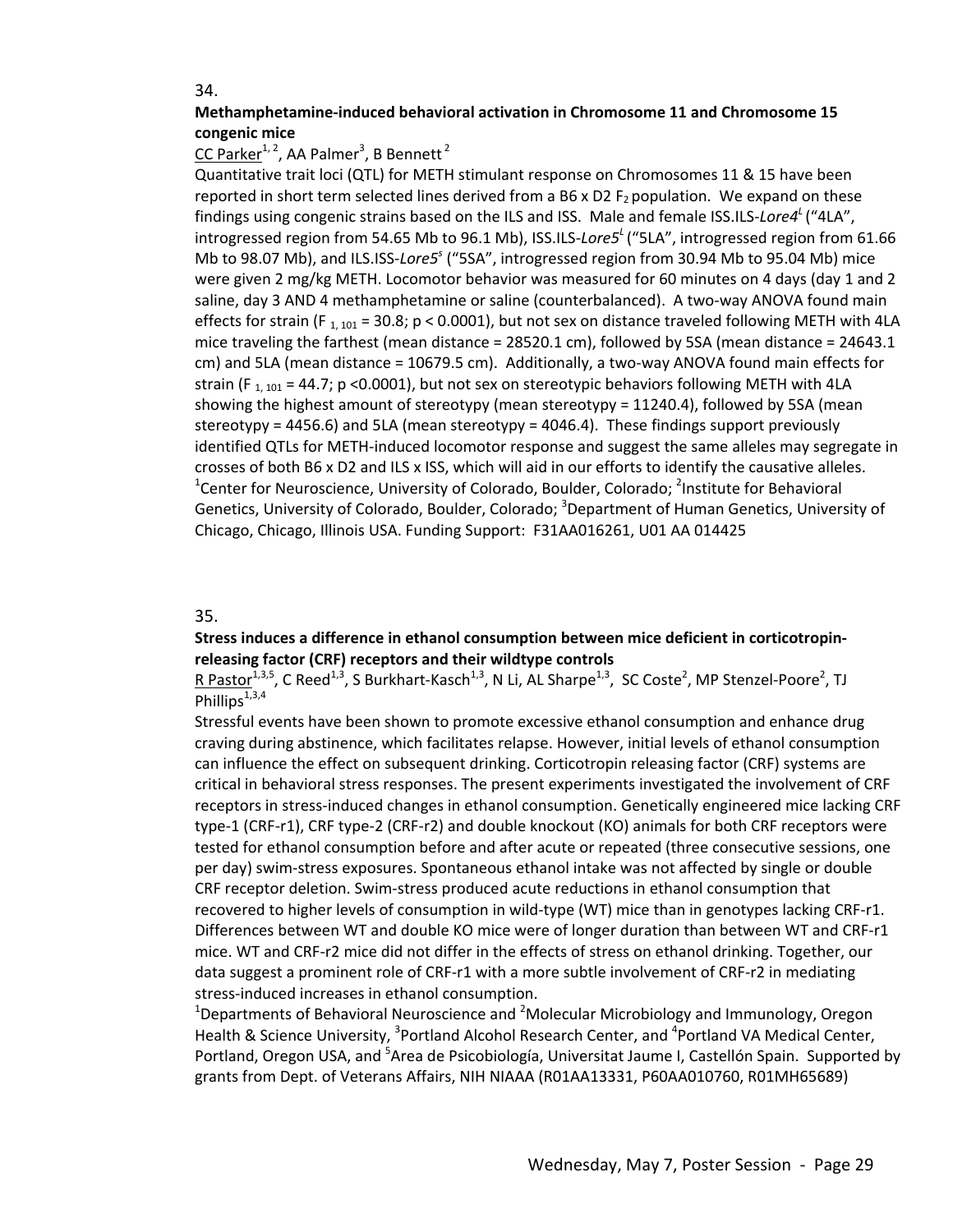#### **The effect of dopamine transporter knockout in an animal model of anhedonia**

 $M$ TG Perona $^1$ , FS Hall $^1$ , I Sora $^2$ , DL Murphy $^3$ , KP Lesch $^4$ , GR Uhl $^1$ 

Contrary to expectation, gene knockout (KO) of the dopamine transporter (DAT) has greater effects on baseline "antidepressant‐like" phenotypes than either gene knockout of the serotonin transporter (SERT) or the norepinephrine transporter (NET), in the forced swim and the tail suspension tests. These pronounced "antidepressant‐like" effects of DAT KO might merely reflect locomotor hyperactivity however. Therefore, DAT KO and SERT KO mice were observed in the sucrose model of anhedonia. Mice were placed into fluid consumption chambers daily and allowed to consume sucrose solutions for 30 minutes (0.7%, 7%, 34% sucrose; 3 days/concentration) and water. Greatly increased consumption of sucrose was observed in DAT KO mice compared to WT controls, including the lowest sucrose concentration which WT mice did not consume more than water. This effect was not observed in SERT KO mice, which demonstrated a trend towards reduced overall consumption, perhaps indicative of increased anxiety. This data provides further support for the idea that differences in the expression of DAT may produce greater effects on "antidepressant‐like" phenotypes than differences in SERT expression. Furthermore, these differences are unlikely to result from locomotor hyperactivity in DAT KO mice, which would most likely reduce sucrose consumption if behavioral competition were a confounding factor.

<sup>1</sup>Molecular Neurobiology, National Institute on Drug Abuse, NIH, Baltimore, Maryland USA <sup>2</sup>Department of Neuroscience, Tohoku University Graduate School of Medicine, Sendai, Japan <sup>3</sup>Lab of Clinical Science, National Institute on Mental Health, NIH, Bethesda, Maryland USA 4 Department of Psychiatry, University of Wurzburg, Wurzburg, Germany Funding Support: Intramural Research Program, National Institute on Drug Abuse, NIH

#### 37.

#### **The effects of calorie restricted diet on survival rate and locomotive stability in two life‐extended strains of** *Drosophila*

#### A Petrosyan

Life extension is a recent and rapidly growing area of research in behavioral genetics. We are examining longevity and locomotive functions in two life‐extended lines of Drosophila in a caloric restricted diet paradigm explored independently as well as collectively in temperature and humidity fluctuating conditions. Survival rates and a random‐walk activity as a function of age in *methuselah* and in a transgenic strain containing the human SOD1 gene in caloric restricted diet paradigm is being explored. We are investigating two lines of life‐extended *Drosophila*: 1) The *methuselah* mutant (*mth*) which has a chromosome 3 mutation leading to 35% average life extension and 2) a transgenic *Drosophila* line (*HS1*) which contains human DNA that codes for a stress-reducing protein in humans, and which live an average of 40% longer than its parental strain that does not contain this human gene. We have collected substantial data on the motor abilities of these lines as a function of their age. A natural motor function that one may examine as a biologically relevant measure is wing‐beat frequency (WBF).

St. Thomas University, Miami Gardens, Florida USA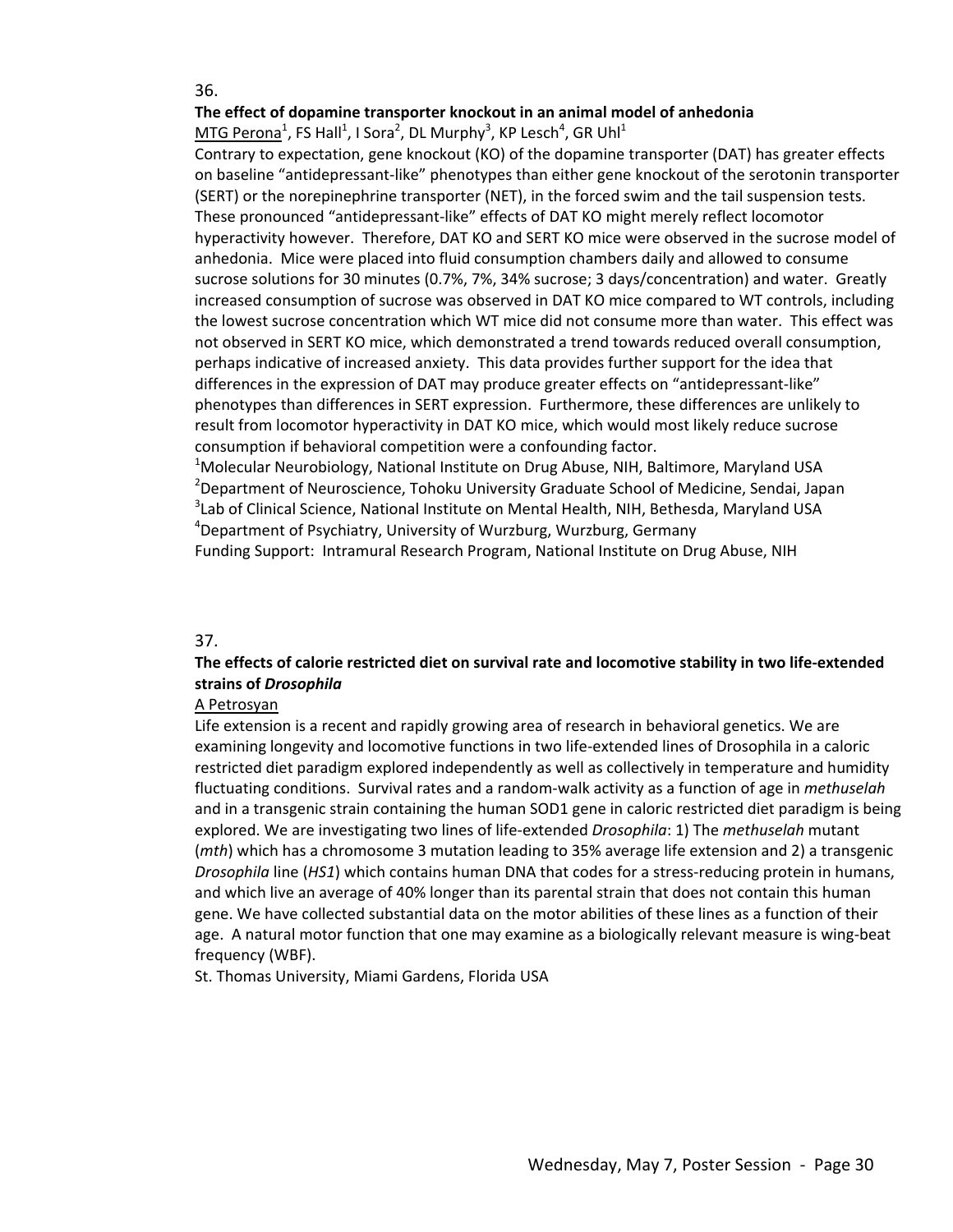#### **Ethanol withdrawal‐induced motor impairment provides a novel withdrawal phenotype in mice** SD Philibin, AJ Cameron, JC Crabbe

Alcoholism is a complex disorder comprised of both genetic and environmental factors. One criterion for an alcohol dependence diagnosis is the presence of withdrawal symptoms. Genetic animal models have been used to quantify various behavioral effects of ethanol withdrawal in rodents. These different withdrawal signs may have distinct genetic etiologies, so elucidating potential neurobiological mechanisms related to separate withdrawal symptoms would facilitate our understanding of this complex phenotype. We report that ethanol‐induced motor incoordination may provide a novel phenotype of alcohol withdrawal in mice. The effects of ethanol withdrawal in mice were assessed on acquisition of the accelerating rotarod, a simple motor learning task. Ethanol withdrawal disrupted acquisition in mice. Inbred mouse strain comparisons suggest genetic differences in sensitivity to this withdrawal phenotype. The withdrawal-induced deficits were not correlated with the selection response difference in handling convulsion severity in selectively bred Withdrawal Seizure‐Prone and Withdrawal Seizure‐Resistant mouse lines. The disruptive effects of withdrawal on accelerating rotarod performance were time dependent and suggest a performance versus a learning deficit. The accelerating rotarod appears to be a simple and novel behavioral measure of ethanol withdrawal that is suitable to compare genotypes.

Portland Alcohol Research Center, Portland VA Medical Center, Dept of Behavioral Neuroscience, Oregon Health & Science University, Portland, Oregon USA. Funding Support: NIH grants AA010760, AA13519, AA07468 and the Department of Veterans Affairs (USA)

#### 39.

## **Environmental and genetic factors driving exploration in** *Drosophila*

#### G Roman, L Liu

*Drosophila melanogaster*, when placed into a circular open field arena, displays an initially high level of activity, followed by a stable, lower level of spontaneous activity. Exploration is the foremost component of the elevated initial activity phase since: 1) the initial activity, but not the spontaneous activity is proportional to the circumference of the arena, 2) the increased activity is independent of handling prior to placement within the arena and 3) the decay to spontaneous activity requires both visual and olfactory input. The absence of food in the arena leads to a rapid decay in exploration activity, while hunger increases the initial activity phase. Flies spend a majority of their time at the edge of either a circular or a square open field arena. Interestingly, we have been able to rescue a  $w^{1118}$  exploration defect by blackening the edge of the arena. Furthermore, wild type flies prefer external but not internal corners in an open field arena. We propose that flies are attending to the edge and not displaying either centrophobicity or thigmotaxis. By combining the analysis of specific mutant phenotypes with a detailed behavioral dissection, we are furthering our understanding of the neurobiology and environmental stimulation that underlies exploration.

Dept of Biology and Biochemistry, University of Houston, Houston, Texas USA. Funding Support: Start up funds form the University of Houston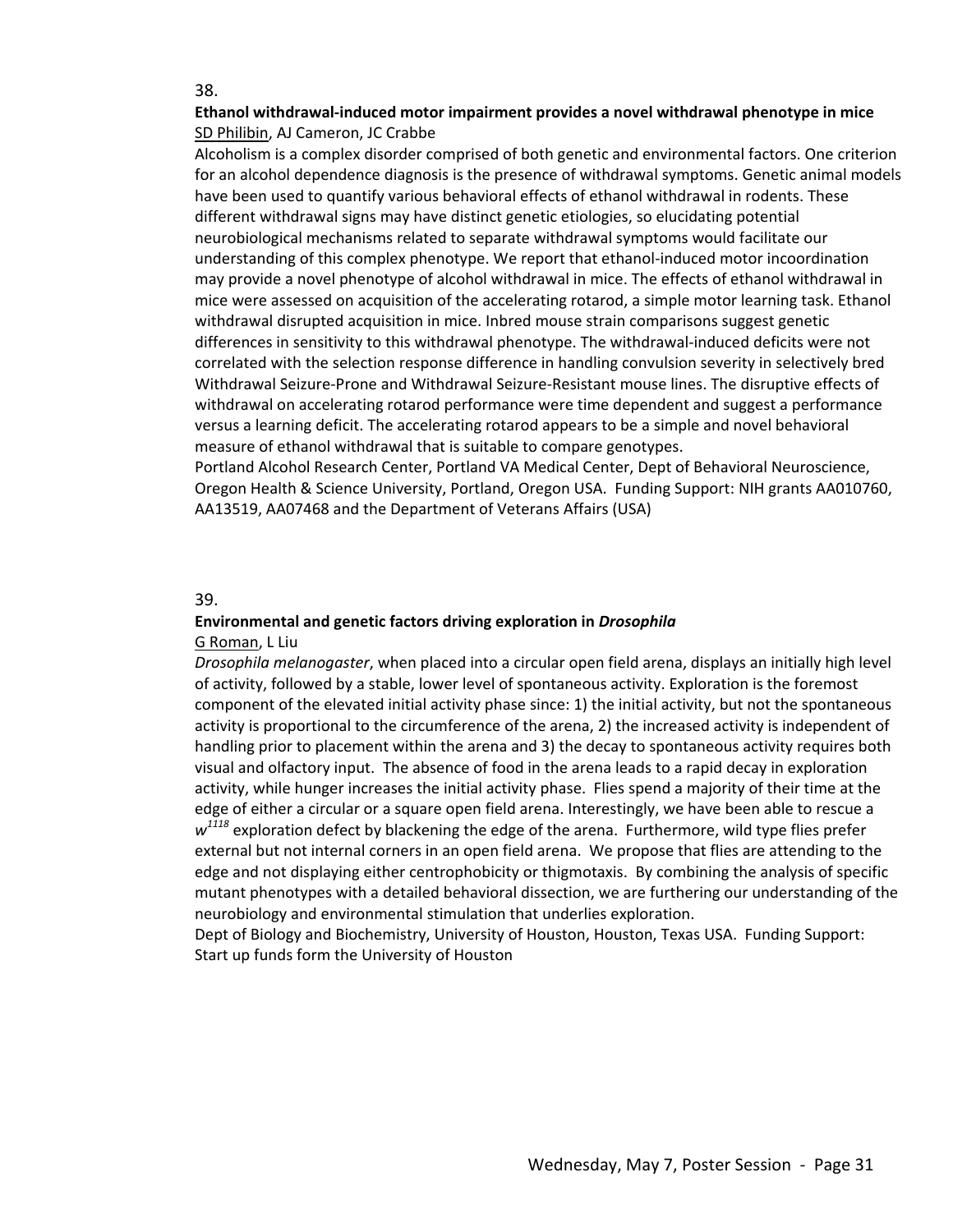#### **The effect of acute caffeine administration on behavior in C57BL/6J and DBA/2J mice** J Saputra, KM Hamre, VL Savchenko, JD Boughter Jr.

Caffeine is the most widely used drug in the world, and produces both stimulatory and anxiogenic effects in mice. We sought to characterize the range of effects of caffeine in two strains of mice that have been found to differ in anxiety-related and motor behaviors, C57BL/6J (B6) and DBA/2J (D2). Caffeine was administered (I.P.) to male and female adult B6 and D2 mice 1 h prior to a behavioral screen. Doses used were 15, 33, 66, 100, and 160 mg/kg. In the activity chamber, total distance traveled varied as a function of caffeine dose. Robust strain differences were found: Low doses (15, 33 mg/kg) were far more stimulatory to D2 mice, while high doses (100 and 160 mg/kg) produced greater inhibition in B6 mice. On the rotorod, 100 and 160 mg/kg caffeine significantly decreased the mean time and speed of B6 mice, whereas all concentrations increased the time and speed for D2 mice. For the elevated plus maze, concentration‐dependent effects of caffeine were found for the number of beam breaks in both strains. Collectively, these data indicate several differential effects of caffeine on motor behavior, and an opportunity for genetic analysis of caffeine effects on behavior. Dept of Neuroscience, University of Tennessee Health Science Center, Memphis, Tennessee, USA

#### 41.

#### **Mice selectively bred for low and high methamphetamine‐induced sensitization differ in oral consumption of methamphetamine**

AC Scibelli<sup>1,2</sup>, CS McKinnon<sup>1,2</sup>, S Burkhart-Kasch<sup>1,2</sup>, N Li<sup>1,2</sup>, C Reed<sup>1,2</sup>, TJ Phillips<sup>1,2,3</sup> Short-term selected lines of mice are being bred for low (MALSEN) and high (MAHSEN) levels of methamphetamine‐induced behavioral sensitization using mass selection. Magnitude of sensitization is defined as the difference in locomotor response to the fifth and first injection of 1 mg/kg methamphetamine. The MAHSEN line displayed a significantly greater sensitized response to methamphetamine than did the MALSEN line in the first (S1) and second (S2) selection generations. We plan to continue selective breeding for at least two additional generations. To test the hypothesis that oral consumption of methamphetamine is genetically correlated with methamphetamine sensitization, we are testing mice of each generation and have completed the testing of S1 mice. MALSEN and MAHSEN mice were tested for consumption of 20 and 40 mg/L methamphetamine solutions, and the MAHSEN line consumed significantly more of the 40 mg/L solution than did the MALSEN line. There was no difference between the lines in consumption of the 20 mg/L methamphetamine solution. These results indicate that genes that result in higher levels of methamphetamine sensitization also promote higher levels of oral consumption of methamphetamine.

<sup>1</sup>Dept of Behavioral Neuroscience, <sup>2</sup>Methamphetamine Abuse Research Center, <sup>3</sup>VA Medical Center, Oregon Health and Science University, Portland, Oregon USA. Funding Support: Department of Veterans Affairs (USA), and NIDA (P50DA018165 and T32DA07262)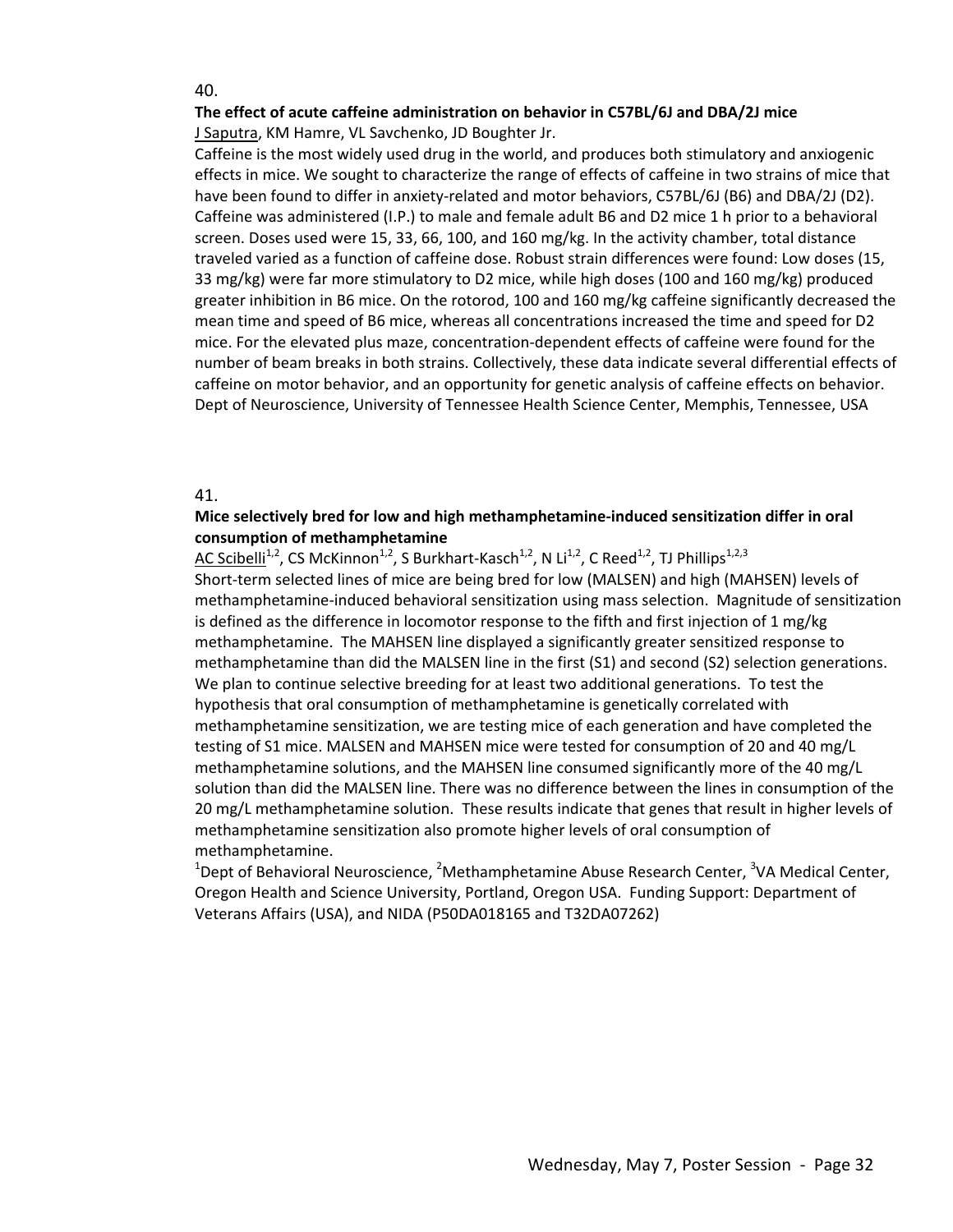#### **Diagnosis of diabetic neuropathy at genetic level**

R Singh, A Singh, V Dixit

Objective: This paper tries to find out a genetic marker for diabetic neuropathy patients. Aldose reductase gene has been used as a genetic marker because product of this gene plays important role in pathogenesis of diabetic neuropathy. In Indian peoples we are performing  $1<sup>st</sup>$  time this analysis and trying to find some relation between polymorphism and diabetic neuropathy. Methods: The present work has used aldose reductase gene as a genetic marker. Aldose reductase enzyme is the product of this gene. Aldose reductase is an enzyme in carbohydrate metabolism that converts glucose to its sugar alcohol form, sorbitol, using NADPH as the reducing agent. Glucose concentrations are often elevated in diabetics and this enzyme has long been believed to be responsible for diabetic complications involving a number of organs. Single strand conformation polymorphism (SSCP) experiment conducted for promoter and exon‐3 of aldose reductase gene. Results: The promoter sequences and exon have been analyzed in 3 patients suffering from diabetic neuropathy. After sequencing we observed that two mutations are present in promoter sequences (C-106T) that lead to overproduction of aldose reductase enzyme. No polymorphism has been found in exons. Conclusion: This is a pilot study. By the study of 3 patients and 3 control we can conclude following aspect: Promoter polymorphism cause the overproduction of aldose reductase enzyme that lead to finally neuropathy.

Dept of Neurosciences, Bangalore India

#### 43.

#### **Urocortin immunoreactivity in Sardinian and Marchigian Sardinian alcohol preferring rats**  $E$  Spangler<sup>1</sup>, I Fonavera<sup>1</sup>, R Ciccocioppo<sup>2</sup>, EP Zorrilla<sup>3</sup>, AE Ryabinin<sup>1</sup>

The peptide Urocortin (Ucn) has been implicated in the regulation of alcohol consumption. For example, several studies have shown that Ucn immunoreactivity in peri-oculomotor urocortincontaining neurons (pIIIu) and/or pIIIu projections to the lateral septum are positively correlated with alcohol preference in mice (Bachtell et al. 2003). However, the studies in rats have not revealed a consistent relationship between alcohol preference and Ucn immunoreacivity (Turek et al., 2005). Moreover, previous studies did not explore whether the relationship between alcohol intake and Ucn is influenced by gender. Therefore, the present study investigated Ucn immunoreactivity in male and female Sardinian alcohol preferring (sP) and Marchigian Sardinian alcohol preferring (msP) rats. Ucn expression in the pIIIu was analyzed by immunohistochemistry in brains from naïve sP, msP and nonpreferring Wistar rats. A positive correlation was found between alcohol preference and Ucn expression in the pIIIu nucleus at peak bregma levels (p<.05) in male, but not females of both lines of rats. These data confirm previous studies implicating Ucn in regulation of alcohol consumption. Further studies are being conducted to test the correlation of Ucn fibers in the lateral septum and dorsal with alcohol preference in sP and msP lines of rats.

<sup>1</sup>Department of Behavioral Neuroscience Oregon Health & Science University, Portland, Oregon USA, <sup>2</sup>Department of Pharmacological Sciences and Experimental Medicine, University of Camerino, Camerino Italy, <sup>3</sup>Molecular and Integrative Neurosciences Department, Committee on the Neurobiology of Addictive Disorders, The Scripps Research Institute, La Jolla, California USA. Funding Support: NIAAA 013738, and NIAAA 016647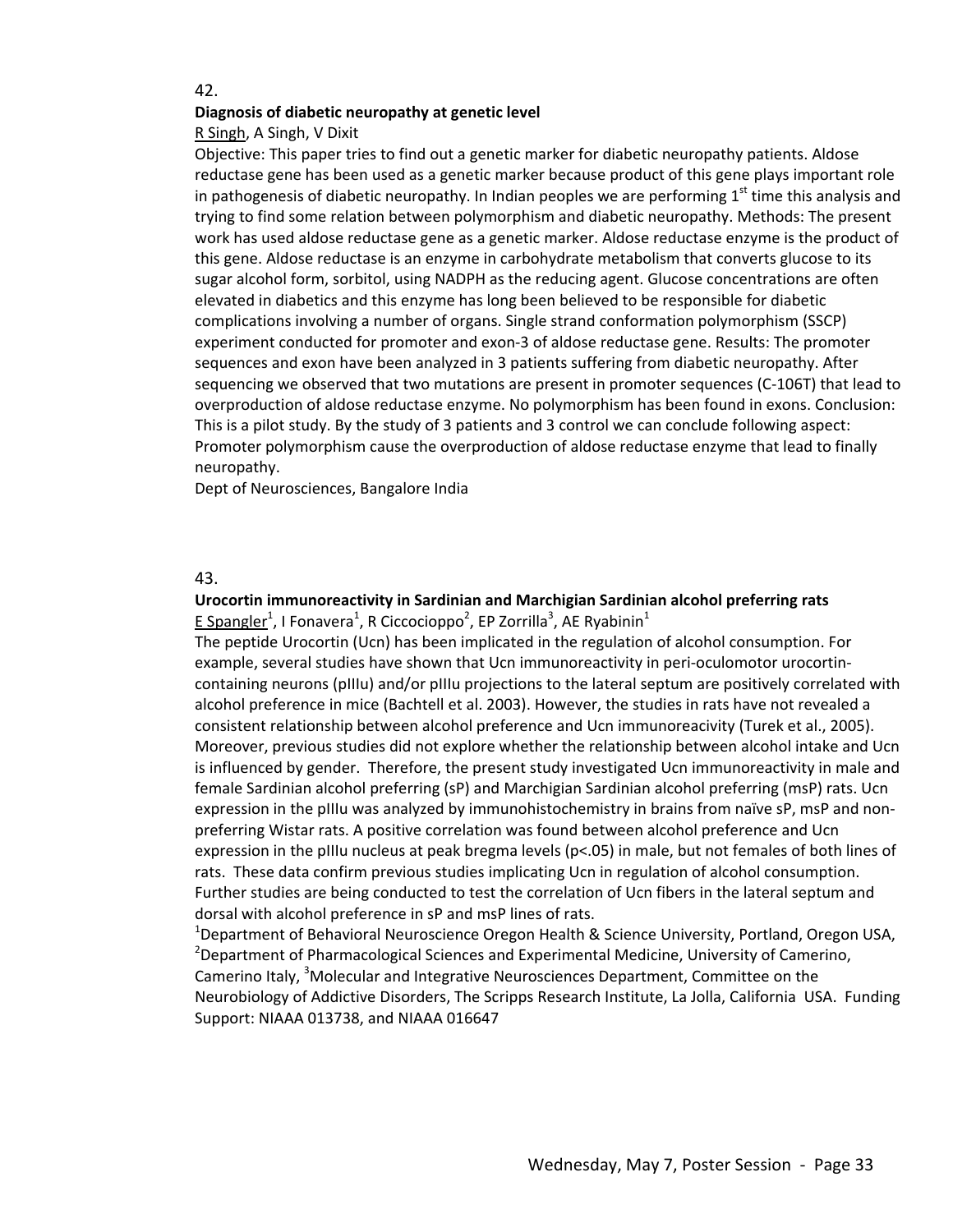#### **Inherited neurological disorders in** *Peromyscus*

GJ Szalai, J Crossland, MR Felder

Deer mice are among the most abundant mammals in North America. They range from Alaska to Central America and occur in many natural habitats. They are known to exhibit stereotypic behavior such as jumping, back flips, or pattern running. In addition to stereotypic behavior, there are genetic movement behaviors such as juvenile ataxia, and boggler. Juvenile ataxia is evident in deer mice from about 15 days of age until 35 – 45 days. The boggler deer mice exhibit a pronounced tremor and staggering, awkward gait. The tremor is expressed whenever the animal is awake and at rest. The awkward gait is due to uncoordinated movements of the hind limbs. The trait cannot be recognized until after three months of age, and expression occasionally is delayed until the animal is more than a year old. Another neurological disorder in *Peromyscus* is sensitivity to audiogenic seizures. When subjected to certain stimuli, especially high intensity sound, susceptible animals go into convulsions, whirl rapidly, become stuporous or exhibit other abnormal behaviors. Genetic and phenotypic analysis of these animals will be presented.

*Peromyscus* Genetic Stock Center, Department of Biological Sciences University of South Carolina, Columbia, South Carolina USA. Funding support: NIH(NCRR): P40‐RR14279, NSF: DBI‐0444165, NIH: R01GM069601, University of South Carolina ROP 13010‐070154

#### 45.

#### **Genetic analysis of inter‐male aggression using consomic mouse strains established from C57BL/6J and MSM**

 $\underline{\mathsf{A}}$  Takahashi $^{1,3}$ , K Tomihara $^2$ , T Shiroishi $^1$ , T Koide $^1$ 

Aggression is very important emotion for animals and evolutionarily conserved behavior. Genetic contribution for the aggressive behavior has long been known, and recent studies with gene‐altered mice have successfully elucidated several genes related to aggressive behavior. However, the attempts to identify naturally occurring genetic variation related to aggressive behavior have not been sufficiently done yet. We here report the forward genetics approach for inter-male aggression by using consomic mouse strains. Consomic strains have the same genetic background as C57BL/6J except for one chromosome from MSM. We found male of one consomic strain B6‐15MSM, which have MSM chromosome 15, showed increased aggressive behavior in resident-intruder test. Behavioral analysis showed that the increased aggression of B6‐15MSM was mainly caused by the effect of intruder. Several congenic strains of B6‐15MSM were established to identify the genetic locus/loci related to the aggressive behavior, and revealed that there are several genetic loci that increased or decreased the aggressive behavior on the chromosome 15.

<sup>1</sup>National Institute of Genetics, Mishima, Shizuoka, and <sup>2</sup>Kagoshima University, Kagoshima, Japan; <sup>3</sup>Psychology Dept, Tufts University, Medford, Massachusetts, USA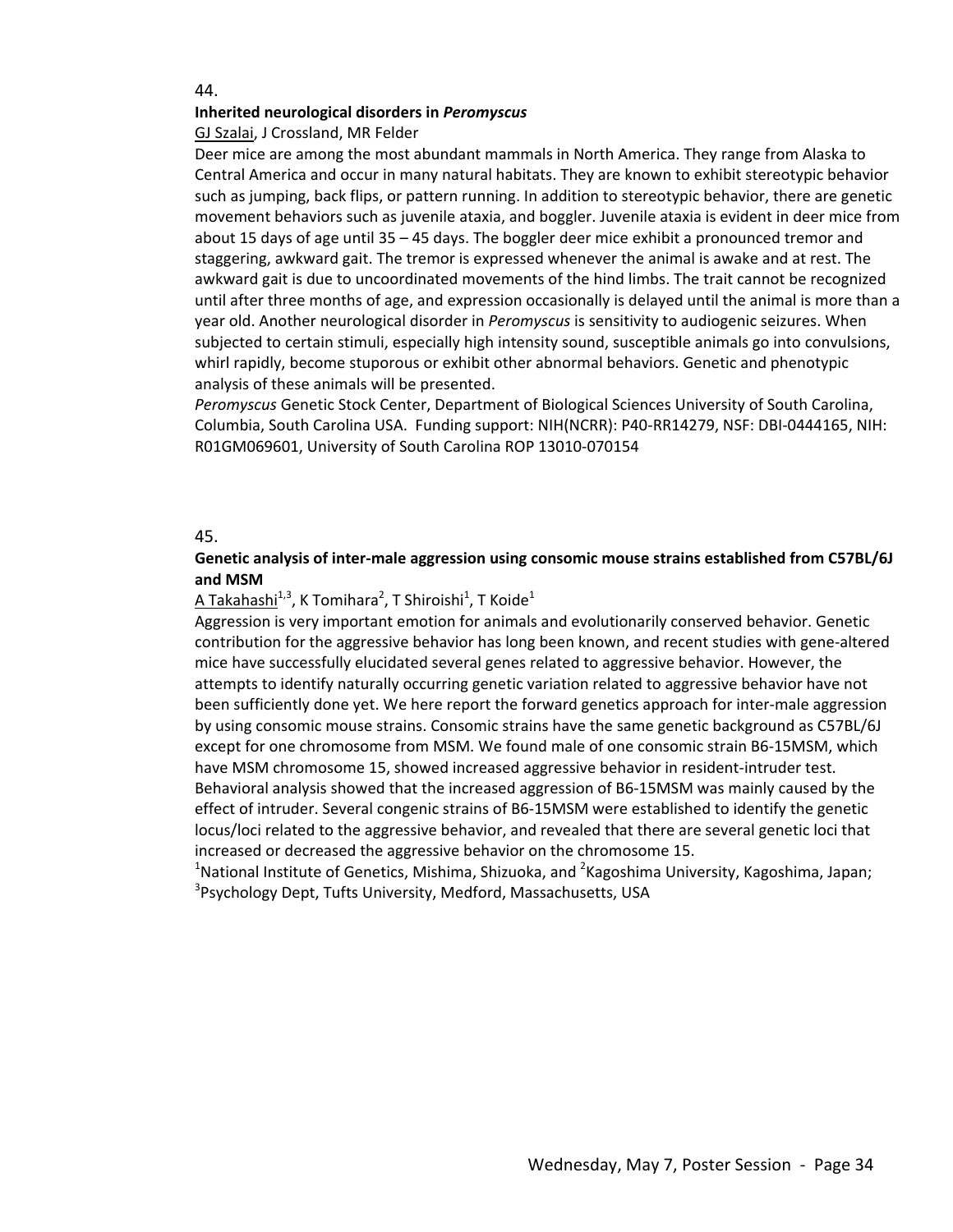#### **Modeling human neurogenetic variation underlying alcoholism, drug abuse, and mental health disorders in non‐human primates**

EJ Vallender<sup>1</sup>, G-L Chen<sup>1</sup>, MA Novak<sup>2</sup>, CM Priddy<sup>1</sup>, H Yang<sup>1</sup>, DM Platt<sup>2</sup>, GM Miller<sup>1</sup>

Various human genetic variation associated with mental health disorders, including alcoholism and drug abuse diseases, appears to be functionally mimicked by similar, though not identical, variation in non‐human primates. Using human association studies as a guide, we have identified similar relevant polymorphisms in the rhesus macaque and assessed their in vitro functional consequences and in vivo behavioral consequences. Specifically, rhesus monkey genetic variation in tryptophan hydroxylase 2 (*TPH2*), serotonin transporter (*SLC6A4*), monoamine oxidase A (*MAOA*), and opioid receptor mu (*OPRM1*) functionally parallels variation seen in humans with regards to effects on gene expression and binding affinity as well as phenotypes including alcoholism. Current preliminary data on four monkeys with defined functional alleles suggests an influence of variation in these genes on time required for acquisition of stable alcohol intake patterns and increased overall alcohol consumption behavior, substantially modeling observed human alcoholism pharmacogenetics. Additionally, we observe a pharmacogenomic-mediated response to naltrexone in alcohol-drinking monkeys similar to that seen in humans. In addition to increasing the tools available to researchers studying the mechanisms of these diseases, genetically‐based rhesus macaque models elevate the transitional validity of these studies for understanding and treating human disease.

Division of <sup>1</sup>Neurochemistry and <sup>2</sup>Behavioral Biology, New England Primate Research Center, Harvard Medical School, Southborough, Massachusetts USA. Funding support: AA016194 (GMM), AA016179 (DMP) MH082507 (EJV), DA021180 (GMM), and RR00168

#### 47.

#### **Generality of inbred strain differences in learning ability across different tasks**

D Wahlsten<sup>1,2</sup>, E Marcotte<sup>2</sup>, S Prada<sup>2</sup>, E Munn<sup>2</sup>

It has been argued that general learning ability can explain much of the variation in learning by mice as well as humans. When the same mice are given multiple tests, however, it is very difficult to disentangle task correlations because of carryover and test order effects. A clearer perspective on this issue can be obtained by testing independent samples of the same set of inbred strains on multiple tasks. We now report data on learning of air puff inhibitory avoidance, accelerating rotarod, Lashley 3 maze for food reward, and a 4‐arm water escape maze by 8 inbred strains from List A of the Mouse Phenome Project. Half of the animals in one experiment received injections of saline or ethanol before training each day. Large and replicable strain differences were seen on all tasks, but there was little consistency across tasks in the best and worst performing strains. Instead, a number of task‐specific behavioral adaptations and motivations were clearly important. Strong alcohol effects were seen only for the inhibitory avoidance task.

 $^{1}$ Dept of Psychology, University of North Carolina, Greensboro, North Carolina USA;  $^{2}$ Great Lakes Institute for Environmental Research, University of Windsor, Windsor, Ontario Canada. Funding support from NIAAA/NIH grant AA12714 and NSERC grant 45825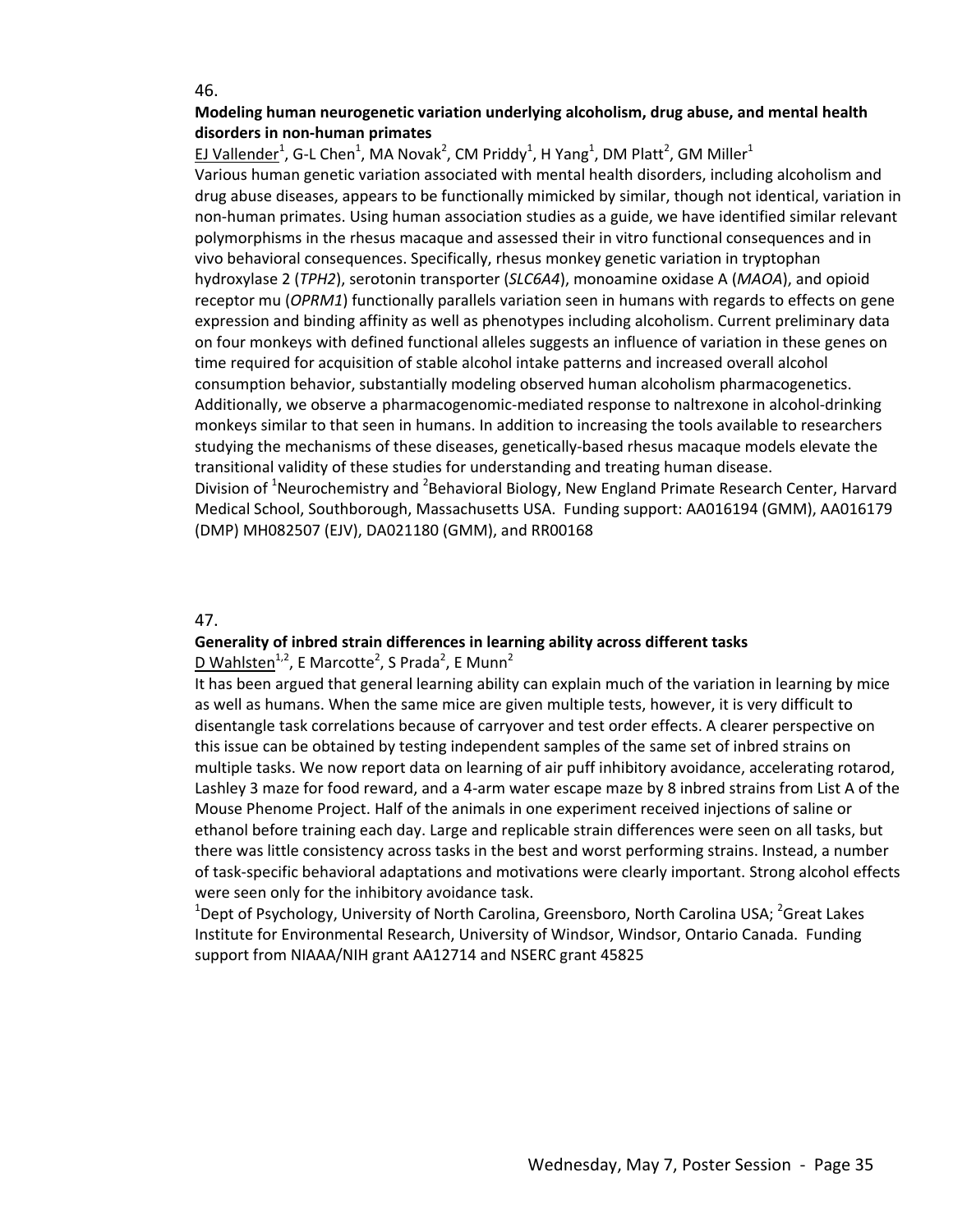#### **Reverse complex trait analysis of transcripts involved in CNS function**

 $\times$ S Wang $^1$ , RT Hori $^2$ , L Lu $^1$ , RW Williams $^1$ 

Large numbers of transcripts in CNS have significant differences in expression. These differences are often generated by polymorphisms near the parent gene. We refer to mRNAs of this type as cis‐ regulated transcripts (CRTs). CRTs are potentially excellent resources to study effects of variation in gene dosage on higher order phenotypes. We have used multiple large expression data sets in GeneNetwork to extract CRTs. CRTs that we selected had to have high LOD scores in two or more independent crosses (BXD and LXS). Twenty‐one transcripts and 19 genes met our criteria, including *Adamts4, Cacna2d1, Camk4, Comt, Cuedc1, Dgat2, Eif4g3, Kcnq5, Lrig1, Map2k5, Nptn, Paip1, Per3, Rora, Rps15a, Slc1a2, Stard4, Trpm3,* and *Ucp2.* We validated expression differences for 15 of these genes using allele‐specific amplification (SNaPshot assay) of mRNA and control DNA from reciprocal F1s. We are currently quantifying transcriptional efficiency of *B* and *D* promoters in a subset of these genes by luciferase assay using Neuro2a and NB41 cell lines. Neuroplastin (*Nptn*) is one of these CRTs. It is a postsynaptic transmembrane Ig‐type glycoprotein associated with neural plasticity and schizophrenia. We have shown that *B* vs *D* haplotypes of its promoter produce approximately a 1.5‐ fold difference in expression.

 $^{1}$ Dept of Anatomy and Neurobiology, and  $^{2}$ Dept of Molecular Sciences, University of Tennessee Health Science Center, Memphis, Tennessee USA. Funding Support: NIAAA Integrative Neuroscience Initiative on Alcoholism U01AA014425, U01AA13499; a Human Brain Project, NIAAA, NIMH, and NIDA (P20‐DA 21131); NCRR (U24 RR021760); NCI MMHCC (U01CA105417)

#### 49.

#### **Methamphetamine metabolism in lines of mice selectively bred for high or low methamphetamine consumption**

#### JM Wheeler<sup>1,2</sup>, C Reed<sup>1,2</sup>, TJ Phillips<sup>1,2,3</sup>

We are creating selectively bred lines of mice using mass selection for high or low consumption of methamphetamine (MA) in a two-bottle preference drinking procedure. Animals are offered a 20 mg/L MA solution followed by a 40 mg/L solution for four days each. As of the third generation of selection, the high (MAHDR) and low (MALDR) lines differ greatly in their consumption levels. Differences in MA metabolism could contribute to differential levels of MA self‐administration. We measured MA levels in both sexes of third generation MAHDR and MALDR lines in blood samples taken at 7.5, 15, 30, 60, 120, and 180 minutes after an acute injection of 1 mg/kg MA. MA levels were determined using an ELISA kit (Neogen; Lexington, KY). Mice were given four additional injections of 1 mg/kg MA at 48 hour intervals, and blood MA levels were determined at the same time points after the final administration. We found a significant difference in blood MA levels following acute versus chronic MA administration, with lower peak blood levels after the final injection (main effect (day); p=0.0003). Although MA levels in the lines did not differ following acute injection, we observed a main effect of line (p=0.001) after chronic MA administration. MALDR animals showed lower peak blood MA concentrations than MAHDR animals after the final injection. These data show that MA metabolism is altered in response to repeated MA injections, and may become more efficient with chronic exposure. Although these results do not address tissue distribution or brain levels of MA, they do suggest that variation in the ability to metabolize MA could contribute to behavioral differences between these selected lines.

 $1$  Dept of Behavioral Neuroscience,  $2$  Methamphetamine Abuse Research Center,  $3$  Portland Veterans Affairs Medical Center, Oregon Health & Science University, Portland, Oregon USA. Supported by the Department of Veterans Affairs, NIDA P50 DA018165 and T32 DA07262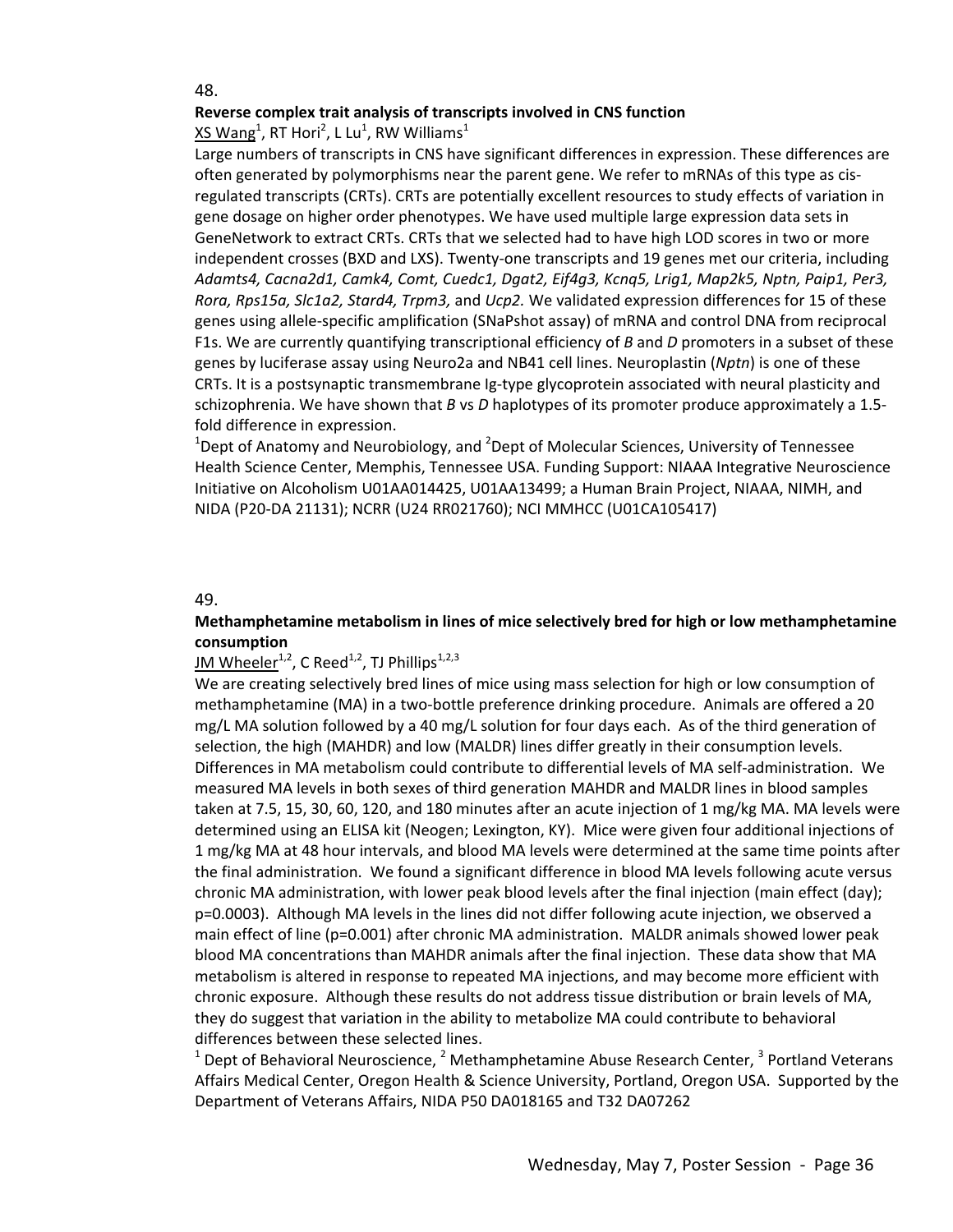#### **Assessing spontaneous behavior, behavioral timing and learning of mouse strains in the IntelliCage** V Voikar $^1$ , G Colacicco $^1$ , H-P Lipp $^1$ , <u>DP Wolfer $^{\rm 1,2}$ </u>

The IntelliCage is a fully automated test system permitting assessment of different aspects of mouse behaviour in a social context, including spontaneous behavior, anxiety, learning and memory. The system has a great potential for behavioral phenotyping of genetically modified mouse strains. However, validation is required for reliable testing of those lines. Therefore, we compared three common strains (C57BL/6, DBA/2 and C57BL/6 x DBA/2 F1) in a set of simple test modules: free adaptation, nosepoke adaptation, drinking session adaptation, place preference learning, and place reversal learning. Two replications of the experiment were performed. After testing in IntelliCage, the animals were also tested individually in three commonly used behavioral tests: fear conditioning with extinction sessions, nesting test and burrowing test. The latter two represent the species-specific behaviors and all three have been shown to depend on intact hippocampus in mice. The replications in the IntelliCage produced almost identical results, confirming the reliability of the system. We found significant strain differences in all tests and discuss these in the light of developing new strategies for behavioral phenotyping of mutant mice.

<sup>1</sup>Institute of Anatomy, University of Zurich and <sup>2</sup>Institute for Human Movement Sciences, ETH Zurich, Switzerland. Supported by NCCR Neural Plasticity and Repair, FP6

#### 51.

#### **Age‐related changes in visual ability and cognitive function in the DBA/2J mouse model of glaucoma**

#### AA Wong, RE Brown

The DBA/2J mouse shows age‐related increases in intraocular pressure, retinal ganglion cell death and visual impairment (Moon 2005, Cell Tis Res, 320, 51). Visual ability declines from 9 ‐12 months of age, after which time these mice are functionally blind (Wong & Brown 2007, Neurobiol Aging, 28, 1577). Visual impairment is correlated with poor performance in visuo-spatial tasks but not in nonvisually dependent tasks (Brown & Wong 2007, Learn Mem. 13, 134). We treated DBA/2J mice with anti-glaucoma eye drops (Timoptic-XE, 0.0, 0.25 or 0.5%) daily from 2.2 - 12 months of age. At all ages tested (3, 6, 9 and 12 months of age), mice treated with Timolol (0.25 and 0.5%) maintained a high level of performance, while 12 month old control mice (0%) exhibited impaired performance in visually‐dependent, but not non‐visual tasks. These results demonstrate that when sensory function is preserved, cognitive function is normalized. Thus, any mouse model of cognitive dysfunction must be examined to ensure that behavioral results are not confounded by sensory dysfunction. Psychology Dept & Neuroscience Institute, Dalhousie University, Halifax, Nova Scotia Canada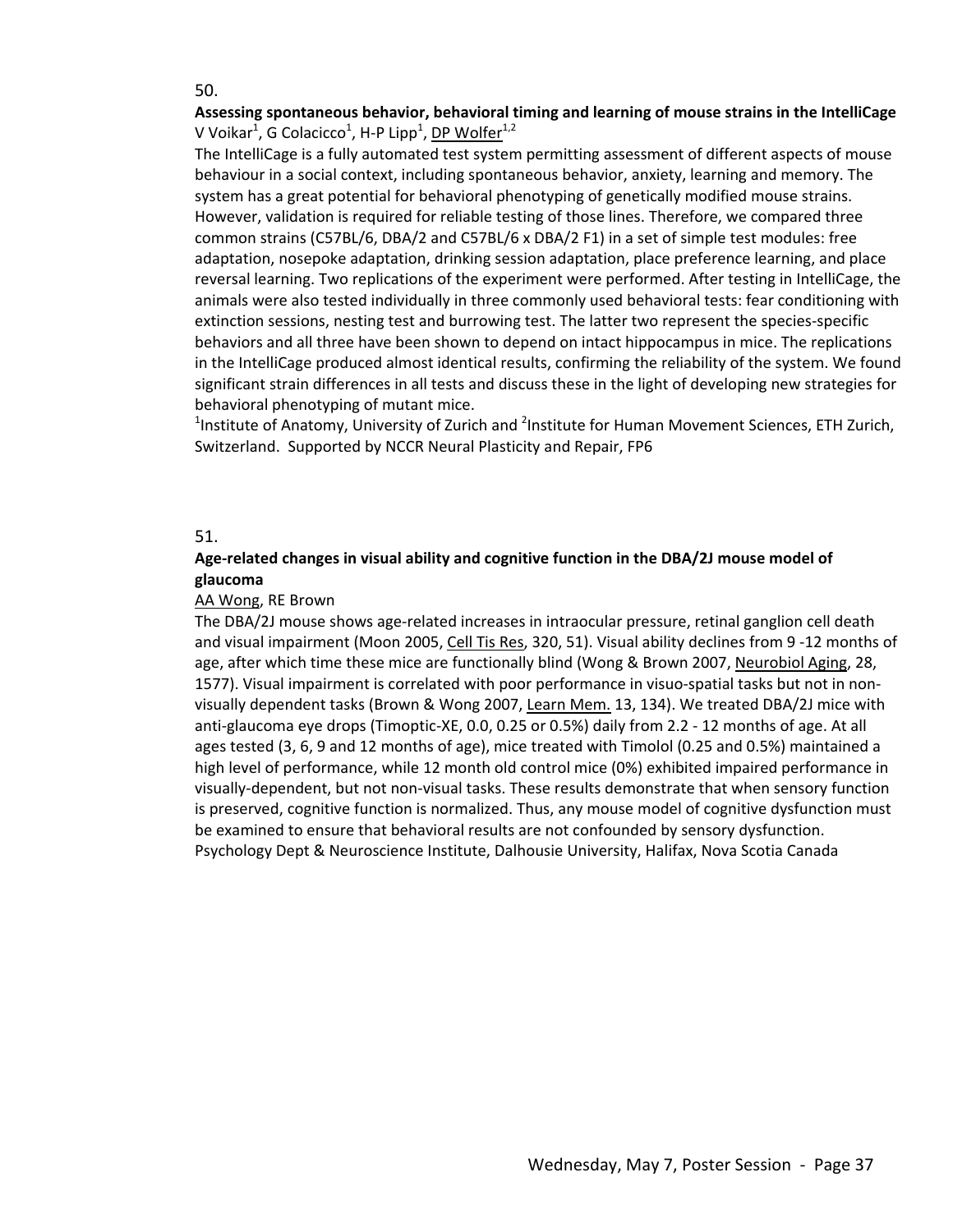#### **OntologicalDiscovery.org: a web resource for the integration of gene‐centered data across species and experimental systems**

J Jay<sup>2</sup>, Z Li<sup>2</sup>, V Philip<sup>3</sup>, Y Zhang<sup>2</sup>, R Kirova<sup>4</sup>, MA Langston<sup>2,4</sup>, EJ Baker<sup>1</sup>, <u>EJ Chesler</u><sup>4</sup>

The Ontological Discovery Environment ( http://ontologicaldiscovery.org ) is a free, public Internet resource for storage, sharing, and analysis of phenotype-centered genomic data sets. The tool is designed to meet a growing demand for data integration and hypothesis discovery across experimental platforms, including technologies, species and phenotype domains. Analyses of similarity, distance and hierarchical relations among neuro-behavioral traits are performed through a suite of tools. These analyses are based on a network of gene‐phenotype relations stored in the form of annotated gene sets. Gene sets may be created, stored and curated by individual users, shared among virtual working groups, or made public. Several published genomic data sets are included in the public repository, and users continue to add new results. Examples include alcohol preference and response in mice and rats, traumatic brain injury, human stress response, drug addicts, and literature based candidate gene lists. The modular tools can extract new knowledge on the biological organization of traits and develop converging evidence for gene candidacy. Gene sets can be integrated into PHenome Interdependency and Similarity Hierarchy (PhISH) graphs, which are hierarchical trees of phenotypes based on the genes to which they are associated, providing an empirical derivation of the natural phenotype ontology.

Affiliation: <sup>1</sup>Dept of Computer Science, Baylor University, Waco, Texas, <sup>2</sup>Dept of Electrical Engineering and Computer Science and <sup>3</sup>Graduate School of Genome Science and Technology, University of Tennessee, Knoxville, Tennessee, <sup>4</sup>Life Science Division, Oak Ridge National Laboratory, Oak Ridge, Tennessee USA. ODE is supported by the NIAAA Integrative Neuroscience Initiative on Alcoholism (U01AA13499, U24AA13513)

#### 53.

#### **New candidate genes for susceptibility to addiction from mouse genetics**

V Philip<sup>1</sup>, L Galloway<sup>1</sup>, T Ansah<sup>2</sup>, C Blaha<sup>3</sup>, M Cook<sup>3</sup>, KM Hamre<sup>4</sup>, WR Lariviere<sup>5</sup>, G Mittleman<sup>3</sup>, D Goldowitz<sup>6</sup>, EJ Chesler<sup>1</sup>

Identifying novel candidate genes for predictive genetics of drug abuse requires the analysis of susceptibility related phenotypes that predispose individuals to drug seeking and drug taking behaviors. Many of these traits are readily modeled by common mouse behavioral assays which can be measured in genetic mapping populations and correlated with existing gene expression and other molecular characteristics. Members of the Tennessee Mouse Genome Consortium have been measuring 39 primary traits spanning domains of self‐administration and response to cocaine, MDMA, morphine and alcohol, novelty seeking, behavioral despair and related neurological phenomena, pain and stress sensitivity, anxiety, hyperactivity and sleep/wake cycles. All traits have been measured in both sexes and the expanded panel of BXD recombinant inbred strains (N=69) for deposit in GeneNetwork.org. Each trait has been subject to QTL analysis and genes residing in the corresponding intervals and multiple tissue expression correlates were identified. Genes were ranked based on the breadth of relationship to predisposing drug abuse phenotypes. All results were integrated with public genomic data sets using the Ontological Discovery Environment. Many of these genes were not previously identified in human studies of drug abuse genomics and will make excellent candidates for SNP association and other genetic analyses.

 $^1$  Oak Ridge National Laboratory, Oak Ridge, Tennessee USA; <sup>2</sup>Meharry Medical College, Nashville Tennessee USA; University of Tennessee, Memphis, Tennessee USA; <sup>4</sup>University of Memphis, Memphis, Tennessee USA; <sup>5</sup>Univerity of Pittsburgh, Pittsburgh Pennsylvania USA; <sup>6</sup>University of British Columbia, Vancouver, British Columbia Canada. Supported by NIDA‐NIAAA R01DA020677, DOE ERKP804, NIAAA U01AA13499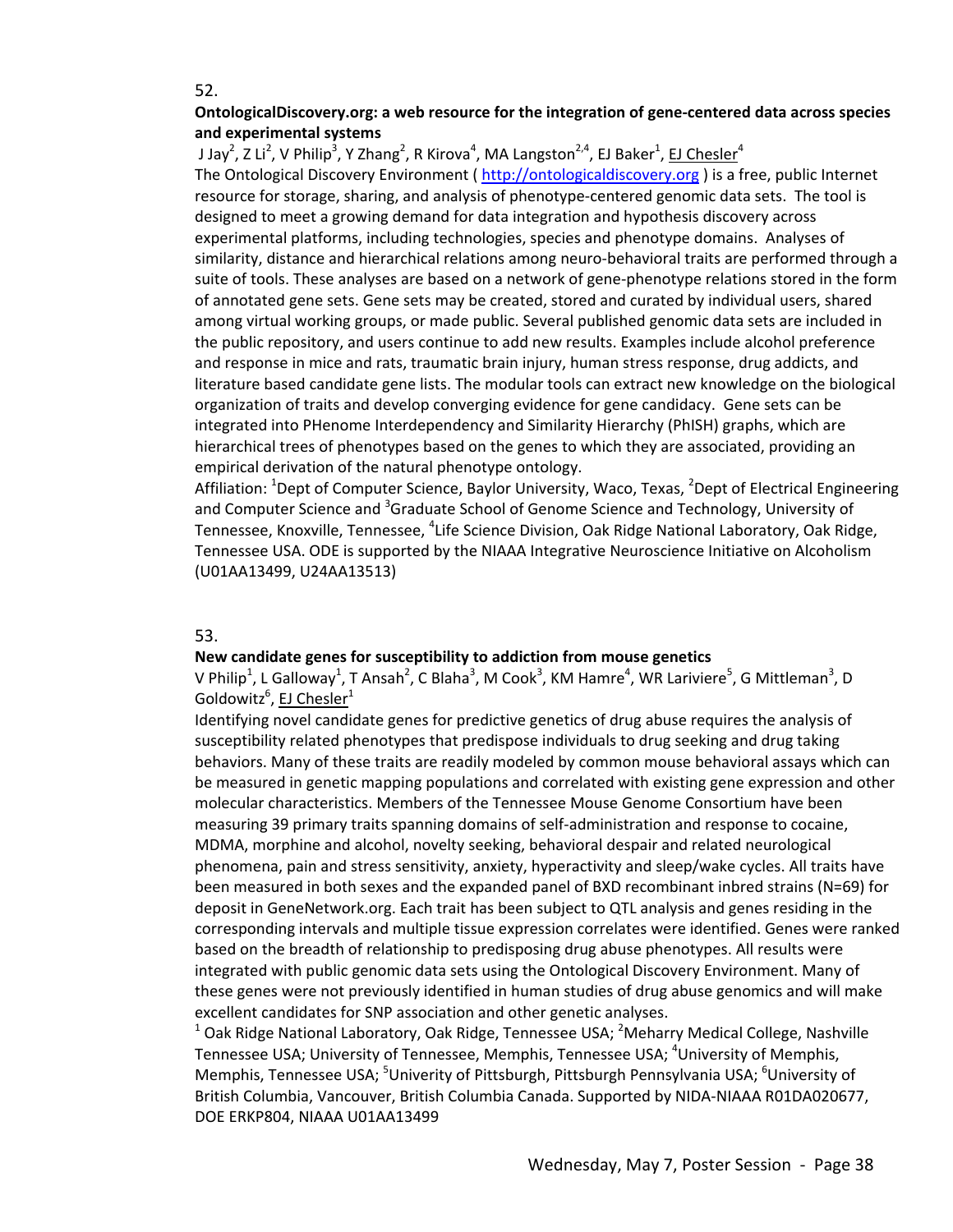## 8:30‐9:30 **Distinguished Scientist Award and Lecture A tale of two johns: common environmental determinants of behavior genetics investigations**

*John Belknap (co‐recipient) Dept of Behavioral Neuroscience, Oregon Health & Science University, and Portland VA Medical Center, USA John Crabbe (co‐recipient) Dept of Behavioral Neuroscience, Oregon Health & Science University, and Portland VA Medical Center, USA*

We have elected to dredge the sump of our memories for this jointly delivered talk. We will cover such topics as: where we came from, how on earth we arrived here; what we have learned from one another; and assorted highlights from our unique, and especially our joint, misadventures. We have structured our talk loosely on The First Part of the Delightful History of the Most Ingenious Knight Don Quixote of the Mancha, by Miguel de Cervantes Saavedra. The roles of Don Quixote and Sancho Panza will be inhabited interchangeably by the two Johns.

## 10:00‐12:00 **Symposium Session V Role of oxidative stress in behavior** *Abraham Palmer, Chair*

### **Expression differences in Glo1 among mice are due to a common copy number polymorphism**

#### *AA Palmer*

*Depts of Human Genetics, Psychiatry and Behavioral Neuroscience, University of Chicago, Illinois, USA. Supported by MH70933, MH79103, NARSAD, and the Schweppe Foundation* Glo1 has been previously implicated in anxiety-like behavior in mice and multiple psychiatric diseases in humans; however these results have been inconsistent and even contradictory. We used mouse Affymetrix exon arrays to detect copy number polymorphisms (CNP) among inbred mouse strains, including a ~475 kb tandem duplication on chromosome 17 that includes Glo1. We developed a PCR-based strategy and used it to detect this duplication in 23 out of 71 inbred strains and in outbred and wild caught mice. This duplication contains complete copies of Glo1 and Dnahc8 and partial copies of Glp1r and Btbd9. This duplication is associated with a cis‐acting expression QTLs for *Glo1* in many different tissues (LOD>30) in the BXD recombinant inbred strains. However, evidence for an eQTL for Glo1 was not obtained when single SNPs or 3‐ SNP haplotypes in a panel of 25 inbred strains were analyzed. We show, unexpectedly, that the duplication exists on multiple highly divergent haplotypes making it refractory to mapping with inbred strains. Furthermore, we present evidence of multiple independent reversions to the non-duplicated state among inbred strains, further confounding the relationship between the duplication and flanking SNPs. When we used our PCR‐based approach to directly assess duplication status, we identified the expected cis‐eQTL in the inbred strain panel. Similar associations were also observed among outbred and wild mice. These observations demonstrate that association‐based approaches using panels of inbred strains may fail when variability is due to large CNP. Our findings inform but do not resolve the inconsistent literature about the role of Glo1 in anxiety‐like behavior.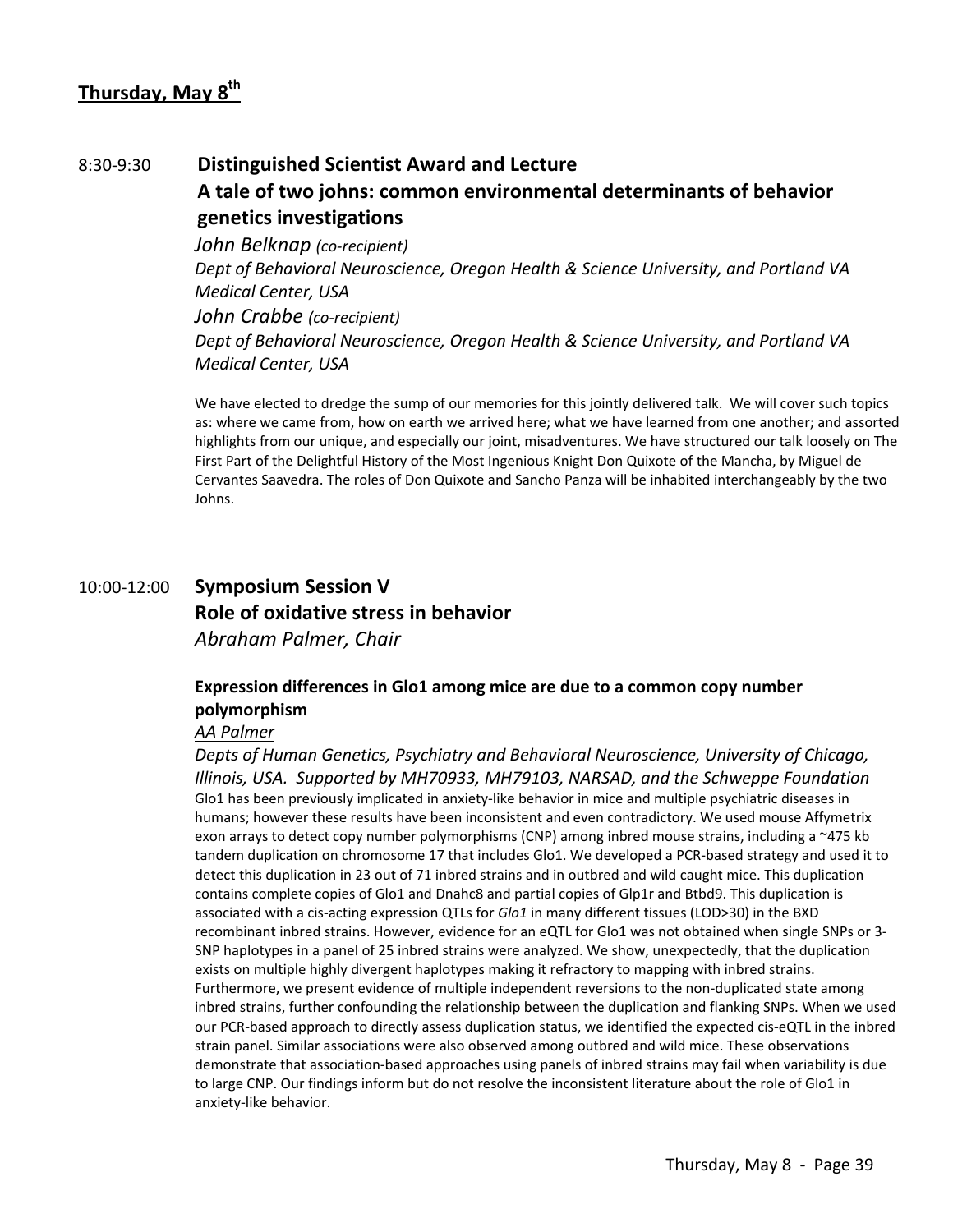#### **Studies of glyoxalase 1 and glutathione reductase 1 in mice and humans** *I Hovatta*

#### *Research Program of Molecular Neurology, Biomedicum, Finland*

Multiple lines of evidence have implicated oxidative stress in diseases including autism, anxiety and Alzheimer's disease. This young field deviates from the traditional focus on neurotransmitters and their receptors and thus has the potential to fundamentally advance out understanding of the molecular basis of health and disease. This talk will be one of four that features different approaches to the problem and examine the role of oxidative stress in both model organisms and human disease. In particular, glyoxalase 1 (Glo1) has been associated with both increased and decreased anxiety‐like behavior in mice. Data supporting both positions will be presented in an effort to reconcile these apparently discordant findings. The present talk will discuss studies of glyoxalase 1 and glutathione reductase 1 in mice and humans. Gene expression profiling of inbred strains identified these genes as being strongly correlated with anxiety-like behavior. This correlation was shown to be causal by over‐expressing and knocking down expression of both genes using viral vectors, which caused corresponding differences in anxiety‐like behaviors. Additional data will be presented regarding the role of these genes in autism and anxiety spectrum disorders in human populations.

### **Identification of promising candidate genes for ethanol dependence and associated withdrawal: a potential role for mitochondria and oxidative stress**

#### *DL Denmark, KJ Buck*

*Dept of Behavioral Neuroscience, Portland Alcohol Research Center, Oregon Health & Science University, Portland VA Medical Center, Portland, Oregon USA . Supported by AA011114, P60 AA06243, F30 AA 17342‐01, and a VA Merit grant.* 

We recently used a panel of interval specific congenic strains derived from C57BL/6J (B6) and DBA/2J (D2) mice to fine‐map quantitative trait loci (QTL) with large effects on predisposition to ethanol physical dependence and associated withdrawal severity to a 1.1 Mb interval of mouse chromosome 1 (Kozell *et al*. 2008). Systematic molecular analyses revealed that 17 of the 40 genes in this interval demonstrate validated genotype‐dependent brain expression and/or non‐synonymous coding sequence variation, and can thus be considered high priority candidates to underlie this region's influence on ethanol dependence/withdrawal (Denmark & Buck, 2008). Four candidates code for proteins involved in oxidative stress pathways, a prominent and well‐known pathogenic cellular response to ethanol exposure. Two of these are integral subunits of the mitochondrial respiratory chain, an important mediator and direct target of ethanol‐induced oxidative stress. Therefore, we have begun to explore whether differences in brain oxidative stress and mitochondrial function play a role in ethanol withdrawal severity using ELISA quantitation of protein carbonyl content and blue native gel electrophoresis (BN-PAGE) in B6, D2, and congenic strains. Tissue was collected immediately (ethanoldependent) and 7 hr (ethanol‐withdrawn) after discontinuation of 72 hr continuous ethanol vapor (plus alcohol dehydrogenase inhibition), and compared to naïve and air-exposed control animals of each strain. Genotypedependent oxidative stress levels and/or mitochondrial respiratory chain complex amount or activity between treatment groups may indicate a mechanism by which genetic susceptibility to ethanol withdrawal/dependence is directed by the chromosome 1 QTL, and perhaps suggest specific genes likely to contribute to this phenotype.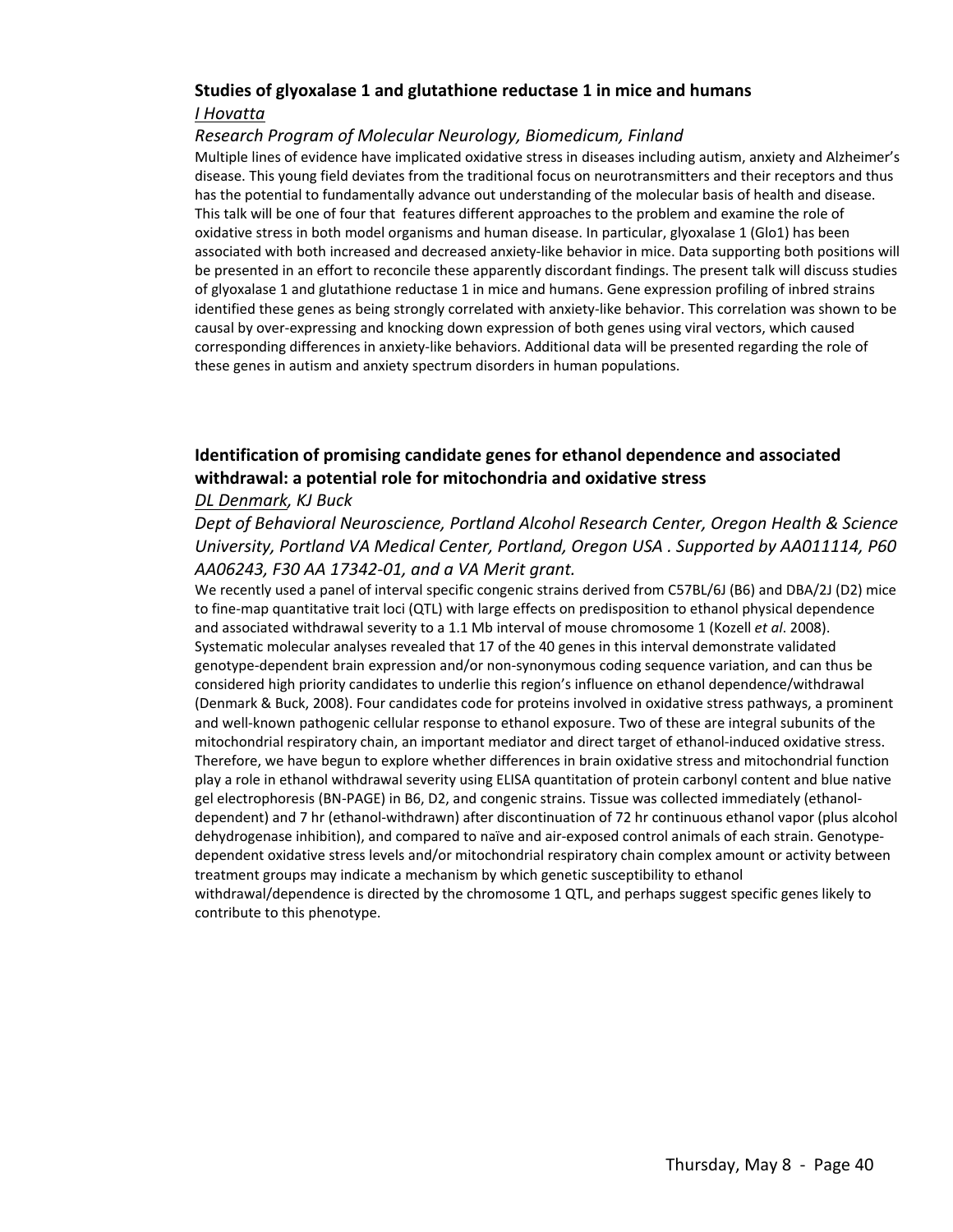#### **Glyoxalase 1 in HAB/LAB mice: from genetic polymorphisms to anxiety‐related behavior** *B Hambsch, J Prigl, N Ahmad, L Czibere, C Turck, R Landgraf*

*Max Planck Institute of Psychiatry, Munich, Germany. Funding Support: BMBF QuantPro 0313863*

In an intra‐strain approach, CD1 mice are selectively inbred for either high (HAB) or low (LAB) anxiety‐related behavior. While keeping the integration of anxiety-related factors and pathways intact, the clear-cut difference in the genetic predisposition to anxiety might help to identify genes and SNPs likely to contribute to the traits. After more than 25 generations, a variety of molecular‐genetic, proteomic and behavioral approaches have been used to demonstrate that glyoxalase 1 is consistently expressed to a higher extent in several brain areas and in blood of LABs and to a lower extent in HABs. Phenotype‐specific polymorphisms in the promoter of the glyoxalase 1 gene, including T(‐2456)G and C(‐344)T, might explain the enhanced transcription in LABs compared to HAB and HABxLAB cross-mated F1 animals, the latter always showing intermediate genotypes and phenotypes. The functional impact of the promoter SNPs will be further tested in allele‐specific transcription and gene reporter assays, including a freely segregating F2 panel. The putative role of transcription factors, particularly HNF3 and NF1, is discussed as are the effects of the glyoxalase 1 substrates methylglyoxal and glutathione on enzyme activity and expression. In an extension of these studies, the animal model data will be examined in blood samples from psychiatric patients.

## **Friday, May 8th**

## 8:30‐9:30 **Young Scientist Award and Lecture Mouse genetic differences in exercise‐induced adult hippocampal neurogenesis & learning**

#### *Justin Rhodes*

*Dept of Psychology, Beckman Institute, University of Illinois, Urbana, Illinois, USA*

Growing evidence suggests aerobic exercise can improve cognitive performance. Recent data has established that exercise increases the number of new neurons in the hippocampus and enhances spatial learning in C57BL/6J mice, but surprisingly few studies have explored whether this relationship holds for other mouse genotypes. To test the hypothesis that genetic background modulates effects of exercise on neuroplasticity, mice from C57BL/6J (n=34 both males and females) or DBA/2J (n=34 both males and females) were placed with or without running wheels for 40 days. The first 10 days mice received daily injections of BrdU to label dividing cells. The last 10 days mice were tested on 3 cognitive tasks, water maze, rotarod, and contextual fear conditioning, then measured for neurogenesis. C57BL/6J mice ran more, produced more new neurons and displayed enhanced spatial learning on water maze and enhanced performance on rotarod as compared to DBA/2J which showed no gains in performance on rotarod or water maze from exercise. However, exercise slightly increased fear conditioned responses in both genotypes. After multiple genotypes are measured we propose using a systems approach to identify genes and pathways that mediate high and low genetic sensitivity to cognitive effects of exercise.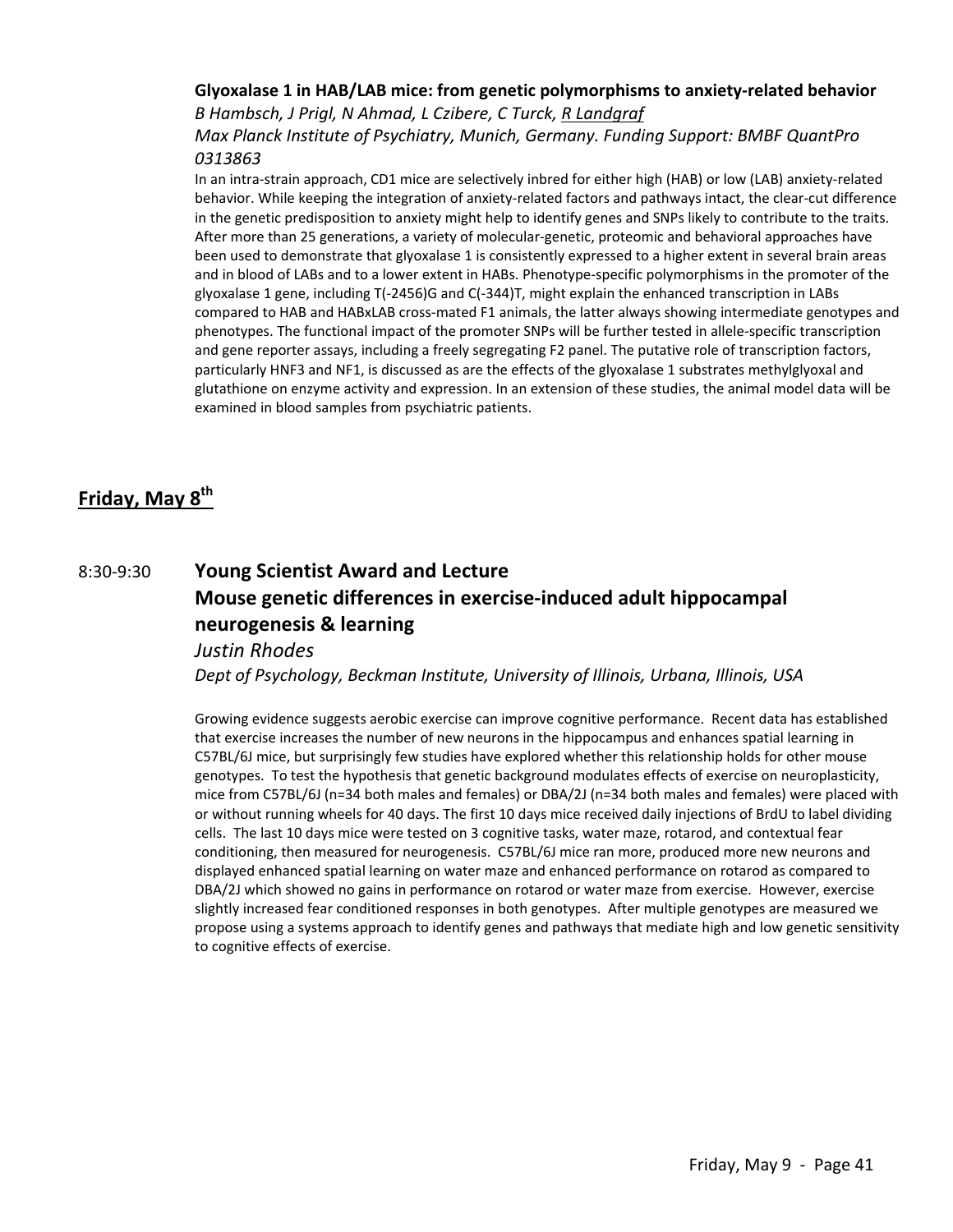## 10:00‐12:00 **Symposium Session VI Learning and memory: from causes to consequences**  *K. Matthew Lattal, Chair*

#### **Predicting danger: the circumstances that produce fear learning**  *G McNally*

*School of Psychology, University of New South Wales, Australia Funding support: The Australian Research Council, DP0343808 & DP0877430* Associative learning proceeds as a function of the discrepancy (or error) between the outcome that the organism expects in a given environment and the outcome that it actually receives. This error of prediction determines learning and changes how the organism attends to the events it learns about. We have begun to identify some of the neural and cellular systems that underlie such predictive fear learning. This talk will cover our recent work showing important and complementary roles of the periaqueductal gray, nucleus accumbens, and basolateral amygdala in predictive fear learning. This work suggests that opioid receptors in the ventrolateral quadrant of the periaqueductal gray regulate predictive fear learning directly whereas opioid receptors in the nucleus accumbens regulate predictive fear learning indirectly by controlling allocation of attention. In contrast, NMDA receptors in amygdala contribute to fear learning independently of the magnitude and direction of predictive error. These findings suggest that there are dissociable neural mechanisms for different components of predictive fear learning and they highlight the usefulness of associative learning theory for behavioral and neural genetic analyses of learning and memory.

#### **The contribution of striatal subregions to stimulus‐modulation of reward‐seeking behaviors**

#### *LH Corbit,<sup>1</sup> PH Janak1,2*

*1 Ernest Gallo Clinic and Research Center, <sup>2</sup> Wheeler Center for the Neurobiology of Addiction and Department of Neurology, University of California at San Francisco, USA Funding Support: Funds from the state of California for medical research on alcohol and substance abuse through the University of California at San Francisco*

In instrumental conditioning animals form associations between their actions and the consequences produced by those actions. Knowledge of this association alone, however, is insufficient for determining instrumental performance. Levels of responding and choices between responses are also affected by the current incentive value of the instrumental outcome and can be modulated by reward-related stimuli. Using the Pavlovianinstrumental transfer paradigm we can examine the effects of reward-related stimuli on instrumental responding. I will describe studies examining the role of stimuli in modulating behaviors reinforced with both alcohol and natural (sucrose) reward. Using reversible inactivation techniques we have identified distinct roles for subregions of the striatum in controlling stimulus-modulation of reward-seeking behaviors. Further, I will describe data that suggest that the associative and neural structures controlling behavior may differ for alcohol versus natural reward.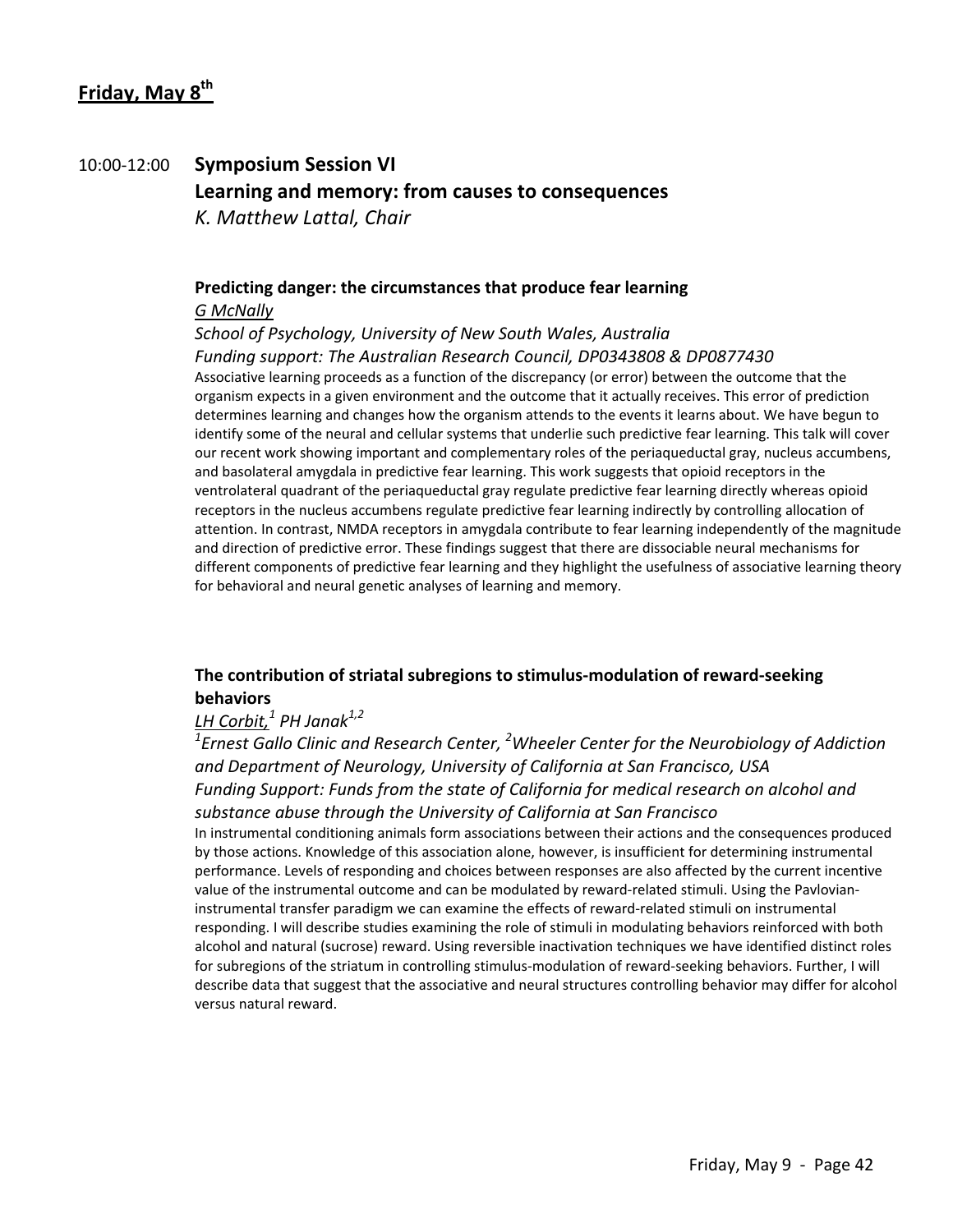#### **Ablation of adult hippocampal neurogenesis both impairs and enhances hippocampus dependent behaviors**

### *MR Drew1 , R Hen1,2*

*Depts of <sup>1</sup> Psychiatry, <sup>1</sup> Neuroscience, and <sup>2</sup> Pharmacology, Columbia University, New York, New York; <sup>1</sup> Division of Integrative Neuroscience, New York State Psychiatric Institute, USA* It is now well-established that the adult hippocampus retains the ability to generate neurons. In the rodent, the species for which the best data are available, it is estimated that 9000 cells are generated each day. Many of these cells mature into dentate granule neurons with functional synapses, but prior to reaching maturity they exhibit unique properties such as enhanced excitability and depolarizing responses to GABA. My talk describes research aimed at understanding how adult hippocampal neurogenesis contributes to psychological processing. I have found that ablating adult hippocampal neurogenesis in mice using irradiation or a genetic method fails to alter measures of emotionality but impairs contextual fear conditioning, a hippocampus‐ dependent form of Pavlovian conditioning. Performance in hippocampus‐dependent spatial maze tasks is relatively spared, and some hippocampus‐dependent behaviors are enhanced. I will describe this work and provide a theoretical framework explaining how the ablation of neurogenesis might alter psychological processing so as to impair some behaviors and enhance others.

## **Memory expression, extinction, and the problem of mouse behavior**

#### *KM Lattal*

*Dept of Behavioral Neuroscience, Oregon Health & Science University, Portland, Oregon USA. Funding support: NIMH R01 MH077111, NIAAA P60 AA010760, NIDA P50 DA018165* A major challenge for behavioral genetic approaches to learning and memory is to determine whether differences in behavior (or performance) reflect differences in learning or differences in expression of learning. This learning‐performance distinction is particularly important in the study of extinction, in which organisms learn that previously established environmental relations have been severed. Extinction results in a loss of behavior, even as the original memory remains intact. At a neurobiological level, altering the action of receptors, intra‐cellular signaling cascades, and nuclear targets may enhance or impair the development of extinction. Because many inbred and genetically modified mice differ in initial learning, the study of extinction in these mice is particularly challenging. This talk will review some recent studies with inbred and genetically modified mice that demonstrate (1) strategies for studying extinction in mice that have deficits in initial learning, (2) that there are some intriguing similarities and differences in the behavioral, cellular, and molecular mechanisms of initial learning and extinction, and (3) the importance of distinguishing between effects of genetic and pharmacological manipulations on memory storage and memory expression during extinction.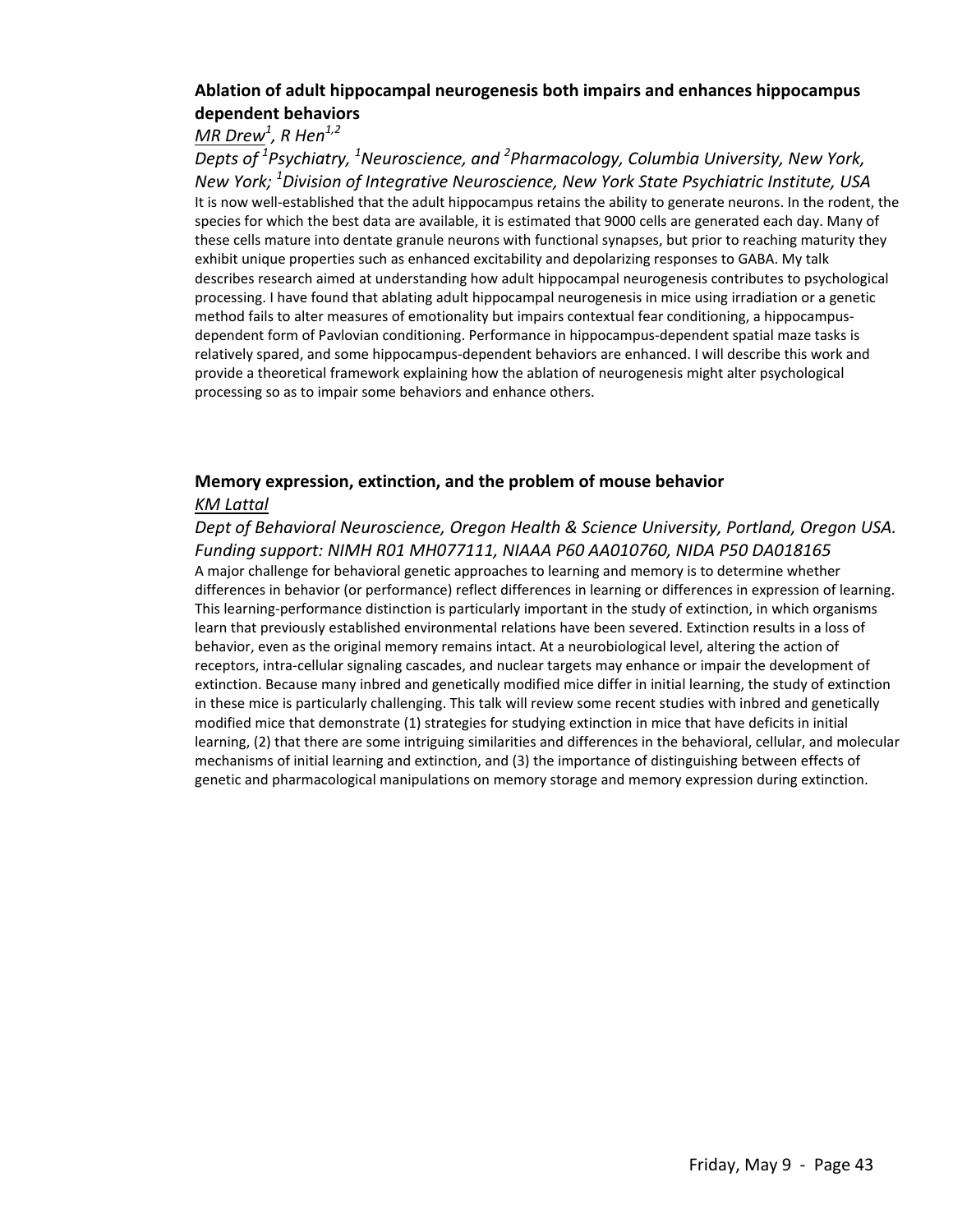## **Friday, May 8th**

#### 13:30‐15:30 **Paper Session**

Invited Talks from selected meeting abstracts

#### **Differential effects of voluntary alcohol drinking on brain endocannabinoid levels in female and male rats of the alcohol‐preferring AA line**

*H Malinen<sup>1</sup> , M Lehtonen2 , P Hyytia<sup>1</sup>*

*1 Dept of Mental Health and Alcohol Research, National Public Health Institute, Helsinki, Finland, <sup>2</sup> Dept of Pharmaceutical Chemistry, University of Kuopio, Finland. Funding support: The Finnish Foundation for Alcohol Studies, Finland*

The endocannabinoid system has been suggested to regulate alcohol drinking. However, the precise mechanism by which endocannabinoids control alcohol consumption remains to be established. In this study, we examined the role of anandamide (AEA) and 2‐arachidonoyl‐glycerol (2‐AG) in alcohol drinking by male and female rats of the genetic model of high alcohol drinking, the alcohol‐preferring AA line. Both male and female rats were trained to drink 10% alcohol during 90-min sessions. Following stable alcohol drinking, half of the alcohol-drinking rats were sacrificed immediately before the drinking session, whereas half of rats were sacrificed immediately after alcohol drinking. The following brain regions were dissected: prefrontal cortex (PFC), nucleus accumbens (NAC), caudate‐putamen (CPU), amygdala (AMYG), and hippocampus (HIP). Samples were analyzed with chromatography-tandem mass spectrometry. Generally, changes induced by acute voluntary alcohol in endocannabinoid levels were greater in the female than male rats. In females, 2‐AG increased in PFC and NACC, while decreases were seen in AEA in PFC, CPU, AMYG, and HIP. In males, the only changes were increased AEA levels in NAC and CPU. These results show that voluntary ethanol drinking alters endocannabinoid levels in several brain areas, and that these alterations are more pronounced in female than male rats.

#### **An evolutionarily conserved sexual signature in the primate brain**

B Reinius $^1$ , P Saetre $^3$ , JA Leonard $^2$ , R Blekhman $^5$ , R Martinez $^4$ , Y Gilad $^5$ , <u>E Jazin $^1$ </u> *1 Dept of Development and Genetics and <sup>2</sup> Dept of Evolutionary Biology, Uppsala University, Uppsala Sweden; 3 Dept of Clinical Neuroscience and <sup>4</sup> Dept of Molecular Medicine, Karolinska Institutet and Hospital, Stockholm, Sweden; <sup>5</sup> Dept of Human Genetics, University of Chicago, Chicago, Illinois USA. Funding Support: by grants from the Börströms Foundation to EJ and JAL, the Swedish Science Foundation to EJ, and NIH (GM077959) to YG*

The question of a potential biological sexual signature in the human brain is a heavily disputed subject. In order to provide further insight into this issue, we used an evolutionary approach to identify genes with sex differences in brain expression level among primates. We reasoned that expression patterns important to uphold key male and female characteristics may be conserved during evolution. We compared gene expression profiles in the occipital cortex of male and female humans (Homo sapiens, a great ape) and cynomolgus macaques (Macaca fascicularis, an old world monkey), two catarrhine species that show abundant morphological sexual dimorphism, as well as in common marmosets (Callithrix Jacchus, a new world monkey) which are relatively sexually monomorphic. We identified hundreds of genes with sex-biased expression patterns in humans and macaques, while fewer than ten were differentially expressed between the sexes in marmosets. In primates, a general rule is that many of the morphological and behavioral sexual dimorphisms in polygamous species, such as macaques, are typically less pronounced in monogamous species such as the marmosets. Our observations suggest that this correlation may also be reflected in the extent of sex-biased gene expression in the brain. We identified 85 genes with common sex-biased expression in both human and macaque (p=0.05) and 2 genes; X inactivation-specific transcript (XIST) and Heat shock factor binding protein 1 (HSBP1), that were consistently sex‐biased in the female direction in human, macaque and marmoset (p=0.001). Further, we found that genes with conserved sexual gene expression dimorphism in the brain also evolve under more evolutionary constraint at the coding region level than other brain-expressed genes. These observations imply a conserved signature of sexual gene expression dimorphism in the brains of primates. Our results suggest that genes with conserved sexually distinct expression profiles in catarrhines may underlie important functional differences between the sexes, with possible importance during primate evolution.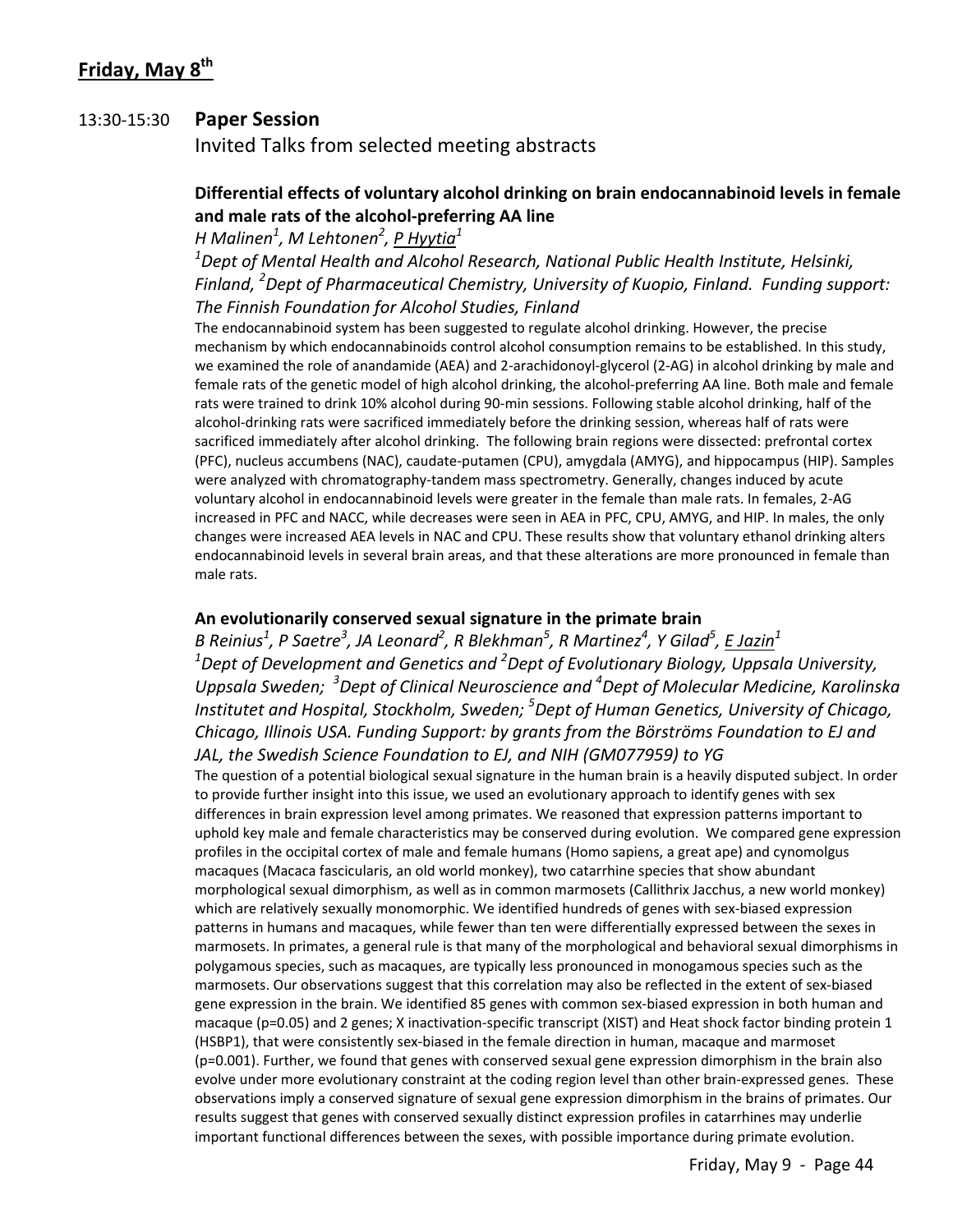#### **Characterisation of** *spiegel***, a novel aggressive zebrafish mutant**

*WHJ Norton1 , K Stumpenhorst<sup>1</sup> , M Harris<sup>2</sup> , A Folchert1 , L Bally‐Cuif<sup>1</sup> 1 Zebrafish Neurogenetics, IDG, HelmholtzZentrum muenchen, Neuherberg, and <sup>2</sup> MPI für Entwicklungsbiologie, Abt.3 Genetik, Tübingen, Germany*

Mood disorders are debilitating diseases that show high prevalence and comorbidity in society. Observations from other species have implicated 5‐HT signalling in the control of some mood disorders including aggression, anxiety and addiction, although the pathways involved are not completely understood. In this project, we analyse the neural circuits that mediate aggression in zebrafish, with particular emphasis on 5‐HTergic signalling. We first identified a novel aggressive mutant, *spiegel*. *spiegel* mutants show increased attacks on conspecifics, failure to down‐regulate aggression following initiation, and increased boldness compared to wild‐ type siblings. *spiegel* harbours an adult viable, hypomorphic mutation in *fgf receptor 1*. Expression analyses in *spiegel* demonstrate that the Fgf signalling defect is localised to a small nucleus in the inferior hypothalamus, which has been linked to aggression in other teleosts. Furthermore the behavioural phenotype may be caused by a reduction of 5‐HT activity in mutants. Future plans aim to modulate 5‐HT within *spiegel* in an attempt to rescue the aggressive phenotype. This work uncovers a novel role for Fgf signalling in controlling aggression in the adult brain, possibly via modulation of 5HT activity.

#### **Evaluating the role of GABAB receptors in ethanol sensitivity**

*SE Holstein1,2, HM Kamens\*1,2, N Li1,2, AJ Eshleman1,2,3, TJ Phillips1,2,4*

*1Dept of Behavioral Neuroscience, <sup>2</sup> Portland Alcohol Research Center, <sup>3</sup> Dept of Psychiatry, Oregon Health & Science University, <sup>4</sup> Department of Veterans Affairs Medical Center, Portland, Oregon USA. \* Current address: Dept of Psychiatry, Yale University, New Haven, Connecticut, USA. Funding Support: Department of Veterans Affairs, NIAAA P60AA010760, NIAAA F31AA016031, NIAAA F31AA015822, American Psychological Association Dissertation*

#### *Research Award*

Acute sensitivity to alcohol is a heritable trait that is correlated with alcohol consumption history and familial risk of alcoholism. The GABA<sub>B</sub> receptor is critically involved in this response, as GABA<sub>B</sub> receptor activation blocks the stimulant effects ethanol. To further assess the contribution of GABA<sub>B</sub> receptors to ethanol sensitivity, we examined GABA<sub>B</sub> receptor expression and function in the FAST and SLOW mouse lines, which were selectively bred for extreme sensitivity and insensitivity, respectively, to the locomotor stimulant effects of ethanol. There was a significant increase in whole brain *Gabbr1* (GABA<sub>B1</sub> subunit) mRNA expression in SLOW mice, but only in one replicate; there was no line difference in *Gabbr2* (GABA<sub>B2</sub> subunit) expression. Within the ventral midbrain, a line difference in baclofen-stimulated GABA<sub>B</sub> receptor function was found, with greater receptor function in SLOW mice; there was, however, no change in function in other limbic or motor structures. Acute ethanol did not alter GABA<sub>B</sub> receptor function in either line. These data provide modest evidence for selection-induced alterations in GABA<sub>B</sub> systems. However, it is possible that GABA<sub>B</sub> receptor localization, second messenger signaling, or interactions with dopamine are the important factors that mediate the stimulant response difference to ethanol in FAST and SLOW mice.